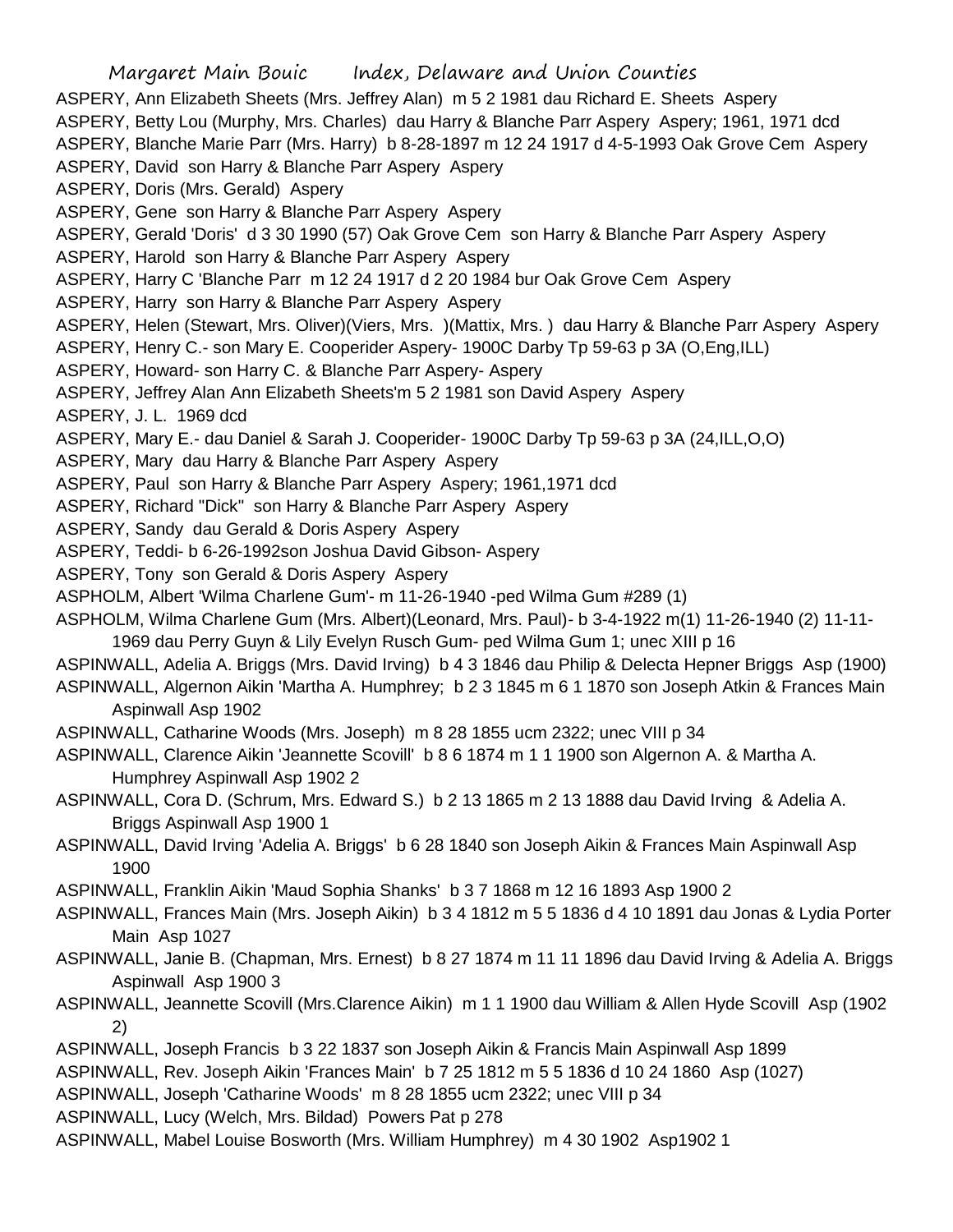- ASPINWALL, Martha A. Humphrey (Mrs. Algernon Aikin) b 3 11 1849 m 6 1 1870 dau John William & Mary Francis Humphrey Asp (1902)
- ASPINWALL, Mortimer Clarence b 10 13 1842 d 3 8 1846 son Joseph Aikin & Frances Main Aspinwall Asp 1901
- ASPINWALL, Samuel 'Sarah Stevens' Dunlap & Cowles p 72, 122
- ASPINWALL, Sarah Stevens (Mrs. Samuel) du Timothy & Sarah Davis Stevens Dunlap & Cowles p 72, 122 ASPINWALL, William Humphrey 'Mabel Louise Bosworth' b 2 21 1872 m 4 30 1902 Asp 1902 1
- ASSINI, Karen Ann (Hayes, Mrs. Robert L.) dau Anthony Assini Hayes
- ASSMAN, Barbara (Mrs. Johann C.) D J Cem p 77
- ASSMAN, Georg J. b 11 16 1869 d 5 8 1891 (21 5 22) son Johann C. & Barbara Assman Trinity Lutheran Cem D J p 77
- ASSMAN, Johann C. 'Barbara' D J Cem p 77
- ASSMANN, Catharine (Mrs. John C.) b 11 4 1861 d 10 27 1882(20 11 23) Trinity Luth. Cem D J Cem p 80
- ASSMANN, John C. Jr. 'Catharine' Trinity Lutheran Cem D J Cem p 80
- ASTEL, Alma Paul 'Martha Caroline Dutson' McKitrick p 170
- ASTEL, Martha Carolin Dutson (Mrs. Alma Paul) McKitrick p 170
- ASTEL, Zoma (Kidd, Mrs. Elton B.) b 12 17 1932 m 6 29 1951 dau Alma Paul & Martha Caroline Dutson Astel McKitrick p 170
- ASTON, Mrs. Julia 1880C Delaware Town p 531C
- ASTON. Marlene Crump (Mrs. Maurice) b 9 4 1934 m 12 30 1953 dau Reynold Wilford & Myrtle Almira Frost Crump McKitrick p 166
- ASTON, Martha Otte (weaver, Mrs. Samuel) m 8 10 1854 dcm
- ASTON, Maurice 'Marlene Crump' m 12 30 1953 McKitrick p 166
- ASTON, Rachel M. b 4 19 1904 Columbus dau James & Eliza Patterson Aston dcb
- ASTON, William delge IV p 8
- ASTOR, Eliza Ann (Chaver, Mrs. John W.) ped Berniece Ruby Swanson #150 25 unec IX p 21
- ASWALD, Jacob 1880C Delaware Town p 519A
- ATAWAY, Baby d 1964 Lady of Lourdes Cem lptw p 52
- ATCHESON, Catherine Ettrick (Mr. Robert Whank) dau Rev. William & Elizabeth Bishop Ettrick McKitrick p 35
- ATCHESON. Robert Shank 'Catherine Ettrick; McKitrick p 35
- ATCHISON, Betsey Ann Potie (Mrs. Charles) m 11 4 1838 Madison Co unec IX p 17
- ATCHISON, Charles 'Betsey Ann Potie' m 11 4 1838 Madison Co unec IX p 17
- ATCHISON, Charles 'Elizabeth Jones' m 10 31 1824 Madison Co unec V p 15
- ATCHISON, Elizabeth Jones (Mrs. Charles) m 10 3 1824 Madison Co unec V p 15
- ATCHISON, Evan (Stanton, Mrs. Joshua0 m 2 12 1840 Madison Co unec IX p 31
- ATCHISON, Hannah Ohaver (Mrs. Mullin, Mrs. Nathaniel)(Mrs. Owen) dau Joseph & Jemima Casebolt Ohaver 1985 uch p 107
- ATCHISON, Madeline C. b 1909 d 1920 Bokescreek Cem p 62
- ATCHISON, Nancy Moore (Mrs. William) m 3 6 1828 Madison Co unec V p 28
- ATCHISON, Owen'Hannah Ohaver' 1985 uch p 107
- ATCHISON, Rebacah (Marckle, Mrs. Gabirel) m 10 16 1821 Madison Co unec IV p 52
- ATCHISON, Rosanna (Coon, Mrs. William) m 9 28 1826 Madison Co unec V p 27
- ATCHISON, Sarah (Warner, Mrs. Joseph) m 8 1 1811 Madison Co unec IV p 21
- ATCHISON, William 'Nancy Moore' m 3 6 1828 Madison Co unec V p 28
- ATCHLEY, Genettie (Willey, Mrs. Luther) b 7 14 1869 Weiser p 21
- ATCHLSON, Rosser unec IX p 15
- ATEN, Albert 'Emma Eatona' m 3 9 1881 ucm 6930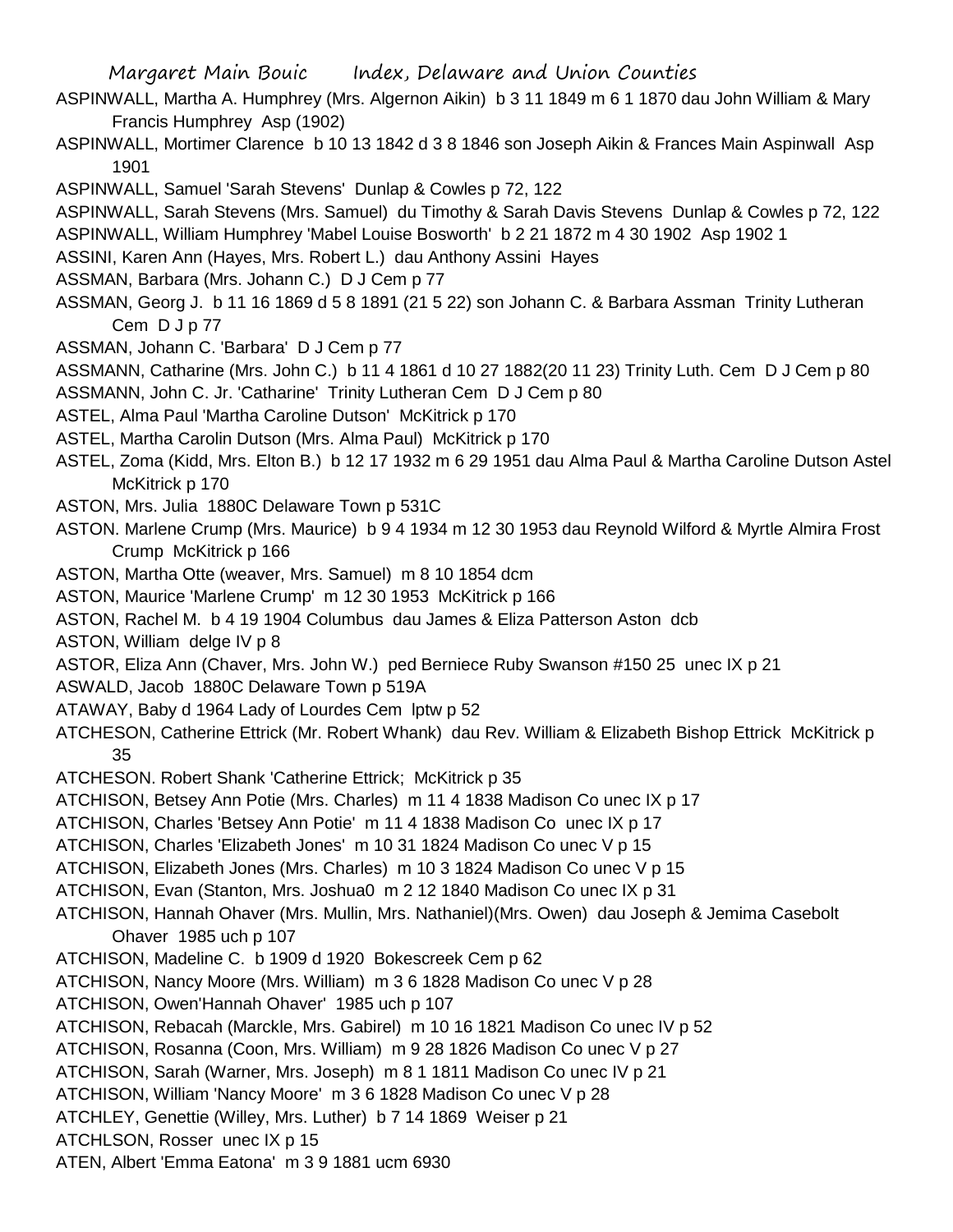- ATEN, Belva Jane (Horn, Mrs. Leon)- dau Howard A. & Martha J. Wicks Aten- Aten
- ATEN, Emma Eaton (Mrs. Albert) m 3 9 1881 ucm 6930
- ATEN, Howard A. 'Martha J. Wicks'- Aten
- ATEN, Marilyn Ann "Molly"(Cooper, Mrs. )- dau Howard A. & Martha J. Wicks Aten- Aten
- ATEN, Martha J. Wicks (Mrs. Howard A.)- b 6-3-1910 d 7-6-1994 bur Ashland- dau Edward & Etta Stentz Wicks- Aten
- ATEN, Paul George Pabst O
- ATER, Isaac 'Margaret Thomas' m 7 9 1837 Madison Co unec IX p 5
- ATER, Margaret Thomas (Mrs. Isaac) m 7 9 1837 Madison Co unec IX p 5
- ATHA, 1985 uch p 112
- ATHA, Abigail Miller (Mrs. Thomas) m 1804; 1883 uch V p 535,668
- ATHA, Aganette (Mrs. William T.) 1870C Union Tp 12 p 2 (23,O)
- ATHA, Anise d 10 4 1887 (19 2 9) Southardtown Cem York Tp Cem p 14 dau Joseph T. & Nancy A. Skidmore Atha
- ATHA, Carl son David Perry & Ella Florence Levan Atha Atha
- ATHA, Charity D. dau Joseph T. & Nancy A. Skidmore Atha 1883 uch V p 535; 1880C York Tp 199 p 19 (8,O,O,O)
- ATHA, Charles 'Joan Lea' Atha
- ATHA, Chester son David Perry & Ella Florence Atha Atha
- ATHA, Clint 1985 uch p 159
- ATHA, David Perry 'Ella Florence Levan) m 11 25 1882 d 10 1942 son Joseph T. & Nancy A. Skidmore Atha 1860C York Tp 1406 1416 p 190 (1,O); 1870C York Tp 41 40 p 6 (11,O); 1880C York Tp 199 p 19 (21,O,O,O); 1883 uch V p 535
- ATHA, Edith (Wooley, Mrs. Clarence) dau Ella Florence Atha Atha
- ATHA, Elijah son William & Francis Atha 1870C Union Tp 117 116 p 16 (19,O)
- ATHA, Elisha son William & Francis Atha 1870c Union Tp 117 116 p 16 (17,O)
- ATHA, Elizabeth J. (Fields, Mrs. Jonathan C.) m 2 18 1841 dau Thomas & Abigail Miller Atha 1883 uch V p 535, 668
- ATHA, Ella Florence Levan (Mrs. David Perry) b 9 18 1865 m 11 25 1882 d 7 13 1959 bur Greenlawn Cem dau William & Carolyn Smith Levan Atha
- ATHA, Elver son David Perry & Ella Florence Levan Atha Atha
- ATHA, Emily J. Jones (Mrs. Simeon) m 4 28 1882 ucm 7171
- ATHA, Emma (Westlake, Mrs. Richard) m 9 10 1876 ucm 5928
- ATHA, Eva M. dau William T. & Aganette Atha 1870C Union Tp 12 p 2 (6,O)
- ATHA, Francis (Mrs. William) 1870C union Tp 117 116 p 16 (52, Pa)
- ATHA, Harrison son William & Mary A. Atha 1860C Washington Tp 1432 1442 p 194 (17,O)
- ATHA, Henry Clinton 'Zoa' b 1860 d 11 15 1947 York Tp Cem p 56 son Joseph t. & Nancy A. Skidmore Atha 1883 uch V p 535; 1870C York Tp 41 40 p 6 (9,O); 1880C York Tp 199 p 19(19,O,O,O)
- ATHA, Henry son William & Francis Atha 1870C Union Tp 117 116 p 16 (12,O)
- ATHA, Hope A. dau Joseph T. & Nancy A. Skidmore Atha 1883 uch V p 535; 1870C York Tp 41 40 p 6 (2,O); 1880C York Tp 199 p 19 (11,O, O, O)
- ATHA, Ida M. granddau Joseph & Nancy Skidmore Atha 1880C York Tp 199 p 19 (6,O,O,O)
- ATHA, James son William & Francis Atha 1870C Union Tp 117 116 p 16 (21,O)
- ATHA, Joan Lea (Mrs. charles) d 8 1 1959 (39) bur Millersburg dau Walter Lea Atha
- ATHA, (Carmichael, Mrs. David B.) dau Joan Lea Atha Atha
- ATHA, John son Thomas & Abigail Miller Atha 1883 uch V p 535
- ATHA, John son William & Mary A. Atha 1860C Washington Tp 1432 1442 p 194 (13,O)
- ATHA, Joseph 'Rosanna Henson) m 5 8 1873 ucm 5269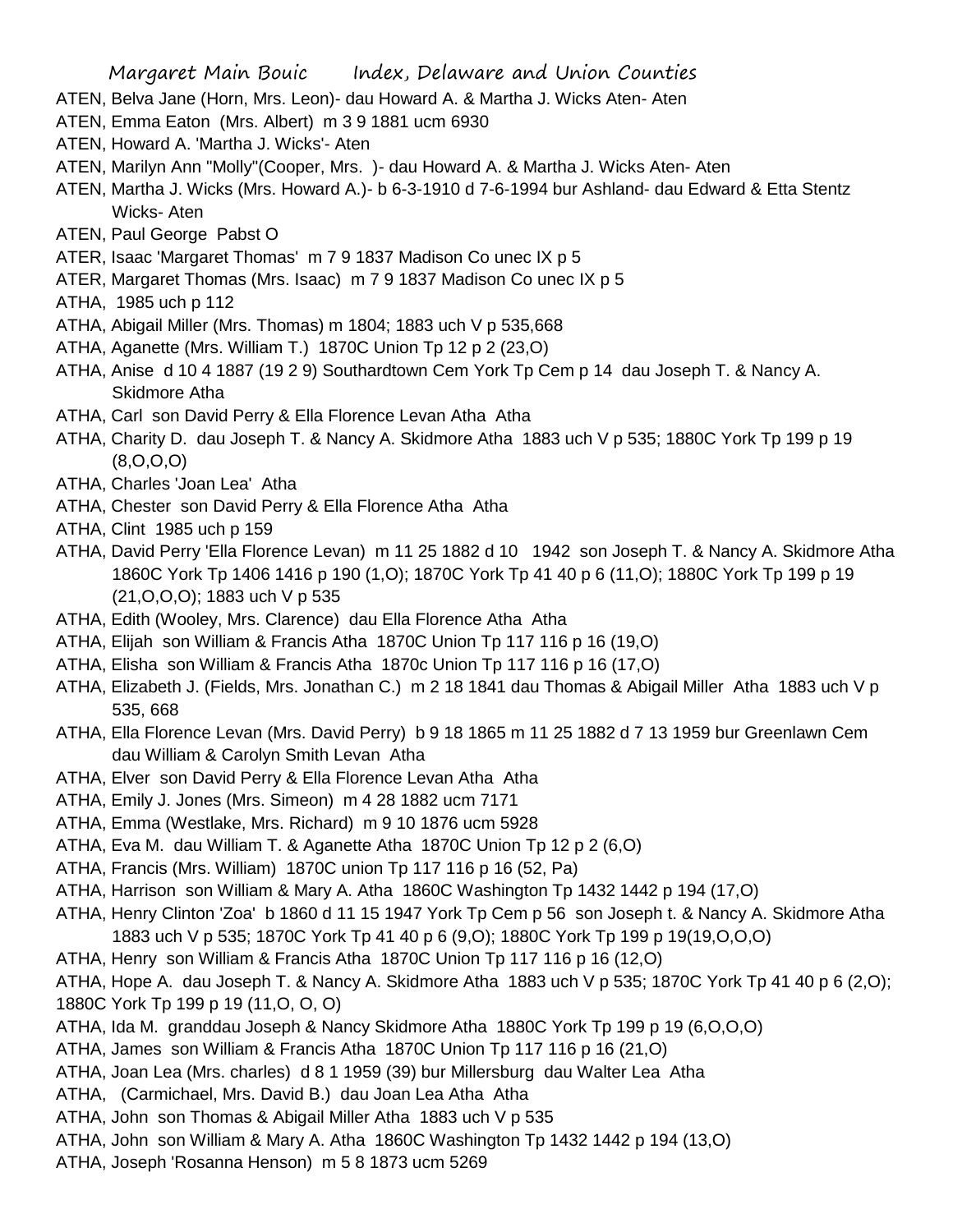- ATHA, Joseph T.'Nancy A. Skidmore' b 1 23 1827 m 5 8 1850 d 1908 son Thomas & Abigail Miller Atha 1883 uch V p 535; 1860C York Tp 1406 1416 p 190 (33,O); 1870C York Tp 41 40 p 6 (50,O); 1880C York Tp 199 p 19 (53, O, Va, Va) p 0027; York T. Cem p 14; 1877 uca p 98
- ATHA, Joseph son William & Mary A. Atha 1860C Washington Tp 1432 1442 p 194 (6,O
- ATHA, Mary A. 1880C Leesburg Tp 83 p 8 (57,O,NJ,NJ) p 178A)
- ATHA, Mary Ann (Wilson, Mrs. Joseph)- delge VII p 12, XI p 5
- ATHA, Mary F. dau Joseph T. & Nancy A. Skidmore Atha 1883 uch V p 535; 1870C Yor Tp 41 40 p 6 (7,O); 1880C York Tp 199 p 19 (19,O)
- ATHA, Mary J. (Brown, Mrs. Isaac W.) lic 12 23 1880 ucm 6867
- ATHA, Mary (Mrs. William) 1860C Washington Tp 1432 1442 p 194 (37,NY)
- ATHA, Mary dau William & Mary A. Atha 1860C Washington Tp 1432 1442 p 194 (11,O)
- ATHA, Nancy A. dau Thomas & Abigial Miller Atha 1883 uch V p 535
- ATHA, Nancy A. Skidmore (Mrs. Joseph T.) b 2 8 1832 m 5 8 1850 d 1902 Southardtown Cem York Tp Cem p 14; dau Joshua & Hope Skidmore; 1860C York Tp 1406 1416 p 190 (28,O); 1870C York tp 41 40 p 6 (38,O); 1880C York Tp 199 p 19 (48, O, Va, Ky) 1883 uch V p 535; 1887 uca p 98
- ATHA, Nettie b 1876 Un Co d 2 9 1918 Oakdale I p 17 (E)
- ATHA, Nila dau William & Mary A. Atha 1860C Washington Tp 1432 1442 p 194 (4,O)
- ATHA, Ocie (Storms, Mrs. Lutellus) m 11 17 1910 1985 uch p 135
- ATHA, Orinda J. (Wilgus, Mrs. Lorenzo D.) m 7 12 1873 ucm 5298 dau Joseph T. & Nancy A. Skidmore Atha 1883 uch V p 535; 1860C York Tp 1406 1416 p 190 (7,O); 1870C York Tp 41 40 p 6 (17,O)
- ATHA, P. H. d 1864 1883 uch IV p 531
- ATHA, Rachel d 3 22 1866 (2m 2d) York Tp Cem p 14 dau Joseph T. & Nancy A. Skidmore Atha 1883 uch V p 535; 1880C York Tp 199 p 19 (25,O,O,O)
- ATHA, Rosanna Henson (Mrs. Joseph) m 5 8 1873 ucm 5269
- ATHA, Rosetta dau William T. & Aganette Atha 1870C Union Tp 12 p 2 (4,O)
- ATHA, Rusty T.- son Tamara K. Holdren Atha- Atha
- ATHA, Sarah Elizabeth b 1855 d 4 30 1944 York Tp Cem p 73 dau Joseph & Nancy A. Skidmore Atha 1860C York Tp 1404 1416 p 190 (5,O); 1870C York Tp 41 40 p 6 (15,O)
- ATHA, Sarah dau Thomas & Abigail Miller Atha 1883 uch V p 535
- ATHA, Simeon L.'Emily L. Jones' m 4 28 1882 ucm 7171 son Thomas & Abigail Miller Atha 1883 uch V p 535
- ATHA, Simeon A. son Mary A. Atha 1880C Leesburg Tp 83 p 8 (19,O,O,O)
- ATHA, Tamara K. Holdren (Mrs. )- d 3-25-1993 (29) bur Fairview Mem. Pk.-dau Imogene Holdren- Atha
- ATHA, Thomas 'Abigail Miller b 1786 m 1804 d 10 1870 1883 uch V p 535, 668
- ATHA, Thomas son Thomas & Abigial Miller Atha 1883 uch V p 535
- ATHA, Washington son William & Mary A. Atha 1883 uch IV p 518; 1860C Washington Tp 1431 1442 p 194 (22,O)
- ATHA, W. H. 1880C Jackson Tp p 231A
- ATHA, William 'Francis' 1870C Union Tp 117 116 p 16 (55, Md)
- ATHA, William 'Mary A.' 1860C Washington Tp 1432 1442 p 194 (39,O)
- ATHA, William T. 'Anganette' 1870C Union Tp 12 p 2 (25,O)
- ATHA, William son Thomas & Abigail Miller Atha 1883 uch V p 535
- ATHA, Zoa (Mrs. Henry Clinton) b 1866 d 10 27 1937; York Tp Cem p 56
- ATHE, Maggie (Knipp, Mrs. Adam) m 12 23 1869 ucm 4665
- ATHENS, Charles son Thomas & Emily A. Athens 1870C Taylor Tp 170 161 p 21 (1,O)
- ATHENS, Emily A. (Mrs. Thomas) 1870C Taylor Tp 170 161 p 21 (30,NC) mulatto
- ATHENS, George son Thomas & Emily A. Athens 1870C Taylor Tp 170 161 p 21 (10,NC) mul
- ATHENS, Hinton V. son Thomas & Emily A. Athens 1870C Taylor Tp 170 161 p 21 (17,NC) mulatto
- ATHENS, John W. son Thomas & Emily A. Athens 1870C Taylor Tp 170 161 p 21 (16, NC) mul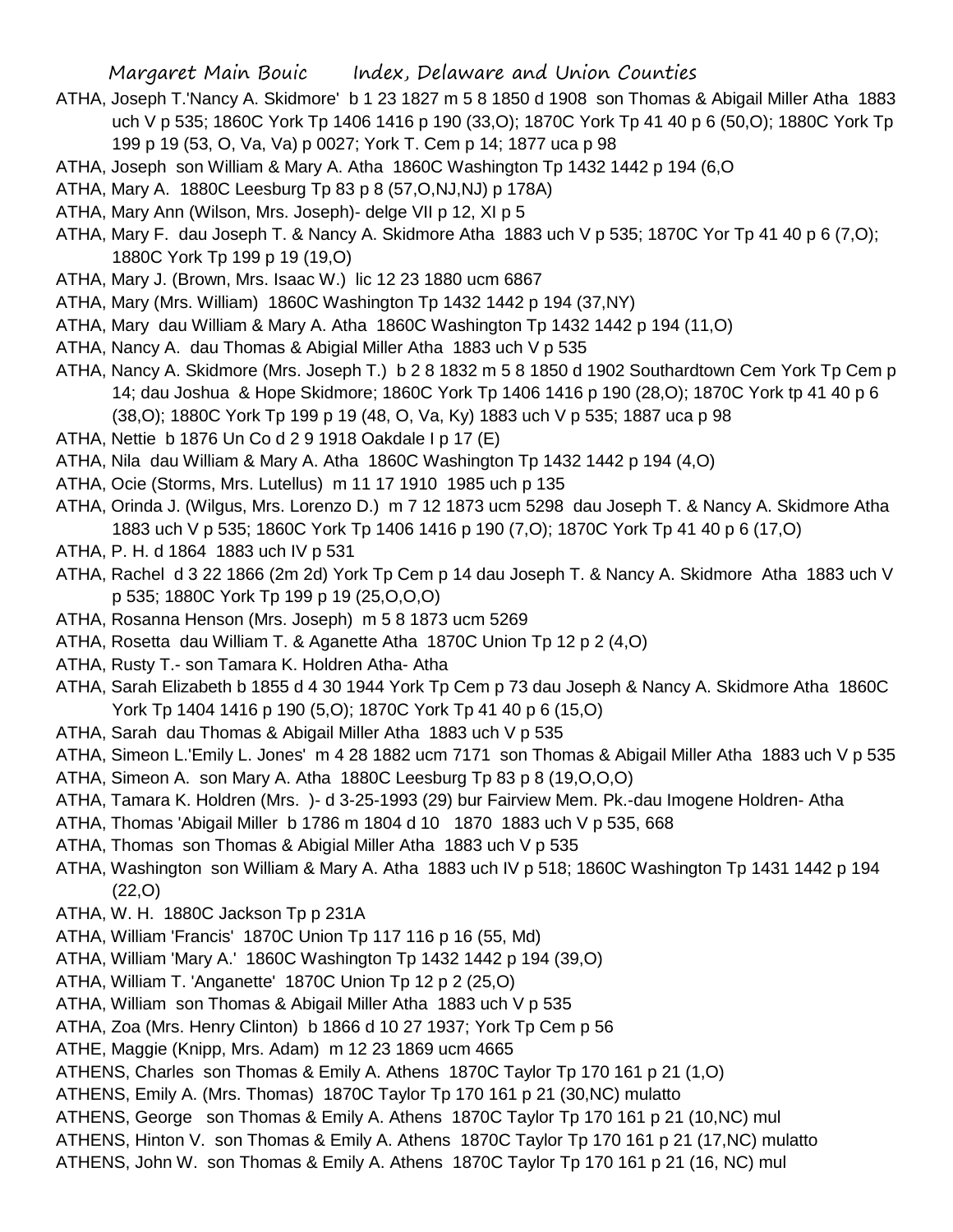Margaret Main Bouic Index, Delaware and Union Counties ATHENS, Mariah dau Thomas & Emily A. Athens 1870C Taylor Tp 170 161 p 21 (8,O); mulatto ATHENS, Mary dau Thomas & Emily A. Athens 1870C Taylor Tp 170 161 p 21 (9,NC) mul ATHENS, Richard son Thomas & Emily A. Athens 1870C Taylor Tp 170 161 p 21 (11,NC) mulatto ATHENS, Thomas B. son Thomas & Emily A. Athens 1870C Taylor Tp 170 161 p 21 (6,O); mul ATHENS, Thomas 'Emily A.' 1870C Taylor Tp 170=161 p 21 (47,NC) ATHERINGTON, Allen Genther p 31 ATHERTON, --family of Becky Hardin- unec XII p 20 ATHERTON & MCLANE delge IV p 26 ATHERTON, Achsa Ackley (Mrs. John) 1908 dch p 717 ATHERTON, Alice (Blizard, Mrs. Felix) dau Augustine A. & Cynthia Taft Atherton 1908 dch p 717 ATHERTON, Allen J.'Emma Benton' son V. C. & S m 7 23 1843 dcm d 5 12 1850 (22 11 12) Sunbury Cem; Powell p 32 ATHERTON, Amy (Mrs. Asa) d 3 24 1834 or 1854 (84y) Sunbury Cem; Powell p 31 ATHERTON, Ann Angell(Mrs. Israel) m 8 16 1838 dcm ATHERTON, Augustine Washginton 'Cynthia Taft' son John & Achsa Ackley Atherton 1908 dch p 717 ATHERTON, Barbara Maugans (Mrs. Samuel) b 7 16 1802 d 5 21 1831 dau Daniel & Barbara Maugans Maugans Anc p 4 ATHERTON, Bert'Olive Brown' b 3 14 1881 d 12 1954 Claibourne Cem p 70; son Lee & Ella Pounds Atherton 1908 dch p 717; 1915 dcd Thomson Tp ATHERTON, Betty (Mrs. Rufus) d 1815 ? Sunbury Cem Powell p 31 ATHERTON, Brenda Kay (Reese, Mrs. Gary L.)(Hamilton, Mrs. ) m 8 7 1966 dau Royden & Mapel Caroline Geyer Atherton m 8 7 1966 1961 dcd (14); Atherton ATHERTON, Caleb unclaimed letter 1850 unec VII p 30 ATHERTON, Catherine b 1813 d 1887 Oak Grove Cem 427; Pabst O ATHERTON, Catharine Hedrick (Mrs. Edward) m 7 18 1844 dcm ATHERTON, Cynthia Taft (Mrs. Augustine Washington) 1908 dch p 717 ATHERTON, Daniel son Melvin L. & Robin Hornbeck Atherton Atherton ATHERTON, David 'Jane Mar' m 3 24 1836 dcm ATHERTON, Deborah Lynn (Stinemetz, Mrs. Gregory Glenn) b 1959 m 8 12 1979 dau Marvin & Lillie Atherton 1971, 1973, 1975, 1979 ucd ATHERTON, Diann Kay (Robinson, Mrs. Gary Wells) b 1960 m 12 2 1978 dau Marvin Atherton 1973, 1975, 1979 ucd; Atherton; Robinson ATHERTON, Edson 'Vada' son Lee & Ella Pound Atherton Atherton; 1908 dch p 717; 1915 dcd Thomson Tp ATHERTON, Edward b 8 26 1884 Thomson Tp dcb ATHERTON, Edward 'Catharine Hedrick' m 7 18 1844 dcm; unec VI p 26 unclaimed letter ATHERTON, Ella Pound (Mrs. Leo) b 1853 d 1939 Claibourne cem p 70 dau Isaac Pound 1908 dch p 717 ATHERTON, Emma Benton (Mrs. Allen J.) m 7 23 1843 dcm ATHERTON, Emma (Meachamn, Mrs. Milton M.) m 9 6 1853 dcm ATHERTON, Eva (Elliott, Mrs. Fred) Weiser p 233 ATHERTON, Gene- son Royden F. & Mapel Caroline Geyer Atherton- Atherton ATHERTON, Gibson son John & Achsa Ackley Atherton 1908 dch p 717 ATHERTON, Gibson b 1854 d 1903 Maple Dell Cem djlm p 97 son Augustine & Cynthia Taft Atherton 1908 dch p 717 ATHERTON, Hannah (Landon, Mrs. Samuel) dcq Mary Rosecrans Reed 11; 1880 dch p 831 ATHERTON, Herbert son Augustine W. & Cynthia Taft Atherton 1908 dch p 717 ATHERTON, Israel 'Ann Angell' m 8 16 1838 dcm; 1840C Berkshire Tp p 187 (20 30); delge IV p 27 ATHERTON, James 'Lydia' b 1750 d 5 5 1828 (77y 7m) rs p l; rsdc Galena Cem Powell p 26; Rost l p 20, III p

21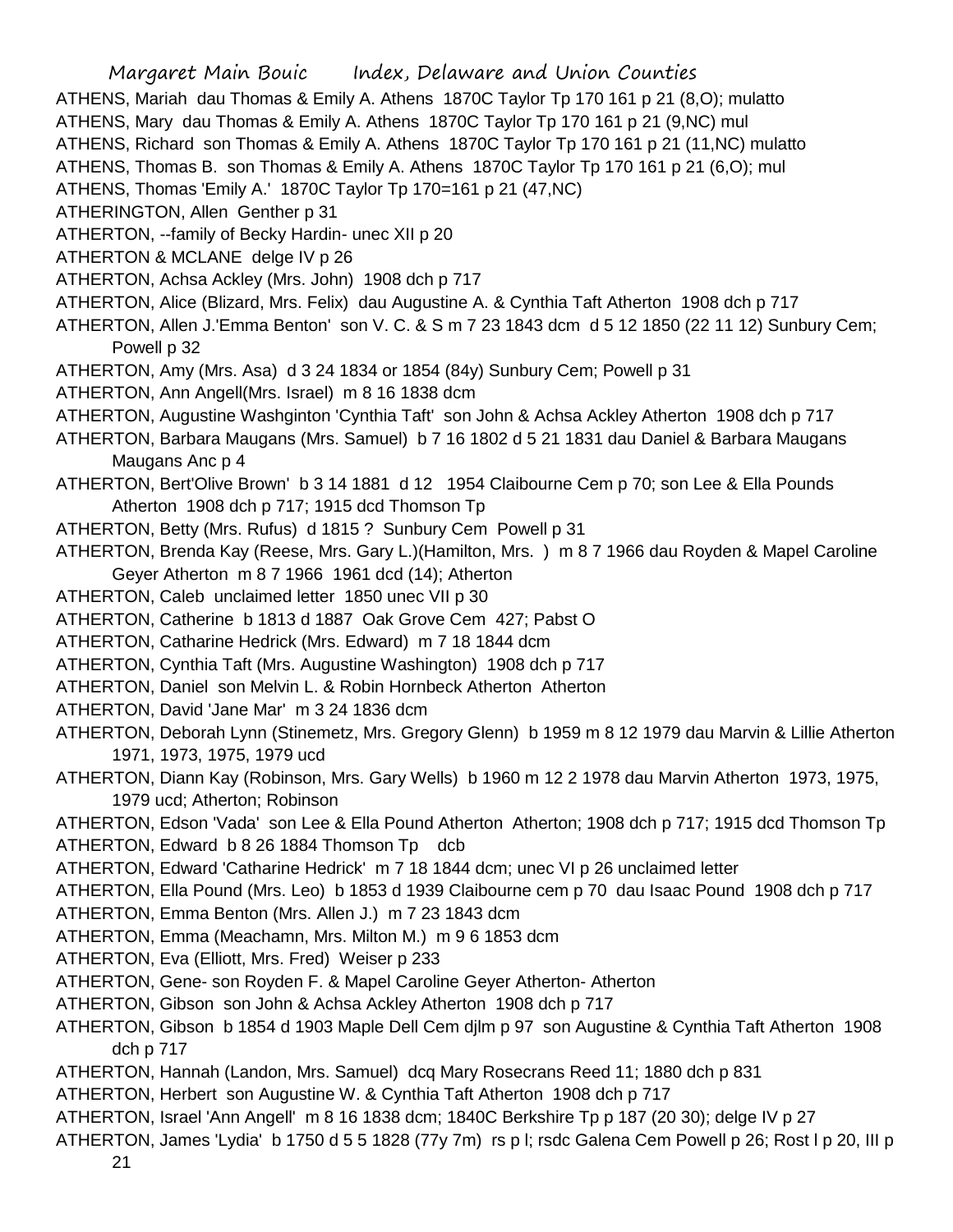- Margaret Main Bouic Index, Delaware and Union Counties ATHERTON, Jane E.(Vanatta, Mrs. Peter)(Vanatta, Mrs. Jesse S.) b 8 26 1833 Licking Co m 10 27 1880 d 2 10 1903 Oakdale Cem I p 38 (E R36 1) 1883 uch V p 692; 1985 uch p 140 (b 8 24 1844) ATHERTON, Jane Mar (Mrs. David) m 3 24 1836 dcm ATHERTON, Jenkins d 9 25 1849(26y 3m 2d) Sunbury Cem Powell p 31 ATHERTON, John son Augustine W. & Cynthia Taft Atherton 1908 dch p 717 ATHERTON, John son Thomas Atherton 1908 dch p 717 ATHERTON, Joseph unclaimed letter unec IV p 19 ATHERTON, Keith b 1969 son Marvin & Lillie Atherton 1971, 1973, 1975, 1979, 1981, 1983 ucd ATHERTON, Larry 'Sharon E.' son Royden & Mapel Caroline Geyer Atherton Atherton; 1961 dcd; 1967, 1975, 1979, 1981, 1983, 1991 ucd ATHERTON, Lee 'Ella Pound' b 1848 d 1937 Claibourne Cem p 70 son Augustine W. & Cynthia Taft Atherton 1908 dch p picture p 716, 717; 1915 uch p 266; 1915 dcd Thomson Tp ATHERTON, Lillie (Mrs. Marvin) 1971, 1973, 1975, 1979, 1981, 1983, 1991 ucd ATHERTON, Lizzie B.- granddau Corwin Clems- 1900C Darby Tp 182-189 p 9A (16,O,O,O) ATHERTON, Lydia (Mrs. James) d 6 20 1847 (90) Galena Cem Powell p 26; rs p 1 ATHERTON, Mapel C. Geyer (Mrs. Roydon F.) m 12 24 1935 Atherton; 1961, 1969, 1971, 1980 dcd ATHERTON, Margret 1870C Jerome Tp 257 247 p 34 (l8, Pa) ATHERTON, Mark son Melvin L. & Robin Hornbeck Atherton Atherton ATHERTON, Marvin K. 'Lillie' son Royden F. & Mapel Caroline Geyer Atherton Atherton; 1971, 1973, 1975, 1979, 1981, 1983, 1991 ucd ATHERTON, Mary Belle b 7 26 1890 dcb d 1892 dau Lee & Ella Pounds Atherton Bk p 54; Powell p 236 ATHERTON, Mary (Dewel, Mrs. Israel)(Mrs. Rufus) d 10 31 1833 (49 10 6) Sunbury Cem Powell p 31 ATHERTON, Mary E. (Harris, Mrs. Oliver J.) m 10 2 1860 dcm ATHERTON, Mary McLean (Mrs. ) oldest dau Lauchlin McLean dcw Bk 1 p 86 ATHERTON, Melinda (Heil, Mrs. Geroge) b 1960 dau Melvin Lee & Sandra Lee Benedict Atherton Atherton; 1961 dcd; 1967, 1971, 1973, 1979 ucd ATHERTON, Melvin E.- 1991 ucd ATHERTON, Melvin 'Robin Hornbeck' b 6 1 1958 d 8 7 1989 (31) Oakdale Cem son Melvin Lee & Sandra Lee Benedict Atherton 1961 dcd, 1967, 1971, 1973, 1975, 1979 ucd, 1980 dcd ATHERTON, Melvin Lee 'Sandra Lee Benedict son Roydon & Maple Geyer Atherton Atherton; Benedict; 1961 dcd; 1967,1971, 1973 ucd; Atherton ATHERTON, Michele (Palmer, Mrs. David) b 1965 dau Melvin Lee & Sandra Lee Benedict Atherton Atherton; 1967, 1971, 1973, 1975, 1983 ucd ATHERTON, Milton son Bert Atherton Atherton ATHERTON, Olive Brown (Mrs. Bert) b 2 28 1879 m 1905 d 1 30 1971 Claibourne Cem p 70 dau James & Lucinda Newhouse Brown Atherton; Newhouse 135(10)1 ATHERTON, Oliver 1971 ucd ATHERTON, Robin Hornbeck (Mrs. Melvin) dau Robin T. & Margaret Hornbeck; Atherton; 1980 dcd
	- ATHERTON, Royden E. 'Mapel Caroline Geyer' b 5-17-1907 m 12 24 1935 d 11-24-1994 (87) Shoup Cemson Bert & Olive Brown Atherton Atherton; 1961, 1969, 1971, 1980 dcd; Atherton
	- ATHERTON, Rufus'Betty''Mary' d 10 21 1838 (56y 5d) Sunbury Cem Powell p 31; dcga p 26 (11 241824, adm of Wm. Myers); 1820C Sunbury Tp; 1835 men 8 #193 p 8 Berkshire Tp; 1880 dch p 444; Pabst 5 p 5; delge VI p 38
	- ATHERTON, Samuel 'Barbara Maugan' Maugans Anc p 4
	- ATHERTON, Sandra Lee Benedict (Mrs. Melvin Lee)(Connolly, Mrs. Raymond) m 11 10 1957 dau Delmer P. Benedict Benedict; Atherton; 1961 dcd; 1967,1973, 1975, 1979, 1981, 1983 ucd
	- ATHERTON, Sarah (Mrs. Valentine C.) 1850C Berkshrie Tp 238 (44, Pa)
	- ATHERTON, Sharon E. (Mrs. Larry) 1985 uch p 176; 1967, 1971, 1973, 1975, 1991 ucd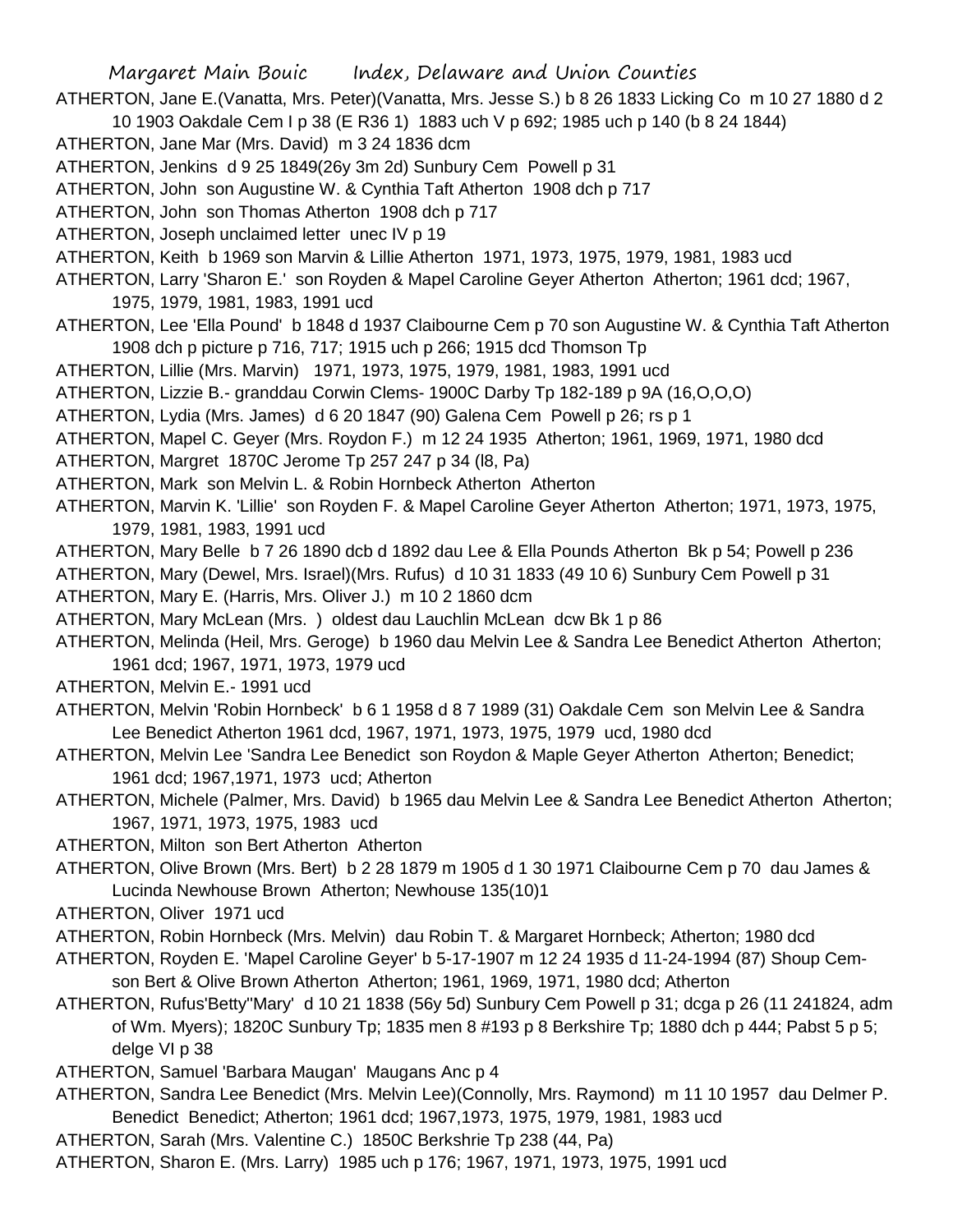Margaret Main Bouic Index, Delaware and Union Counties ATHERTON, Suelyn b 1970 dau Larry V. & Sharon E. Atherton 1973, 1975 ucd ATHERTON, Vada (Mrs. Edson) 1915 dcd Thomson Tp ATHERTON, Valentine C. 'Sarah' 1835 men 9 #215 p 9 Berkshire Tp; 1840C Berkshire Tp p 178 (40 50); 1850C Berkshire Tp 238 (53, Pa); hadc p l6; CCC p 52 ATHERTON, Vaughn b 1973 ch Larry V. & Sharon E. Atherton 1975, 1991 ucd ATHERTON, Walgrave ' Fleck' son John & Achsa Ackley Atherton 1908 dch p 717 ATHERTON, Wallace son Augustine W. & Cynthia Taft Atherton 1908 dch p 717 ATHERTON, Warren son Augustine W. & Cynthia Taft Atherton 1908 dch p 717 ATHEY, Andrew J. 'Martha M.' 1961 dcd ATHEY, Carrie b 2 2 1888 uninf p 4 ATHEY, Charles S.'Lovie Belle Heath' Athey; 1915 dcd Thomson Tp ATHEY, Elijah 'Polly Trimble' m 3 13 1825 Madison Co unec V p 15 ATHEY, Henry 'Mary Willoughby' m 4 20 1826 Madison Co unec V p 16 ATHEY, Jane (Gray, Mrs. Samuel) m 10 26 1843 Madison Co unec IX p 66 ATHEY, Jessie Florence (4 1888) Darby Tp to Children's Home uninf p 4 ATHEY, Louie B. 1961 dcd ATHEY, Lovie Belle Heath (Mrs. Charles) b 1 14 1877 d 5 6 1968 dau George & Lydia Postle Heath Athey ATHEY, Marian (Rudolph, Mrs. Gordon Howard) b 6 7 1951 m 12 17 1971 McKitrick p 250 ATHEY, Martha (Gray, Mrs. John) ped Mildred Louise Smith 13 delge III p 67 ATHEY, Martha M. (Mrs. Andrew J.) 1961 dcd ATHA/ATHEY, Mary Ann (Wilson, Mrs. Joseph B.) unec X p 61 ATHEY, Mary Willoughby (Mrs. Henry) m 4 20 1826 Madison Co unec V p 16 ATHEY, Nettie (19 1888) Darby Tp d 2 9 1918 uninf p 4 ATHEY, Polly Trimble (Mrs. Elijah) m 3 13 1825 Madison Co unec V p 16 ATHEY, Terry Carl (2 1888) Darby Tp to Children's Home uninf p 4 ATHEY, Thomas (Logan co) mt 8 15 1860 (72) ATHURLIN, Catherine Delaware Town p 493A ATHY, Christopher son Richard & Patsy Stanley Athy Athy Athy. Gene son Louella St. Clair Athy Athy ATHY, Jay son Richard & Patsy Stanley Athy Athy ATHY,. Louella St. Clari (Mrs. ) Athy ATHY, Patsy Stanley (Mrs. Richard) Athy ATHY, Richard 'Patsy Stanley' d 8 13 1977 (46) son Louella St. Clari Athy Athy ATKESON, Davilyn Gay Chamness (Mrs. George Donnally) m 1 8 1972 dau David Chamness Atkeson ATKESON. George Donnally 'Davilyn Gay Chamness' m 1 8 1972 son Karl Atkeson II Atkeson ATKESON. Karl II Atkeson ATKESON. Karl III son Karl Atkeson II Atkeson ATKIN, Almina Bird (Mrs. William) b 10 16 1856 d 7 18 1928 ped Michael Madden 31 delge IV p 33; unec X p 59 ATKIN, Barbara b 1958 dau Don & Bonnie Atkin 1961, 1969, 1971 dcd; Atkin ATKIN. Bonnie (Mrs. Don R.) d 7 9 1976 (50) 1961, 1969, 1971 dcd; Atkin ATKIN, Don R. 'Bonnie' d 6 22 1976 bur. N. Baltimore 1961, 1969, 1971 dcd; Atkin ATKIN. Donna J. dau Don & Bonnie Atkin Atkin; 1961, 1969, 1971 dcd ATKIN, Maude Eliza (Horton, Mrs. Andrew E.) b 4 4 1884 m 4 8 1902 d 11 16 1956 dau William & Almina Bird Atkin ped Michael Madden 15 delge IV p 33; unec X p 59 ATKIN, Susie (Suzann) b 1954 dau Don & Bonnie Atkin Atkin; 1961, 169, 1971 dcd ATKIN, Tommy b 1960 son Don & Bonnie Atkin Atkin' 1961, 1969, 1971 dcd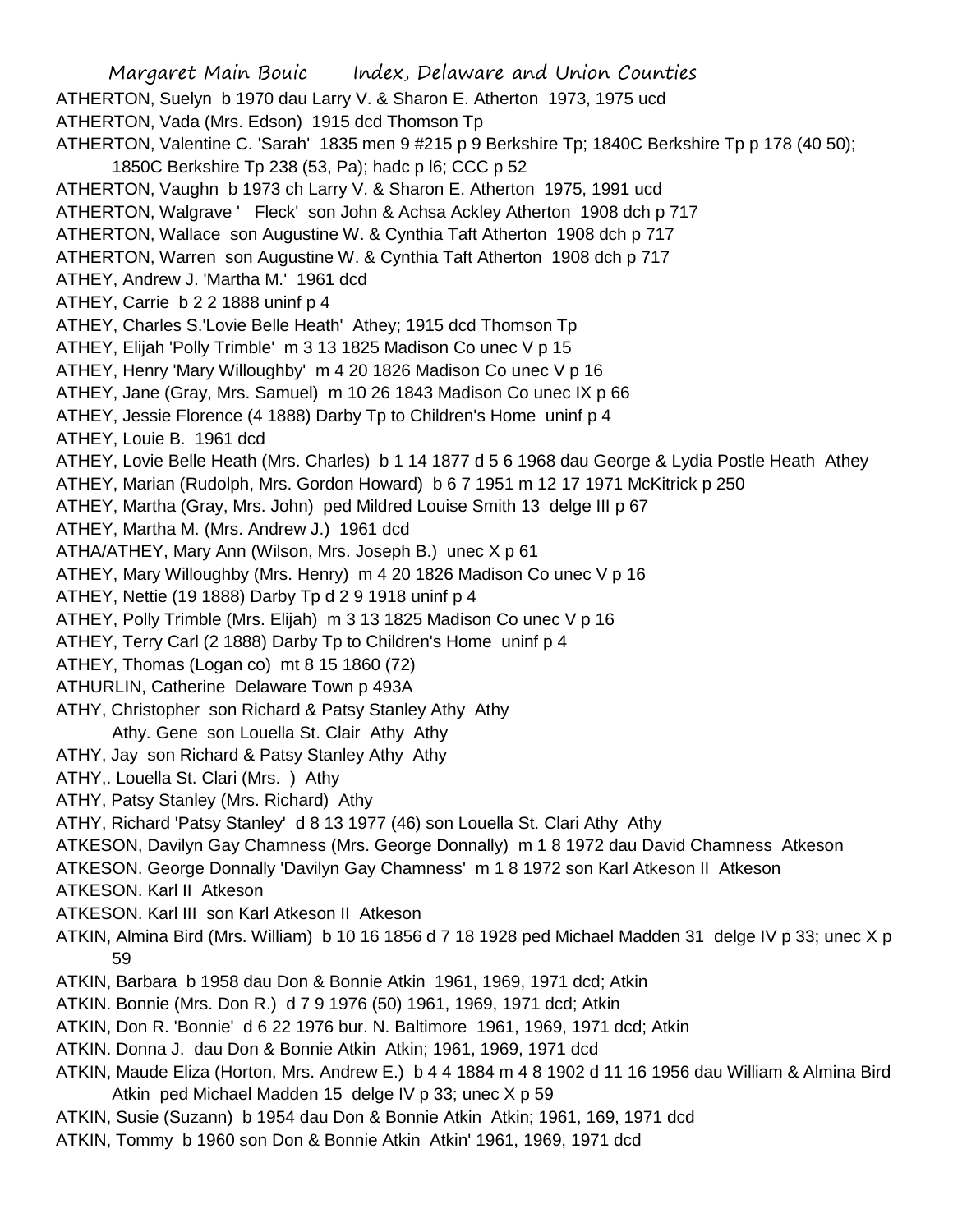Margaret Main Bouic Index, Delaware and Union Counties ATKIN, William 'Almina Bird' b 11 25 1847 m 9 5 1933 d 11 10 1879 ped Michael Madden 30 delge IV p 33; unec X p 59 ATKINS, A. J. 'Catharine E. Russell' m 8 15 1869 ucm 4219 ATKINS, Alvin son Eben Atkins 1850C Berlin Tp 2052 (9,O) ATKINS, Bobby L. 'Joyce M.' 1961 dcd ATKINS, Bryan b 1964 son George & Sonia Atkins 1967 ucd ATKINS, Catharine E. Russell (Mrs. A. J.) m 8 15 1869 ucm 4219 ATKINS, Debbie 1971 dcd ATKINS, Eben W. 'Nancy F. Smith' m 1 17 1850; 1850C Berlin Tp 2052 (29, Ct)ATKINS, Erren? (see Owen)'Rebecca Harris' m 6 2 1831 Madison Co unec VII p 9 ATKINS, Frank b 9 20 1871 Scioto Tp son John Atkins dcb ATKINS, Gary L. son J. T. & Violet J. Martin Atkins Atkins ATKINS, George 1883 uch V p 265 ATKINS, George 'Sonia' 1967 dcd ATKINS, Harriet (Harris, Mrs. Alvah) m 2 21 1836 Madison Co unec VII p 23 ATKINS, Hestella dau Eben Atkins 1850C Berlin Tp 2052 (9,O) ATKINS, John Nash p 179, 180 ATKINS< Capt. Joseph 'Mary Dudley' d 1773 (93) Dunlap & Cowles p 81 ATKINS, J. T. 'Violet J. Martin' Atkins ATKINS, Julia Ann (Downing, Mrs. Joseph) m 6 2 1833 Madison Co unec VII p 10 ATKINS, Mary- lived with Delbert & Bethel Havens- 1964 dcd (17) ATKINS, Mary Dudley (Wainwright, Mrs. Frances)(Mrs. Capt. Joseph) b 11 2 1692 m(1) 1 1 1712/3 (2) 1730 d 1 25 1773/4 Dunlap & Cowles p 81 ATKINS, Maryellen Sue dau J. T. & Violet J. Martin Atkins Atkins ATKINS, Mike- b 1954 lived with Relna Gooding- 1971 dcd ATKINS, Nancy F. Smith (Mrs. Eben W.) m 1 17 1850 dcm ATKINS, Nancy T. W. 1850C Berlin Tp 2052 (30, Ct) ATKINS, Owen 'Rebecca Harris' m 6 2 1831 Madison Co unec VII p 23 ATKINS, Pam- b 1956 lived with Relna Gooding- 1971 dcd ATKINS, Raymond b Ky (49 1953) Paris Tp uninf p 31 ATKINS, Rebecca Harris (Mrs. Erren/Owen) m 6 2 1831 Madison Co unec VII p 9, 23 ATKINS, Rebecca Jane dau Rev. Norman E. Atkins Atkins ATKINS, Sandra K. dau J. T. & Violet J. Martin Atkins Atkins ATKINS, Sarah Hull (Mrs. William) m 9 11 1836 dcm ATKINS, Sonia (Mrs. George) 1967 ucd ATKINS, Thomas B. hmp p 77, 117, 236 ATKINS, Rev. T. P. 1908 dch p 271, 273 ATKINS, Violet J. Martin (Mrs. J. T.) d 12 2601985 (60) bur Fulton sister James Martin Atkins ATKINS, William 'Sarah Hull' m 9 11 1836 dcm ATKINS, Jemima (Lombard, Mrs. Israel) m 11 29 1770 Powers Pat p 115 ATKINS, Joyce M. (Mrs. Bobby L.) 1961 dcd ATKINS, Scott son Bobby & Joyce M. Atkins 1961 dcd (1) ATKINSON, Abbigial E. dau Samuel W. & Mary J. Walker Atkinson 1870C Liberty Tp 41 p 5 (11,O) ATKINSON, Albert d 10 14 1863 (10 7 14) son J. & M. Atkinson Old Kilb Cem p 8;Powell p 68 ATKINSON, Allan K. son James C. & Sarah Jane Kimmons Atkinson 1915 uch p 698 ATKINSON, Alma Wege (Mrs. Cephas) d 11 6 1970 (88) bur. Forest Grove Atkinson ATKINSON, Almira J. dau Ralph & Hannah Atkinson 1850C York Tp 417 424 p 64 (10, O) Atkinson 1870C York Tp 44 43 p 6 (29,O);1880C York Tp 192 p 18 (40, O, Pa, Pa)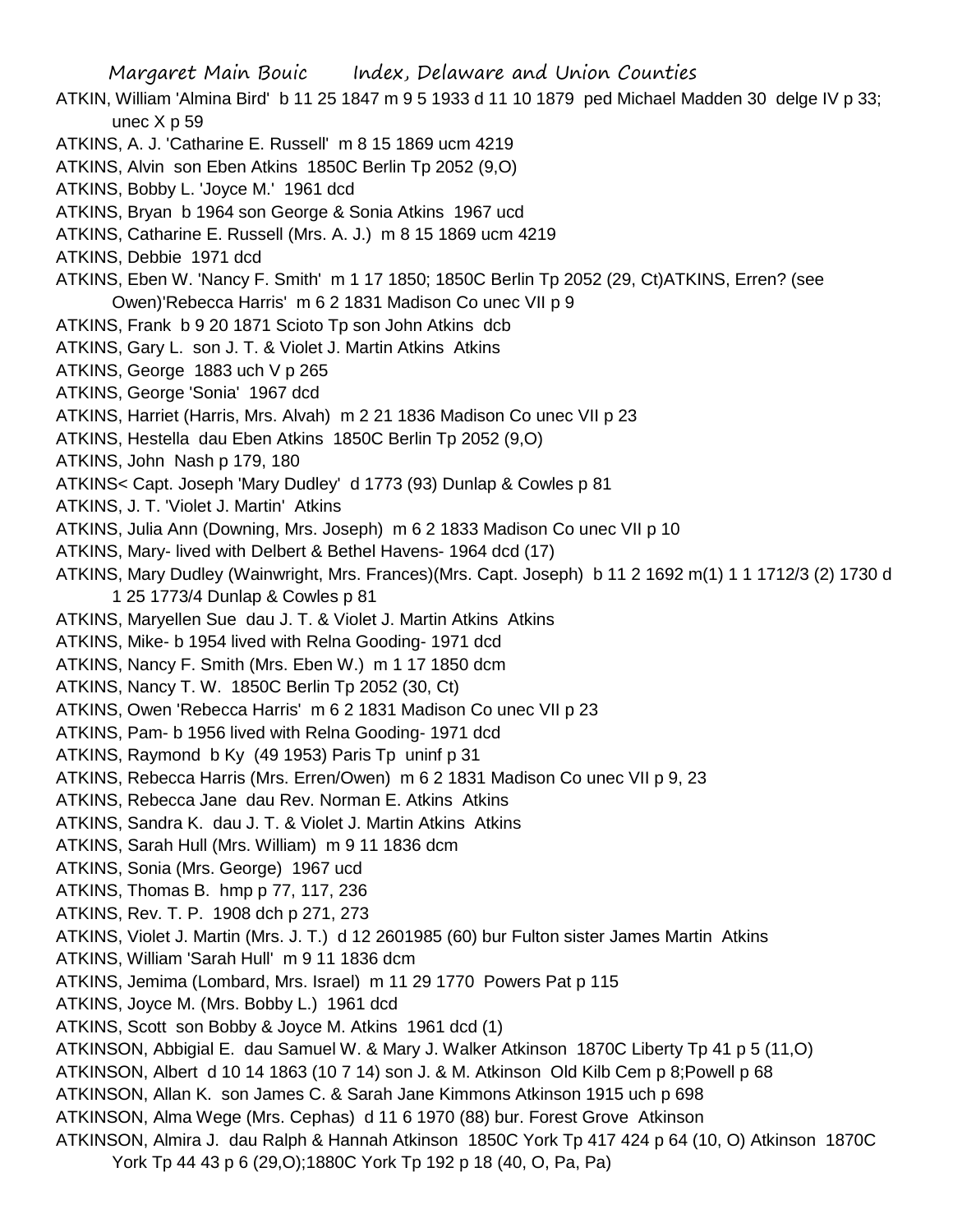ATKINSON, R. Alton 'Virginia Madden''Valerie Nash Skadden' m(2) 2 27 1973 d 9 9 1984 (77) Atkinson ATKINSON, Alton Lee son R. Alton & Virginia Madden Atkinson Atkinson

ATKINSON, Anna dau James C. & Sarah Jane Kimmons Atkinson 1915 uch p 699

ATKINSON, Anna A. b 9 7 1872 d 11 28 1906 Southardtown Cem York Cem p 13

ATKINSON, Anne (Lang, Mrs. Robert) dau R. Alton & M. Virginia Madden Atkinson Atkinson

ATKINSON, Benjamin son W. C. & C. d 3 23 1894 (30 7 20)Southardtown Cem York Tp Cem p 15

ATKINSON, Bertha (Mrs. Earl) 1961 dcd

ATKINSON, Bertha Carroll (Mrs. Rev. William) 1915 uch p 699

ATKINSON, Betty Jane Rabold (Mrs. Curtis Cummins b 8 17 1925 m 4 21 1943 dau Ernest Edward & Ruby May Baker Rabold Atkinson

- ATKINSON, Bill C. 'Terry M.' 1979, 1981 ucd
- ATKINSON, Brandy b 1972 son Bill C. & Terry M. Atkinson 1979, 1981 ucd

ATKINSON, Burton son W. C. & C. d 1 3 1861 York Tp Cem p 82

ATKINSON, Carol (Akers, Mrs. Eddie B.) m 8 22 1959 Akers

ATKINSON, Carlton Arden b 11 23 1945 son Curtis Cummins & Betty Jane Rabold Atkinson Weiser p 737

ATKINSON, Cathryne (Cary, Mrs. Andrew) b 10-12-1907 d 1-24-1994 (86) Forest Grove Cem- dau Cephas & Alma Wege Atkinson Atkinson

ATKINSON, Cephas 'Alma Wege' b 12 24 1875 d 3 7 1972 son William & Lucinda Nunnemaker Atkinson Atkinson; 1985 uch p 149

- ATKINSON, Charles E. d 1 2 1960 (86) bur Pataskala father of Mrs. Zack Davis Atkinson
- ATKINSON, Charles E. J. son Charles E.Atkinson Atkinson
- ATKINSON, Charles P. d 3 23 1879 (18y5m) Plain City Cem unec VII p 62, XII p 33
- ATKINSON, Clair 'Doris Edith Catherine Nicol b 2 23 1928 m 10 14 1950 Rausch (19191), II p 208; St. Paul p 37, 68

ATKINSON, Clark J 'Nora B. Decker'. b 1872 m 1893 d 8 19 1951 York Tp Cem p 82 son Syrene Atkinson 1880C York Tp 192 p 18 (5,O,O,O); unec IV p 17

ATKINSON, Clason 'Celia Loring' son Syrene & Martha Southard Atkinson 1870C York Tp 42 41 p 6 (2,O); 1880C York Tp 192 p 18 (12,O); Atkinson

- ATKINSON, Curtis Cummins 'Betty Jane Rabold b 4 13 1922 m 4 21 1943 Weiser p 737
- ATKINSON, David son Will Atkinson 1880 dch p 300; 1908 dch p 387; Pabst 8 p 6; 1860C Scioto Tp 875 876 (16)
- ATKINSON, David son Worts & Mary Atkinson 1850C Concord Tp 2063 (7,O)
- ATKINSON, Dennis 'Roberta Hazen' b 9 28 1951 m 7-12-1975 son Clair & Doris Nicol Atkinson Rausch 191911; St. Paul p 37, 69

ATKINSON, Donna b 10 8 1956 dau Clair & Doris Nicol Atkinson Rausch 191912, III p 307; St. Paul p 37, 69 ATKINSON, Dora (Freshwater, Mrs. William J.) m 6 17 1905 Freshwater p 83

- ATKINSON, Doris Edith Catherine Nicol (Mrs. Clair) b 9 29 1929 m 10 14 1950 dau Otto & Bertha Emma Lillia Gaulke Nicol Rausch 19191, II p 208, III p 307; St. Paul p 37, 68
- ATKINSON, Dorothy (Delbaugh, Mrs. william Fenmore) Weiser p 386
- ATKINSON, Dot Mae (Morrison, Mrs. Thomas Mac) Weiser p 691
- ATKINSON, Earl 'Bertha' 1961 dcd

ATKINSON, Edith dau C. D. & C. L. d 2 26 1893/8 (2 3 4) Southardtown Cem York Tp Cem p 12

- ATKINSON, Eleanor dau George & Susanna Atkinson 1850C Brown Tp 2928 (13,O)
- ATKINSON, Eli son Samuel & Mary J. Walker Atkinson 1860c Liberty Tp Un Co 1033 1043 p 141 (2,O)
- ATKINSON, Elizabeth (Bevis, Mrs. william)- m 1831, delge VII p 13
- ATKINSON, Elizabeth M. (Grandstoff, Mrs. S. F.) dau James C. & Sarah Jane Kimmons Atkinson 1915 uch p 698
- ATKINSON, Elizabeth (Ludy, Mrs. Daniel M.) b 1833 m 12 21 1848 dcm; Maugans Anc p 31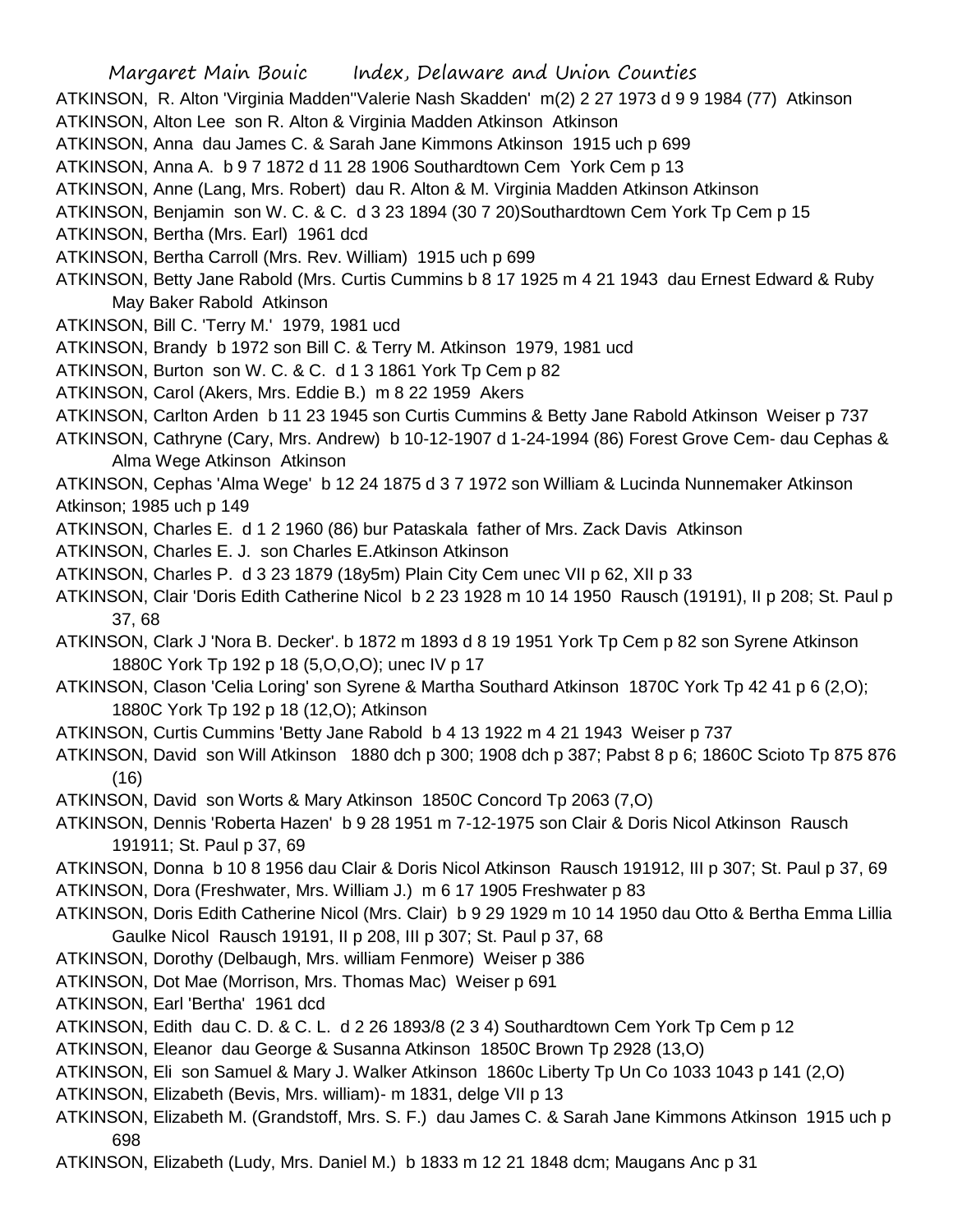Margaret Main Bouic Index, Delaware and Union Counties ATKINSON, Elizabeth dau George & Susanna Atkinson 1850C Brown Tp 2928 (21, Va) ATKINSON, Elizabeth Finley (Mrs. ) b 9 19 1840 d 3 13 1865 dau James & Martha Lindsay Finley Maugans Anc p 147 ATKINSON, Ellen b 11 21 1867 Trenton Tp dau William A. & REbecca A. Atkinson dcb ATKINSON, Eloise A. (Mrs. Jack A.) 1961 dcd ATKINSON, Emma 1880C Concord Tp p 274A ATKINSON, Ernest L. d 2 14 1948 York Tp Cem p 27 son Sylvester & Margaret Southard Atkinson 1870C York Tp 32 31 p 5 (2,O) ATKINSON, Eva (Giles, Mrs. James B.) dau James C. & Sarah Jane Kimmons Atkinson 1915 uch p 698 ATKINSON, Everett R. 'Helen Josephine Bartholemew' m 9 18 1934 Weiser p 443 ATKINSON, Ewing T. son J. & M. d 2 3 1864 (1y 3m) Old Kilb Cem Powell p 68 ATKINSON, Fanny 1870C York Tp 44 43 p 6 (2,O); lived with Ralph Atkinson ATKINSON, Florence (Newkirk, Mrs. ) sister Charles E. Atkinson Atkinson ATKINSON, Frances Lenore (Mrs. James P.) Atkinson; 1961, 1969, 1971, 1980 dcd ATKINSON, Frank O. son Samuel W. & Mary J. Walker Atkinson 1860C Liberty Tp 1033 1043 p 141 (5,O); 1870C Liberty Tp Un Co 41 p 5 (l5,O) ATKINSON, George 1880C Liberty Tp Un Co 214 223 p 22 (23, O, NJ,\_) ATKINSON, George A. son James C. & Sarah Jane Kimmons Atkinson 1915 uch p 698 ATKINSON, George Everett b 1944 son Everett R. & Helen Josephine Bartholomew Atkinson Weiser p 443 ATKINSON, George E. d 7 5 1874 (8 7 25) Plain City Cem son Joseph & Sarah W. Atkinson unec VII p 53 ATKINSON, George F. 'Katherine Wilson' Atkinson ATKINSON, Geraldine sister James Atkinson Atkinson ATKINSON, George G. K son Samuel W. & Mary J. Walker Atkinson 1860C Liberty Tp 1033 p 141 (3,O); 1870C Liberty Tp Un Co 41 p 5 (13,O); 1880C Liberty Tp p 044A ATKINSON, George 'Laura Sawyer' 1915 uch p 555 ATKINSON, George 'Susannah Marie' 1915 uch p 698 ATKINSON, George 'Susanna' 1880 dch p 216; 1908 dch p 387; hmp p 117; 1835 men 17 #66 p 25 Brown Tp; 1840C Brown Tp p 210 (30 40) 1850C Brown Tp 2928 (47, Va); hadc p 20; CCC l849 Brown Tp ATKINSON, Grace Marie (McKitrick, Mrs. Hubert Scott) b 3 21 1907 McKitrick p 114 ATKINSON, Hannah dau George & Susanna Atkinson 1850C Brown Tp 2928 (1,O) ATKINSON, Hannah (Mrs. Ralph) 1850C York Tp 417 424 p 64 (41, Pa); 1860C York Tp 1391 1401 p 188 (52, Pa) ATKINSON, Hannah L. dau Ralph & Hannah Atkinson 1850C York Tp 417 424 p 64 (3,O); 1860C York Tp 1391 1401 p 188 (12,O); 1870C York Tp 44 43 p 6 (22,O) ATKINSON, Harry brother Charles E. Atkinson Atkinson ATKINSON, Helen Josephine Bartholomew (Mrs. Everett R.) b 3 1 1913 m 9 18 1934 dau George Edward & Ella Lillian Leipold Bartholomew Weiser p 443 ATKINSON, Horace Fremont d 7 12 1863 (1y5m2d) NM Cem Liberty Tp lptw p 20 ATKINSON, Isabella (Bishop, Mrs. Joseph Herbert) b 1910 Weiser p 286 ATKINSON, inf of J. C. & S. J. Old Eden Cem Powell p 70 ATKINSON, inf dau J. S. & S. J. d 12 21 1858 Old Eden Cem Powell p 66 ATKINSON, J. 1908 dch p 347 ATKINSON, Jack A. 'Eloise A.' 1961 dcd ATKINSON, Jack R. 'Janet' 1969, 1971, 1980 dcd ATKINSON, James son William Atkinson 1860C Sc Tp 875 (13)

ATKINSON, b 1 10 1868 Brown Tp dau James & Melissa Atkinson dcb

ATKINSON, James C. 'Sarah Jane Kimmons' son George & Susannah Faris Atkinson 1915 uch p 698; 1850C Brown Tp 2928 (22, Va)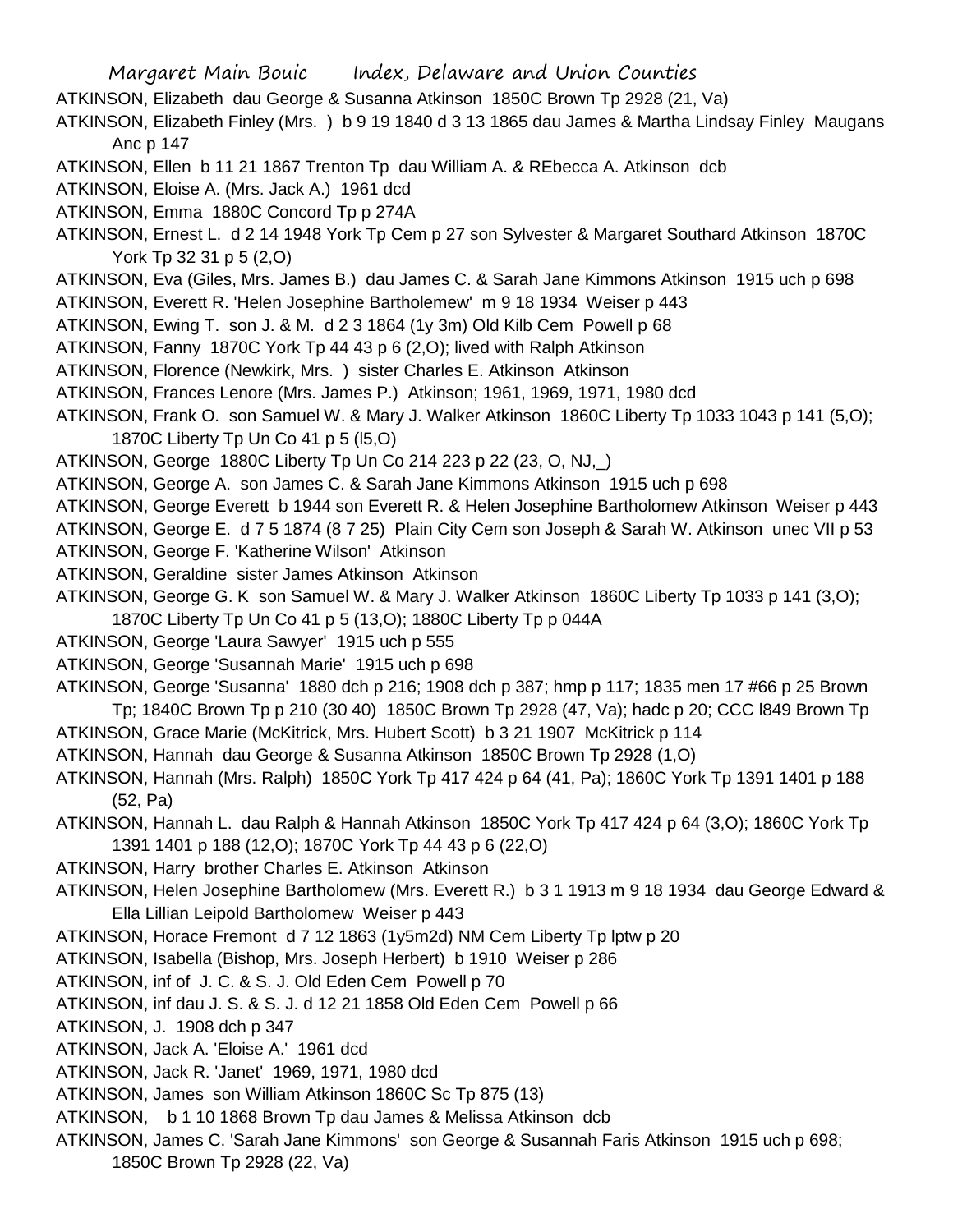Margaret Main Bouic Index, Delaware and Union Counties ATKINSON, James rtc p 10 ATKINSON, James P.'Frances Lenore' d 3 1 1986 (71) bur Galena Atkinson; 1961,1969, 1971, 1980 dcd ATKINSON, Jamie Byrns (Walton, Mrs. John)(Mrs. ) dau Andrew & Hannah Taylor Byrns Bean 11611; Maugans Anc p 108 ATKINSON, Jane C. dau Worts & Mary Atkinson 1850C Concord Tp 2063 (3,O) ATKINSON, Janet (Mrs. Jack R.) 1969, 1971, 1980 dcd ATKINSON, Jason b 1975 son bill C. & Terry M. Atkinson 1979, 1981 ucd ATKINSON, J. B. brother Charles E. Atkinson Atkinson ATKINSON, Jeanette Rogers (Mrs. ) Sunbury p 140 ATKINSON, Jerry son June & Lily Atkinson Atkinson ATKINSON, Jodie b 1961 dau Jack R. & Janet Atkinson 1969, 1971 dcd ATKINSON, John son Worts & Mary Atkinson 1850C Concord Tp 2063 (22,O) ATKINSON, John son George & Susanna Atkinson 1850C Brown Tp 2928 (15,O) ATKINSON, John A. 'Sarah Ann Bevis' m 3 27 1851 dcm ATKINSON, John 'Nancy Phillips' m 7-2-1850 Madison Co, d 7 17 1868 (44 2 8) Plain City Cem unec VII p 62, XI p 45 ATKINSON, John S. son James C. & Sarah Jane Kimmons Atkinson 1915 uch p 699 ATKINSON, Jonathan- b 8-20-1981 son Dennis & Roberta Hazen Atkinson- St. Paul p 37, 69 ATKINSON, Jonathan son Ralph & Hannah Atkinson 1850C York Tp 417 424 p 64 (15, Pa) ATKINSON, Joseph son W. C. & C. d 7 21 1849 (33 6 24) Southardtown Cem York Tp Cem p 15 ATKINSON, Joseph 1908 dch p 152 ATKINSON, Joseph 'Sarah W.' d 12 8 1874 (47 11 23) Plain City Cem unec VII p 53 ATKINSON, Julius 1870C York Tp 44 43 p 6 (9,O) lived with Ralph Atkinson ATKINSON, June 'Lily' d 5 4 1961 (76) Atkinson ATKINSON, Katherine Wilson (Mrs. George F.) d 12 2 1977 (69) ATKINSON, Kay Jean (Ball, Mrs. David Allen) m 5 6 1967 dau Donald Atkinson Ball ATKINSON, Kay Jo b 2 7 1938 dau Everett R. & Helen Josephina Bartholomew Atkinson Weiser p 443 ATKINSON, Laura Sawyer (Mrs. George) dau Amos & Laura Barbaugh Sawyer 1915 uch p 555 ATKINSON, Layman son James C. & Sarah Jane Kimmons Atkinson 1915 uch p 699 ATKINSON, Lenore Fox (Mrs. James) d 3 25 1986 (68) bur Galena Atkinson ATKINSON, Leona (Ramsey, Mrs. ) dau June Atkinson Atkinson ATKINSON, Levi 'Mary B. Phillips'- m 7-27-1848 Madison Co unec XI p 8 ATKINSON, Lillis (Bechtel, Mrs. Herman) b 7 20 1902 m 5 15 1923 d 12 13 1984 dau Clason & Celia Loring Atkinson Atkinson; Bechtel ATKINSON, Lily (Mrs. June) Atkinson ATKINSON, Lizzie 1870C Marysville Paris Tp 288 295 p 33 (18, Pa) ATKINSON, Louisiana dau Ralph & Hannah Atkinson 1850C York Tp 417 424 p 64 (8,O) ATKINSON, Lucinda N. Fleming (Mrs. William) m 5 25 1866; ucm 3972 ATKINSON, Lucinda Nunnemaker (Mrs. William) Atkinson ATKINSON, Lucretia Pabst 2 p 18 ATKINSON, Lyman son George & Susanna Atkinson 1850C Brown Tp 292 (6,O) ATKINSON,Lynn Rae b 6 17 1941 ch Everett R. & Helen Josphine Bartholomew Atkinson Weiser p 443 ATKINSON, Margaret dau James C. & Sarah Jane Kimmons Atkinson 1915 uch p 699 ATKINSON, Margaret Sites (Mrs. Robert) m 6 6 1854 dcm ATKINSON, Margaret Southard (Mrs. Sylvester) b 1837 m 12 20 1865 d 1892 Southardtown Cem York Tp Cem p 13; 1870C York Tp 32 31 p 5 (30,O) ATKINSON, Marie (Burgess, Mrs. ) dau June Atkinson Atkinson ATKINSON, Marie (Ferry, Mrs. ) sister James Atkinson Atkinson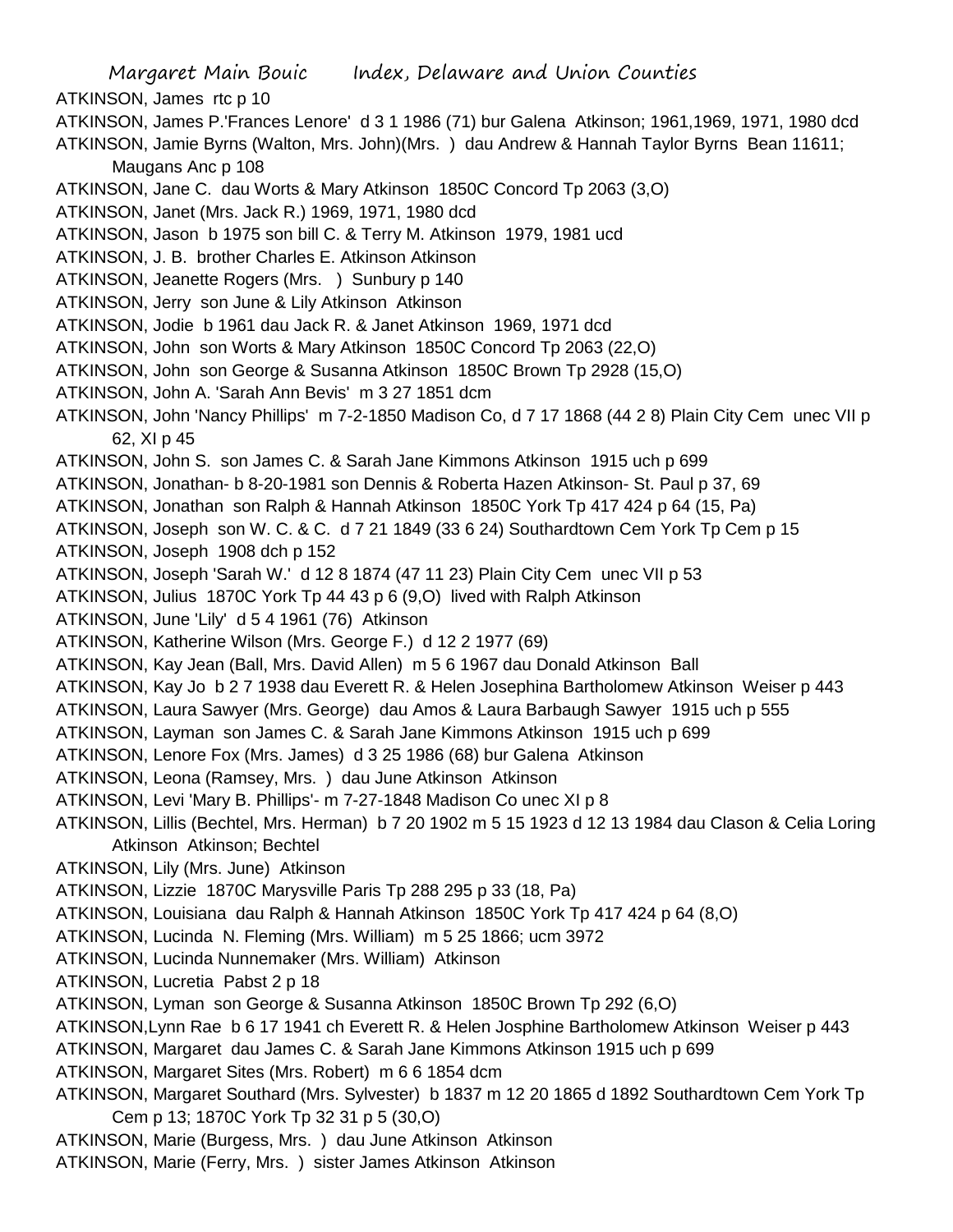Margaret Main Bouic Index, Delaware and Union Counties ATKINSON, Martha M. Southard (Mrs. Syrean P.) m 12 15 1866 ucm 4106 d 3 26 1880 (33 1 19) Southardtown Cem York Tp Cem p 13; 1870C York Tp 42 41 p 6 (23,O) ATKINSON, Mary A. dau L. & M. L. Atkinson Old Kilb Cem p 8 ATKINSON, Mary B. Phillips (Mrs. Levi)- m 7-27-1848 Madison Co unec XI p 8 ATKINSON, Mary dau J. & M. d 11 17 1863 (14y? 6 21) Old Eden Cem Powell p 68 ATKINSON, Mary Jean (Davis, Mrs. Zack) dau Charles E. Atkinson; 1976 dch p 373; Atkinson ATKINSON, Mary J. Walker (Mrs. Samuel) m 2 25 1854 ucm 2070; lptw p 20; 1860C Liberty Tp 1033 1043 p 141 (30,O); 1870C Liberty Tp Un Co 41 p 5 (40,O) ATKINSON, Mary Lou (Wood, Mrs. ) dau James & Frances Lenore Atkinson Atkinson ATKINSON, Mary (Mrs. Wirts) d 4 3(6) 1860 (53 2 8); 1850C Concord Tp 2063 (43, Md); Powell p 252 ATKINSON, Mary C. Trimble (Mrs. Samuel W.) m 7 9/29 1849 ucm 1443 unec VII p 46 ATKINSON, Mary dau Jack A. & Eloise A. Atkinson 1961 dcd (16) ATKINSON, Michael- b 3-21-1978 son Dennis & Roberta Hazen Atkinson- St. Paul p 37, 69 ATKINSON, Michael J. son James P. & Frances Lenore Atkinson 1961 dcd (16); Atkinson ATKINSON, Michael David b 12 24 1953 son Curtis Cummins & Betty Jane Rabold Atkinson Weiser p 737 ASPER. Galen 'Jeanette Ann Yost' Weiser p 552 ASPER, Jeanette Ann Yost (Mrs. Galen) b 8 29 1938 dau Earl Edward & Irene Troutman Yost Weiser p 552 ASPER. Roxanne b 12 2 1955 dau Galen & Jeanette Ann Yost Asper Weiser p 552 ASPER, Wade b 1958 son Galen & Jeanette Ann Yost Asper Weiser p 552 ASPERY, Ann Elizabeth Sheets (Mrs. Jeffrey Alan) m 5 2 1981 dau Richard E. Sheets Aspery ASPERY, Betty Lou (Murphy, Mrs. Charles) dau Harry & Blanche Parr Aspery Aspery; 1961, 1971 dcd ASPERY, Blanche Marie Parr (Mrs. Harry) b 8-28-1897 m 12 24 1917 d 4-5-1993 Oak Grove Cem Aspery ASPERY, David son Harry & Blanche Parr Aspery Aspery ASPERY, Doris (Mrs. Gerald) Aspery ASPERY, Gene son Harry & Blanche Parr Aspery Aspery ASPERY, Gerald 'Doris' d 3 30 1990 (57) Oak Grove Cem son Harry & Blanche Parr Aspery Aspery ASPERY, Harold son Harry & Blanche Parr Aspery Aspery ASPERY, Harry C 'Blanche Parr m 12 24 1917 d 2 20 1984 bur Oak Grove Cem Aspery ASPERY, Harry son Harry & Blanche Parr Aspery Aspery ASPERY, Helen (Stewart, Mrs. Oliver)(Viers, Mrs. )(Mattix, Mrs. ) dau Harry & Blanche Parr Aspery Aspery ASPERY, Henry C.- son Mary E. Cooperider Aspery- 1900C Darby Tp 59-63 p 3A (O,Eng,ILL) ASPERY, Howard- son Harry C. & Blanche Parr Aspery- Aspery ASPERY, Jeffrey Alan 'Ann Elizabeth Sheets'm 5 2 1981 son David Aspery Aspery ASPERY, J. L. 1969 dcd ASPERY, Mary E.- dau Daniel & Sarah J. Cooperider- 1900C Darby Tp 59-63 p 3A (24,ILL,O,O) ASPERY, Mary dau Harry & Blanche Parr Aspery Aspery ASPERY, Paul son Harry & Blanche Parr Aspery Aspery; 1961,1971 dcd ASPERY, Richard "Dick" son Harry & Blanche Parr Aspery Aspery ASPERY, Sandy dau Gerald & Doris Aspery Aspery ASPERY, Teddi- b 6-26-1992son Joshua David Gibson- Aspery ASPERY, Tony son Gerald & Doris Aspery Aspery ASPHOLM, Albert 'Wilma Charlene Gum'- m 11-26-1940 -ped Wilma Gum #289 (1) ASPHOLM, Wilma Charlene Gum (Mrs. Albert)(Leonard, Mrs. Paul)- b 3-4-1922 m(1) 11-26-1940 (2) 11-11- 1969 dau Perry Guyn & Lily Evelyn Rusch Gum- ped Wilma Gum 1; unec XIII p 16 ASPINWALL, Adelia A. Briggs (Mrs. David Irving) b 4 3 1846 dau Philip & Delecta Hepner Briggs Asp (1900) ASPINWALL, Algernon Aikin 'Martha A. Humphrey; b 2 3 1845 m 6 1 1870 son Joseph Atkin & Frances Main Aspinwall Asp 1902 ASPINWALL, Catharine Woods (Mrs. Joseph) m 8 28 1855 ucm 2322; unec VIII p 34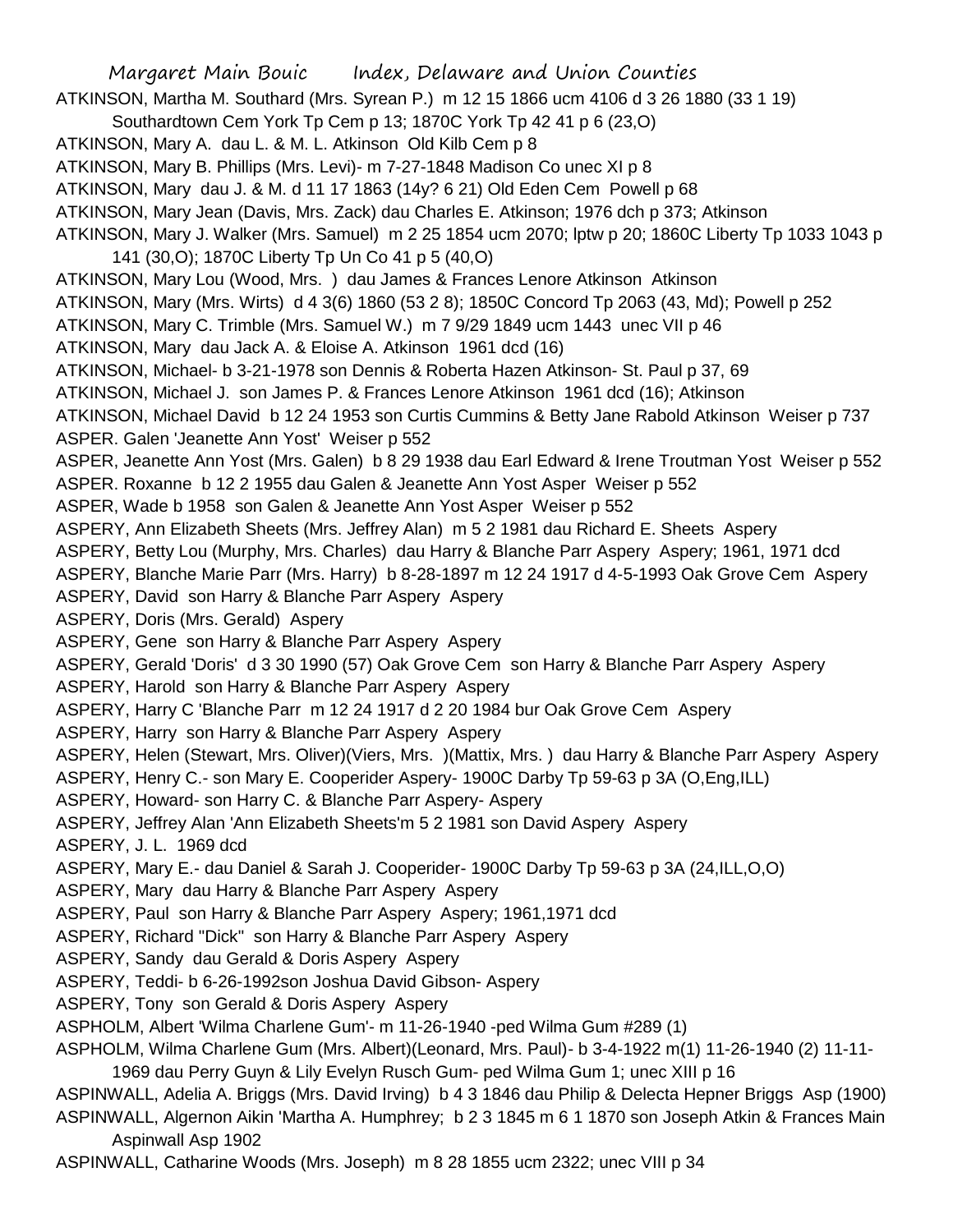- ASPINWALL, Clarence Aikin 'Jeannette Scovill' b 8 6 1874 m 1 1 1900 son Algernon A. & Martha A. Humphrey Aspinwall Asp 1902 2
- ASPINWALL, Cora D. (Schrum, Mrs. Edward S.) b 2 13 1865 m 2 13 1888 dau David Irving & Adelia A. Briggs Aspinwall Asp 1900 1
	- ASPINWALL, David Irving 'Adelia A. Briggs' b 6 28 1840 son Joseph Aikin & Frances Main Aspinwall Asp 1900
- ASPINWALL, Franklin Aikin 'Maud Sophia Shanks' b 3 7 1868 m 12 16 1893 Asp 1900 2
- ASPINWALL, Frances Main (Mrs. Joseph Aikin) b 3 4 1812 m 5 5 1836 d 4 10 1891 dau Jonas & Lydia Porter Main Asp 1027
- ASPINWALL, Janie B. (Chapman, Mrs. Ernest) b 8 27 1874 m 11 11 1896 dau David Irving & Adelia A. Briggs Aspinwall Asp 1900 3
- ASPINWALL, Jeannette Scovill (Mrs.Clarence Aikin) m 1 1 1900 dau William & Allen Hyde Scovill Asp (1902 2)
- ASPINWALL, Joseph Francis b 3 22 1837 son Joseph Aikin & Francis Main Aspinwall Asp 1899
- ASPINWALL, Rev. Joseph Aikin 'Frances Main' b 7 25 1812 m 5 5 1836 d 10 24 1860 Asp (1027)
- ASPINWALL, Joseph 'Catharine Woods' m 8 28 1855 ucm 2322; unec VIII p 34
- ASPINWALL, Lucy (Welch, Mrs. Bildad) Powers Pat p 278
- ASPINWALL, Mabel Louise Bosworth (Mrs. William Humphrey) m 4 30 1902 Asp1902 1
- ASPINWALL, Martha A. Humphrey (Mrs. Algernon Aikin) b 3 11 1849 m 6 1 1870 dau John William & Mary Francis Humphrey Asp (1902)
- ASPINWALL, Mortimer Clarence b 10 13 1842 d 3 8 1846 son Joseph Aikin & Frances Main Aspinwall Asp 1901
- ASPINWALL, Samuel 'Sarah Stevens' Dunlap & Cowles p 72, 122
- ASPINWALL, Sarah Stevens (Mrs. Samuel) du Timothy & Sarah Davis Stevens Dunlap & Cowles p 72, 122 ASPINWALL, William Humphrey 'Mabel Louise Bosworth' b 2 21 1872 m 4 30 1902 Asp 1902 1
- ASSINI, Karen Ann (Hayes, Mrs. Robert L.) dau Anthony Assini Hayes
- ASSMAN, Barbara (Mrs. Johann C.) D J Cem p 77
- ASSMAN, Georg J. b 11 16 1869 d 5 8 1891 (21 5 22) son Johann C. & Barbara Assman Trinity Lutheran Cem D J p 77
- ASSMAN, Johann C. 'Barbara' D J Cem p 77
- ASSMANN, Catharine (Mrs. John C.) b 11 4 1861 d 10 27 1882(20 11 23) Trinity Luth. Cem D J Cem p 80
- ASSMANN, John C. Jr. 'Catharine' Trinity Lutheran Cem D J Cem p 80
- ASTEL, Alma Paul 'Martha Caroline Dutson' McKitrick p 170
- ASTEL, Martha Carolin Dutson (Mrs. Alma Paul) McKitrick p 170
- ASTEL, Zoma (Kidd, Mrs. Elton B.) b 12 17 1932 m 6 29 1951 dau Alma Paul & Martha Caroline Dutson Astel McKitrick p 170
- ASTON, Mrs. Julia 1880C Delaware Town p 531C
- ASTON. Marlene Crump (Mrs. Maurice) b 9 4 1934 m 12 30 1953 dau Reynold Wilford & Myrtle Almira Frost Crump McKitrick p 166
- ASTON, Martha Otte (weaver, Mrs. Samuel) m 8 10 1854 dcm
- ASTON, Maurice 'Marlene Crump' m 12 30 1953 McKitrick p 166
- ASTON, Rachel M. b 4 19 1904 Columbus dau James & Eliza Patterson Aston dcb
- ASTON, William delge IV p 8
- ASTOR, Eliza Ann (Chaver, Mrs. John W.) ped Berniece Ruby Swanson #150 25 unec IX p 21
- ASWALD, Jacob 1880C Delaware Town p 519A
- ATAWAY, Baby d 1964 Lady of Lourdes Cem lptw p 52
- ATCHESON, Catherine Ettrick (Mr. Robert Whank) dau Rev. William & Elizabeth Bishop Ettrick McKitrick p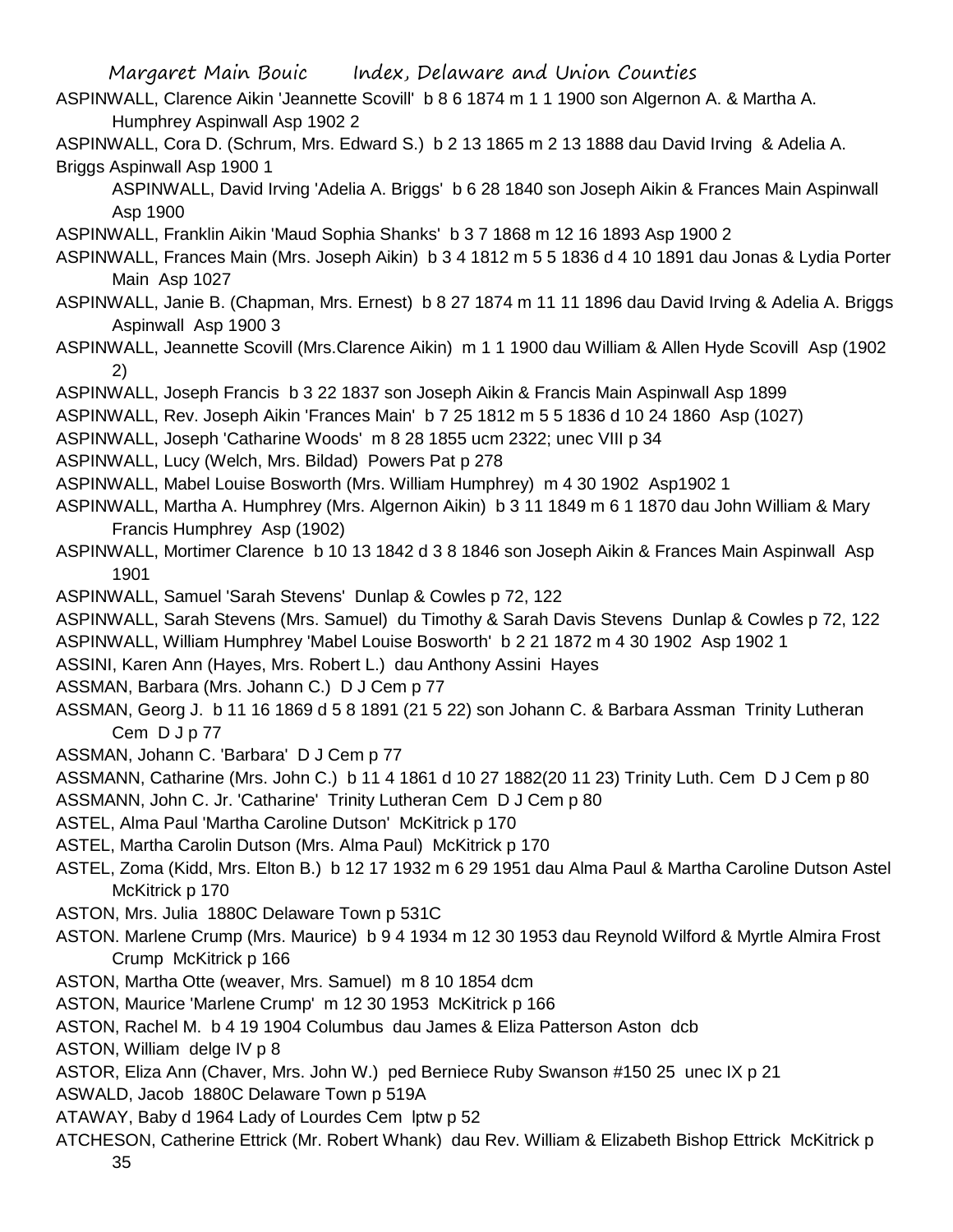Margaret Main Bouic Index, Delaware and Union Counties ATCHESON. Robert Shank 'Catherine Ettrick; McKitrick p 35 ATCHISON, Betsey Ann Potie (Mrs. Charles) m 11 4 1838 Madison Co unec IX p 17 ATCHISON, Charles 'Betsey Ann Potie' m 11 4 1838 Madison Co unec IX p 17 ATCHISON, Charles 'Elizabeth Jones' m 10 31 1824 Madison Co unec V p 15 ATCHISON, Elizabeth Jones (Mrs. Charles) m 10 3 1824 Madison Co unec V p 15 ATCHISON, Evan (Stanton, Mrs. Joshua0 m 2 12 1840 Madison Co unec IX p 31 ATCHISON, Hannah Ohaver (Mrs. Mullin, Mrs. Nathaniel)(Mrs. Owen) dau Joseph & Jemima Casebolt Ohaver 1985 uch p 107 ATCHISON, Madeline C. b 1909 d 1920 Bokescreek Cem p 62 ATCHISON, Nancy Moore (Mrs. William) m 3 6 1828 Madison Co unec V p 28 ATCHISON, Owen'Hannah Ohaver' 1985 uch p 107 ATCHISON, Rebacah (Marckle, Mrs. Gabirel) m 10 16 1821 Madison Co unec IV p 52 ATCHISON, Rosanna (Coon, Mrs. William) m 9 28 1826 Madison Co unec V p 27 ATCHISON, Sarah (Warner, Mrs. Joseph) m 8 1 1811 Madison Co unec IV p 21 ATCHISON, William 'Nancy Moore' m 3 6 1828 Madison Co unec V p 28 ATCHLEY, Genettie (Willey, Mrs. Luther) b 7 14 1869 Weiser p 21 ATCHLSON, Rosser unec IX p 15 ATEN, Albert 'Emma Eatona' m 3 9 1881 ucm 6930 ATEN, Belva Jane (Horn, Mrs. Leon)- dau Howard A. & Martha J. Wicks Aten- Aten ATEN, Emma Eaton (Mrs. Albert) m 3 9 1881 ucm 6930 ATEN, Howard A. 'Martha J. Wicks'- Aten ATEN, Marilyn Ann "Molly"(Cooper, Mrs. )- dau Howard A. & Martha J. Wicks Aten- Aten ATEN, Martha J. Wicks (Mrs. Howard A.)- b 6-3-1910 d 7-6-1994 bur Ashland- dau Edward & Etta Stentz Wicks- Aten ATEN, Paul George Pabst O ATER, Isaac 'Margaret Thomas' m 7 9 1837 Madison Co unec IX p 5 ATER, Margaret Thomas (Mrs. Isaac) m 7 9 1837 Madison Co unec IX p 5 ATHA, 1985 uch p 112 ATHA, Abigail Miller (Mrs. Thomas) m 1804; 1883 uch V p 535,668 ATHA, Aganette (Mrs. William T.) 1870C Union Tp 12 p 2 (23,O) ATHA, Anise d 10 4 1887 (19 2 9) Southardtown Cem York Tp Cem p 14 dau Joseph T. & Nancy A. Skidmore Atha ATHA, Carl son David Perry & Ella Florence Levan Atha Atha ATHA, Charity D. dau Joseph T. & Nancy A. Skidmore Atha 1883 uch V p 535; 1880C York Tp 199 p 19 (8,O,O,O) ATHA, Charles 'Joan Lea' Atha ATHA, Chester son David Perry & Ella Florence Atha Atha ATHA, Clint 1985 uch p 159 ATHA, David Perry 'Ella Florence Levan) m 11 25 1882 d 10 1942 son Joseph T. & Nancy A. Skidmore Atha 1860C York Tp 1406 1416 p 190 (1,O); 1870C York Tp 41 40 p 6 (11,O); 1880C York Tp 199 p 19 (21,O,O,O); 1883 uch V p 535

- ATHA, Edith (Wooley, Mrs. Clarence) dau Ella Florence Atha Atha
- ATHA, Elijah son William & Francis Atha 1870C Union Tp 117 116 p 16 (19,O)
- ATHA, Elisha son William & Francis Atha 1870c Union Tp 117 116 p 16 (17,O)
- ATHA, Elizabeth J. (Fields, Mrs. Jonathan C.) m 2 18 1841 dau Thomas & Abigail Miller Atha 1883 uch V p 535, 668
- ATHA, Ella Florence Levan (Mrs. David Perry) b 9 18 1865 m 11 25 1882 d 7 13 1959 bur Greenlawn Cem dau William & Carolyn Smith Levan Atha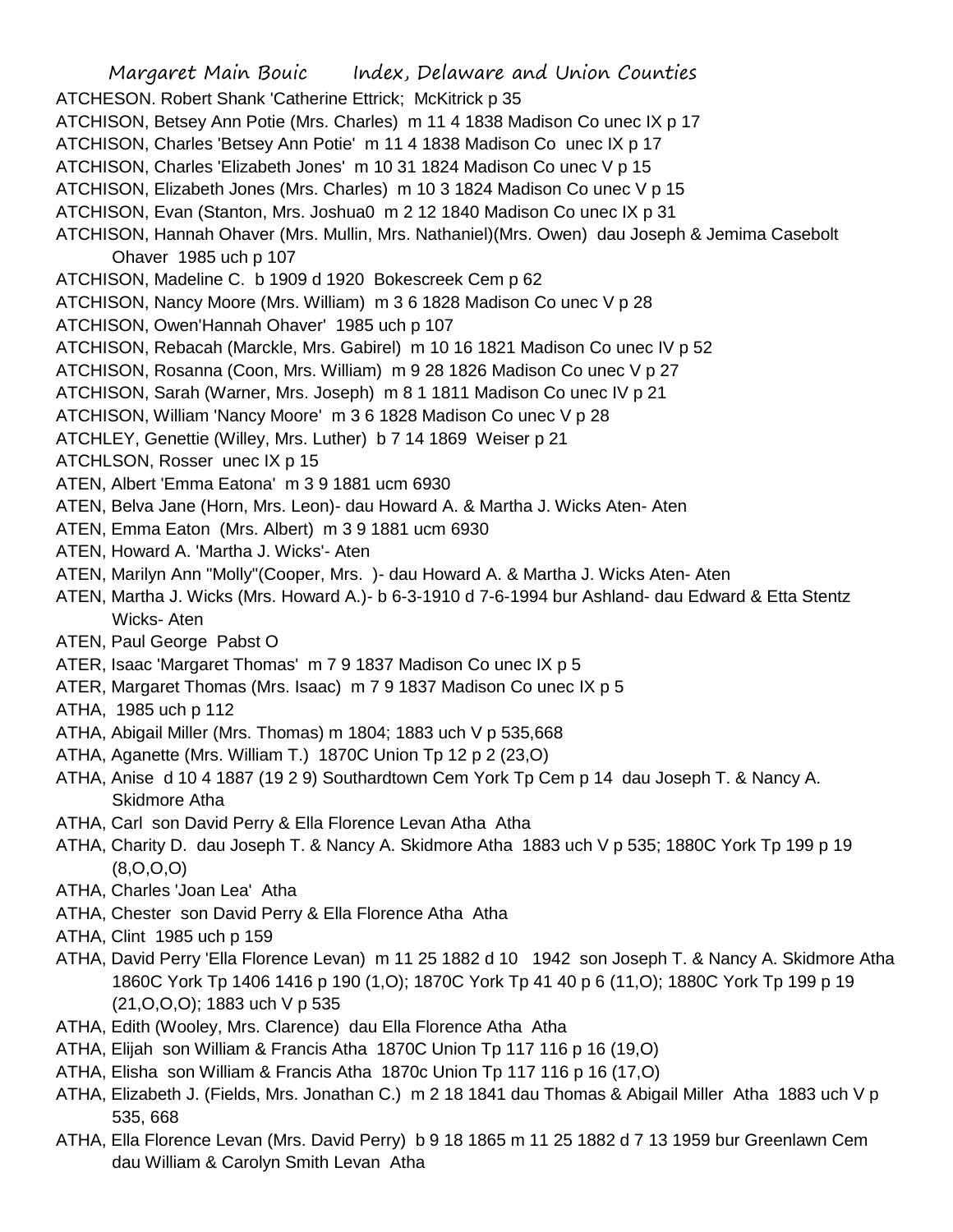- ATHA, Elver son David Perry & Ella Florence Levan Atha Atha
- ATHA, Emily J. Jones (Mrs. Simeon) m 4 28 1882 ucm 7171
- ATHA, Emma (Westlake, Mrs. Richard) m 9 10 1876 ucm 5928
- ATHA, Eva M. dau William T. & Aganette Atha 1870C Union Tp 12 p 2 (6,O)
- ATHA, Francis (Mrs. William) 1870C union Tp 117 116 p 16 (52, Pa)
- ATHA, Harrison son William & Mary A. Atha 1860C Washington Tp 1432 1442 p 194 (17,O)
- ATHA, Henry Clinton 'Zoa' b 1860 d 11 15 1947 York Tp Cem p 56 son Joseph t. & Nancy A. Skidmore Atha 1883 uch V p 535; 1870C York Tp 41 40 p 6 (9,O); 1880C York Tp 199 p 19(19,O,O,O)
- ATHA, Henry son William & Francis Atha 1870C Union Tp 117 116 p 16 (12,O)
- ATHA, Hope A. dau Joseph T. & Nancy A. Skidmore Atha 1883 uch V p 535; 1870C York Tp 41 40 p 6 (2,O); 1880C York Tp 199 p 19 (11,O, O, O)
- ATHA, Ida M. granddau Joseph & Nancy Skidmore Atha 1880C York Tp 199 p 19 (6,O,O,O)
- ATHA, James son William & Francis Atha 1870C Union Tp 117 116 p 16 (21,O)
- ATHA, Joan Lea (Mrs. charles) d 8 1 1959 (39) bur Millersburg dau Walter Lea Atha
- ATHA, (Carmichael, Mrs. David B.) dau Joan Lea Atha Atha
- ATHA, John son Thomas & Abigail Miller Atha 1883 uch V p 535
- ATHA, John son William & Mary A. Atha 1860C Washington Tp 1432 1442 p 194 (13,O)
- ATHA, Joseph 'Rosanna Henson) m 5 8 1873 ucm 5269
- ATHA, Joseph T.'Nancy A. Skidmore' b 1 23 1827 m 5 8 1850 d 1908 son Thomas & Abigail Miller Atha 1883 uch V p 535; 1860C York Tp 1406 1416 p 190 (33,O); 1870C York Tp 41 40 p 6 (50,O); 1880C York Tp 199 p 19 (53, O, Va, Va) p 0027; York T. Cem p 14; 1877 uca p 98
- ATHA, Joseph son William & Mary A. Atha 1860C Washington Tp 1432 1442 p 194 (6,O
- ATHA, Mary A. 1880C Leesburg Tp 83 p 8 (57,O,NJ,NJ) p 178A)
- ATHA, Mary Ann (Wilson, Mrs. Joseph)- delge VII p 12, XI p 5
- ATHA, Mary F. dau Joseph T. & Nancy A. Skidmore Atha 1883 uch V p 535; 1870C Yor Tp 41 40 p 6 (7,O); 1880C York Tp 199 p 19 (19,O)
- ATHA, Mary J. (Brown, Mrs. Isaac W.) lic 12 23 1880 ucm 6867
- ATHA, Mary (Mrs. William) 1860C Washington Tp 1432 1442 p 194 (37,NY)
- ATHA, Mary dau William & Mary A. Atha 1860C Washington Tp 1432 1442 p 194 (11,O)
- ATHA, Nancy A. dau Thomas & Abigial Miller Atha 1883 uch V p 535
- ATHA, Nancy A. Skidmore (Mrs. Joseph T.) b 2 8 1832 m 5 8 1850 d 1902 Southardtown Cem York Tp Cem p 14; dau Joshua & Hope Skidmore; 1860C York Tp 1406 1416 p 190 (28,O); 1870C York tp 41 40 p 6 (38,O); 1880C York Tp 199 p 19 (48, O, Va, Ky) 1883 uch V p 535; 1887 uca p 98
- ATHA, Nettie b 1876 Un Co d 2 9 1918 Oakdale I p 17 (E)
- ATHA, Nila dau William & Mary A. Atha 1860C Washington Tp 1432 1442 p 194 (4,O)
- ATHA, Ocie (Storms, Mrs. Lutellus) m 11 17 1910 1985 uch p 135
- ATHA, Orinda J. (Wilgus, Mrs. Lorenzo D.) m 7 12 1873 ucm 5298 dau Joseph T. & Nancy A. Skidmore Atha 1883 uch V p 535; 1860C York Tp 1406 1416 p 190 (7,O); 1870C York Tp 41 40 p 6 (17,O)
- ATHA, P. H. d 1864 1883 uch IV p 531
- ATHA, Rachel d 3 22 1866 (2m 2d) York Tp Cem p 14 dau Joseph T. & Nancy A. Skidmore Atha 1883 uch V p 535; 1880C York Tp 199 p 19 (25,O,O,O)
- ATHA, Rosanna Henson (Mrs. Joseph) m 5 8 1873 ucm 5269
- ATHA, Rosetta dau William T. & Aganette Atha 1870C Union Tp 12 p 2 (4,O)
- ATHA, Rusty T.- son Tamara K. Holdren Atha- Atha
- ATHA, Sarah Elizabeth b 1855 d 4 30 1944 York Tp Cem p 73 dau Joseph & Nancy A. Skidmore Atha 1860C York Tp 1404 1416 p 190 (5,O); 1870C York Tp 41 40 p 6 (15,O)
- ATHA, Sarah dau Thomas & Abigail Miller Atha 1883 uch V p 535
- ATHA, Simeon L.'Emily L. Jones' m 4 28 1882 ucm 7171 son Thomas & Abigail Miller Atha 1883 uch V p 535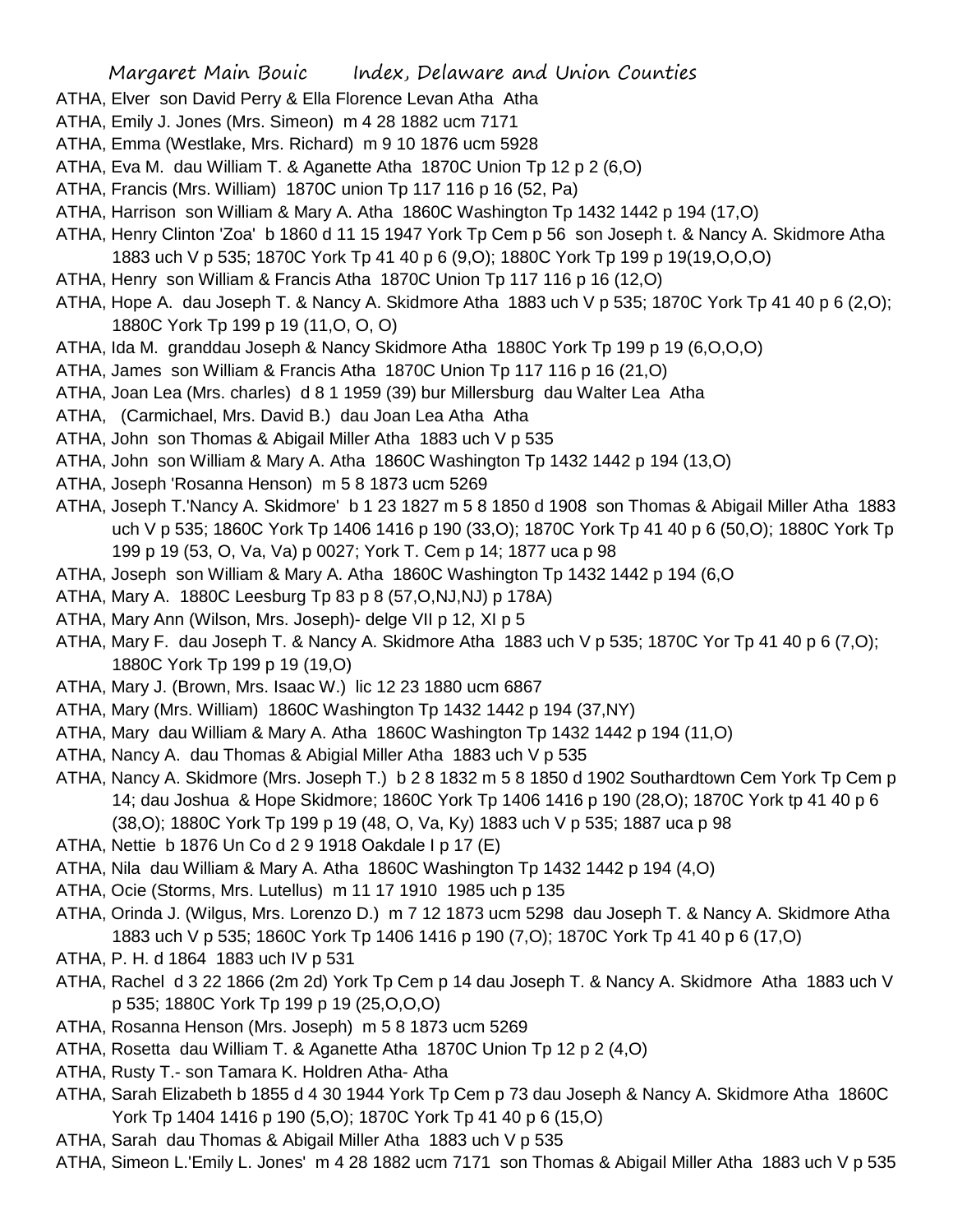Margaret Main Bouic Index, Delaware and Union Counties ATHA, Simeon A. son Mary A. Atha 1880C Leesburg Tp 83 p 8 (19,O,O,O) ATHA, Tamara K. Holdren (Mrs. )- d 3-25-1993 (29) bur Fairview Mem. Pk.-dau Imogene Holdren- Atha ATHA, Thomas 'Abigail Miller b 1786 m 1804 d 10 1870 1883 uch V p 535, 668 ATHA, Thomas son Thomas & Abigial Miller Atha 1883 uch V p 535 ATHA, Washington son William & Mary A. Atha 1883 uch IV p 518; 1860C Washington Tp 1431 1442 p 194 (22,O) ATHA, W. H. 1880C Jackson Tp p 231A ATHA, William 'Francis' 1870C Union Tp 117 116 p 16 (55, Md) ATHA, William 'Mary A.' 1860C Washington Tp 1432 1442 p 194 (39,O) ATHA, William T. 'Anganette' 1870C Union Tp 12 p 2 (25,O) ATHA, William son Thomas & Abigail Miller Atha 1883 uch V p 535 ATHA, Zoa (Mrs. Henry Clinton) b 1866 d 10 27 1937; York Tp Cem p 56 ATHE, Maggie (Knipp, Mrs. Adam) m 12 23 1869 ucm 4665 ATHENS, Charles son Thomas & Emily A. Athens 1870C Taylor Tp 170 161 p 21 (1,O) ATHENS, Emily A. (Mrs. Thomas) 1870C Taylor Tp 170 161 p 21 (30,NC) mulatto ATHENS, George son Thomas & Emily A. Athens 1870C Taylor Tp 170 161 p 21 (10,NC) mul ATHENS, Hinton V. son Thomas & Emily A. Athens 1870C Taylor Tp 170 161 p 21 (17,NC) mulatto ATHENS, John W. son Thomas & Emily A. Athens 1870C Taylor Tp 170 161 p 21 (16, NC) mul ATHENS, Mariah dau Thomas & Emily A. Athens 1870C Taylor Tp 170 161 p 21 (8,O); mulatto ATHENS, Mary dau Thomas & Emily A. Athens 1870C Taylor Tp 170 161 p 21 (9,NC) mul ATHENS, Richard son Thomas & Emily A. Athens 1870C Taylor Tp 170 161 p 21 (11,NC) mulatto ATHENS, Thomas B. son Thomas & Emily A. Athens 1870C Taylor Tp 170 161 p 21 (6,O); mul ATHENS, Thomas 'Emily A.' 1870C Taylor Tp 170=161 p 21 (47,NC) ATHERINGTON, Allen Genther p 31 ATHERTON, --family of Becky Hardin- unec XII p 20 ATHERTON & MCLANE delge IV p 26 ATHERTON, Achsa Ackley (Mrs. John) 1908 dch p 717 ATHERTON, Alice (Blizard, Mrs. Felix) dau Augustine A. & Cynthia Taft Atherton 1908 dch p 717 ATHERTON, Allen J.'Emma Benton' son V. C. & S m 7 23 1843 dcm d 5 12 1850 (22 11 12) Sunbury Cem; Powell p 32 ATHERTON, Amy (Mrs. Asa) d 3 24 1834 or 1854 (84y) Sunbury Cem; Powell p 31 ATHERTON, Ann Angell(Mrs. Israel) m 8 16 1838 dcm ATHERTON, Augustine Washginton 'Cynthia Taft' son John & Achsa Ackley Atherton 1908 dch p 717 ATHERTON, Barbara Maugans (Mrs. Samuel) b 7 16 1802 d 5 21 1831 dau Daniel & Barbara Maugans Maugans Anc p 4 ATHERTON, Bert'Olive Brown' b 3 14 1881 d 12 1954 Claibourne Cem p 70; son Lee & Ella Pounds Atherton 1908 dch p 717; 1915 dcd Thomson Tp ATHERTON, Betty (Mrs. Rufus) d 1815 ? Sunbury Cem Powell p 31 ATHERTON, Brenda Kay (Reese, Mrs. Gary L.)(Hamilton, Mrs. ) m 8 7 1966 dau Royden & Mapel Caroline Geyer Atherton m 8 7 1966 1961 dcd (14); Atherton ATHERTON, Caleb unclaimed letter 1850 unec VII p 30 ATHERTON, Catherine b 1813 d 1887 Oak Grove Cem 427; Pabst O ATHERTON, Catharine Hedrick (Mrs. Edward) m 7 18 1844 dcm ATHERTON, Cynthia Taft (Mrs. Augustine Washington) 1908 dch p 717 ATHERTON, Daniel son Melvin L. & Robin Hornbeck Atherton Atherton ATHERTON, David 'Jane Mar' m 3 24 1836 dcm ATHERTON, Deborah Lynn (Stinemetz, Mrs. Gregory Glenn) b 1959 m 8 12 1979 dau Marvin & Lillie Atherton 1971, 1973, 1975, 1979 ucd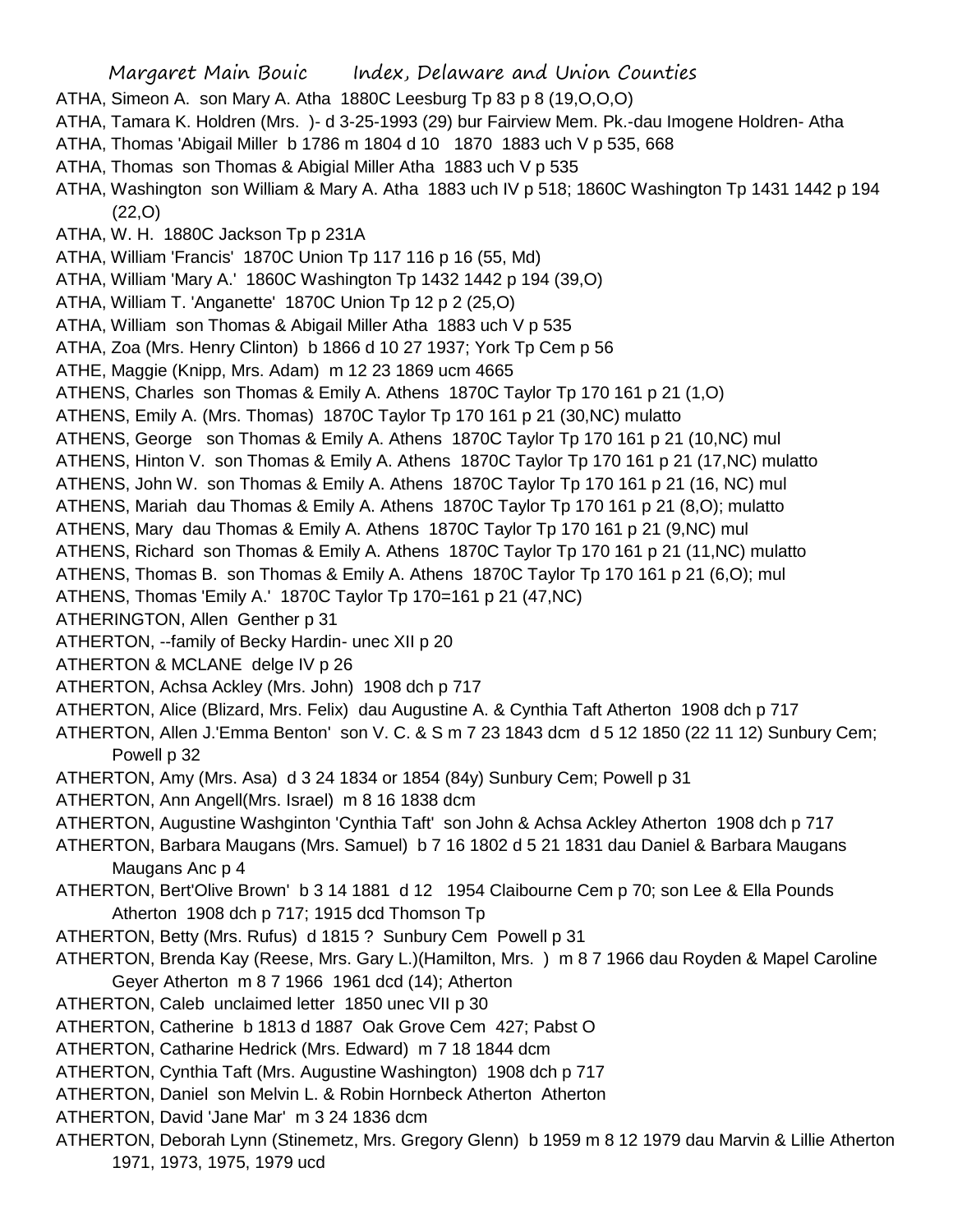ATHERTON, Diann Kay (Robinson, Mrs. Gary Wells) b 1960 m 12 2 1978 dau Marvin Atherton 1973, 1975, 1979 ucd; Atherton; Robinson

ATHERTON, Edson 'Vada' son Lee & Ella Pound Atherton Atherton; 1908 dch p 717; 1915 dcd Thomson Tp ATHERTON, Edward b 8 26 1884 Thomson Tp dcb

ATHERTON, Edward 'Catharine Hedrick' m 7 18 1844 dcm; unec VI p 26 unclaimed letter

ATHERTON, Ella Pound (Mrs. Leo) b 1853 d 1939 Claibourne cem p 70 dau Isaac Pound 1908 dch p 717

ATHERTON, Emma Benton (Mrs. Allen J.) m 7 23 1843 dcm

- ATHERTON, Emma (Meachamn, Mrs. Milton M.) m 9 6 1853 dcm
- ATHERTON, Eva (Elliott, Mrs. Fred) Weiser p 233
- ATHERTON, Gene- son Royden F. & Mapel Caroline Geyer Atherton- Atherton
- ATHERTON, Gibson son John & Achsa Ackley Atherton 1908 dch p 717
- ATHERTON, Gibson b 1854 d 1903 Maple Dell Cem djlm p 97 son Augustine & Cynthia Taft Atherton 1908 dch p 717
- ATHERTON, Hannah (Landon, Mrs. Samuel) dcq Mary Rosecrans Reed 11; 1880 dch p 831
- ATHERTON, Herbert son Augustine W. & Cynthia Taft Atherton 1908 dch p 717
- ATHERTON, Israel 'Ann Angell' m 8 16 1838 dcm; 1840C Berkshire Tp p 187 (20 30); delge IV p 27
- ATHERTON, James 'Lydia' b 1750 d 5 5 1828 (77y 7m) rs p l; rsdc Galena Cem Powell p 26; Rost l p 20, III p 21
- ATHERTON, Jane E.(Vanatta, Mrs. Peter)(Vanatta, Mrs. Jesse S.) b 8 26 1833 Licking Co m 10 27 1880 d 2 10 1903 Oakdale Cem I p 38 (E R36 1) 1883 uch V p 692; 1985 uch p 140 (b 8 24 1844)
- ATHERTON, Jane Mar (Mrs. David) m 3 24 1836 dcm
- ATHERTON, Jenkins d 9 25 1849(26y 3m 2d) Sunbury Cem Powell p 31
- ATHERTON, John son Augustine W. & Cynthia Taft Atherton 1908 dch p 717
- ATHERTON, John son Thomas Atherton 1908 dch p 717
- ATHERTON, Joseph unclaimed letter unec IV p 19
- ATHERTON, Keith b 1969 son Marvin & Lillie Atherton 1971, 1973, 1975, 1979, 1981, 1983 ucd
- ATHERTON, Larry 'Sharon E.' son Royden & Mapel Caroline Geyer Atherton Atherton; 1961 dcd; 1967,
- 1975, 1979, 1981, 1983, 1991 ucd
- ATHERTON, Lee 'Ella Pound' b 1848 d 1937 Claibourne Cem p 70 son Augustine W. & Cynthia Taft Atherton 1908 dch p picture p 716, 717; 1915 uch p 266; 1915 dcd Thomson Tp
- ATHERTON, Lillie (Mrs. Marvin) 1971, 1973, 1975, 1979, 1981, 1983, 1991 ucd
- ATHERTON, Lizzie B.- granddau Corwin Clems- 1900C Darby Tp 182-189 p 9A (16,O,O,O)
- ATHERTON, Lydia (Mrs. James) d 6 20 1847 (90) Galena Cem Powell p 26; rs p 1
- ATHERTON, Mapel C. Geyer (Mrs. Roydon F.) m 12 24 1935 Atherton; 1961, 1969, 1971, 1980 dcd
- ATHERTON, Margret 1870C Jerome Tp 257 247 p 34 (l8, Pa)
- ATHERTON, Mark son Melvin L. & Robin Hornbeck Atherton Atherton
- ATHERTON, Marvin K. 'Lillie' son Royden F. & Mapel Caroline Geyer Atherton Atherton; 1971, 1973, 1975, 1979, 1981, 1983, 1991 ucd
- ATHERTON, Mary Belle b 7 26 1890 dcb d 1892 dau Lee & Ella Pounds Atherton Bk p 54; Powell p 236
- ATHERTON, Mary (Dewel, Mrs. Israel)(Mrs. Rufus) d 10 31 1833 (49 10 6) Sunbury Cem Powell p 31
- ATHERTON, Mary E. (Harris, Mrs. Oliver J.) m 10 2 1860 dcm
- ATHERTON, Mary McLean (Mrs. ) oldest dau Lauchlin McLean dcw Bk 1 p 86
- ATHERTON, Melinda (Heil, Mrs. Geroge) b 1960 dau Melvin Lee & Sandra Lee Benedict Atherton Atherton; 1961 dcd; 1967, 1971, 1973, 1979 ucd
- ATHERTON, Melvin E.- 1991 ucd
- ATHERTON, Melvin 'Robin Hornbeck' b 6 1 1958 d 8 7 1989 (31) Oakdale Cem son Melvin Lee & Sandra Lee Benedict Atherton 1961 dcd, 1967, 1971, 1973, 1975, 1979 ucd, 1980 dcd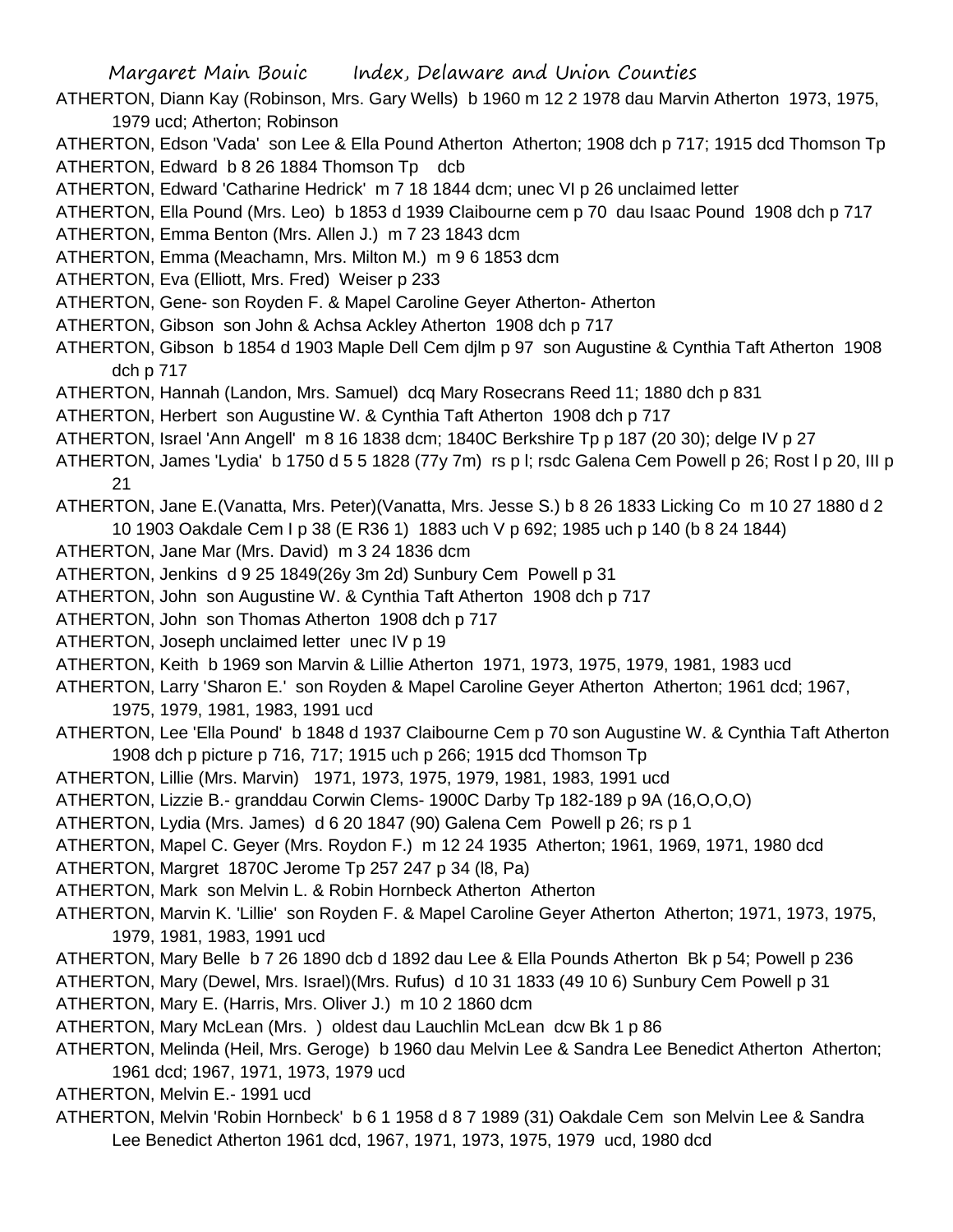ATHERTON, Melvin Lee 'Sandra Lee Benedict son Roydon & Maple Geyer Atherton Atherton; Benedict; 1961 dcd; 1967,1971, 1973 ucd; Atherton

ATHERTON, Michele (Palmer, Mrs. David) b 1965 dau Melvin Lee & Sandra Lee Benedict Atherton Atherton; 1967, 1971, 1973, 1975, 1983 ucd

ATHERTON, Milton son Bert Atherton Atherton

ATHERTON, Olive Brown (Mrs. Bert) b 2 28 1879 m 1905 d 1 30 1971 Claibourne Cem p 70 dau James & Lucinda Newhouse Brown Atherton; Newhouse 135(10)1

ATHERTON, Oliver 1971 ucd

ATHERTON, Robin Hornbeck (Mrs. Melvin) dau Robin T. & Margaret Hornbeck; Atherton; 1980 dcd

ATHERTON, Royden E. 'Mapel Caroline Geyer' b 5-17-1907 m 12 24 1935 d 11-24-1994 (87) Shoup Cemson Bert & Olive Brown Atherton Atherton; 1961, 1969, 1971, 1980 dcd; Atherton

ATHERTON, Rufus'Betty''Mary' d 10 21 1838 (56y 5d) Sunbury Cem Powell p 31; dcga p 26 (11 241824, adm of Wm. Myers); 1820C Sunbury Tp; 1835 men 8 #193 p 8 Berkshire Tp; 1880 dch p 444; Pabst 5 p 5; delge VI p 38

ATHERTON, Samuel 'Barbara Maugan' Maugans Anc p 4

ATHERTON, Sandra Lee Benedict (Mrs. Melvin Lee)(Connolly, Mrs. Raymond) m 11 10 1957 dau Delmer P. Benedict Benedict; Atherton; 1961 dcd; 1967,1973, 1975, 1979, 1981, 1983 ucd

ATHERTON, Sarah (Mrs. Valentine C.) 1850C Berkshrie Tp 238 (44, Pa)

ATHERTON, Sharon E. (Mrs. Larry) 1985 uch p 176; 1967, 1971, 1973, 1975, 1991 ucd

ATHERTON, Suelyn b 1970 dau Larry V. & Sharon E. Atherton 1973, 1975 ucd

ATHERTON, Vada (Mrs. Edson) 1915 dcd Thomson Tp

ATHERTON, Valentine C. 'Sarah' 1835 men 9 #215 p 9 Berkshire Tp; 1840C Berkshire Tp p 178 (40 50); 1850C Berkshire Tp 238 (53, Pa); hadc p l6; CCC p 52

ATHERTON, Vaughn b 1973 ch Larry V. & Sharon E. Atherton 1975, 1991 ucd

ATHERTON, Walgrave ' Fleck' son John & Achsa Ackley Atherton 1908 dch p 717

ATHERTON, Wallace son Augustine W. & Cynthia Taft Atherton 1908 dch p 717

ATHERTON, Warren son Augustine W. & Cynthia Taft Atherton 1908 dch p 717

ATHEY, Andrew J. 'Martha M.' 1961 dcd

ATHEY, Carrie b 2 2 1888 uninf p 4

ATHEY, Charles S.'Lovie Belle Heath' Athey; 1915 dcd Thomson Tp

ATHEY, Elijah 'Polly Trimble' m 3 13 1825 Madison Co unec V p 15

ATHEY, Henry 'Mary Willoughby' m 4 20 1826 Madison Co unec V p 16

ATHEY, Jane (Gray, Mrs. Samuel) m 10 26 1843 Madison Co unec IX p 66

ATHEY, Jessie Florence (4 1888) Darby Tp to Children's Home uninf p 4

ATHEY, Louie B. 1961 dcd

ATHEY, Lovie Belle Heath (Mrs. Charles) b 1 14 1877 d 5 6 1968 dau George & Lydia Postle Heath Athey

ATHEY, Marian (Rudolph, Mrs. Gordon Howard) b 6 7 1951 m 12 17 1971 McKitrick p 250

ATHEY, Martha (Gray, Mrs. John) ped Mildred Louise Smith 13 delge III p 67

ATHEY, Martha M. (Mrs. Andrew J.) 1961 dcd

ATHA/ATHEY, Mary Ann (Wilson, Mrs. Joseph B.) unec X p 61

ATHEY, Mary Willoughby (Mrs. Henry) m 4 20 1826 Madison Co unec V p 16

ATHEY, Nettie (19 1888) Darby Tp d 2 9 1918 uninf p 4

ATHEY, Polly Trimble (Mrs. Elijah) m 3 13 1825 Madison Co unec V p 16

ATHEY, Terry Carl (2 1888) Darby Tp to Children's Home uninf p 4

ATHEY, Thomas (Logan co) mt 8 15 1860 (72)

ATHURLIN, Catherine Delaware Town p 493A

ATHY, Christopher son Richard & Patsy Stanley Athy Athy

Athy. Gene son Louella St. Clair Athy Athy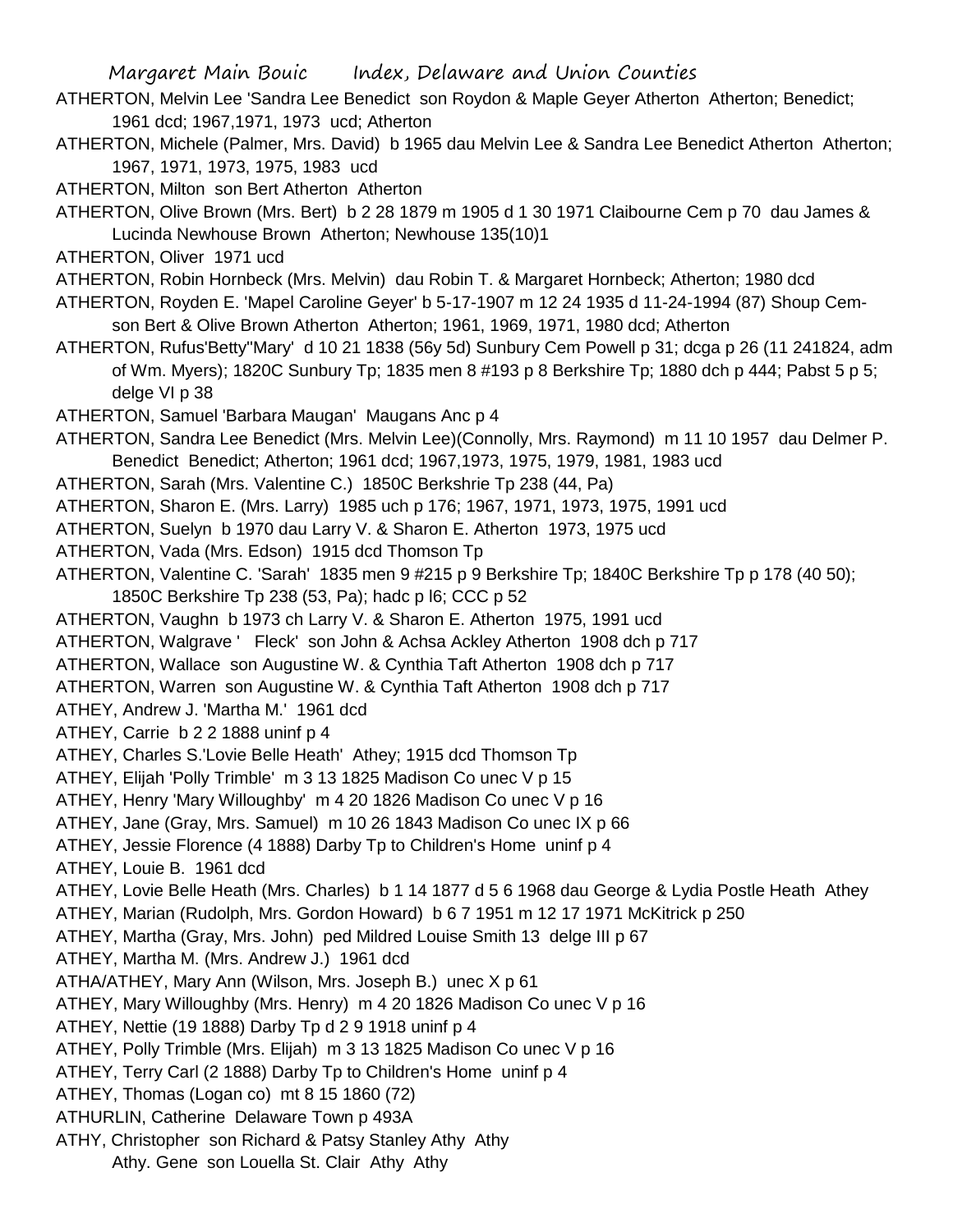Margaret Main Bouic Index, Delaware and Union Counties ATHY, Jay son Richard & Patsy Stanley Athy Athy ATHY,. Louella St. Clari (Mrs. ) Athy ATHY, Patsy Stanley (Mrs. Richard) Athy ATHY, Richard 'Patsy Stanley' d 8 13 1977 (46) son Louella St. Clari Athy Athy ATKESON, Davilyn Gay Chamness (Mrs. George Donnally) m 1 8 1972 dau David Chamness Atkeson ATKESON. George Donnally 'Davilyn Gay Chamness' m 1 8 1972 son Karl Atkeson II Atkeson ATKESON. Karl II Atkeson ATKESON. Karl III son Karl Atkeson II Atkeson ATKIN, Almina Bird (Mrs. William) b 10 16 1856 d 7 18 1928 ped Michael Madden 31 delge IV p 33; unec X p 59 ATKIN, Barbara b 1958 dau Don & Bonnie Atkin 1961, 1969, 1971 dcd; Atkin ATKIN. Bonnie (Mrs. Don R.) d 7 9 1976 (50) 1961, 1969, 1971 dcd; Atkin ATKIN, Don R. 'Bonnie' d 6 22 1976 bur. N. Baltimore 1961, 1969, 1971 dcd; Atkin ATKIN. Donna J. dau Don & Bonnie Atkin Atkin; 1961, 1969, 1971 dcd ATKIN, Maude Eliza (Horton, Mrs. Andrew E.) b 4 4 1884 m 4 8 1902 d 11 16 1956 dau William & Almina Bird Atkin ped Michael Madden 15 delge IV p 33; unec X p 59 ATKIN, Susie (Suzann) b 1954 dau Don & Bonnie Atkin Atkin; 1961, 169, 1971 dcd ATKIN, Tommy b 1960 son Don & Bonnie Atkin Atkin' 1961, 1969, 1971 dcd ATKIN, William 'Almina Bird' b 11 25 1847 m 9 5 1933 d 11 10 1879 ped Michael Madden 30 delge IV p 33; unec X p 59 ATKINS, A. J. 'Catharine E. Russell' m 8 15 1869 ucm 4219 ATKINS, Alvin son Eben Atkins 1850C Berlin Tp 2052 (9,O) ATKINS, Bobby L. 'Joyce M.' 1961 dcd ATKINS, Bryan b 1964 son George & Sonia Atkins 1967 ucd ATKINS, Catharine E. Russell (Mrs. A. J.) m 8 15 1869 ucm 4219 ATKINS, Debbie 1971 dcd ATKINS, Eben W. 'Nancy F. Smith' m 1 17 1850; 1850C Berlin Tp 2052 (29, Ct)ATKINS, Erren? (see Owen)'Rebecca Harris' m 6 2 1831 Madison Co unec VII p 9 ATKINS, Frank b 9 20 1871 Scioto Tp son John Atkins dcb ATKINS, Gary L. son J. T. & Violet J. Martin Atkins Atkins ATKINS, George 1883 uch V p 265 ATKINS, George 'Sonia' 1967 dcd ATKINS, Harriet (Harris, Mrs. Alvah) m 2 21 1836 Madison Co unec VII p 23 ATKINS, Hestella dau Eben Atkins 1850C Berlin Tp 2052 (9,O) ATKINS, John Nash p 179, 180 ATKINS< Capt. Joseph 'Mary Dudley' d 1773 (93) Dunlap & Cowles p 81 ATKINS, J. T. 'Violet J. Martin' Atkins ATKINS, Julia Ann (Downing, Mrs. Joseph) m 6 2 1833 Madison Co unec VII p 10 ATKINS, Mary- lived with Delbert & Bethel Havens- 1964 dcd (17) ATKINS, Mary Dudley (Wainwright, Mrs. Frances)(Mrs. Capt. Joseph) b 11 2 1692 m(1) 1 1 1712/3 (2) 1730 d 1 25 1773/4 Dunlap & Cowles p 81 ATKINS, Maryellen Sue dau J. T. & Violet J. Martin Atkins Atkins ATKINS, Mike- b 1954 lived with Relna Gooding- 1971 dcd ATKINS, Nancy F. Smith (Mrs. Eben W.) m 1 17 1850 dcm ATKINS, Nancy T. W. 1850C Berlin Tp 2052 (30, Ct) ATKINS, Owen 'Rebecca Harris' m 6 2 1831 Madison Co unec VII p 23 ATKINS, Pam- b 1956 lived with Relna Gooding- 1971 dcd ATKINS, Raymond b Ky (49 1953) Paris Tp uninf p 31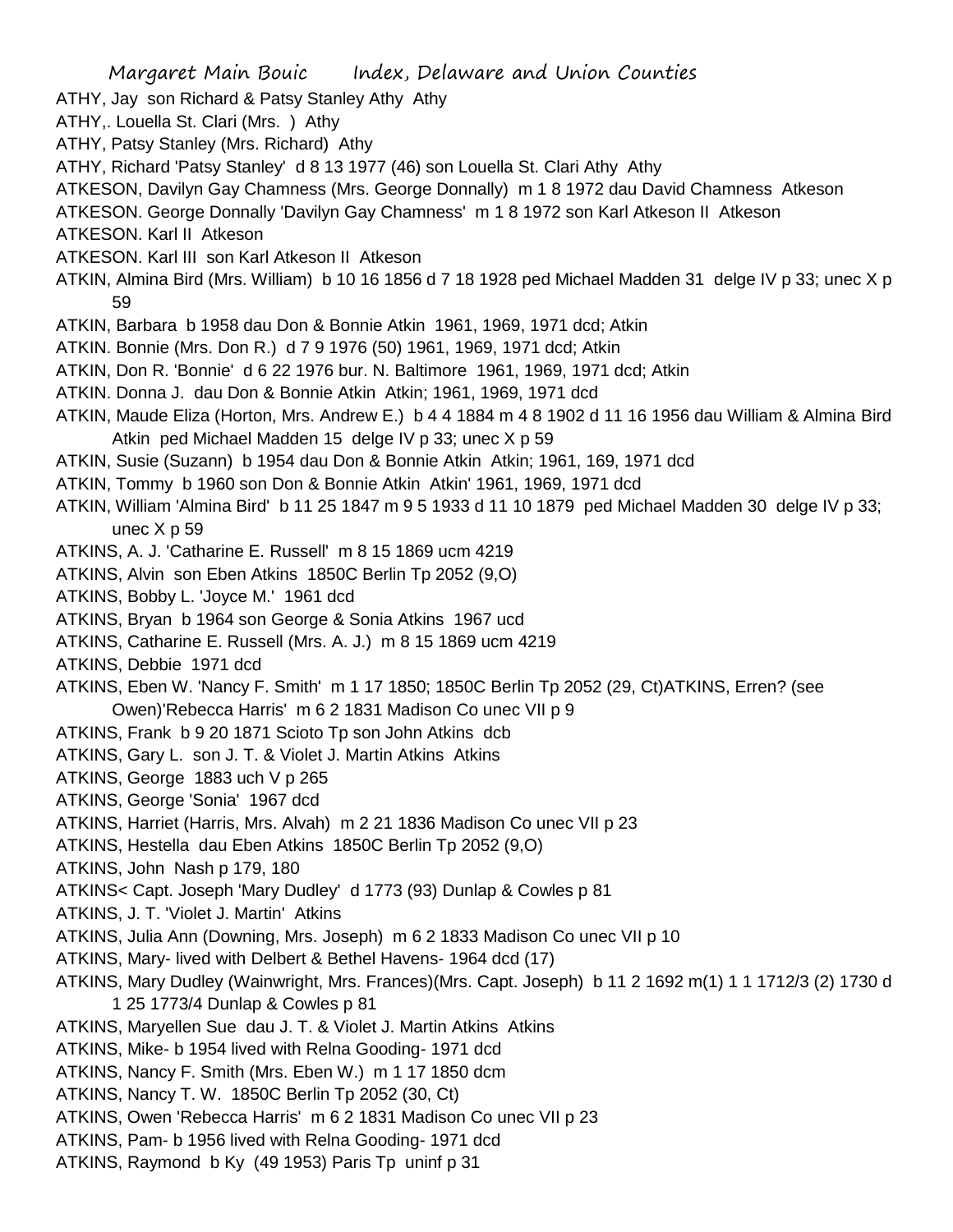Margaret Main Bouic Index, Delaware and Union Counties ATKINS, Rebecca Harris (Mrs. Erren/Owen) m 6 2 1831 Madison Co unec VII p 9, 23 ATKINS, Rebecca Jane dau Rev. Norman E. Atkins Atkins ATKINS, Sandra K. dau J. T. & Violet J. Martin Atkins Atkins ATKINS, Sarah Hull (Mrs. William) m 9 11 1836 dcm ATKINS, Sonia (Mrs. George) 1967 ucd ATKINS, Thomas B. hmp p 77, 117, 236 ATKINS, Rev. T. P. 1908 dch p 271, 273 ATKINS, Violet J. Martin (Mrs. J. T.) d 12 2601985 (60) bur Fulton sister James Martin Atkins ATKINS, William 'Sarah Hull' m 9 11 1836 dcm ATKINS, Jemima (Lombard, Mrs. Israel) m 11 29 1770 Powers Pat p 115 ATKINS, Joyce M. (Mrs. Bobby L.) 1961 dcd ATKINS, Scott son Bobby & Joyce M. Atkins 1961 dcd (1) ATKINSON, Abbigial E. dau Samuel W. & Mary J. Walker Atkinson 1870C Liberty Tp 41 p 5 (11,O) ATKINSON, Albert d 10 14 1863 (10 7 14) son J. & M. Atkinson Old Kilb Cem p 8;Powell p 68 ATKINSON, Allan K. son James C. & Sarah Jane Kimmons Atkinson 1915 uch p 698 ATKINSON, Alma Wege (Mrs. Cephas) d 11 6 1970 (88) bur. Forest Grove Atkinson ATKINSON, Almira J. dau Ralph & Hannah Atkinson 1850C York Tp 417 424 p 64 (10, O) Atkinson 1870C York Tp 44 43 p 6 (29,O);1880C York Tp 192 p 18 (40, O, Pa, Pa) ATKINSON, R. Alton 'Virginia Madden''Valerie Nash Skadden' m(2) 2 27 1973 d 9 9 1984 (77) Atkinson ATKINSON, Alton Lee son R. Alton & Virginia Madden Atkinson Atkinson ATKINSON, Anna dau James C. & Sarah Jane Kimmons Atkinson 1915 uch p 699 ATKINSON, Anna A. b 9 7 1872 d 11 28 1906 Southardtown Cem York Cem p 13 ATKINSON, Anne (Lang, Mrs. Robert) dau R. Alton & M. Virginia Madden Atkinson Atkinson ATKINSON, Benjamin son W. C. & C. d 3 23 1894 (30 7 20)Southardtown Cem York Tp Cem p 15 ATKINSON, Bertha (Mrs. Earl) 1961 dcd ATKINSON, Bertha Carroll (Mrs. Rev. William) 1915 uch p 699 ATKINSON, Betty Jane Rabold (Mrs. Curtis Cummins b 8 17 1925 m 4 21 1943 dau Ernest Edward & Ruby May Baker Rabold Atkinson ATKINSON, Bill C. 'Terry M.' 1979, 1981 ucd ATKINSON, Brandy b 1972 son Bill C. & Terry M. Atkinson 1979, 1981 ucd ATKINSON, Burton son W. C. & C. d 1 3 1861 York Tp Cem p 82 ATKINSON, Carol (Akers, Mrs. Eddie B.) m 8 22 1959 Akers ATKINSON, Carlton Arden b 11 23 1945 son Curtis Cummins & Betty Jane Rabold Atkinson Weiser p 737 ATKINSON, Cathryne (Cary, Mrs. Andrew) b 10-12-1907 d 1-24-1994 (86) Forest Grove Cem- dau Cephas & Alma Wege Atkinson Atkinson ATKINSON, Cephas 'Alma Wege' b 12 24 1875 d 3 7 1972 son William & Lucinda Nunnemaker Atkinson Atkinson; 1985 uch p 149 ATKINSON, Charles E. d 1 2 1960 (86) bur Pataskala father of Mrs. Zack Davis Atkinson ATKINSON, Charles E. J. son Charles E.Atkinson Atkinson ATKINSON, Charles P. d 3 23 1879 (18y5m) Plain City Cem unec VII p 62, XII p 33 ATKINSON, Clair 'Doris Edith Catherine Nicol b 2 23 1928 m 10 14 1950 Rausch (19191), II p 208; St. Paul p 37, 68 ATKINSON, Clark J 'Nora B. Decker'. b 1872 m 1893 d 8 19 1951 York Tp Cem p 82 son Syrene Atkinson 1880C York Tp 192 p 18 (5,O,O,O); unec IV p 17 ATKINSON, Clason 'Celia Loring' son Syrene & Martha Southard Atkinson 1870C York Tp 42 41 p 6 (2,O);

1880C York Tp 192 p 18 (12,O); Atkinson

ATKINSON, Curtis Cummins 'Betty Jane Rabold b 4 13 1922 m 4 21 1943 Weiser p 737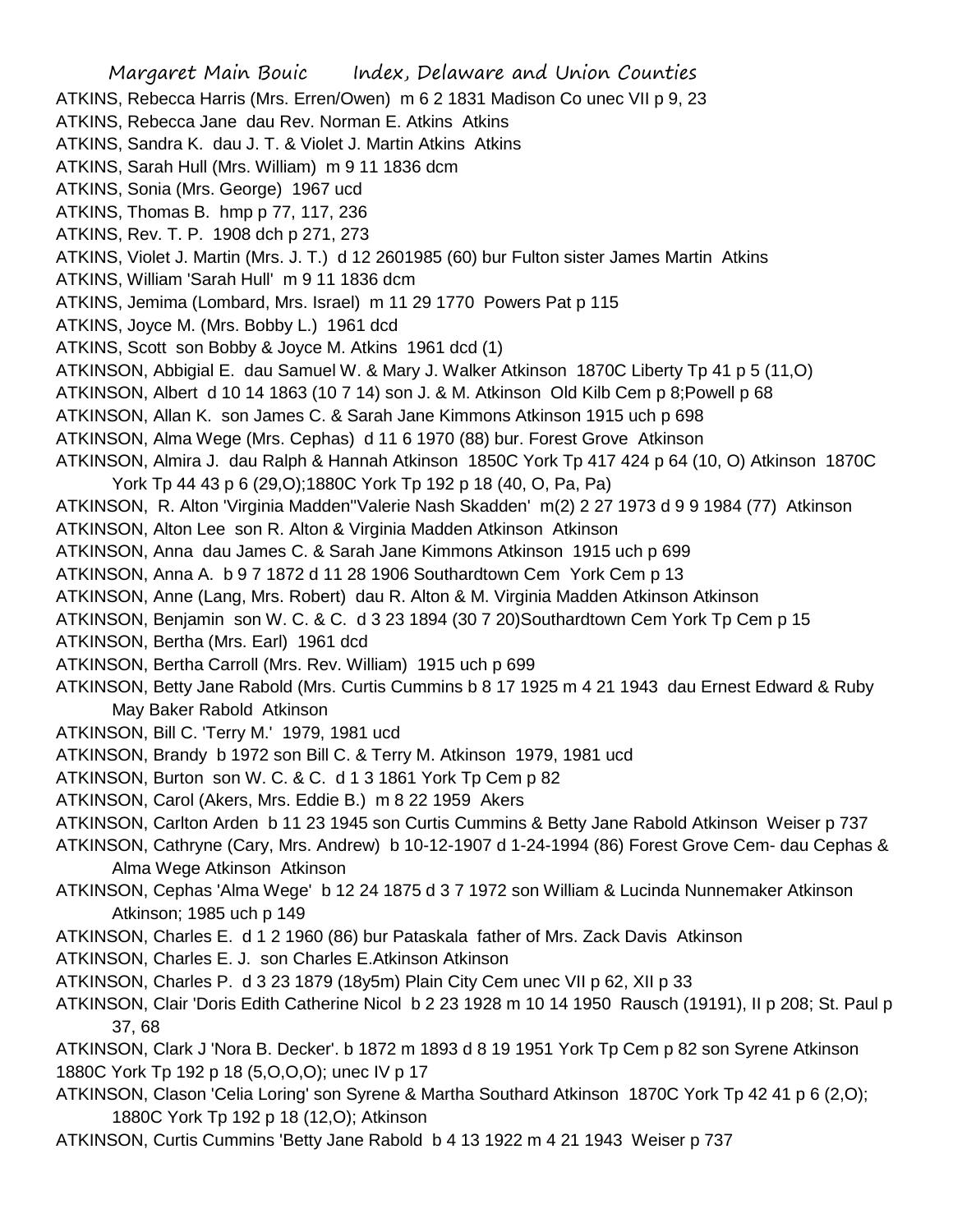- ATKINSON, David son Will Atkinson 1880 dch p 300; 1908 dch p 387; Pabst 8 p 6; 1860C Scioto Tp 875 876 (16)
- ATKINSON, David son Worts & Mary Atkinson 1850C Concord Tp 2063 (7,O)
- ATKINSON, Dennis 'Roberta Hazen' b 9 28 1951 m 7-12-1975 son Clair & Doris Nicol Atkinson Rausch 191911; St. Paul p 37, 69
- ATKINSON, Donna b 10 8 1956 dau Clair & Doris Nicol Atkinson Rausch 191912, III p 307; St. Paul p 37, 69 ATKINSON, Dora (Freshwater, Mrs. William J.) m 6 17 1905 Freshwater p 83
- ATKINSON, Doris Edith Catherine Nicol (Mrs. Clair) b 9 29 1929 m 10 14 1950 dau Otto & Bertha Emma Lillia Gaulke Nicol Rausch 19191, II p 208, III p 307; St. Paul p 37, 68
- ATKINSON, Dorothy (Delbaugh, Mrs. william Fenmore) Weiser p 386
- ATKINSON, Dot Mae (Morrison, Mrs. Thomas Mac) Weiser p 691
- ATKINSON, Earl 'Bertha' 1961 dcd
- ATKINSON, Edith dau C. D. & C. L. d 2 26 1893/8 (2 3 4) Southardtown Cem York Tp Cem p 12
- ATKINSON, Eleanor dau George & Susanna Atkinson 1850C Brown Tp 2928 (13,O)
- ATKINSON, Eli son Samuel & Mary J. Walker Atkinson 1860c Liberty Tp Un Co 1033 1043 p 141 (2,O)
- ATKINSON, Elizabeth (Bevis, Mrs. william)- m 1831, delge VII p 13
- ATKINSON, Elizabeth M. (Grandstoff, Mrs. S. F.) dau James C. & Sarah Jane Kimmons Atkinson 1915 uch p 698
- ATKINSON, Elizabeth (Ludy, Mrs. Daniel M.) b 1833 m 12 21 1848 dcm; Maugans Anc p 31
- ATKINSON, Elizabeth dau George & Susanna Atkinson 1850C Brown Tp 2928 (21, Va)
- ATKINSON, Elizabeth Finley (Mrs. ) b 9 19 1840 d 3 13 1865 dau James & Martha Lindsay Finley Maugans Anc p 147
- ATKINSON, Ellen b 11 21 1867 Trenton Tp dau William A. & REbecca A. Atkinson dcb
- ATKINSON, Eloise A. (Mrs. Jack A.) 1961 dcd
- ATKINSON, Emma 1880C Concord Tp p 274A
- ATKINSON, Ernest L. d 2 14 1948 York Tp Cem p 27 son Sylvester & Margaret Southard Atkinson 1870C York Tp 32 31 p 5 (2,O)
- ATKINSON, Eva (Giles, Mrs. James B.) dau James C. & Sarah Jane Kimmons Atkinson 1915 uch p 698
- ATKINSON, Everett R. 'Helen Josephine Bartholemew' m 9 18 1934 Weiser p 443
- ATKINSON, Ewing T. son J. & M. d 2 3 1864 (1y 3m) Old Kilb Cem Powell p 68
- ATKINSON, Fanny 1870C York Tp 44 43 p 6 (2,O); lived with Ralph Atkinson
- ATKINSON, Florence (Newkirk, Mrs. ) sister Charles E. Atkinson Atkinson
- ATKINSON, Frances Lenore (Mrs. James P.) Atkinson; 1961, 1969, 1971, 1980 dcd
- ATKINSON, Frank O. son Samuel W. & Mary J. Walker Atkinson 1860C Liberty Tp 1033 1043 p 141 (5,O); 1870C Liberty Tp Un Co 41 p 5 (l5,O)
- ATKINSON, George 1880C Liberty Tp Un Co 214 223 p 22 (23, O, NJ,\_)
- ATKINSON, George A. son James C. & Sarah Jane Kimmons Atkinson 1915 uch p 698
- ATKINSON, George Everett b 1944 son Everett R. & Helen Josephine Bartholomew Atkinson Weiser p 443
- ATKINSON, George E. d 7 5 1874 (8 7 25) Plain City Cem son Joseph & Sarah W. Atkinson unec VII p 53
- ATKINSON, George F. 'Katherine Wilson' Atkinson
- ATKINSON, Geraldine sister James Atkinson Atkinson
- ATKINSON, George G. K son Samuel W. & Mary J. Walker Atkinson 1860C Liberty Tp 1033 p 141 (3,O);
- 1870C Liberty Tp Un Co 41 p 5 (13,O); 1880C Liberty Tp p 044A
- ATKINSON, George 'Laura Sawyer' 1915 uch p 555
- ATKINSON, George 'Susannah Marie' 1915 uch p 698
- ATKINSON, George 'Susanna' 1880 dch p 216; 1908 dch p 387; hmp p 117; 1835 men 17 #66 p 25 Brown Tp; 1840C Brown Tp p 210 (30 40) 1850C Brown Tp 2928 (47, Va); hadc p 20; CCC l849 Brown Tp ATKINSON, Grace Marie (McKitrick, Mrs. Hubert Scott) b 3 21 1907 McKitrick p 114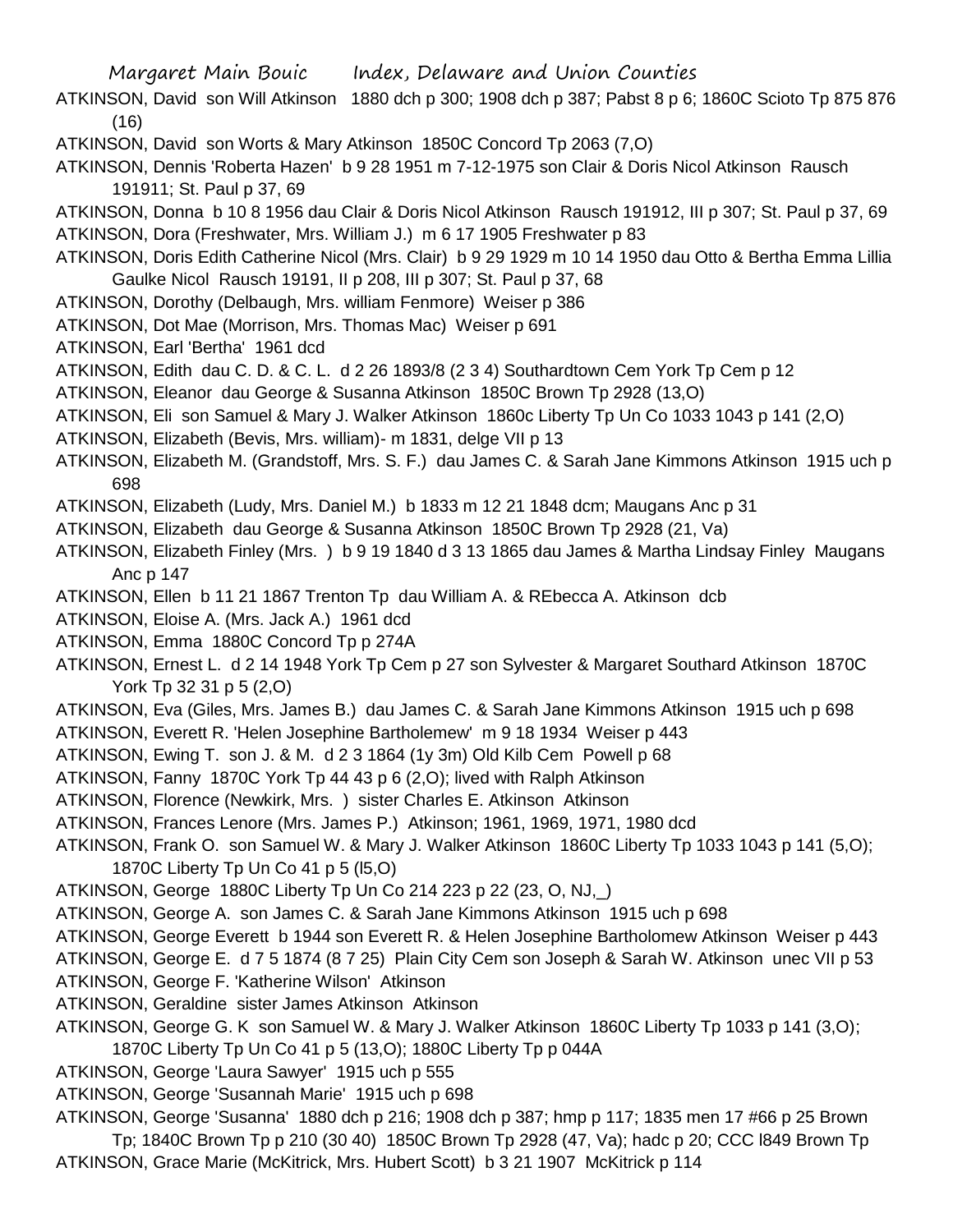Margaret Main Bouic Index, Delaware and Union Counties ATKINSON, Hannah dau George & Susanna Atkinson 1850C Brown Tp 2928 (1,O) ATKINSON, Hannah (Mrs. Ralph) 1850C York Tp 417 424 p 64 (41, Pa); 1860C York Tp 1391 1401 p 188 (52, Pa) ATKINSON, Hannah L. dau Ralph & Hannah Atkinson 1850C York Tp 417 424 p 64 (3,O); 1860C York Tp 1391 1401 p 188 (12,O); 1870C York Tp 44 43 p 6 (22,O) ATKINSON, Harry brother Charles E. Atkinson Atkinson ATKINSON, Helen Josephine Bartholomew (Mrs. Everett R.) b 3 1 1913 m 9 18 1934 dau George Edward & Ella Lillian Leipold Bartholomew Weiser p 443 ATKINSON, Horace Fremont d 7 12 1863 (1y5m2d) NM Cem Liberty Tp lptw p 20 ATKINSON, Isabella (Bishop, Mrs. Joseph Herbert) b 1910 Weiser p 286 ATKINSON, inf of J. C. & S. J. Old Eden Cem Powell p 70 ATKINSON, inf dau J. S. & S. J. d 12 21 1858 Old Eden Cem Powell p 66 ATKINSON, J. 1908 dch p 347 ATKINSON, Jack A. 'Eloise A.' 1961 dcd ATKINSON, Jack R. 'Janet' 1969, 1971, 1980 dcd ATKINSON, James son William Atkinson 1860C Sc Tp 875 (13) ATKINSON, b 1 10 1868 Brown Tp dau James & Melissa Atkinson dcb ATKINSON, James C. 'Sarah Jane Kimmons' son George & Susannah Faris Atkinson 1915 uch p 698; 1850C Brown Tp 2928 (22, Va) ATKINSON, James rtc p 10 ATKINSON, James P.'Frances Lenore' d 3 1 1986 (71) bur Galena Atkinson; 1961,1969, 1971, 1980 dcd ATKINSON, Jamie Byrns (Walton, Mrs. John)(Mrs. ) dau Andrew & Hannah Taylor Byrns Bean 11611; Maugans Anc p 108 ATKINSON, Jane C. dau Worts & Mary Atkinson 1850C Concord Tp 2063 (3,O) ATKINSON, Janet (Mrs. Jack R.) 1969, 1971, 1980 dcd ATKINSON, Jason b 1975 son bill C. & Terry M. Atkinson 1979, 1981 ucd ATKINSON, J. B. brother Charles E. Atkinson Atkinson ATKINSON, Jeanette Rogers (Mrs. ) Sunbury p 140 ATKINSON, Jerry son June & Lily Atkinson Atkinson ATKINSON, Jodie b 1961 dau Jack R. & Janet Atkinson 1969, 1971 dcd ATKINSON, John son Worts & Mary Atkinson 1850C Concord Tp 2063 (22,O) ATKINSON, John son George & Susanna Atkinson 1850C Brown Tp 2928 (15,O) ATKINSON, John A. 'Sarah Ann Bevis' m 3 27 1851 dcm ATKINSON, John 'Nancy Phillips' m 7-2-1850 Madison Co, d 7 17 1868 (44 2 8) Plain City Cem unec VII p 62, XI p 45 ATKINSON, John S. son James C. & Sarah Jane Kimmons Atkinson 1915 uch p 699 ATKINSON, Jonathan- b 8-20-1981 son Dennis & Roberta Hazen Atkinson- St. Paul p 37, 69 ATKINSON, Jonathan son Ralph & Hannah Atkinson 1850C York Tp 417 424 p 64 (15, Pa) ATKINSON, Joseph son W. C. & C. d 7 21 1849 (33 6 24) Southardtown Cem York Tp Cem p 15 ATKINSON, Joseph 1908 dch p 152 ATKINSON, Joseph 'Sarah W.' d 12 8 1874 (47 11 23) Plain City Cem unec VII p 53 ATKINSON, Julius 1870C York Tp 44 43 p 6 (9,O) lived with Ralph Atkinson ATKINSON, June 'Lily' d 5 4 1961 (76) Atkinson ATKINSON, Katherine Wilson (Mrs. George F.) d 12 2 1977 (69) ATKINSON, Kay Jean (Ball, Mrs. David Allen) m 5 6 1967 dau Donald Atkinson Ball ATKINSON, Kay Jo b 2 7 1938 dau Everett R. & Helen Josephina Bartholomew Atkinson Weiser p 443 ATKINSON, Laura Sawyer (Mrs. George) dau Amos & Laura Barbaugh Sawyer 1915 uch p 555 ATKINSON, Layman son James C. & Sarah Jane Kimmons Atkinson 1915 uch p 699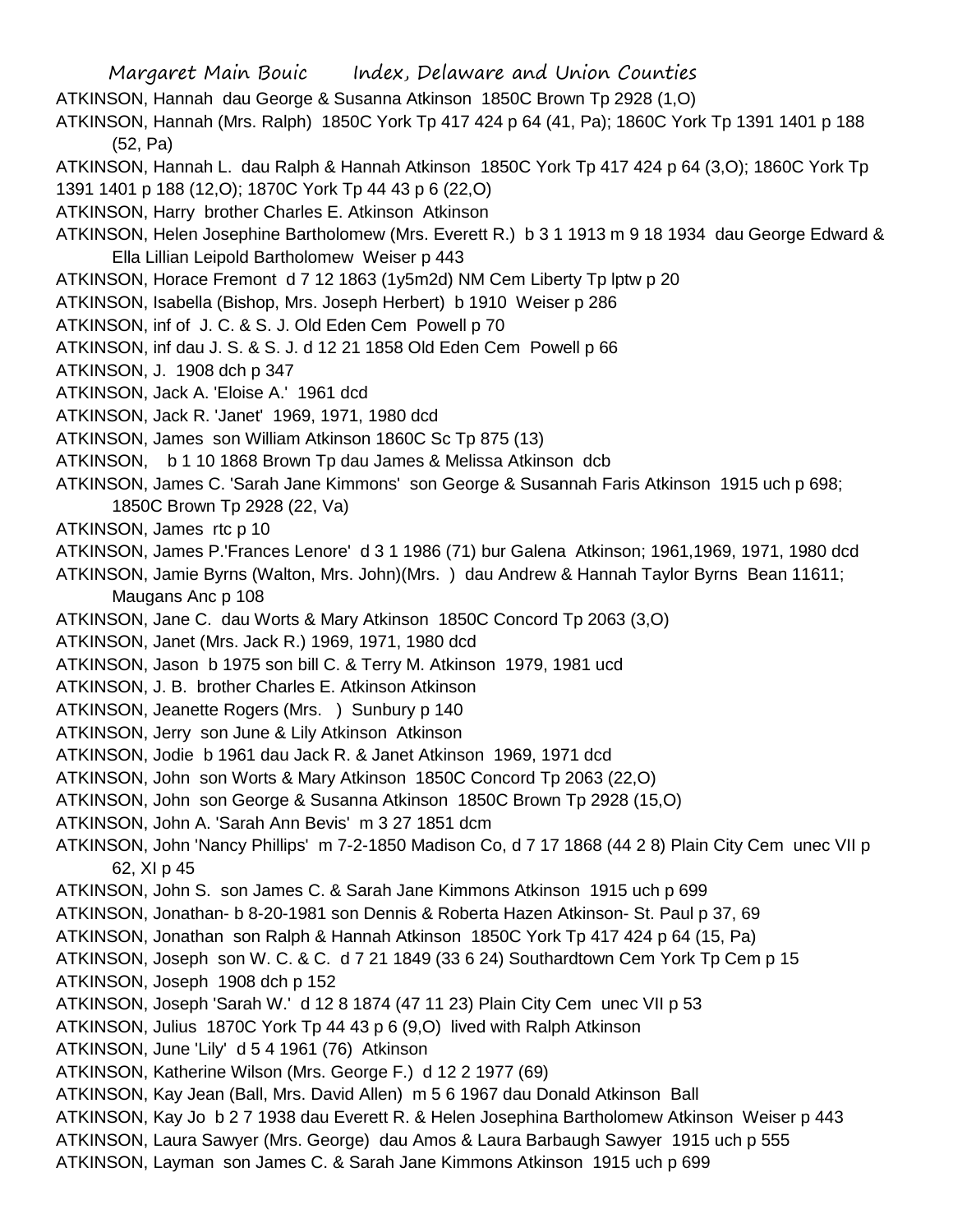Margaret Main Bouic Index, Delaware and Union Counties ATKINSON, Lenore Fox (Mrs. James) d 3 25 1986 (68) bur Galena Atkinson ATKINSON, Leona (Ramsey, Mrs. ) dau June Atkinson Atkinson ATKINSON, Levi 'Mary B. Phillips'- m 7-27-1848 Madison Co unec XI p 8 ATKINSON, Lillis (Bechtel, Mrs. Herman) b 7 20 1902 m 5 15 1923 d 12 13 1984 dau Clason & Celia Loring Atkinson Atkinson; Bechtel ATKINSON, Lily (Mrs. June) Atkinson ATKINSON, Lizzie 1870C Marysville Paris Tp 288 295 p 33 (18, Pa) ATKINSON, Louisiana dau Ralph & Hannah Atkinson 1850C York Tp 417 424 p 64 (8,O) ATKINSON, Lucinda N. Fleming (Mrs. William) m 5 25 1866; ucm 3972 ATKINSON, Lucinda Nunnemaker (Mrs. William) Atkinson ATKINSON, Lucretia Pabst 2 p 18 ATKINSON, Lyman son George & Susanna Atkinson 1850C Brown Tp 292 (6,O) ATKINSON,Lynn Rae b 6 17 1941 ch Everett R. & Helen Josphine Bartholomew Atkinson Weiser p 443 ATKINSON, Margaret dau James C. & Sarah Jane Kimmons Atkinson 1915 uch p 699 ATKINSON, Margaret Sites (Mrs. Robert) m 6 6 1854 dcm ATKINSON, Margaret Southard (Mrs. Sylvester) b 1837 m 12 20 1865 d 1892 Southardtown Cem York Tp Cem p 13; 1870C York Tp 32 31 p 5 (30,O) ATKINSON, Marie (Burgess, Mrs. ) dau June Atkinson Atkinson ATKINSON, Marie (Ferry, Mrs. ) sister James Atkinson Atkinson ATKINSON, Martha M. Southard (Mrs. Syrean P.) m 12 15 1866 ucm 4106 d 3 26 1880 (33 1 19) Southardtown Cem York Tp Cem p 13; 1870C York Tp 42 41 p 6 (23,O) ATKINSON, Mary A. dau L. & M. L. Atkinson Old Kilb Cem p 8 ATKINSON, Mary B. Phillips (Mrs. Levi)- m 7-27-1848 Madison Co unec XI p 8 ATKINSON, Mary dau J. & M. d 11 17 1863 (14y? 6 21) Old Eden Cem Powell p 68 ATKINSON, Mary Jean (Davis, Mrs. Zack) dau Charles E. Atkinson; 1976 dch p 373; Atkinson ATKINSON, Mary J. Walker (Mrs. Samuel) m 2 25 1854 ucm 2070; lptw p 20; 1860C Liberty Tp 1033 1043 p 141 (30,O); 1870C Liberty Tp Un Co 41 p 5 (40,O) ATKINSON, Mary Lou (Wood, Mrs. ) dau James & Frances Lenore Atkinson Atkinson ATKINSON, Mary (Mrs. Wirts) d 4 3(6) 1860 (53 2 8); 1850C Concord Tp 2063 (43, Md); Powell p 252 ATKINSON, Mary C. Trimble (Mrs. Samuel W.) m 7 9/29 1849 ucm 1443 unec VII p 46 ATKINSON, Mary dau Jack A. & Eloise A. Atkinson 1961 dcd (16) ATKINSON, Michael- b 3-21-1978 son Dennis & Roberta Hazen Atkinson- St. Paul p 37, 69 ATKINSON, Michael J. son James P. & Frances Lenore Atkinson 1961 dcd (16); Atkinson ATKINSON, Michael David b 12 24 1953 son Curtis Cummins & Betty Jane Rabold Atkinson Weiser p 737 ATKINSON, Nancy dau George & Susanna Atkinson 1850C Concord Tp 2928 (9,O) ATKINSON, Nancy Phillips (Mrs. John) b 9 23 1833 m 7-2-1850 Madison co d 7 18 1914 Plain City Cem unec VII p 62, XI p 45 ATKINSON, Nora E. dau Syrene Atkinson 1880C York Tp 192 p 8 (4,O,O,O) ATKINSON, Nora B.Decker (Mrs. Clark J.) b 1872 m 1893 d 9 15 1921 York Tp Cem p 27; unec IV p 17 ATKINSON, Rev. Norman Atkinson ATKINSON, Oren G. b 1 1870 son Syrena & Martha Southard Atkinson 1870C york tp 42 41 p 6 (5/12,O) ATKINSON, Patricia Ann b 12 20 1950 dau Curtis Cummins & Betty Jane Rabold Atkinson Weiser p 737 ATKINSON, Ralph 'Hannah' d 10 2 1870 (64 1 28) Southardtown Cem York Tp Cem p 12; 1840C York Tp 273 (30 40); 1850C York Tp 417 424 p 64 (44, Pa); 1860C York Tp 1391 1401 p 188 (53,Pa); 1870C York Tp 44 43 p 6 (65, Penn) ATKINSON, Rebecca Jane dau Rev. Norman E. Atkinson Atkinson ATKINSON, Rebeca J. (Mullen, Mrs. Lafayette) m 1 3 1871 ucm 4851 1870C Marysville Paris Tp 288 295 p

33 (21, Pa)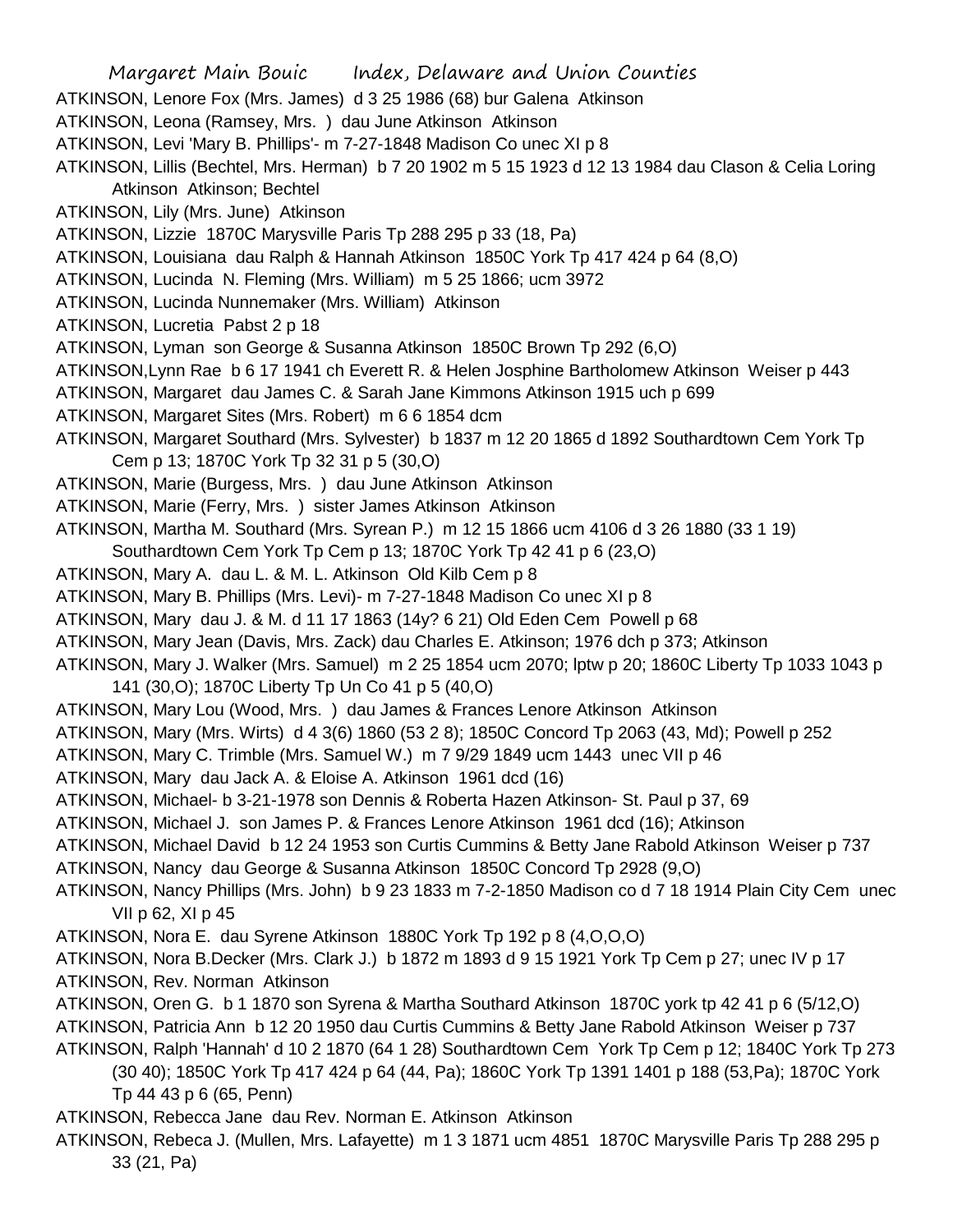- ATKINSON, Rebecca 1869 wsc p 3; Pabst 8 p 14
- ATKINSON, Rebecca H. Jane Shaver) m 10 2 1860 dcm
- ATKINSON, Rhoda E. dau Syrene Atkinson 1880C York Tp 192 p 8 (8,O,O,O)

ATKINSON, Richard Curtis b 12 20 1943 son Curtis Cummons & Betty Jane Rabold Atkinson Weiser p 737 ATKINSON, Richard W. uccp p 2

- ATKINSON, Richard W. 1840C Jerome Tp 1243 (50 60); 1850C Jerome Tp 1896 1917 p 277 (67, Va); mt 6 26 1850, 8 28 1852
- ATKINSON, Robert E. son Samuel W. & Mary J. Atkinson 1870C Liberty Tp Un Co 41 p 5 (7,O); 1880C Liberty T. Un Co 219 228 p 23 (16, O, NJ,O) p 0045
- ATKINSON, Robert 'Margaret Sites' m 12 29 1859 dcm
- ATKINSON, Roberta Hazen (Mrs. Dennis)- b 6-14-1956 m 7-12-1975- St. paul p 37, 69
- ATKINSON, S. 1883 uch IV p 520
- ATKINSON, Sally (Hudnut, Mrs. ) dau George F. & Katherine Wilson Atkinson Atkinson
- ATKINSON, Samuel W.'Mary Trimble''Mary J. Walker' m(1) 7 29 1849 ucm 1443 unec VII p 46 m(2) 2 25 1854 ucm 2070; lptw p 20; unec VIII p 19, XIII p 20; 1860C Liberty Tp 1033 1043 p 141 (33, NJ) 1870C Liberty Tp Un  $Co$  41 p 5 (43, NJ)
- ATKINSON, Sarah Ann Bevis (Mrs. John A.) m 3 27 1851 dcm
- ATKINSON, Sarah dau Worts & Mary Atkinson 1850C Concord Tp 2063 (14,O)
- ATKINSON, Sarah Jane Kimmons (Mrs. James C.) 1915 uch p 698, 699
- ATKINSON, Sarah (Sipes, Mrs.John M.) m 12 29 1859 dcm
- ATKINSON, Sarah W. (Mrs. Joseph) d 11 10 1867 (39y26d) Plain City Cem unec VII p 53
- ATKINSON, Serrena dau Ralph & Hannah Atkinson 1850C York Tp 417 424 p 64 (15, Pa)
- ATKINSON, S. P.'Martha M.' b 10 24 1844 d 2 19 1917 Southardtown Cem York Tp Cem p 13; 1883 uch IV p 520; 1877 uca p 98
- ATKINSON, S. P. dm 3 19 1874 (4 1 5) Southardtown Cem, York Tp Cem p 12
- ATKINSON, Stanton son Charles E. Atkinson Atkinson
- ATKINSON, Susan dau George & Susanna Atkinson 1850C Brown Tp 2928 (8,O)
- ATKINSON, Susannah dau Ralph & Hannah Atkinson 1850C York Tp 417 424 p 64(4,O)
- ATKINSON, Susannah Faris (Mrs. George) d 9 12 1859 Powell p 66;Old Kilb. Cem p 4; Pabst 8 p 6; 1915 uch p 698, 699; 1850C Brown Tp 1918 (44, Va)
- ATKINSON, S. W. 1883 uch IV p 438, 519, 520; V p 402, 404; 1887 uca p 23, 96
- ATKINSON, Sylvester'Margaret Southard' b 1838 m 12 20 1865 ucm 3879 d 1905 Southardtown Cem; York Tp Cem p 13 son Ralph & Hannah Atkinson 1850C York Tp 417 424 p 64(12,O); 1870C York Tp 32 31 p 5 (34,O)
- ATKINSON, Syrean 'Martha Southard' m 12 15 1866 ucm 4106; 1870C York Tp 42 41 p 6 (25,O); 1880C York Tp 192 p 18 (35, O, Pa, Pa) p 026A
- ATKINSON, Terry M. (Mrs. Bill C.) 1979, 1981 ucd
- ATKINSON, Thaddeus S. b Aug l869 son Samuel W. & Mary J. Walker Atkinson 1870C Liberty Tp 41 p 5 (9/12,O)
- ATKINSON, Thomas Genther p 30; unec II p 24
- ATKINSON, Thomas E. d 8 25 1870 (8 4 23) unec VII p 53 son Joseph & Sarah W. Atkinson
- ATKINSON, Valerie Nash (Skadden, Mrs. )(Mrs. R. Alton) b 1-9-1913 m(2) 2 27 1973 d 7-16-1993 (80) bur
	- Cape Cod- dau Sidney & Helen Ferry Nash- Atkinson
- ATKINSON, Violet Anetia (Wong, Mrs. Harry) McKitrick p 152
- ATKINSON, Virginia dau Samuel W. & Mary Trimble Atkinson 1870C Liberty Tp Un Co 41 p 5 (l8,O)
- ATKINSON, Rev. William Alexander 'Bertha Carrell' son James C. & Sarah Jane Kimmons Atkinson 1915 uch p 212, 698, 699, 700
- ATKINSON, Dr. William A. dpc p 44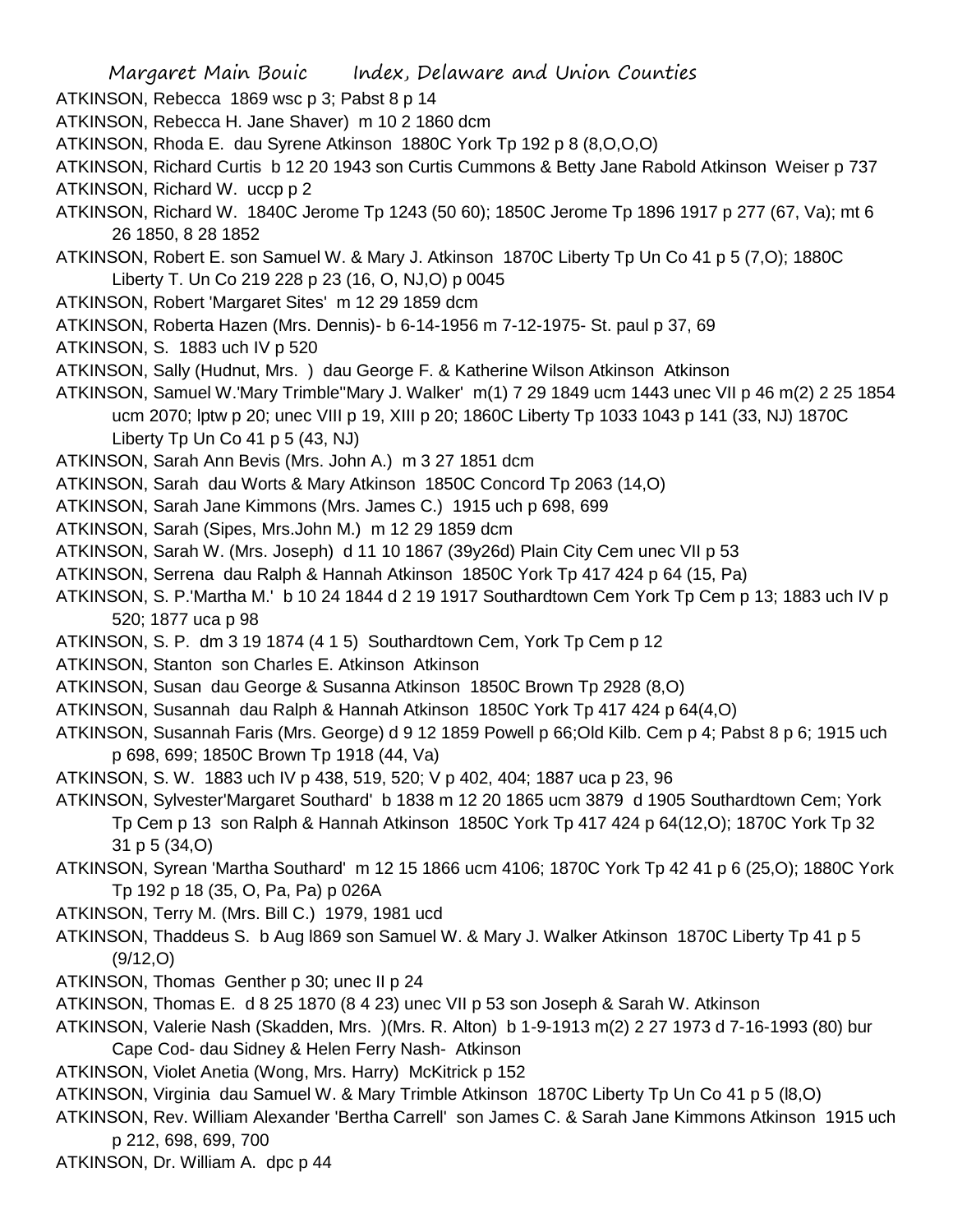Margaret Main Bouic Index, Delaware and Union Counties ATKINSON, William 'Rebecca H. Jane Shaver' m 10 2 1860 dcm ATKINSON, Werts A. (Wirt)(Worts)'Mary' 1880 dch p 404; 1869 wsc p 3; Pabst O; 1835 men 18 #16 p 28 Concord Tp; 1840C p 122 (30 40); 1850C 2063 (45, NJ); 1880C Delaware Town p 513A; Pabst 8 p 14 ATKINSON, William 1880C Delaware Town p 545A ATKINSON, William Trenton Tp 1864 delge VI p 50 ATKINSON, William 'Lucinda M. Fleming' m 5 25 1866 ATKINSON, William C. son Ralph & Hannah Atkinson 1850C York Tp 417 424 p 64 (15, Pa); 1860C York Tp 1391 1401 p 188 (23, Pa) ATKINSON, William 1870C York Tp 44 43 p 6 (8,O) lived with Ralph Atkinson ATKINSON, William son Cephas & Alma Wege Atkinson Atkinson ATKINSON, William 1835 men 54 #137 p 99 Radnor Tp; 1840C Radnor Tp p 102 (20 30); delge IV p 4 ATKINSON, William son George & Susanna Atkinson 1850C Brown Tp 2928 (20) ATKINSON, William 1860C Scioto Tp 875 876 (36, NJ) ATKINSON, William son Jack A. & Eloise A. Atkinson 1961 dcd (17) ATKINSON, William 'Lucinda Nunnemaker' Atkinson ATKISON, Lilly M. 1961 dcd ATSET, Joseph 1820C Union Tp 36 (45+) ATSYAYY, Pabst I p 32 ATTARD, Gail (Mrs. Jack J.) 1973, 1975 ucd ATTARD, Jack J. 'Gail' 1973, 1975 ucd ATTARD, Laurie b 1967 dau Jack J. & Gail Attard 1973, 1975 ucd ATTARD, Mark b 1966 son Jack J. & Gail Attard 1973, 1975 ucd ATTERTON, Frank E. 1973, 1975, 1979, 1981 ucd ATTICKS, Anna Laura (Klaiss, Mrs. George Oliver) m 9 18 1890 d Sept 1920 Weiser p 496 ATTINGER, Barry b 1941 son Roy & Hope Marie Herr Attinger Weiser p 819 ATTINGER, Bertha (Laskowski, Mrs. Leo) dau Ernest & Rene Deibler Attinger Weiser p 818 ATTINGER, Betty dau Charles Attinger Weiser p 817 ATTINGER, Carlos 'Nancy Benner) son Ernest & Rene Deibler Attinger Weiser p 818 ATTINGER, Catherine Weiser (Mrs. George W.) b 1865 d 1909 dau Isaac & Catherine Houseworth Weiser Weiser p 817 ATTINGER, Charles son George W. & Catherine Weiser Weiser p 817 ATTINGER, Charles son Charles Attinger Weiser p 817 ATTINGER, Dale b 1953 son Reginald & Elma Lebo Attinger Weiser p 817 ATTINGER, Donna Burdge (Mrs. George) Weiser p 819 ATTINGER, Dorothy Mae dau Robert & Betty Ertzy Attinger Weiser p 819 ATTINGER, Edith dau Ernest & Rene Diebler Attinger Weiser p 818 ATTINGER, Effie (Lahr, Mrs. Raymond) b Nov. 1929 dau Ernest & Rene Deibler Attinger 818 ATTINGER, Elma lebo (Mrs. Reginald) Weiser p 817 ATTINGER, Elzine dau Charles Attinger Weiser p 817 ATTINGER, Ernest 'Rena Deibler' b 7 1921 m 9 1945 son Roy & Hope Marie Herr Attinger 8 18 ATTINGER, Evelyn (Snyder, Mrs. Allen) dau Ernest & Rene Deibler Attinger Weiser p 818 ATTINGER, George 'Donna Burdge' b 1931 d 1954 son Ralph & Katie Goodman Attinger Weiser p 819 ATTINGER, George Ernest J. b 1951 son George & Donna Burdge Attinger Weiser p 819 ATTINGER, George W. 'Catherine Weiser' b 1869 d 1944 Weiser p 817 ATTINGER, Grace (Erdman, Mrs. Earl) b 1927 dau Ernest & Rene Deibler AttingerWeiser p 818 ATTINGER, Helen dau Roy & Hope Marie Herr Attinger Weiser p 817 ATTINGER, Hope Mrie Herr (Mrs. Roy) b 1898 Weiser p 817 ATTINGER, Horace son Charles Attinger Weiser p 817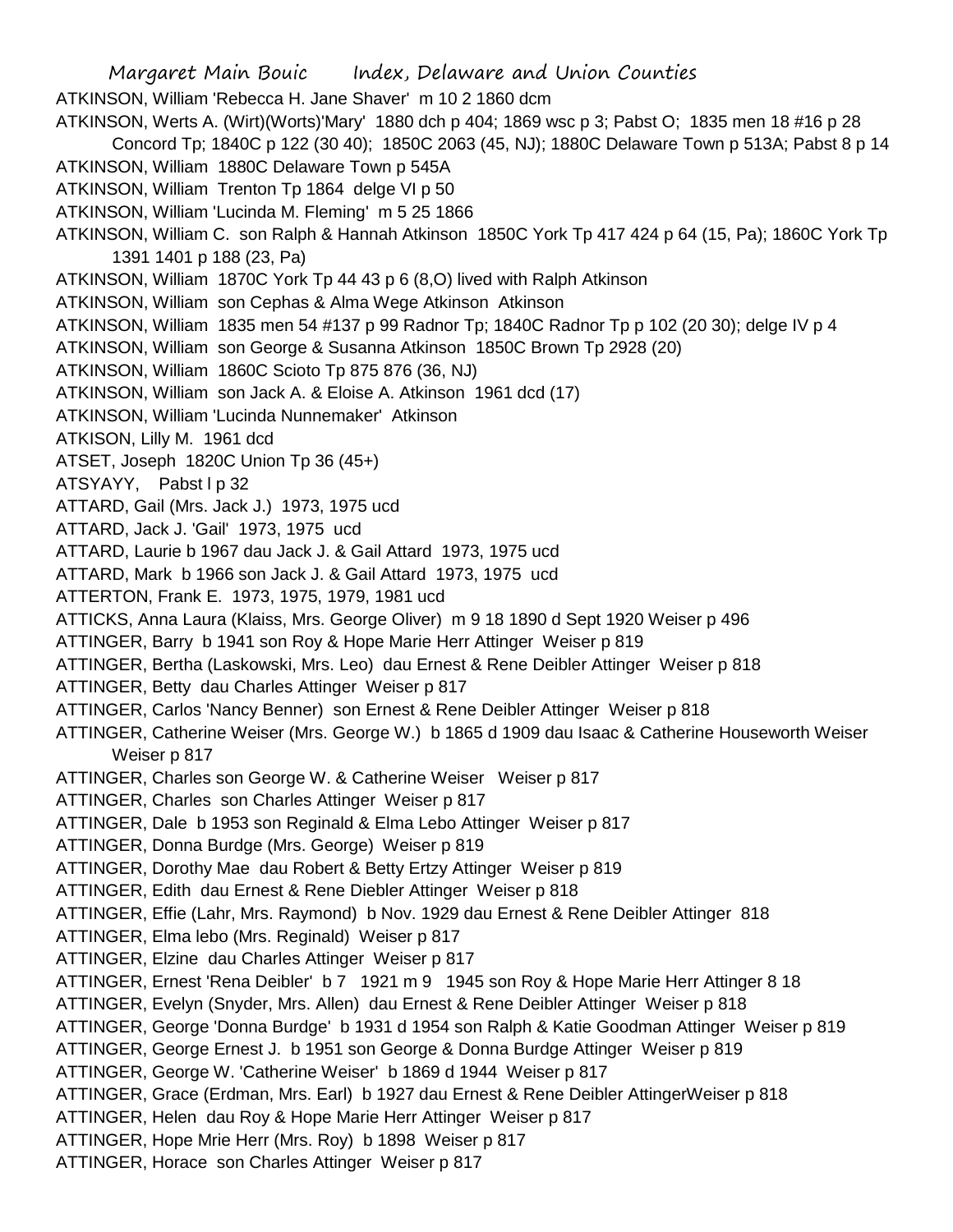Margaret Main Bouic Index, Delaware and Union Counties ATTINGER, Janet b 6 26 1947 dau Ernest & Rene Deibler Attinger Weiser p 818 ATTINGER, Jean (Buffington, Mrs. William) dau Ernest & Rene Deibler Attinger Weiser p 819 ATTINGER, Jeffrey son Carlos & Nancy Benner Attinger Weiser p 819 ATTINGER, Joyce b 5 19 1946 dau Ernest & Rene Deibler Attinger Weiser p 818 ATTINGER, Judy b 10 31 1951 dau Ernest & Rene Deibler Attinger Weiser p 818 ATTINGER, Katie Goodman (Mrs. Ralph) b 5 31 1907 d 8 6 1945 Weiser p 819 ATTINGER, Keith b 1957 son Carlos & Nancy Benner Attinger Weiser p 819 ATTINGER, Lillian (Nye, Mrs. Ernest) b 12 18 1924 dau Ralph & Katie Goodman Attinger Weiser p 819 ATTINGER, Lithia dau Charles Attinger Weiser p 817 ATTINGER, Lonnie b 1940 son Reginald & Elma Lebo Attinger Weiser p 817 ATTINGER, Mark b Mar. 1923 son Roy & Hope Marie Herr Attinger Weiser p 818 ATTINGER, Marlin b 1944 son Mark Attinger Weiser p 818 ATTINGER, Mary (Daniels, Mrs. Charles) b Nov. 1920 dau Roy & Hope Marie Herr Attinger Weiser p 817 ATTINGER, Nancy Benner (Mrs. Carlos) Weiser p 819 ATTINGER, Paul son Charles Attinger Weiser p 81 ATTINGER, Ralph 'Katie Goodman' b 11 6 1899 son George W. & Catherine Weiser Attinger Weiser p 819 ATTINGER, Reginald 'Elma Lebo' b Mar. 1917 son Roy & Hope Marie Herr Attinger Weiser p 817 ATTINGER, Rene Deibler (Mrs. Ernest) b 3 20 1928 m 9 1945 Weiser p 818 ATTINGER, Robert 'Betty Eutzy' b 8 20 1927 son Ralph & Katie Goodman Attinger Weiser p 195, 819 ATTINGER, Robert J. son Robert & Betty Ertzy Attinger Weiser p 819 ATTINGER, Roy 'Hope Marie Herr' b 1897 son George W. & Catherine Weiser Attinger Weiser p 817 ATTINGER, Ruth son Carlos & Nancy Benner Attinger Weiser p 819 ATTINGER, Sandra Lee dau Robert & Betty Ertzy Attinger Weiser p 819 ATTINGER, Stephen b 1952 son George & Donna Brudge Attinger Weiser p 819 ATTINGER, Terry ch Reginald & Elma Lebo Attinger Weiser p 817 ATTINGER, Wayne son Reginald & Elma Lebo Attinger Weiser p 817 ATTINGER, William son George W. & Catherine Weiser Attinger Weiser p 817 ATTINGER, William son Charles Attinger Weiser p 817 ATTROCK, Will CCC p 59 ATTWATER, Margaret Kathryn Woolridge (Williams, Mrs. Earl)(Mrs. Roy) b 7 28 1895 m(1)9 8 1927 dau John & Amanda Frances Woolridge Weiser p 110 ATTWATER, Roy 'Margaret Kathryn Woolridge' Weiser p 110 ATTWOOD, Rev. Peter Nash p 144 ATWATER, Jonathan 'Ruth Peck' dcq Roy Scott 218 ATWATER, Mary (Dickerman, Mrs. Isaac) dau Jonathan & Ruth Peck Atwater dcq Roy Scott 109 ATWATER, Russell Pabst l p 7; delge 11 p 9, 11, III p 8, 11, 23, 26, 27, 47, ATWATER, Ruth Peck (Mrs. Jonathan) dcq Roy Scott 218 ATWELL, Benjamin Arthur 'Eunice Ann Main' Asp (559) ATWELL, Caroline (Cadwallader, Mrs. M) 1880 dch p 620 ATWELL, Craig b 1976 son J. Harold & Judy J. Atwell 1981 ucd ATWELL, David J. 1961 dcd ATWELL, Eleanor (Avery, Mrs. Amasa) Powers Pat p 17 ATWELL, Eunice Ann Main (Mrs. Benjamin Arthur) b 6 11 1813 dau Urial & Eunice Palmer Main Asp 559 ATWELL, Jennifer b 1975 dau J. Harold & Judy J. Atwell 1981 ucd ATWELL, J. Harold 'Judy J.) 1981 ucd ATWELL, Jo Ann b 1965 dau J. Harold & Judy J. Atwell 1981 ucd ATWELL, John 'perhaps Dorothy Main' Asp p 1, 2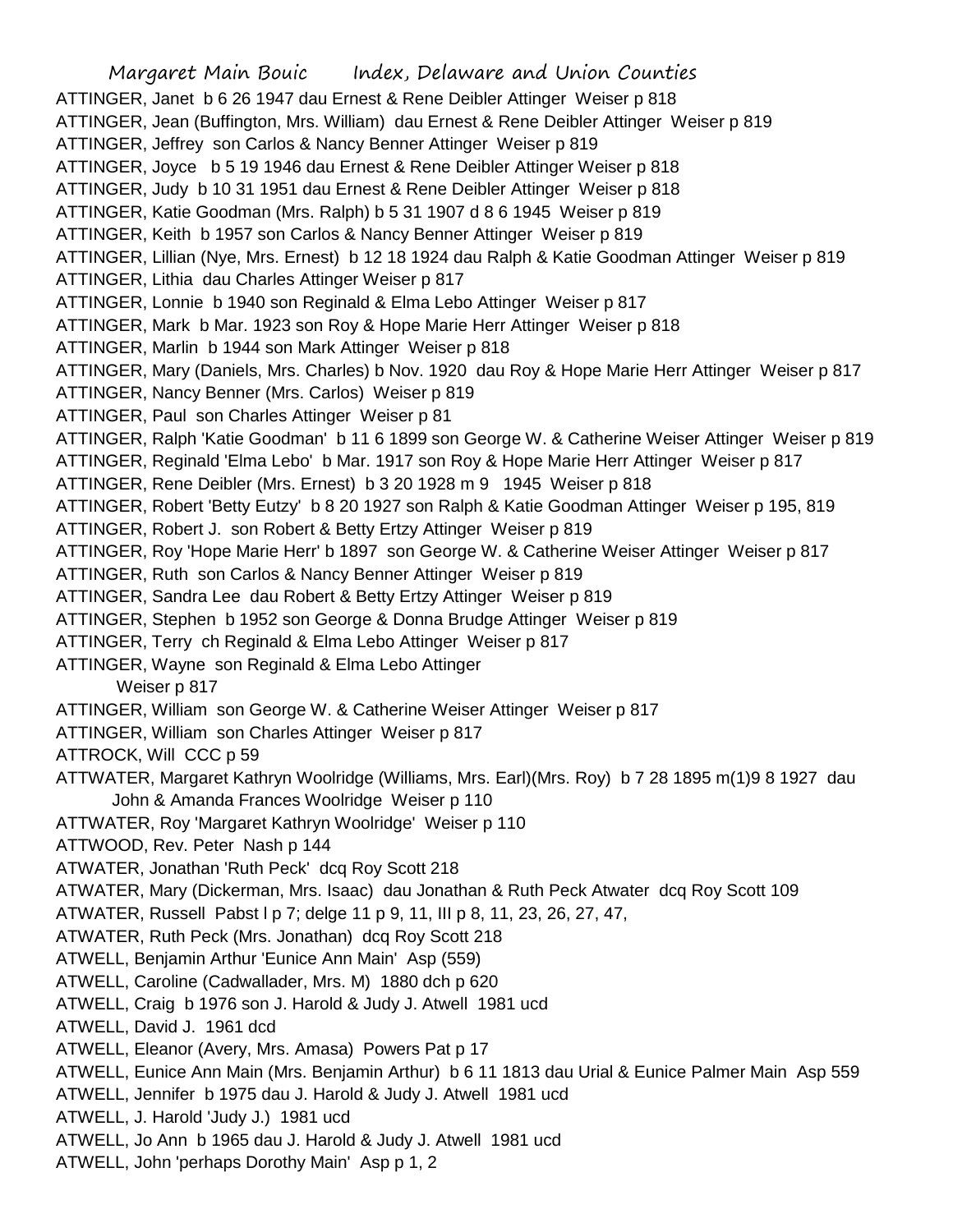Margaret Main Bouic Index, Delaware and Union Counties ATWELL, Judy J. (Mrs. J. Harold) 1981 ucd ATWELL, Louisa (Wilson, Mrs. Joseph) ucm 381; m 10 6 1835 ATWELL, Mabel C. 1980 dcd ATWELL, Mamie (Finley, Mrs. William J.) McKitrick p 102 ATWELL, Michael b 1965 son J. Harold & Judy J. Atwell 1981 ucd ATWELL, Sarah (Seabolt, Mrs. Levi Johnston) dcc Columbus Williams III 43 ATWELL, Sherry Hitchcock (Mrs. Steven) m 4 16 1983 dau Bob Hitchcock Atwell- engaged to Greg Rigsby ATWELL, Steven 'Sherry Hitchcock' b 1963 son J. Harold & Judy J. Atwell Atwell; 1981, 1991 ucd; Hitchcock ATWELL, Thomas Nash p 56 ATWELL, Tiffany Marie b 12 22 1987 dau Steven & Sherry Hitchcock Atwell Atwell ATWELL, W. L. 1908 dch p 100 ATWELL, William J. 1980 dcd ATWOOD, unec III p 25 Ruth Atwood query; family of Ruth Frey #216 unec IX p 2 ATWOOD, Aaron Floyd b 4 17 1961 son Floyd Ellis & Vivian Hansen Atwood McKitrick p 142 ATWOOD, Alpha 'Delano Post' Thompson p 2 ATWOOD, Amos Sbc p 31 ATWOOD, Amanda (Smith, Mrs. ) (Hager, Mrs. Simeon III) m (2) 12 27 1843 dau John & Theresa Atwood 1985 uch p 56 Genther p 170, 182, 232 ATWOOD, Amy J. (Groseclose, Mrs. ) dau Lawrence William & Catherine L. Atwood Atwood ATWOOD, Anna dau & Louisa Hottenstein Atwood Weiser p 39 ATWOOD, Betty Lain (Williamson, Mrs. Harold Leroy)(Custin, Mrs. Marvin Lee) b 8 7 1938 Utah m(1) 2 13 1954 div (2) 7 3 1964 McKitrick p 143 ATWOOD, Beulah (Reese, Mrs. ) sister Lawrence William Atwood Atwood ATWOOD, Brad b 1953 son Jerry e. & Lori Atwood 1969, 1971 dcd ATWOOD, Catherine L.(Katherine) (Mrs. Lawrence W.) d 8 27 1985 (81) bur. Blacklick Atwood; 1961, 1980 dcd ATWOOD, Charles dcw Bk 4 (wit) ATWOOD, Christina b 1967 dau R. Richard & Vicki J. Atwood 1980 dcd ATWOOD, Cindy Lou b 6 11 1963 dau Ruben & Leola Bodily Atwood McKitrick p 149 ATWOOD, Clarissa White (Mrs. )(Ruggles, Mrs. Benjamin) m(2) 12 10 1825 dcga p 32 Del Pat. & Fran. Ch. dau Jabez L. White ATWOOD, Clifford Le Roy b 3 25 1962 son Ruben & Leola Bodily Atwood McKitrick p 149 ATWOOD, Darla Fay b 10 18 1958 dau Ruben & Leola Bodily Atwood McKitrick p 149 ATWOOD, David delge IV p 26 ATWOOD, Delana Post (Mrs. Alpha) dau David & Elizabeth McCollum Post Thompson p 2 ATWOOD, Delinda Lou b 8 16 1959 d 9 30 1959 Unionville Cem D J cem p 44, 47 dau Preston & Evelene Atwood Atwood ATWOOD, Denise b 1 25 1960 dau Floyd Ellis & Vivian Hansen Atwood McKitrick p 142 ATWOOD, Deone (Hamilton, Mrs. Curtis Milton) b 9 8 1955 m 2 1 1952 dau Lawrence Nathan & Gladys Leona Kidd Atwood McKitrick p 142 ATWOOD< Elizabeth (Fowle, Mrs. Philip) m 11 26 1688 Dunlap & Cowles p 89 ATWOOD, Elizabeth (Wilson, Mrs. John) 1883 uch V p 587 ATWOOD, Elnora 1969, 1971 dcd ATWOOD, Elsie (Friend, Mrs. ) sister Lawrence William Atwood Atwood ATWOOD, Elva Leona (Harvey, Mrs. Marlin) McKitrick p 140 ATWOOD, Evelene (Mrs. Preston) D J Cem p 44 ATWOOD, Floyd Ellis 'Vivian Hansen' b 7 23 1931 son Lawrence Nathan & Gladys Leona Kidd Atwood McKitrick p 142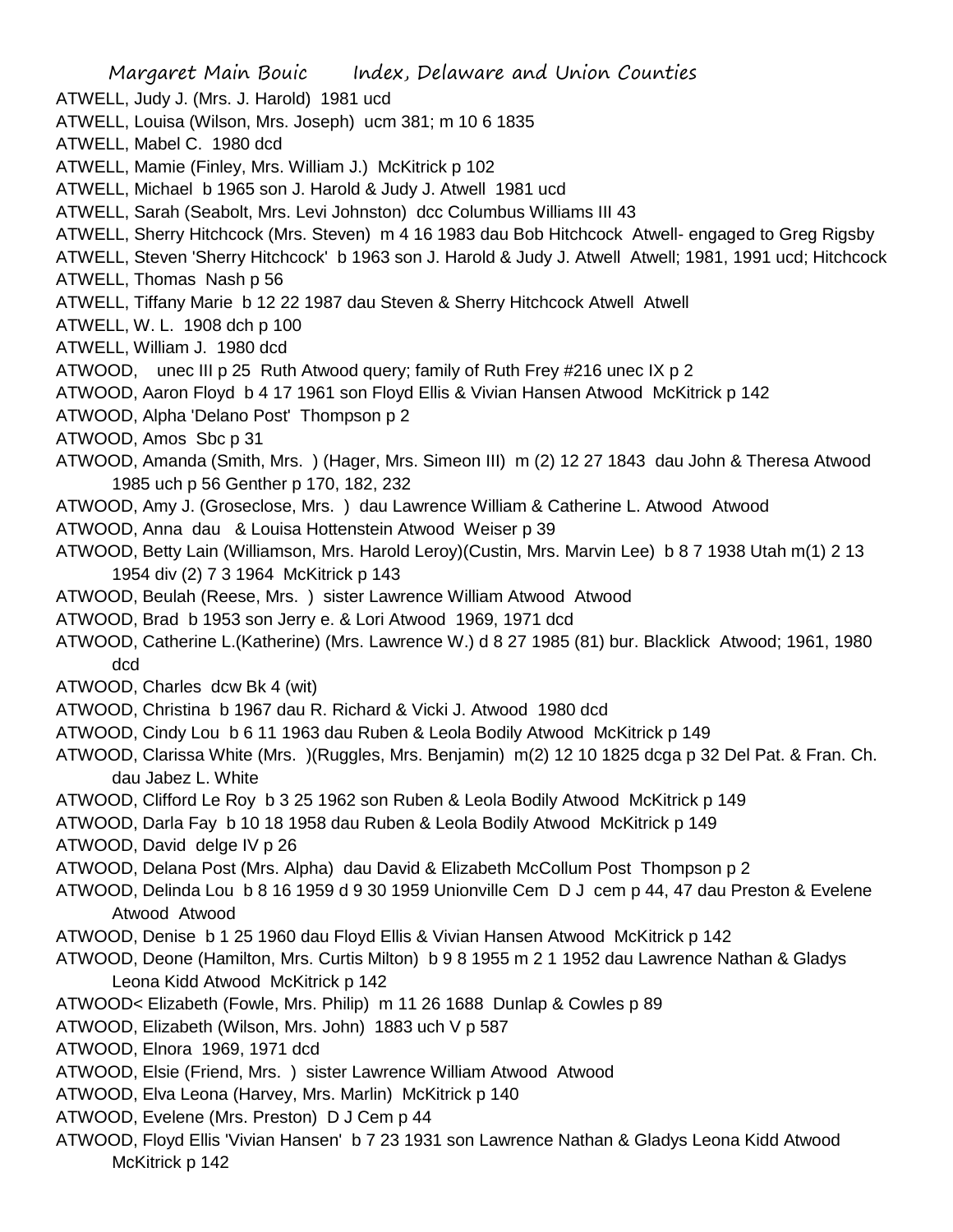ATWOOD, inf. dau d 2 23 195? dau Floyd Ellis & Vivian Hansen Atwood McKitrick p 142

ATWOOD, inf dau d 9 13 1962 dau Floyd Ellis & Vivian Hansen Atwood

142

- ATWOOD, Fred 'Mary Ann Kendall' McKitrick p 149
- ATWOOD, Gladys Leona Kidd (Mrs. Lawrence Nathan) b 10 1 1911 m 10 1 1929 dau Alexander Carson & Flora Bell Jones Kidd McKitrick p 139
- ATWOOD, Gloria Jean (Brown, Mrs. Michael Orion) b 9 12 1941 m 9 8 1961 dau Lawrence Nathan & Gladys Leona Kidd Atwood McKitrick p 143
- ATWOOD, Harriet (Van Winkle, Mrs. ) Atwood
- ATWOOD, Harriet (Gallant, Mrs. Thomas) m 8 23 1840 dcm
- ATWOOD, Harrison son John & Theresa Atwood Genther p 232
- ATWOOD, James W. 1980 dcd
- ATWOOD, W. James son Lawrence William & Catherine L. Atwood Atwood
- ATWOOD, Jerold De Lore 'Jo Ann Workman' b 4 22 1933 son Lawrence Nathan & Gladys Leona Kidd Atwood McKitrick p 142
- ATWOOD, Jerry E. 'Loretta' 1969, 1971, 1980 dcd
- ATWOOD, Jo Ann Workman (Mrs. Jerold De Lore) McKitrick p 142
- ATWOOD, John 'Tarza Thomas' m 8 17 1847 dcm
- ATWOOD, John 'Thursey' d 3 31 1863 (77y4m) Claibourne Cem p 11 1850C Claibourne Tp 109 (60, Va);
- 1860C Claibourne Tp 878 862 p 116 (68, Va)
- ATWOOD. John 'Theresa b c Dec. 1786 m c 1799 d 3 31 1863 bur. Sidle Cem. Genther p 170, 232; 1985 uch p 56
- ATWOOD, 1915 uch p 16; 1883 uch V p 596, 571
- ATWOOD, John 1915 uch p 168; 1883 uch IV p 438
- ATWOOD, Katherine L. (Mrs. ) d 8 27 1985 (81) bur Blacklick see Catherine Atwood
- ATWOOD, Kimberly b 6 17 1965 ch Floyd Ellis & Vivian Hansen Atwood McKitrick p 142
- ATWOOD, Lawrence Nathan 'Gladys Leona Kidd' m 10 1 1929 son Leonard Noble & Rachel Josephine Hunting Atwood McKitrick p 139, 142
- ATWOOD, Lawrence William 'Catherine' d 11 17 1965 (63) bur Blacklick Atwood; 1961 dcd
- ATWOOD, Leola Bodily (Mrs. Ruben) b 9 9 1939 m 1 18 1958 dau Robert Dallas & Althea Rogers Bodily McKitrick p 149
- ATWOOD, Leonard Noble 'Rachel Josephine Hunting' McKitrick p 142
- ATWOOD, Loretta (Mrs. Jerry E.) 1969, 1971, 1980 dcd
- ATWOOD, Louisa A. Claibourne Cem p 11
- ATWOOD, Louisa (Wilson, Mrs. Joseph) ucm 381; m 10 6 1836
- ATWOOD, Louisa Hottenstein (Mrs. ) dau Dr. H. Percival & Harriet Richter Hottenstein Weiser p 39
- ATWOOD, Mary Ann Kendall (Mrs. Fred) McKitrick p 149
- ATWOOD, Mary Kay (Day, Mrs. ) dau Lawrence W. & Catherine L. Atwood Atwood
- ATWOOD, Mary (Wilcox, Mrs. Joseph) 1880 dch p 676
- ATWOOD, Preston 'Evelene' D J Cem p 44, 51
- ATWOOD, Rachel Josephine Hunting (Mrs. Leonard Noble) McKitrick p 142
- ATWOOD, R. Richard 'Vicki J.' 1980 dcd
- ATWOOD, Robert Lawrence son Lawrence William & Catherine L Atwood Atwood
- ATWOOD, Ruben 'Leola Bodily' b 1 28 1939 m 1 18 1958 son Fred & Mary Ann Kendall Atwood 149
- ATWOOD, Samuel 1840C Thompson Tp p 109 (60 70); delge IV p 31
- ATWOOD, Sharon (Chatterton, Mrs. Terry B.) b 8 9 1946 m 6 25 1965 dau Lawrence Nathan & Gladys Leona Kidd Atwood McKitrick p 143
- ATWOOD, Steven b 1954 son Jerry E. & Lou Atwood 1969, 1971 dcd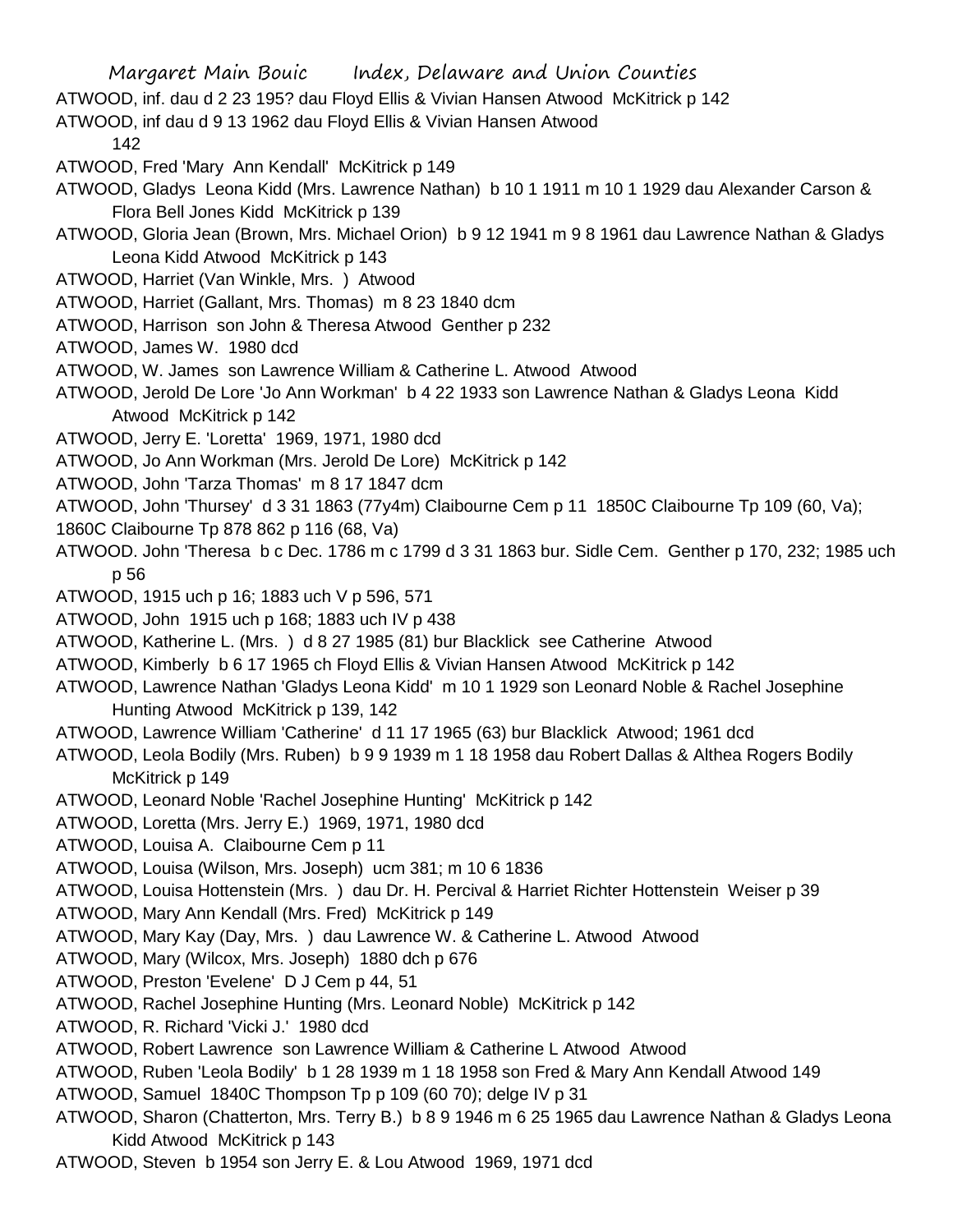- Margaret Main Bouic Index, Delaware and Union Counties ATWOOD, Sylvia Ann b 7 14 1960 dau Ruben & Leola Bodily Atwood McKitrick p 149 ATWOOD, Tarza Thomas (Mrs. John) m 8 17 1847 dcm Atwood, Theresa (Mrs. John) Genther p 170, 232; 1985 uch p 56 ATWOOD, Thursey (Mrs. John) 1860C Claibourne Tp 878 862 p 116 (58, Md); 1870C Claibourne Tp 185 183 p 23 (65, Md) ATWOOD, Vicki J. (Mrs. R. Richard) 1980 dcd ATWOOD, Vivian Hansen (Mrs. Floyd Ellis) b 3 12 1934 m 5 4 1966 dau Angus William & Alice May King Hansen McKitrick p 142 ATWOOD, Willard brother Lawrence William Atwood Atwood ATZENHOEFER. Dennie 'Tamara Jane Howard' son Herman Atzendoefer Howard ATZENHOEFFER, Ryan Lee b 1 22 1985 son Dennie & Tamara Jane Howard Atzenhoefer Howard ATZENHOEFFER, Tamara Jane Howard (Mrs. Dennie) dau Harold Leroy & Mary E. Howard Howard AUBRECHT, Gordon 'Michelle' Aubrecht AUBRECHT, Michelle (Mrs. Gordon) Aubrecht AUBRECHT, Taryn Grace b 10 24 1989 dau Gordon & Michelle Aubrecht Aubreht AUBUCHON, Eva (Main, Mrs. George Gordon) m 9 24 1900 Asp (2179) AUBUCHON. Robert 1980 dcd AUCHER, Elizabeth (Loveless, Mrs. Sir William) Loveless p 2 AUCKER, Beatrice (Lenig, Mrs. Robert) Weiser p 816 AUDAS, William (Allen Tp) unec IV p 34 AUDRETCH, Clifford 'Elizabeth C.' 1980 dcd AUDRETCH, Clifford b 1969 son Clifford & Elizabeth C. Audretch 1980 dcd AUDRETCH, Elizabeth C. (Mrs. Clifford) 1980 dcd AUDRETCH, Rachael b 1978 dau Clifford & Elizabeth C. Audretch 1980 dcd; Audretch AUER, Barbara Preiss (Mrs. Leonard)(Wagner, Mrs. ) 1915 uch p 664 AUER, Barbara Anna (Roher, Mrs. Frank) dau Peter & Mary Geer Atwood 1915 uch p 627, 664; 1880C Marysville 467 514 p 36 (18, O, Ger.,O) AUER, Carrie B. (Miller, Mrs. J. L.) dau Peter & Mary Geer Auer 1915 uch p 627, 664; 1880C Marysville 467 514 p 36 (12, O, Ger.,O) AUER, Catherine M. Burns (Mrs. John) b 1866 d 1948 Oakdale Cem II (b R9 15) dau Emanuel & Barbara Anna Bishop Burns 1915 uch p 628 AUER, Chester L. 'Georgia Jewell' b 2 10 1889 d 9 15 1957 Oakdale Cem II p 139 (M R5 23) son Fred J. & Nettie Schmidt Auer 1915 uch p 665; 1949 ucd AUER, Clarence b 6 16 1896 d 2 27 1907 (11y 8m) Oakdale Cem2014(12B) Oakdale Cem II p 19 (B R9 21) AUER, Dana son John & Catherina M. Burns Auer 1915 uch p 628 AUER, Estella dau William C. & Lydia Gunderman Auer Auer AUER, Fred J.'Nettie Schmidt' b 8 3 1859 d 3 16 1928 (69y) Oakdale Cem 4006 (E189) I p 34 son Peter & Mary Geer Auer 1915 uch p 535, 627,664, 665; 1880C Marysville 467 514 p 36 (21,O, Ger,O); Marysville p 52 AUER, Fred brother Peter Auer 1915 uch p 628 AUER, Georgia Jewell (Mrs. Chester L.) b 1894 d 1976; Oakdale Cem II p 139 (M R5 23) 1949, 1959, 1967, 1971, 1973 ucd; Marysville p 48
- AUER, Harry son William C. & Lydia Gunderman Auer Auer
- AUER, Rev. John son Dr. Philip E. Mary Henry Auer Auer
- AUER, John 'Catherina M. Burns' b 5 6 1863 d 10 22 1922 Oakdale Cem II p 17 (B R9 15) son Peter & Mary Geer Auer 1915 uch p 529, 627, 628, 664; 1880C Marysville 467 514 p 36 (13, O, Ger,O); unec VII p 27
- AUER, John brother Peter Auer 1915 uch p 628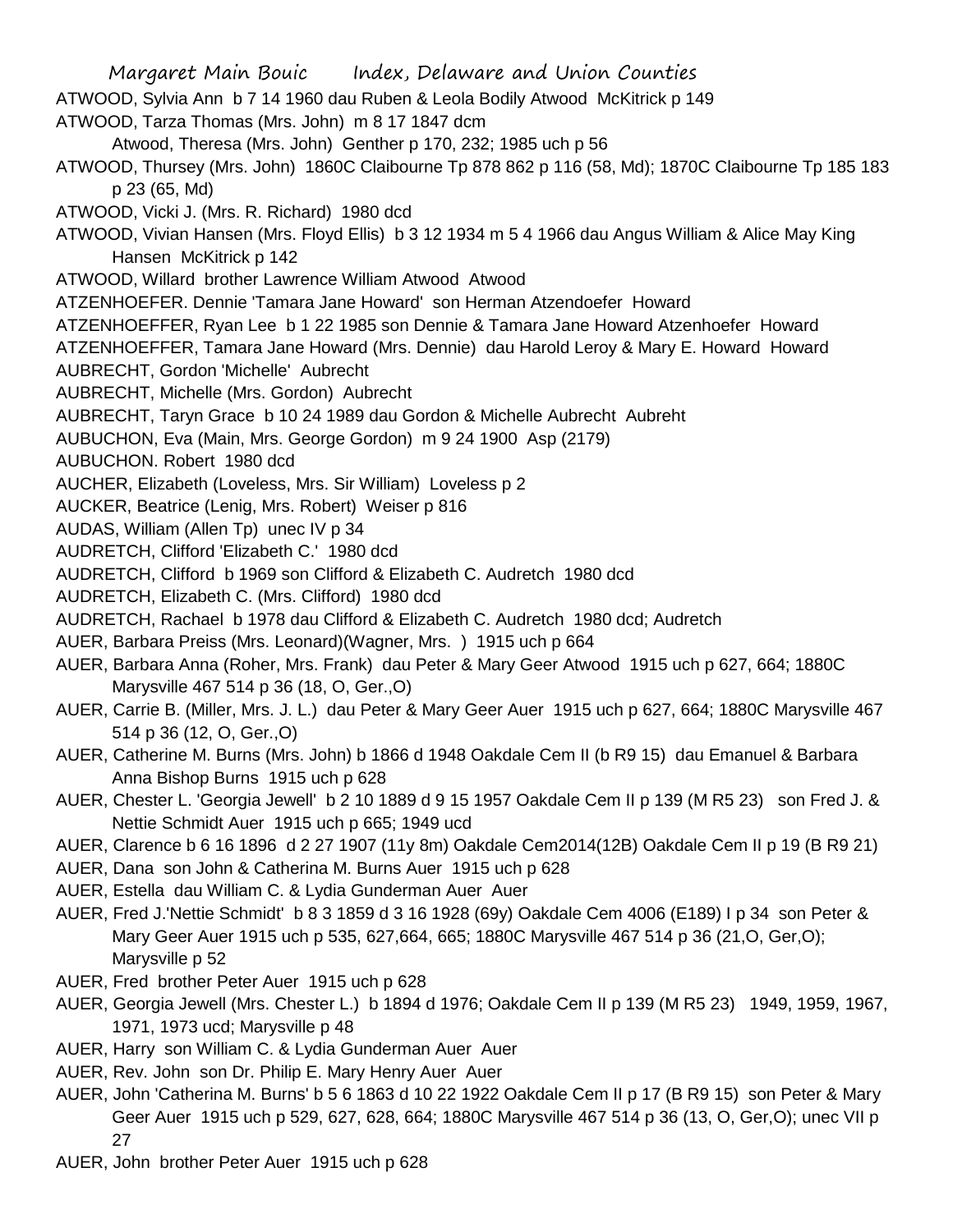- AUER, Kate Burns (Mrs. ) dau Emanuel & Anna Bishop Burns 1915 uch p 1051
- AUER, Lizzie Gunderman (Mrs. William C.) b 11 20 1868 d 1 15 1893 (24y 2m) Oakdale Cem 774(B12) II p 19 (B R9 21)
- AUER, Luther son William C. & Lydia Gunderman Auer Auer
- AUER, Lydia Gunderman (Mrs. William C.) Auer
- AUER, Maggie (Maahs or Maas, Mrs. Frank) dau Peter & Mary Geer Auer 1915 uch p 627, 664; 1880C Marysville 467 514 p 36 (20, O, Ger, O)
- AUER, Margaret (Bauer, Mrs. J. P.) sister Peter Auer 1915 uch p 628
- AUER, Marie (Taylor, Mrs. Lewis A.) b 3 18 1884 d 9 3 1976 dau Fred J. & Nettie Schmidt Auer 1915 uch p 665; Taylor (1123); Beecher 3,4;1949, 1959 ucd; Genther a p 9
- AUER, Mary Geer (Mrs. Peter) b 5 3 1841 Un Co m 10 5 1857 ucm 2605 d 5 11 1914 (73y 4m) Oakdale Cem 2655 (E189) II p 34 (E R32 2) 1915 uch p 627, 664; unec XII p 11; 1880C Marysville 467 514 p 36 (38, O, Ger, Ger)
- AUER, Mary Henry (Mrs. Dr. Philip E.) d 12 4 1975 Auer
- AUER, (Stump, Mrs. John) dau Dr. Philip E. & Mary Henry Auer Auer
- AUER, Mattie (Maas or Maahs, Mrs. Frank) dau Peter & Mary Geer Auer 1915 uch p 627, 664; 1880C Marysville 467 514 p 36 (20, O, Ger, O)
- AUER, Maxine (Spring, mrs. Cecil O.)- Auer; Spring
- AUER, Nettie/Annette .C Schmidt (Mrs. Fred J.) b 5 31 1858 Galia d 3 23 1920 Oakdale Cem I p 34 (E R32 2) dau Henry & Annetta Schmidt 1915 uch p 665
- AUER, Peter 'Mary Geer' b 12 30 1831 m 10 5 1857 ucm 2605 d 1893 (64) mt 3 p 8 d 8 22 1899 Oakdale Cem I p 34 (E R32 2);; 1880C Marysville 467 514 p 36 (45, Ger, Ger, Ger) p 103A
- AUER, Philip D. b 1891 d 9 11 1896 (4y 8m) son John & Catharine Burns Auer Oakdale Cem II p 17 (B R9 15)
- AUER, Dr. Philip E. 'Mary Henry' son John & Catherina M. Burns Auer bur Galion Auer
- AUER, Valeta E. b 11 5 1896 d 9 18 1977 bur. Walnut Grove Cem sau William C. & Lydia Gunderman Auer Auer
- AUER, Wilhelmina (Schleger, Mrs. Charles L.) dau Fred J. & Nettie Schmidt Auer 1915 uch p 665
- AUER, William C.'Lizzie Gunderman' b 3 11 1865 d 8 24 1928 (63y) Oakdale Cem 4062 (B12) II p 19 (B R9
- 21) son Peter & Mary Geer Auer 1915 uch p 627, 664; 1880C Marysville 467 514 p 36 (14, O, Ger, O)
- AUFFORT, Violet (Reeves, Mrs. Courtney) m 1919 Howison (721)
- AUFLICK, Jack 'Ruth' 1961 dcd
- AUFLICK, Ruth (Mrs. Jack) 1961 dcd
- AUGE, --(Bowman, Mrs. Jack)- Auge; Bowman
- AUGENBAUGH, Raymond C. b 8 31 d 9 1 1915 York Tp Cem p 72 B112
- AUGENBAUGH, William Boyd b 1893 d 1 29 1963 York Tp Cem p 72 B112
- AUGENBAUGH, Zelva May b 1897 d 6 3 1971 York T. Cem p 72 Biis
- AUGENSTEIN, Albert B. 'Hazel Middleton' d 4 1 1982 (82) bur. Claridon Cem Augenstein
- AUGENSTEIN, Alice (Hinamon, Mrs. ) sister Amos Augenstein Augenstein
- AUGENSTEIN, Allen Russel son Albert B. & Hazel Middleton Augenstein Augenstein
- AUGENSTEIN, Amos F. 'Ottie B. Smith''Vera' d 10 15 1969 (79) bur. Marion Augenstein
- AUGENSTEIN, Arthur brother Ralph R. Augenstein Augenstein
- AUGENSTEIN, Arthur Gerald (Augy) 'Virginia Hardin' m 4 16 1933 son Amos & Ottie Smith Augenstein 1961, 1969, 1971, 1980 dcd; Augenstein; opc 829
- AUGENSTEIN, Barbara dau Edmund Augenstein Augenstein
- AUGENSTEIN, Beth dau Edmund Augenstein Augenstein
- AUGENSTEIN, Beverly dau Edmund Augenstein Augenstein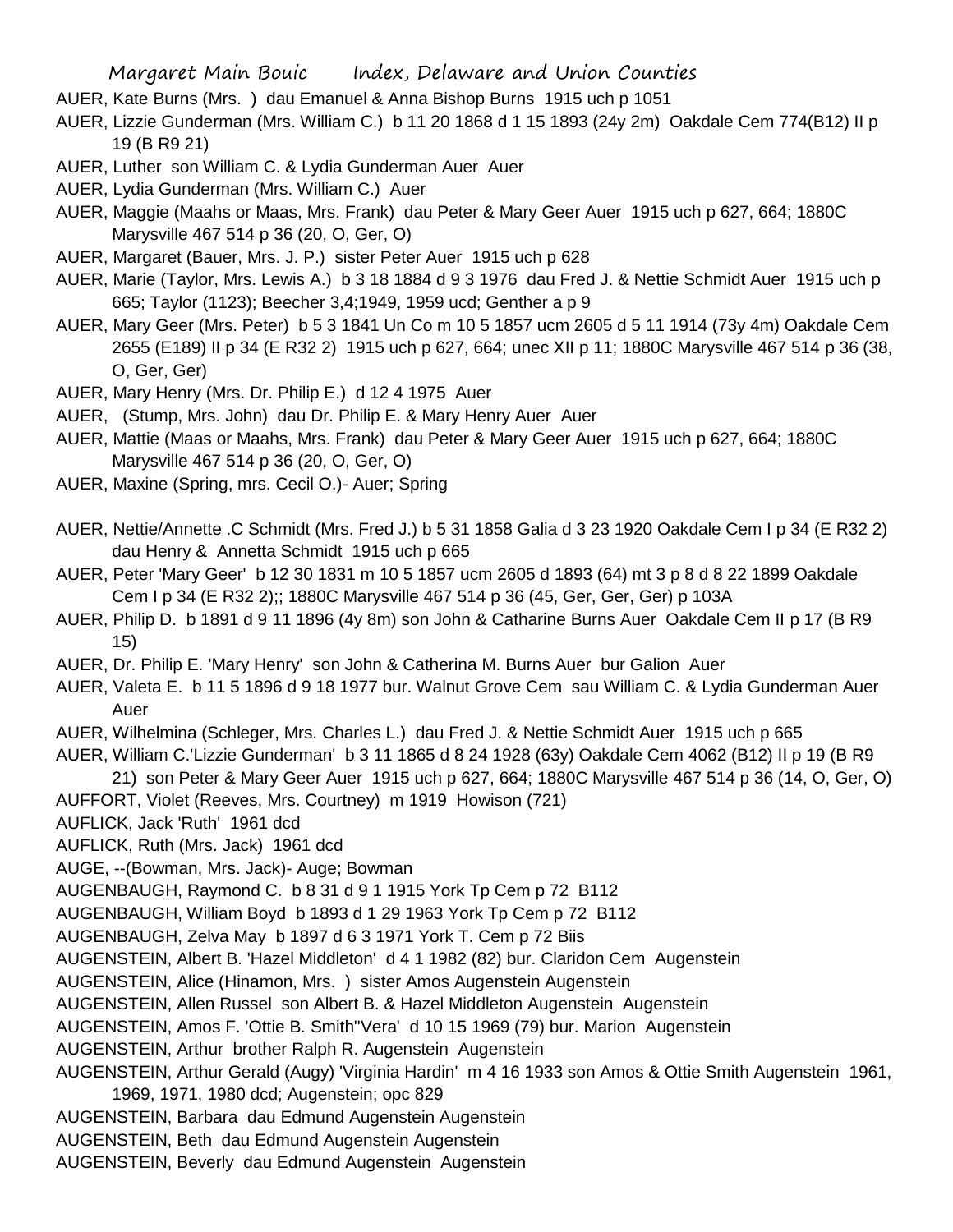AUGENSTEIN, Brenda (Dye, Mrs. ) dau Paul & Marilee Johnston Augenstein Augenstein

AUGENSTEIN, Cecil 'Elsie McKitrick' b 3 30 1911 m 4 23 1933 son Mathew & Fanny Dobbins Auer McKitrick p 96

- AUGENSTEIN, Cheryl Ann (Domfort, Mrs. Grant Steven) b 1961 m 3 28 1981 dau Ronald & Nancy Gregory Augenstein 1971, 1973, 1975, 1979 ucd; Gregory; Fowler
- AUGENSTEIN, Connie Sue Thomas (Mrs. Larry) b 4 9 1943 dau Eugene & Elma Frances Weaver Thomas div. Augenstein; Graham 1611532; Weaver 129(11)321;Thomas 5; 1971, 1980 dcd
- AUGENSTEIN, David son Edwin Warren Augenstein Augenstein
- AUGENSTEIN, Dean Edward son Albert B. & Hazel Middleton Augenstein Augenstein
- AUGENSTEIN, DeGloria (Buckingham, Mrs. ) dau Paul F. & Leelo H. Jones Augenstein Augenstein
- AUGENSTEIN, Donald Ray b 5 8 1962 son Edmund Augenstein Augenstein
- AUGENSTEIN, Donald son Paul & Marilee Johnston Augenstein Augenstein
- AUGENSTEIN, Earl 'Julie' son Amos F. & Ottie B. Smith Augenstein Augenstein
- AUGENSTEIN, Edmund son Le Roy & Jennie Oswald Augenstein Augenstein

Sbc p 31

- AUGENSTEIN, Edwin Warner son Le Roy & Jenny Oswald Augenstein Augenstein
- AUGENSTEIN, E. E. "Jack" son Paul F. & Leelo H. Jones Augenstein Augenstein
- AUGENSTEIN, Elmer 'Pearl Flossie Lauer' d 1951 Augenstein
- AUGENSTEIN, Elsie McKitrick (Mrs. Cecil) b 1 27 1912 m 4 22 1933 dau Wesley S. & Blanche Carpenter McKitrick McKitrick p 96
- AUGENSTEIN, Evelyn (Zacharias, Mrs. Albert) dau Le Roy & Jenny Oswald Augenstein Augenstein
- AUGENSTEIN, Fanny Dobbins (Mrs. Mathew G.) McKitrick p 96
- AUGENSTEIN, Gertrude Catherine (Ward, Mrs. John) m 11 11 1917 Howison (678)
- AUGENSTEIN, Harold D. d 3 16 1983 (79) bur. Marion Cem Augenstein; 1961 dcd
- AUGENSTEIN, Hazel Middleton (Mrs. Albert B.) Augenstein
- AUGENSTEIN, Henry O. 1915 dcd Ashley
- AUGENSTEIN, Herbert son Elmer & Pearl Flossie Lauer Augenstein Augenstein
- AUGENSTEIN, Irene Somerlot (Mrs. Robert) b 1916 dau Carl E. & Hazel Garrett Somerlot 1985 uch p 131
- AUGENSTEIN, James son elmer & Pearl Flossie Lauer Augenstein Augenstein
- AUGENSTEIN, Jean (Cooper, Mrs. Orlen) dau Cecil & Elsie McKitrick Augenstein McKitrick p 96
- AUGENSTEIN, Jean Ellen (Busch, Mrs. David R.)(Standridge, Mrs.William Douglas) b 10 24 1947 m(1) 6 16
- 1968 (2) 7 1 1972 dau Arthur Gerald & Virginia Hardin Augenstein opc 907; Augenstein; 1961 dcd
- AUGENSTEIN, Jeffrey Ronald 'Judy Kay Bowersmith''Joy' m 6 20 1981 div. son Ronald & Nancy Gregory Augenstein Augenstein; Fowler; Gregory; 1967, 1971, 1973, 1975, 1981, 1983 ucd
- AUGENSTEIN, Jenny Oswald (Mrs. Le Roy) b 2 25 1900 d 8 18 1972 bur. Oakdale Cem II p 120 (K R6 26)
- dau Charles & Alice Oswald Augenstein;1949, 1959, 1967, 1971 ucd
- AUGENSTEIN, John Edwin b 2 18 1964 son Edwin Warner Augenstein Augenstein
- AUGENSTEIN, Joy (Mrs. Jeff)- Augenstein; 1991 ucd
- AUGENSTEIN, Judy Kay (Mrs. Jeffrey) div 1981, 1983 ucd; Augenstein
- AUGENSTEIN, B. Kathryn Barber (Mrs. Ralph R.) m 11 30 1935 d 12 3 1973 Augenstein
- AUGENSTEIN, Kathy Jo (Browning, Mrs. Pete Allen Jr.) m 9 9 1978 dau Ronald & Nancy Gregory Augenstein 1967, 1971, 1973, 1975, 1979 ucd; Augenstein; Fowler; Gregory
- AUGENSTEIN, P. Keith son Paul F. & Leelo H. Jones Augenstein Augenstein; Gompf
- AUGENSTEIN, (Gompf, Mrs. Gene) dau Keith Augenstein Augenstein; Gompf

AUGENSTEIN, Larry 'Connie Sue Thomas' div. son Arthur Gerald & Virginia Hardin Augenstein Augenstein;

opc 832; Thomas; Graham (1611532); Weaver (129(11)32); 1961, 1980 dcd; 1971, 1979 ucd AUGENSTEIN, Leelo H. Jones (Mrs. Paul F.) b 2 5 1902 d 8 3 1989 (88) Waldo Cem Augenstein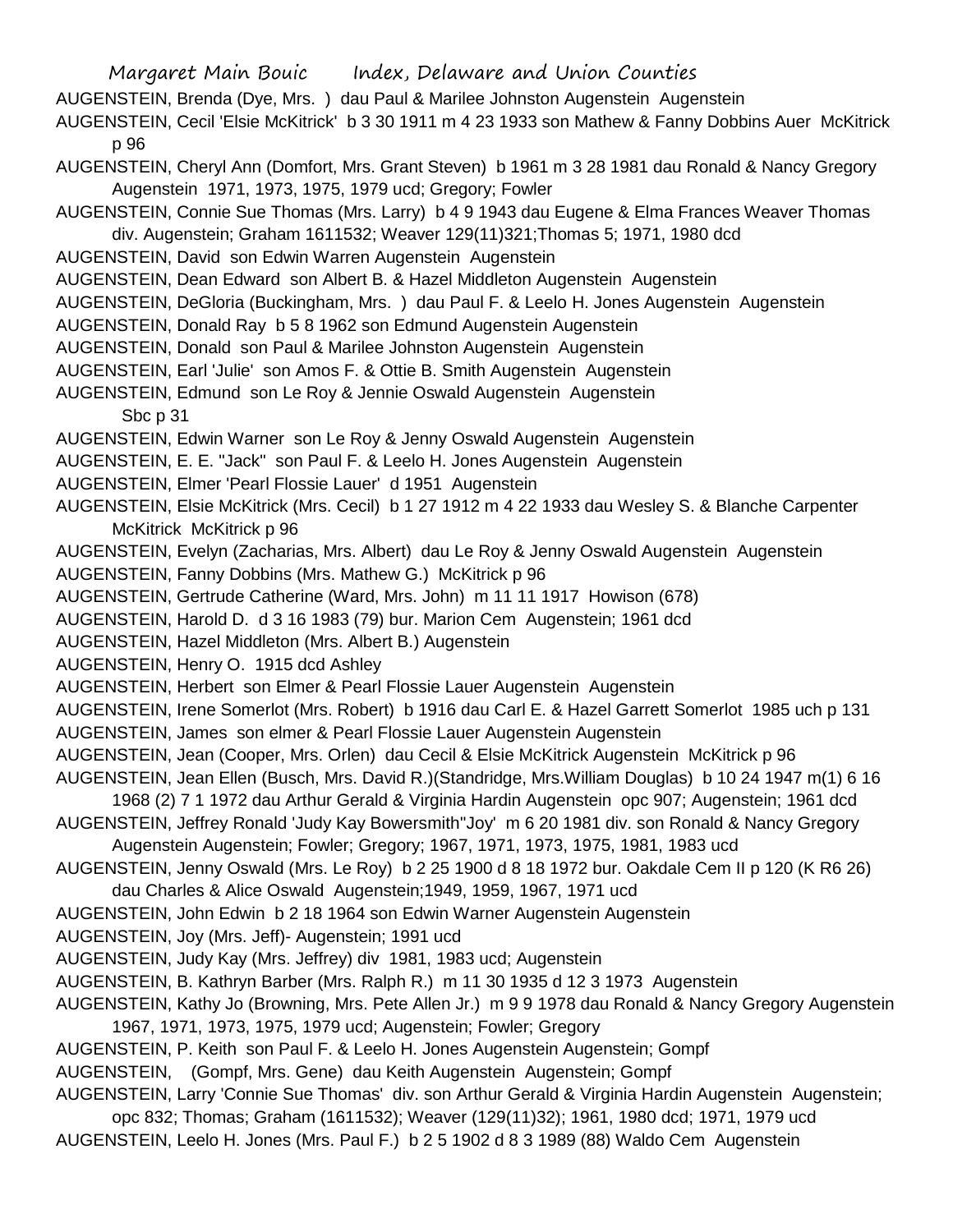- AUGENSTEIN, Le Roy 'Jenny Oswald' b 1901 d 1965 Oakdale Cem II p 120 (K R6 26) Augenstein; Sbc p 31; 1949, 1959 ucd
- AUGENSTEIN, Lois Catherine (Bigelow, Mrs. Robert) dau Albert B. & Hazel Middleton Augenstein Augenstein
- AUGENSTEIN, Lorena (McAvoy, Mrs. ) dau Paul & Marilee Johnston Augenstein Augenstein
- AUGENSTEIN, Lowell son Elmer & Pearl Flossie Lauer Augenstein Augenstein
- AUGENSTEIN, Marilee Johnston (Mrs. Paul"Keith:) b 11 20 1935 m 1 29 1955 d 6 8 1991 (55) dau Robert M. & Mary Burtch Johnston Augenstein.
- AUGENSTEIN, Mathew G. 'Fanny Dobbins' McKitrick p 96
- AUGENSTEIN, Merritte son Paul & Marilee Johnston Augenstein Augenstein
- AUGENSTEIN, Mollie (Mrs. )(Bailey, Mrs. ) Bailey
- AUGENSTEIN, Morna (Cloutier, Mrs. ) dau Paul & Marilee Johnston Augenstein- Augenstein
- AUGENSTEIN, Nancy Gregory (Mrs. Ronald) dau Howard & Goldie Fowler Gregory Augenstein, Fowler 3,4; Gregory 3,4; 1967, 1971, 1973, 1975, 1981, 1983, 1991 ucd
- AUGENSTEIN, Nancy J. (Mrs. Richard D.) 1971 dcd
- AUGENSTEIN, Nancy (Squibb, Mrs. Paul) dau Paul & Marilee Johnston Augenstein Augenstein
- AUGENSTEIN, Ottie B. Smith (Mrs. Amos F.) d 6 28 1961 (72) bur. Marion Augenstein
- AUGENSTEIN, Paul F. 'Leelo H. Jones' d 8 11 1984 Augenstein
- AUGENSTEIN, Paul Keith 'Marilee Johnson' m 1 29 1955 Augenstein
- AUGENSTEIN, Paula Lois dau Edwin Warner Augenstein Augenstein
- AUGENSTEIN, Pauline I. (Trump, Mrs. J. Howard) b 1-5-1993 (77) Forest Lawn Cem- dau Amos F. & Ottie B. Smith Augenstein Augenstein
- AUGENSTEIN, Pearl Flossie Lauer (Mrs. Elmer) d 3 26 1965 (80) bur. Marion Augenstein
- AUGENSTEIN, Phil C. 1915 dcd Ashley
- AUGENSTEIN, Phyllis (Carlberg, Mrs. Earl) dau Le Roy & Jenny Oswald Augenstein Augenstein
- AUGENSTEIN, Ralph R. 'Kathryn Barber' b 10 11 1908 m 11 30 1935 d 2 14 1983 bur Waldo Augenstein; 1969 dcd
- AUGENSTEIN, Richard D. 'Nancy J.) 1971 dcd
- AUGENSTEIN, Robert 'Irene Somerlot' 1985 uch p 131
- AUGENSTEIN, Robyn (See, Mrs. ) dau Paul & Marilee Johnston Augenstein Augenstein
- AUGENSTEIN, Ronald 'Nancy Gregory son Arthur Gerald & Virginia Hardin Augenstein opc 831; Augenstein, Fowler 3,4; Gregory 3,4; 1967, 1971, 1973, 1975, 1979, 1981, 1983, 1991 ucd
- AUGENSTEIN, Ruth (Linstedt, Mrs. ) sister Ralph L. Augenstein Augenstein
- AUGENSTEIN, Shad Monte b 1 15 1974 son Larry & Connie Sue Thomas Augenstein Graham 16115322, Weaver 129(11)32;,Thomas; 1973, 1979, ucd; 1980 dcd
- AUGENSTEIN, Sharon Ruth b 5 8 1962 dau Edwin Warner Augenstein Augenstein
- AUGENSTEIN, Teresa Lynn (Taylor, Mrs. Kelly Joseph) b 1962 m 8 23 1980 dau Ronald & Nancy Gregory Augenstein Augenstein; Gregory 4,5; Fowler 4,5; Rausch (1633211); 1971, 1975 ucd
- AUGENSTEIN, Trent Thomas b 10 2 1968 son Larry & Connie Thomas Augenstein Augenstein; Graham 16115321, Weaver 129(11)321; 1971 dcd
- AUGENSTEIN, Virginia Hardin (Mrs. Arthur Gerald) dau Cryder & Mary Parsons Hardin Augenstein; 1961, 1969, 1971, 1980 dcd, 1979 ucd
- AUGENSTIEN, Gertrude C. b 7 7 1899 Radnor Tp dau Wesley E. & Anna Retern Augenstien dcb
- AUGENSTINE, Betty (Davis, Mrs. ) dau Jacob & Mollie Dennis Augenstine Augenstine
- AUGENSTINE, Blanche Pabst O
- AUGENSTINE, Gladys (Pfirsch, Mrs. ) dau Jacob & Mollie Dennis Augenstine Augenstine
- AUGENSTINE, Grace (Lyons, Mrs. ) dau Jacob & Mollie Dennis Augenstine Augenstine
- AUGENSTINE, Grover son Mollie Augenstein Bailey Augenstine, Bailey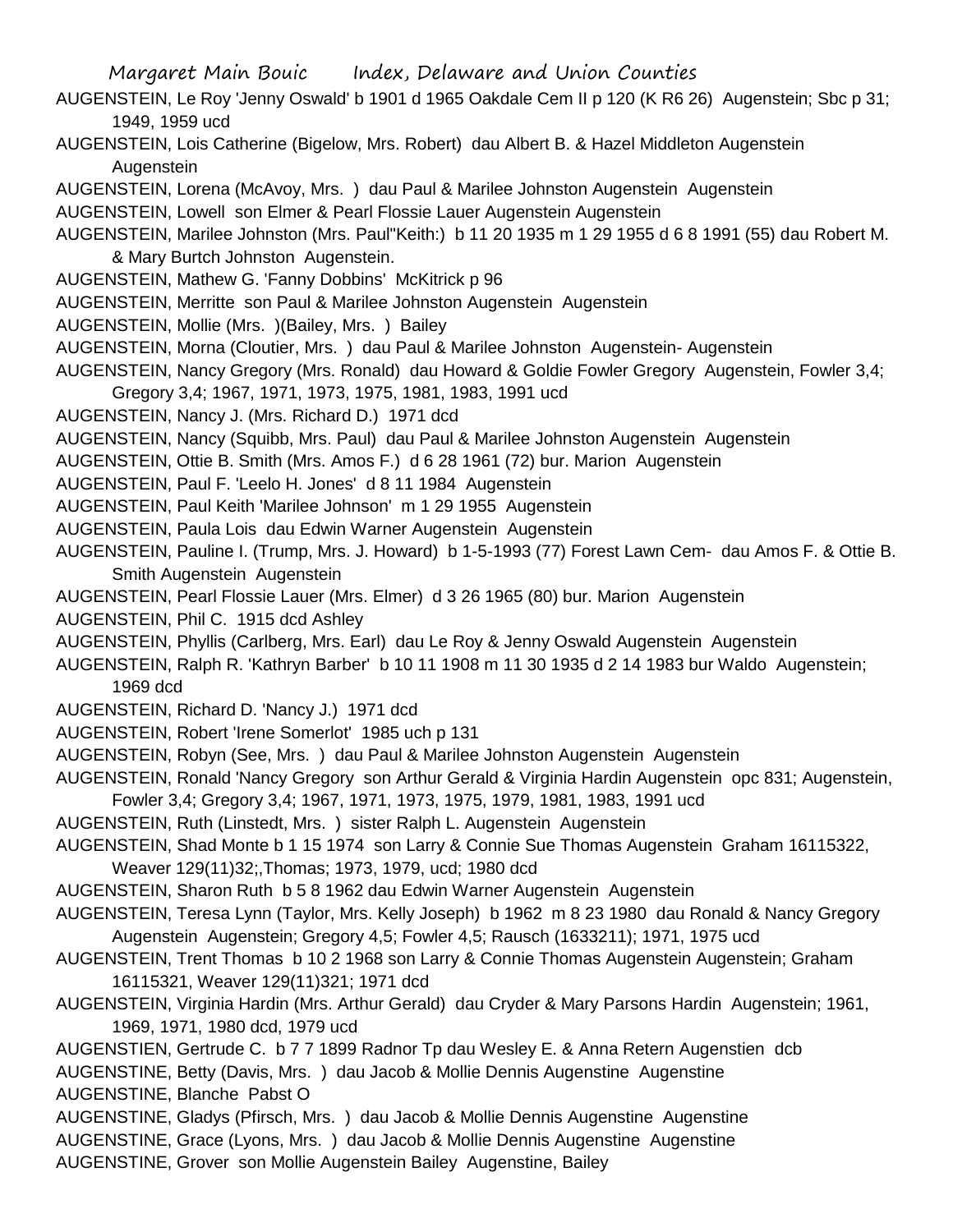Margaret Main Bouic Index, Delaware and Union Counties AUGENSTINE, Harig- dau Harold & Le Thi Xoan Augenstine- Augenstine AUGENSTINE, Harold 'Janet M. Breece' son Howard H. & Helen Leonard Augenstine Augenstine AUGENSTINE, Harold 'Le Thi Xoan'- Augenstine AUGENSTINE, Harriett (Mrs. ) d 5 30 1971 (75) bur Marion Cem Augenstine AUGENSTINE, Harry son Howard H. & Helen Leonard Augenstine Augenstine AUGENSTINE, Harry son Mollie Augenstein Bailey Augenstine, Bailey AUGENSTINE, Hazel (Zent, Mrs. ) b 2 15 1911 m 3 20 1927 d 3 25 1984 Claibourne Cem dau Jacob & Mollie Dennis Augenstine Augenstine AUGENSTINE, Helen (Mrs. Howard H.) 1961 dcd; Augenstine AUGENSTINE, Helen Louise (Knauber, Mrs. Russell) b 10 30 1915 d 2 6 1990 bur Marion Co dau Howard H. & Helen Leonard Augenstine Augenstine AUGENSTINE, Homer son Harriett Augenstine Augenstine AUGENSTINE, Howard H. 'Helen' d 8 4 1973 (56) bur Pleasant Cem son Mollie Augenstein Bailey Augenstine; 1961 dcd AUGENSTINE, Howard son Howard H. & Helen Leonard Augenstine Augenstine AUGENSTINE, Jacob 'Mollie Dennis' Augenstine AUGENSTINE, Janet M. Breece (Mrs. Harold) b 4 29 1937 d 5 27 1991 (54) Oak Grove Cem dau Lester & Elsie Curtis Breece Augenstine AUGENSTINE, Lawrence son Phillip C. Augenstine Augenstine AUGENSTINE, Lloyd son Harriett Augenstine Augenstine AUGENSTINE, Mollie Dennis (Mrs. Jacob) Augenstine AUGENSTINE. Roger son Phillip C. Augenstine Augenstine AUGENSTINE (Searles, Mrs. Arlo) dau Phillip C. Augenstine Augenstine AUGENSTINE, (Feasel, Mrs. Kenneth) dau Phillip C. Augenstine Augenstine AUGENSTINE, Vicky (Holtzschue, Mrs. ) dau Harold & Janet M. Breece Augenstine Augenstine AUGHORN, Rill H. 1973 ucd AUGUST, Ginger unec X p 14 AUGUSTIN, Joseph M. 1915 dcd Delaware AUGUSTINE, Christine (Wood, Mrs. Danny R.) Augustine; Wood AUGUSTINE, Edith (Bachman, Mrs. Donard R. Jr.) m 11 25 1972 dau Robert Augustine Bachman AUGUSTINE, Henry Gilbert 'Marlene Kay Phelps' m 7 26 1975 son Olive E. Augustine Augustine AUGUSTINE, John D. son Olive E. Augustine Augustine AUGUSTINE, Marlene Kay Phelps (Mrs. Henry Gilbert) m 7 26 1975 dau Ivan Phelps Augsutine AUGUSTINE, Olive E. (Mrs. ) Augustine AUGUSTINE, Robert Bachman AUGSPURGER, Brett Voorhis b 7 18 1980 son Dr. Richard & Joanne Baumann Augspurger Augspurger AUGSPURGER, Carol dau Rudolph E. & Kathryn Augspurger Augspurger AUGSPURGER, Chris 'Jodi Sharer'- m 6-13-1993 don J. & Liz Augspurger- Augspurger AUGSPURGER, Edwin A.'Mary Ballinger' 'Marcia Ramey' m(2)7 13 1979 1961, 1969, 1971, 1980 dcd; Augspurger; Ballinger AUGSPURGER, Hermina (Warkentin, Mrs. ) sister Edwin A. Augspurger Augspurger AUGS{URGER, Jeffery Lee 'Sherri Lynn Keck' m 5 28 1982 son Roland & Maria Augspurger Augsurger AUGSPURGER, Joanne Elaine Baumann (Mrs. Rev. Richard E.) b 5-2-1944 d 5-5-1993 dau Ervin & Marcia Baumann- Augspurger AUGSPURGER, Jodi R. Shearer (Mrs. Chris)- m 6-13-1993 dau Howard & Frances Shearer- Ausgpurger AUGSPURGER, Kathryn (Mrs. Rudolph E.) Augspurger AUGSPURGER, Luke- son Rev. Richard & Joanne Elaine Baumann Augspurger- Augspurger AUGSPURGER, Lynn son Rudolph E. & Kathryn Augspurger Augspurger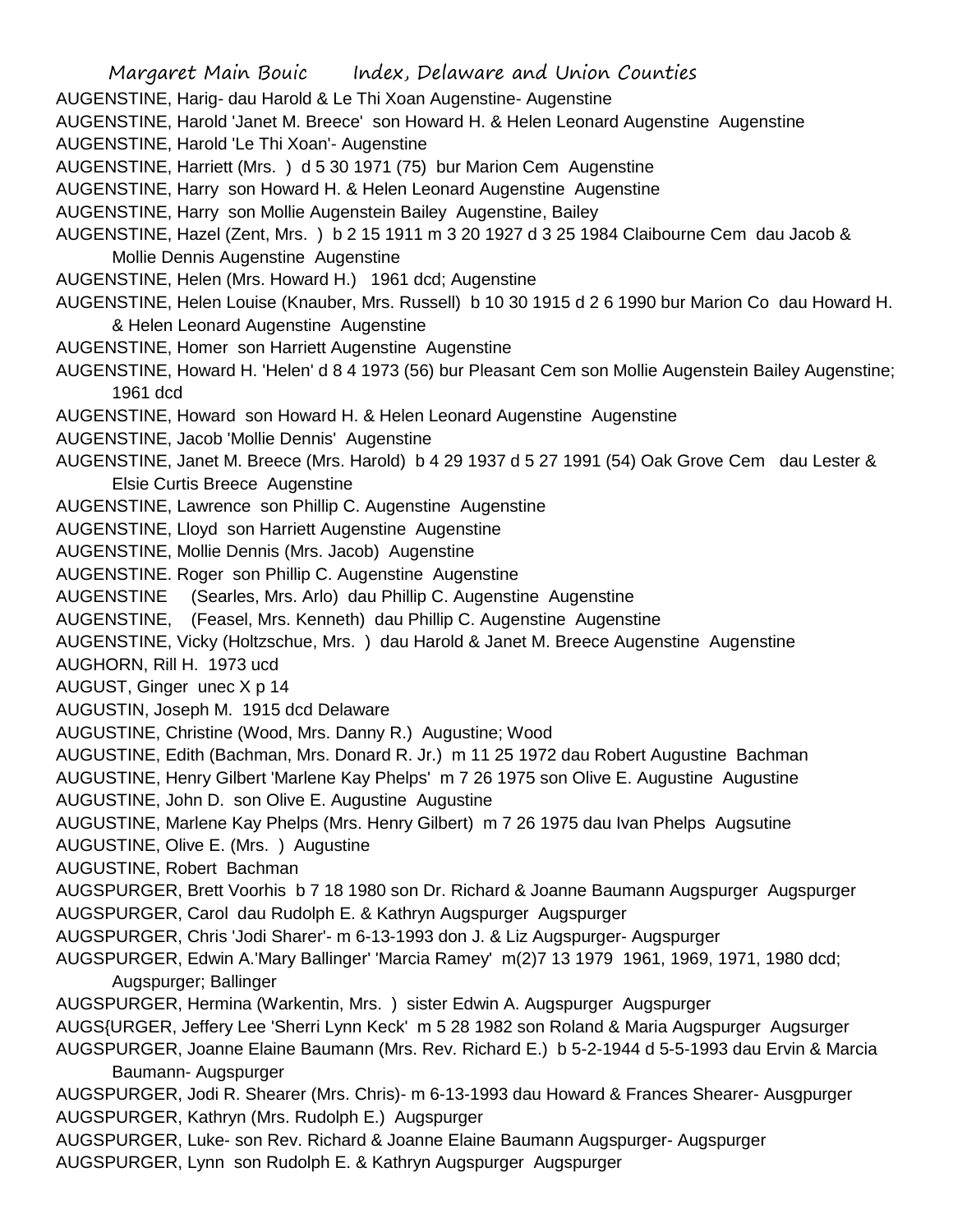Margaret Main Bouic Index, Delaware and Union Counties AUGSPURGER, Marcia Ramey (Mrs. Edwin A.) m 7 13 1969 dau Ted Leroy & Fawn Alberta Cavin Ramey 1976 dch p 386; Ramey; Augspurger; 1971, 1980 dcd AUGSPURGER, Maria (Mrs. Roland L.) 1961 dcd AUGSPURGER, Marilyn Ruth (Hale, Mrs. Forrest J.) m 9 3 1966 dau Edwin A. & Mary Ballinger Augspurger Augspurger; 1961 dcd AUGSPURGER, Mary Michele b 1968 dau Roland & Sherry L. Augspurger 1980 dcd engaged to Robert Anthony Eurez Augspurger AUGSPURGER, Mary Ballinger (Mrs. Edwin H.) d 10 18 1965 (51) bur Ashley Union Cem dau J. F. Ballinger 1961 dcd; Augspurger, Ballinger AUGSPURGER, Dr. Richard E.'Joanne Baumann. son Edwin A. & Mary Ballinger Augspurger Augspurger; 1961 dcd (17) AUGSPURGER, Dr. Robert son Rudolph E. & Kathryn Augspurger Augspurger AUGSPURGER, Roland Lee 'Maria' 'Sherry Lee Bishop' son Edwin A. & Mary Ballinger Augspurger Augspurger; 1961, 1969, 1971, 1980 dcd; Bishop(116142) AUGSPURGER, Rudolph E. 'Kathryn' d 12 29 1975 (71) bur. Trenton Cem near Bluffton, O. brother Edwin Augspurger Augspurger AUGSPURGER, Sherri Lynn Keck (Mrs. Jeffery Lee) b 5 28 1982 dau Ronald Lee & Juania Ann Keck Augspurger AUGSPURGER, Sherry Lee Bishop (Mrs. Roland Lee) dau Loyd O. & Mary Margaret Bishop Bishop 116142; Augspurger; 1969, 1971, 1980 dcd AUGSPURGER, Victor J. d 1 8 1979 (64) bur Trenton brother Edwin A. Augspurger Augspurger AUGUST, Candy b 1951 ch Paul & Lillian August 1969 dcd AUGUST, Kevin b 1960 son Paul & Lillian August 1969, 1971, 1980 dcd AUGUST, Lillian (Mrs. Paul) 1969, 1971, 1980 dcd AUGUST, Paul 'Lillian' 1969, 1971, 1980 dcd AUGUST, Tina b 1960 dau Paul & Lillian August 1969, 1980 dcd AUGUSTUS, Judge 1880 dch p 756 AUGUSTUS, Henry delge II p 10 AUGUSTUS, Michael delge II p 10 AUGUSTUS, William delge II p 10 AUHALT, Jacob (69 1897) d 5 30 1903 uninf p 10 AUKER, Ann (Helf, Mrs. Gary) dau Edward N. & Lorene Coffman Auker auker AUKER, Betsy (Kingry, Mrs. William) m 504 1837 ucm 414 AUKER, Clara (Binkley, Mrs. ) sister Edward N. Auker Auker AUKER, Donna (Wiant, Mrs. David) dau Edward N. & Lorene Coffman Auker Auker AUKER, Edward N. 'Lorene Coffman' b 2 26 1914 m 4 7 1957 d 11 6 1990 (76) son Newton & Bertha Gaston Auker Auker AUKER, Hellen (Cavinee, Mrs. ) sister Edward N. Auker Auker AUKER, Lorene Coffman (Mrs. Edward N.) m 4 7 1957 Auker AUKER, Lucille (Wilson, Mrs. ) sister Edward N. Auker Auker AUKERS, Sarah E. (Brown, Mrs. Andrew J.) W Brown IV p 470 AUKLAND, Alberta Grace Cowgill (Mrs. Charles Richard) b 4 11 1922 m 3 31 1945 dau Oliver Perry & Edith Marie Reece Cowtill 1985 uch p 35; Cowgill p 26 AUKLAND, Bessie (McMillan, Mrs. Reo) dau J. H. & Harriet Newman Aukland Aukland AUKLAND, Carolyn b 1919 d 1944 Claibourne Cem p 58

AUKLAND, Charles- son Charles W. & Myrtle Bell Aukland- Aukland

AUKLAND, Charles Richard 'Alberta Grace Cowgill' 1985 uch p 35; Cowgill p 26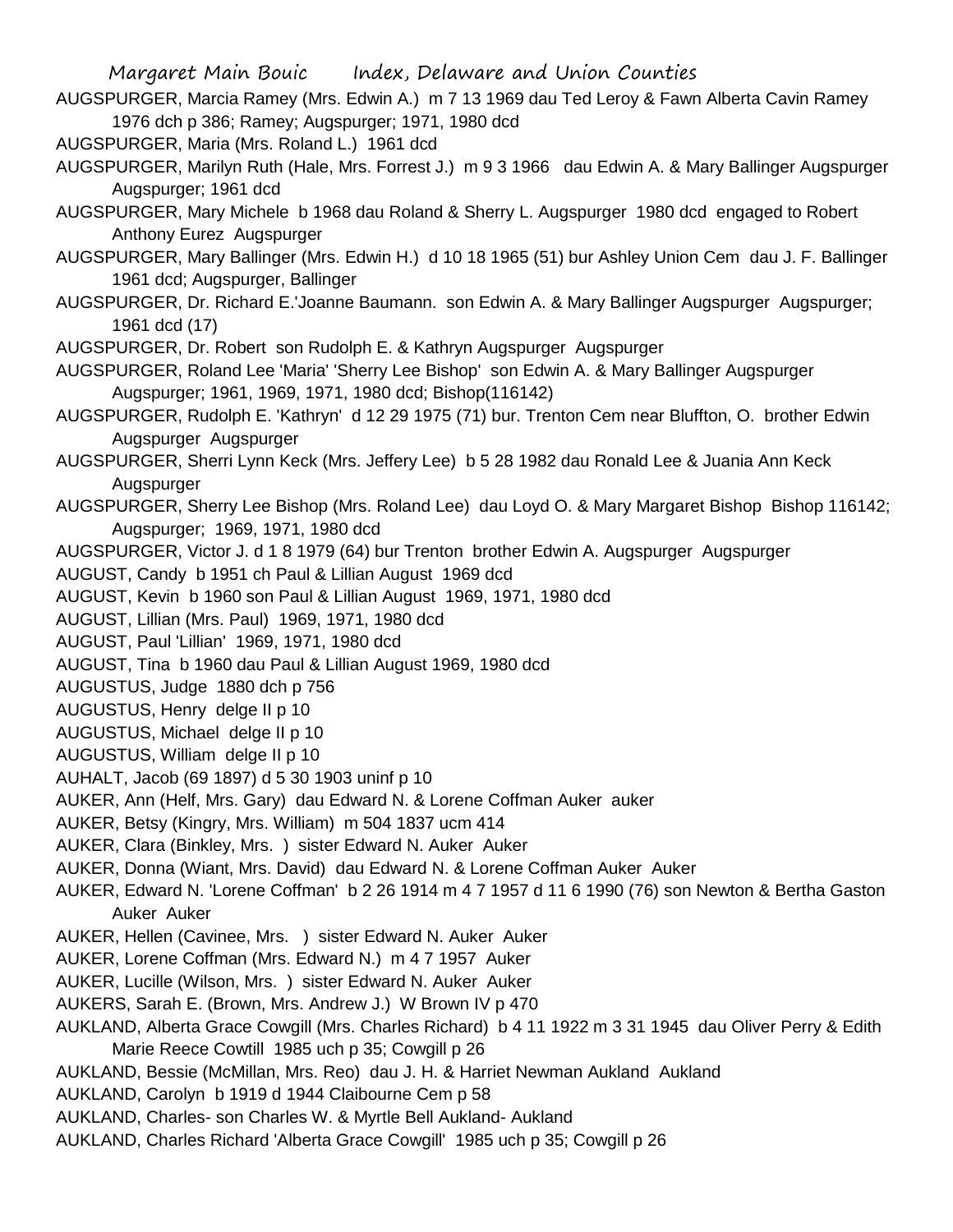- AUKLAND, Charles W. 'Myrtle Bell' b 3 4 1868 m 1889 d 6 24 1944 son Thomas & Elizabeth Aukland opc 796; New Millcreek Cem p 39
- AUKLAND, Eva L. Easton (Mrs. Harry C.) Cowgill p 26
- AUKLAND, Eva Marie (Vogel, Mrs. Neil Allen)(Goodwin, Mrs. James Bruce) b 1 4 1950 m(1) 12 14 1968 div 7 1975 (2) 7 30 1977 Cowgill p 27
- AUKLAND, Gale son J. H. & Harriet Newman Aukland Aukland
- AUKLAND, Harriet Newman (Mrs. J. H.) m 2 1 1893 Aukland
- AUKLAND, Harry C. 'Inez K. b 1895 d 1969 Oakdale Cem II (M R8 13)
- AUKLAND, Hazel Ann Conklin (Mrs. Joseph) b 7-11-1900 m 7 31 1919 d 8-17-1994 (94) Oakdale Cem II p 142 (M R7 19) dau Louis H. & Emma C. Gooden Conklin Aukland, HConklin111; unec VIII p 28
- AUKLAND, Howard d 1916 son J. H. & Harriet Newman Aukland Aukland
- AUKLAND, Inez K. (Mrs. Harry C.) b 1887 d 1967 Oakdale Cem II (M R8 13)
- AUKLAND, Janey b 1941 d 1944 Claibourne Cem p 58
- AUKLAND, J. H. 'Harriet Newman' m 2 1 1893 son Thomas & Elizabeth Blankenship Aukland Aukland
- AUKLAND, Joan (Stultz, Mrs. James) dau Joseph B. & Hazel Ann Conklin Aukland Aukland; HConklin 1111
- AUKLAND, Joseph B. 'Hazel Ann Conklin' b 9-28-1899 m 7 31 1919 d 11-29-1992 (93) Oakdale Cem II p 142
- (M R7 19) son Charles W. & Myrtle Bell Aukland Aukland; unec VIII p 28; HConklin (111)
- AUKLAND, Kathy Ann Watts (Mrs. Richard Charles) b 2 7 1959 m 6 16 1979 dau John & Doris Watts Cowgill p 17
- AUKLAND, Kittie Easton (Mrs. Willis R.) d 1-22-1994 (96) Union Cem- Aukland
- AUKLAND, Leslie son J. H. & Harriet Newman Aukland Aukland
- AUKLAND, Margaret (Davis, Mrs.Jerry) dau Joseph & Hazel Conklin Aukland Aukland; HConklin 1112
- AUKLAND, Marie d 1918 dau J. H. & Harriet Newman Aukland Aukland
- AUKLAND, Merrill F. son Willis R. & Kittie Easton Aukland Aukland
- AUKLAND, Myrtle Bell (Mrs. Charles W.) b 6 16 1867 m 1889 d 10 25 1944 dau Peter & Sarah Bell opc 797; NM p 39
- AUKLAND, Oliver d 1925 son J. H. & Harriet Newman Aukland Aukland
- AUKLAND, Renee Elaine b 2 29 1980 dau Richard Charles & Kathy Ann Watts Aukland Cowgill p 27
- AUKLAND, Richard Charles 'Kathy Ann Watts' b 5 26 1957 m 6 16 1979 son Charles Richard & Alberta Grace Cowgill Aukland Cowgill p 27
- AUKLAND, Vicki Lynn (Kreim, Mrs. Gregory Richard) b 12 17 1952 m 7 21 1973, Attica dau Charles Richard & Alberta Grace Cowgill Aukland Cowgill p 27
- AUKLAND, Willis R. 'Kittie Easton' d 11 10 1971 (77) bur. Union Cem son J. H. & Harriet Newman Aukland Aukland; delge II p 31
- AUKLAND, (Ketchum, Mrs. Edward) dau Thomas & Elizabeth Blankenship Aukland Aukland
- AUKNEY, Edna G. (Mrs. Edward W.) b 1903 d 1951 Price Cem djlm p 67
- AUKNEY, Edward W. 'Edna G.' b 1901 d 1966 Price Cem djlm p 67
- AULBERT, John unec IV p 8
- AULCH, Barbara (Hahne, Mrs. William)- ped fred Mayer 276 29; unec XI p 30
- AULD, Ardith Annette (McKitrick, Mrs. Larry Norris) cKitrick p 299
- AULD, Marian Emma McKitrick (Mrs. e. Max)(Barnes, Mrs. Jerry) b 12 18 1913 Sept. 1969 dau Reuben & Louise Maria Codding McKitrick McKitrick p 323
- AULD, E. Max' Marian Emma McKitrick' McKitrick p 323
- AULDER, Amanda (Potter, Mrs. William) Pabst 2 p 38
- AULDON, Elizabeth (Mann, Mrs. Reuben) m 4 25 1933 Madison Co unec VII p 10
- AULT, Andrew 'Catherine Wart'- b 1806 d 1891 ped Alan Perkins- ped Alan Perkins #314 20; unec XI p 48
- AULT, Ann Gladfelter (Mrs. Frederick) Powell p 310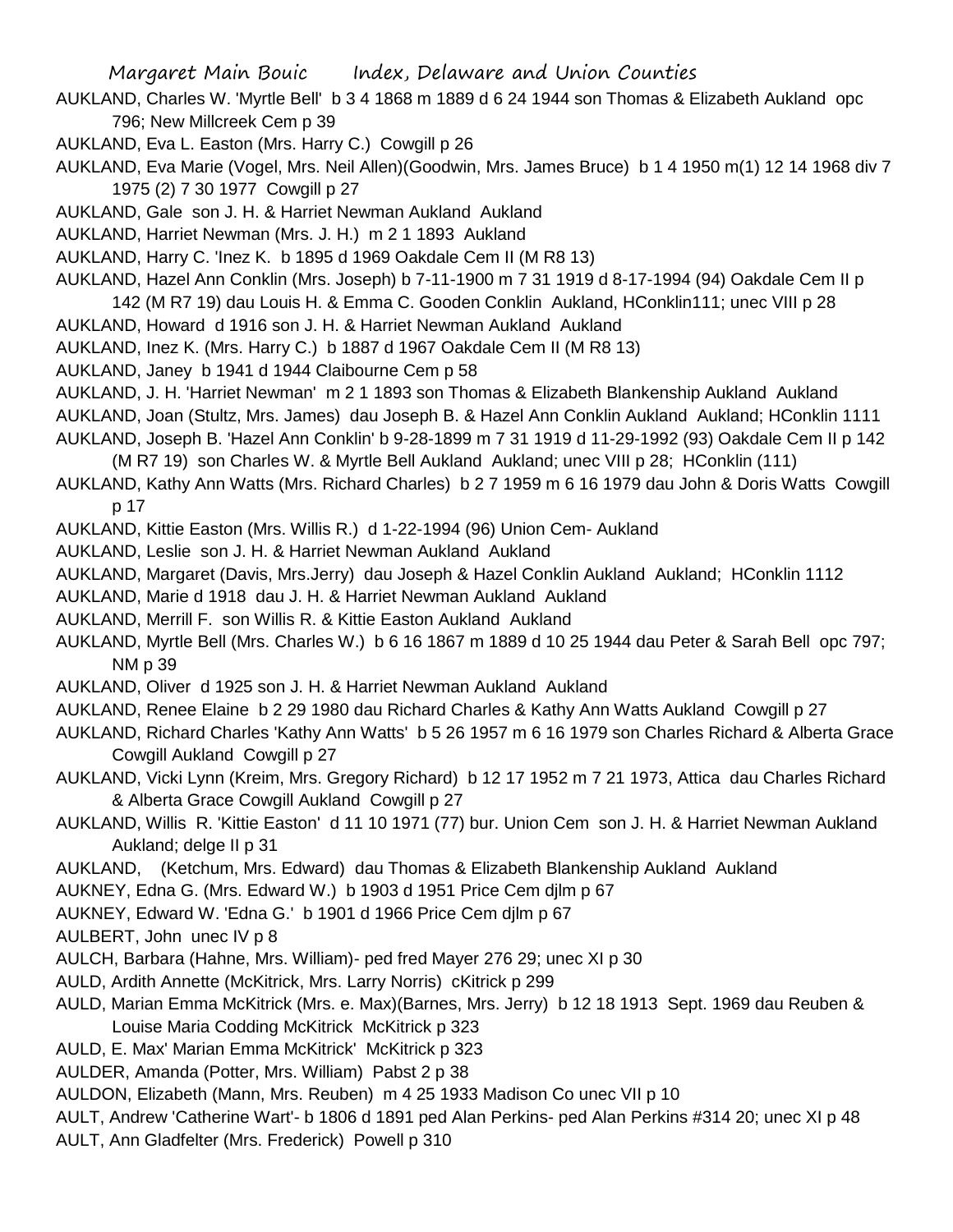- AULT, Ann (Perkins, Mrs. Clinton DeWitt)- b 1880 d 1973 dau Christopher & Mary Fitch Ault- ped alan Perkins #314 5, unec XI p 48
- AULT, Beverly (Evans, Mrs. )(Hoffman, Mrs. ) dau Clarence & Doris L. Conant Ault Ault
- AULT, Calle Bertha (Howison, Mrs. Lee) m 6 29 1905 Howison (1163)
- AULT, Catherine Wart (Mrs. Andrew)- b 1816 d 1889 ped Alan Perkins #314 21, unec XI p 48
- AULT, Christopher 'Mary Fitch'- son Andrew & Catherine Wart Ault- ped alan Perkins #314 10, unec XI p 48
- AULT, Clarence Sr. 'Doris L. Conant' b 2 2 1907 m 2 12 1931 d 3 15 1990 Fairview Mem. son Marion Francis & Fernada Click Ault Ault; 1983 ucd
- AULT, Clarence Jr. son Clarence & Doris L. Conant Ault Ault
- AULT, Donald son Clarence & Doris L. Conant Ault Ault
- AULT, Doris Louise Conant (Mrs. Clarence) m 2 12 1931 d 9 18 1979 (71) bur. Fairview Memorial Ault
- AULT, Doris Mae Penn (Mrs. Gerald) dau Ronald & Dorothy Hickok Penn Weaver 1259331
- AULT, Frederick 'Ann Gladfelter' son John Ault Powell p 310
- AULT, Gary son Clarence & Doris L. Conant Ault Ault
- AULT, Gerald 'Doris Mae Penn' son Clarence & Doris L. Conant Ault Ault; Weaver (1259331)
- AULT, Harold J. 'Rosella Main' Main (1316155625); 1969, 1980 dcd; Sunbury p 52, 108, 113
- AULT, Howard W. d Nov. 1954 bur. Walnut Grove Ault
- AULT, Jacob (64 1891) b Ger. Paris Tp uninf p 6
- AULT, James son Lewis A. Ault Ault
- AULT, Jerome 'Mary Fisher) b 1861 son Frederick Ault Powell p 310
- AULT, Jessica Lea d 9 11 1982 (1 mo) bur. Fairview Memorial dau Richard Ault Ault
- AULT, John hmp p 10, picture p 145; Powell p 310
- AULT, John 'Sarah' McKitrick p 319
- AULT, Joseph 1883 uch IV p 473;1877 uca p 96
- AULT, Rev. Lee 'Susan' Ault
- AULT, Lewis A. son Clarence & Doris L. Conant Ault Ault
- AULT, Linda Sue dau Gerald Ault Ault
- AULT, Marion Francis 'Fernada Click' Ault
- AULT, Mary Elizabeth (McKitrick, Mrs. William F.) b 1 31 1864 m 11 22 1884 d 14 1947 dau John & Sarah Ault McKitrick p 319
- AULT, Mary Fisher (Mrs. Jerome) Powell p 310
- AULT, Mary Fitch (Mrs. Christopher)- ped Alan Perkins #314 11, unec XI p 48
- AULT, Nancy (McKirahan, Mrs. John) McKitrick p 64
- AULT, Paul son Marion Francis & Fernada Click Ault Ault
- AULT, Rebecca dau Richard Ault Ault
- AULT, Robert son Clarence & Doris L. Conant Ault Ault
- AULT, Roger Lee b d 1 6 1960 bur Oak Grove Cem son Gerald Ault Ault
- AULT, Rosella Main (Mrs. Harold) dau Wilbur & Josie Bishop Main Main 1316155625; 1969, 1980 dcd
- AULT, Sarah (Mrs. John) McKitrick p 319
- AULT, Stacy dau Richard Ault Ault
- AULT, Steven R.- son Rob Ault- Ault- engaged to Carrie Ann Coe
- AULT, Susan (Mrs. Rev. Lee) Ault
- AULT, Virginia (Clemons, Mrs. ) dau Clarence & Doris L. Conant Ault Ault
- AULT, W. D. 1883 uch IV p 490, 536
- AULTHOUSE, Lizzie 1880C Concord Tp p 274A
- AULTEMAN, Henry J. 1880c Delaware Town p 507C
- AULTMAN, Cheryl (Mrs. William) 1971 ucd
- AULTMAN, G. Pabst O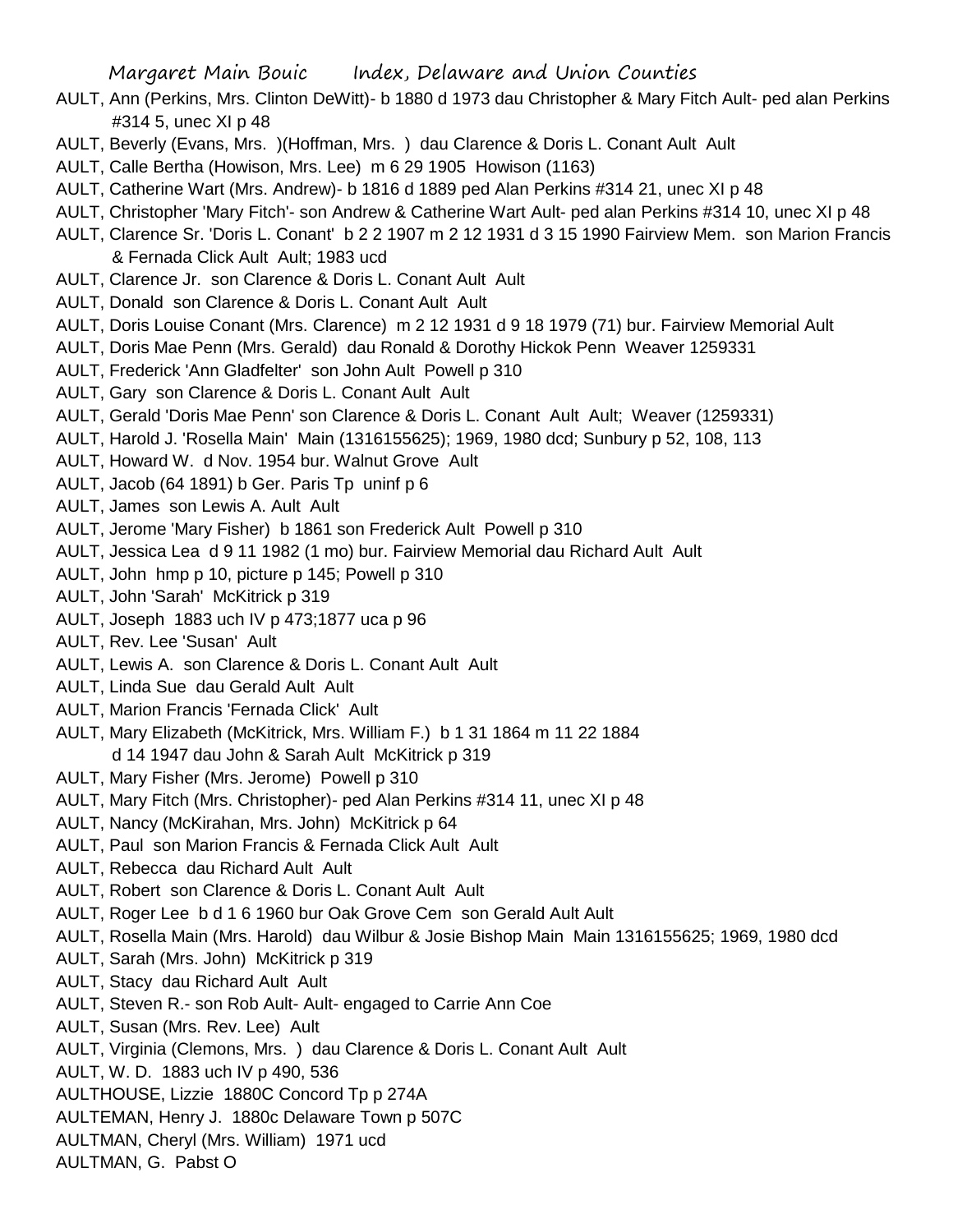AULTMAN, William 'Cheryl' 1971 ucd

AUMAN, Adam 'Alice Gramley' Weiser p 588

AUMAN, Alice Gramley (Mrs. Adam)(Gramley, Mrs. Jasper) b 5 21 1864 dau Sylvester & Sydney Brungart Gramley Weiser p 588

AUMAN, Alton 'Minnie Bierly' Weiser p 530

- AUMAN, Clarence 'Gertrude Huddlestine' b 10 20 1872 son Adam & Alice Gramley Auman Weiser p 591
- AUMAN, Francis bv 1 21 1901 Delaware Tp son Fred & Nellie Maloney Auman dcb
- AUMAN, Gertrude Huddlestine (Mrs. Clarence) Weiser p 591
- AUMAN, Grace (Smith, Mrs. Paul) Weiser p 775
- AUMAN, Harold B. 'Martha I. Foote'' Lyma Jandrew' m(1) 2 29 1929 Weiser p 613
- AUMAN, Harry E. b 6 5 1902 Delaware Town son John & Lida Beddow Auman dcb
- AUMAN, Helen Rennick (Mrs. Russell Frank) Weiser p 612
- AUMAN, Jane (Walker, Mrs. Wesley) dau Russell Frank & Lillian Rennick Auman Weiser p 612
- AUMAN, John 1908 dch p 414
- AUMAN, Lillian Rennick (Mrs. Russell Frank) d 4 25 1948 Weiser p 612
- AUMAN, Lyma Jandrew (Mrs. Harold B.) Weiser p 613
- AUMAN, Martha Il Foote (Mrs. Harold B.) d 3 22 1949 Weiser p 613
- AUMAN, Mary (Winkelblech, Mrs. Allen S.) b 9 6 1884 m 1904 d 1947 dau Adam & Alice Gramley Auman Weiser p 589
- AUMAN, Minnie Bierly (Mrs. Alton) dau J. Edwin & Ellen Snyder Bierly Weiser p 530
- AUMAN, Miriam Ulahia (Confer, Mrs. Harry F.) b 4 6 1893 dau Thomas A. & Sallie J. Bierly Auman Weiser p 612
- AUMAN, Naomi Pauline (Hutko, Mrs. John) b 7 26 1928 dau Russell Frank & Lillian Rennick Auman Weiser p 612
- AUMAN, Pauline dau Alton & Minnie Bierly Auman Weiser p 530
- AUMAN, Richard b 12 7 1916 son Clarence & Gertrude Huddlestine Auman Weiser p 591
- AUMAN, Russell Frank 'Lillian Rennick''Helen Rennick' b 4 20 1889 son Thomas A. & Sallie J. Bierly Auman Weiser p 612
- AUMAN, Sallie J. Bierly (Mrs. Thomas A.) b 9 27 1868 d 9 29 1916 dau Reuben D. & Pauline Frank Bierly Weiser p 612
- AUMAN, Thomas A. 'Sallie J. Bierly' b 12 30 1871 Weiser p 612
- AUMANN, Christine E.- dau Philip Aumann- Aumann; 1991 ucd- engaged to Eric Trittin
- AUMANN, Fred 'Nellie' 1915 dcd Delaware
- AUMANN, Nellie (Mrs. Fred) 1915 dcd Delaware
- AUMANN, Philip C. 'Sandra J.'- Aumann; 1991 ucd
- AUMANN, Sandra J. (Mrs. Philip C.0- 1991 ucd
- AUMEND, Catherine M. Berlet (Mrs. Ray) d 5 28 1979 )66) bur. New Haven sister John Berlet Aumend
- AUMEND, Gail son Ray & Catherine M. Berlet Aumend Aumend
- AUMEND, Ray 'Catherine M. Berlet' Aumend
- AUMILLER, Carol (Mrs. Daniel) 1980 dcd
- AUMILLER, Daniel 'Carol' 1980 dcd
- AUMILLER, Ella Caldwell (Mrs. ) dau George & Maria McAdams Caldwell 1915 uch p 583
- AUMILLER, John 1971 dcd
- AUMILLER, Neva 1971 dcd
- AUMILLER, Seth son Daniel & Carol Aumiller 1980 dcd
- AUMILLER, Trent son Daniel & Carol Aumiller 1980 dcd
- AUMILLER, Wade son Daniel & Carol Aumiller 1980 dcd
- AUPILL, Tobitha 1860c York Tp 1288 1296 p 174 (10,O) lived with John & Martha Field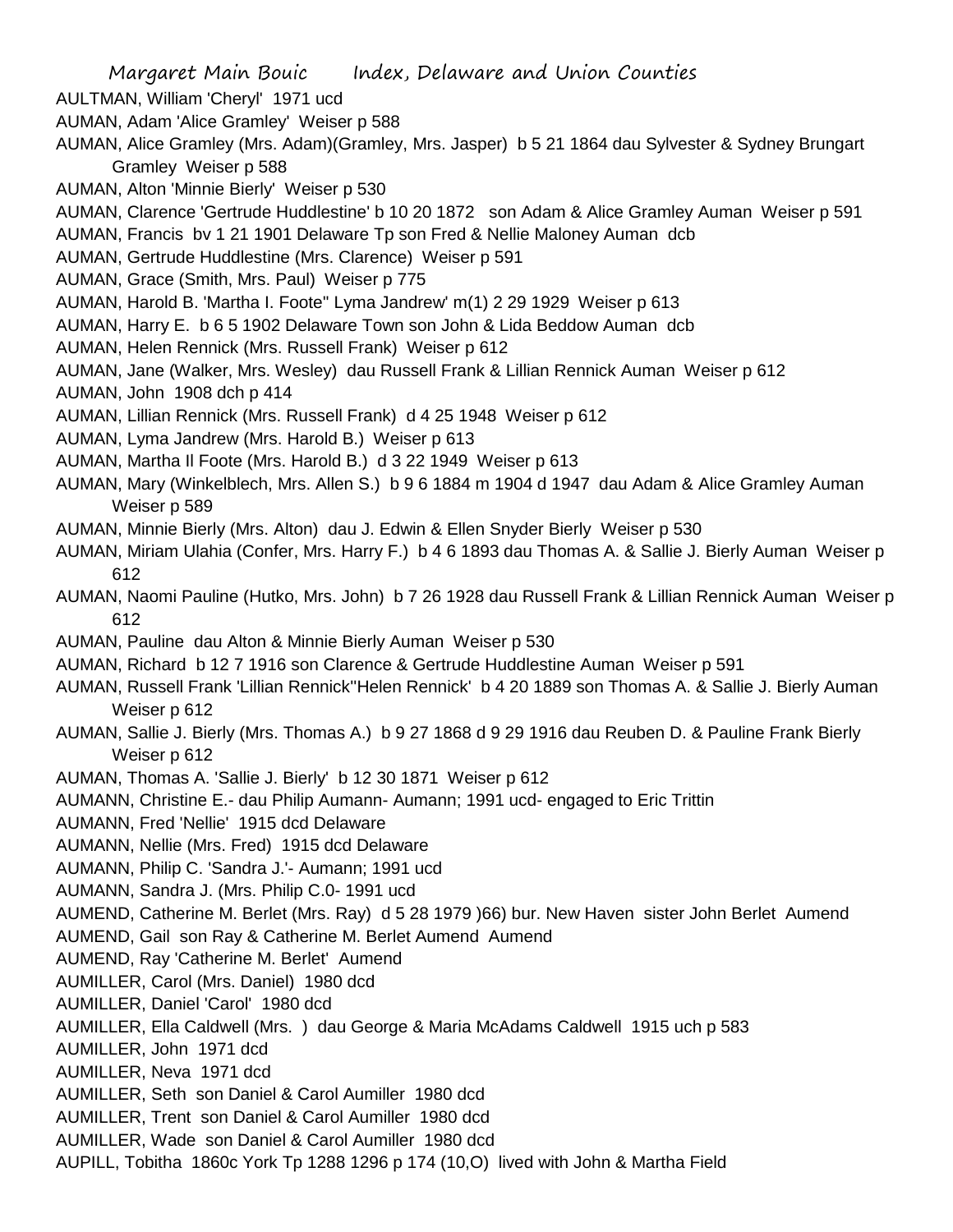Margaret Main Bouic Index, Delaware and Union Counties AURAND. Alice Baysinger (Mrs. Delmer) dau Nerrel & Meda Lapp Baysinger Weiser p 625 AURAND, Arthur E. d 2 17 1985 (80) bur Webbs Cem Aurand AURAND. Christianna (Wiseman, Mrs. Jospeh) Powell p 365 AURAND, Delmer 'Alice Baysinger' Weiser p 625 AURAND, Doloris dau Delmer & Alice Baysinger Aurand Weiser p 625 AURAND, George 'Grace Williams''Minnie Josephine Schinert' 1985 uch p 12 AURAND, Janel (Phillips, Mrs. Clarence) dau Arthur E. Aurand Aurand AURAND. Katherine dau Delmer & Alice Baysinger Aurand Weiser p 625 AURAND, Lois dau Delmer & Alice Baysinger Aurand Weiser p 625 AURAND, Minnie Josephine Schinert (Mrs. George)(Fisher, Mrs. David) b 1878 d 1972 Byhalia Cem lptw p 124; 1985 uch p 12 AURAND, Robert son Delmer & Alice Baysinger Aurand Weiser p 625 AURAND, Walter Nerlson son George & Grace Williams Aurand 1985 uch p 12 AURILLA, Mary (Dunlap, Mrs. Harrie Aram) b 1874 d 1937 D& C p 146 II AUSBORN, C. E. 'T. L.' djlm p 20 AUSBORN, Sara J. d 3 17 186? Price Cem R2 djlm p 20 AUSBORN, T. L. (Mrs. C. W.) djlm p 20 AUSBORN, W. 1880C Jackson Tp p 226A AUSBOURN, G. W. 1880C Jackson Tp p 0222 AUSPOCK, Pearl b 7 7 1883 Delaware Town dau W. J. & Jennie Berry Auspack dcb AUST, D.- dg 1-3-1902, delge VII p 23 AUSTENS, Arminda- step-dau J. E. & Sarah M. Austens- 1880C Jackson Tp 9 p 25 (4,O,O,O) AUSTENS, David- stepson J. E. & Sarah M. Austens- 1880C Jackson Tp 9 p 25 (16,O,O,O) AUSTENS, J. E. 'Sarah M.' 1880C Jackson Tp 9 p 25, 0234(33,O,Conn,O) AUSTENS, John H.- step-son J. E. & Sarah M. Austens- 1880C Jackson Tp 9 p 25 (10,O,O,O) AUSTENS, Mame- step-dau J. E. & Sarah M. Austens- 1880C Jackson Tp 9 p 25 (12,O,O,O) AUSTENS, Sarah M. (Mrs. J. E.)- 1880C Jackson Tp 9 p 25 (31,O,O,O) AUSTIN, 1883 uch V p 603; unec V p 61 AUSTIN, Mr. (tramp) (1931) uninf p 21 AUSTIN, Abigail (Doughty, Mrs. Stephen) d Aug 1855 Ebenezer Cem delge I p 11, 17, IV p 74, VI p 41 AUSTIN, Abigail Kendall (Mrs. Robert, Sr.) b 1 27 1789 m 6 27 1805 d 9 8 1837 dau David Kendall & Abigail Spicer Kendall dcc Eulalie Cook Greene 29 AUSTIN, Ada Ballinger (Mrs. John L.) m 6 19 1905 Austin AUSTIN, Ada (Kensler, Mrs. ) dau John L. & Ada Ballinger Austin Austin AUSTIN, Ada (Mrs. William) 1915 dcd Delaware AUSTIN. Alan Michael b 8 9 1984 son Alan & Barb Austin Austin AUSTIN, Alan 'Barb' Austin AUSTIN, Albert M. 'Mary Elizabeth Moore' 1853 unec IV p 54, VIII p 10 AUSTIN, Albert Milton 'Florence A. Peabody' d 7 1 1963 Austin AUSTIN, Rev. Alex 1908 dch p 254, 263, 264; 1880C Delaware Town p 540C; delge VI p 72 AUSTIN, Alexander V. 1915 dcd Delaware AUSTIN, Alice Ruth Doyer (Mrs. Jason M.) m 4 1913 dau C. A. Doyen Austin AUSTIN, Amanda A. d 9 11 1851 (1 y 13 d) bur Mt. Liberty Cem Maugans Anc p 193 AUSTIN, Amber Marie- b 10-27-1984 dau Gerald & Karen Ann Hilts Austin- St. Paul p 30, 103 AUSTIN, Amy (or Almey) (Mrs. Rufus) m 4 6 1760 dcc Eulalie Cook Greene 57 AUSTIN, Andrew Ellsworth son Raymond Jr. II Austin Austin AUSTIN, Ann 1880C Brown Tp (35,O,O,O) infirmary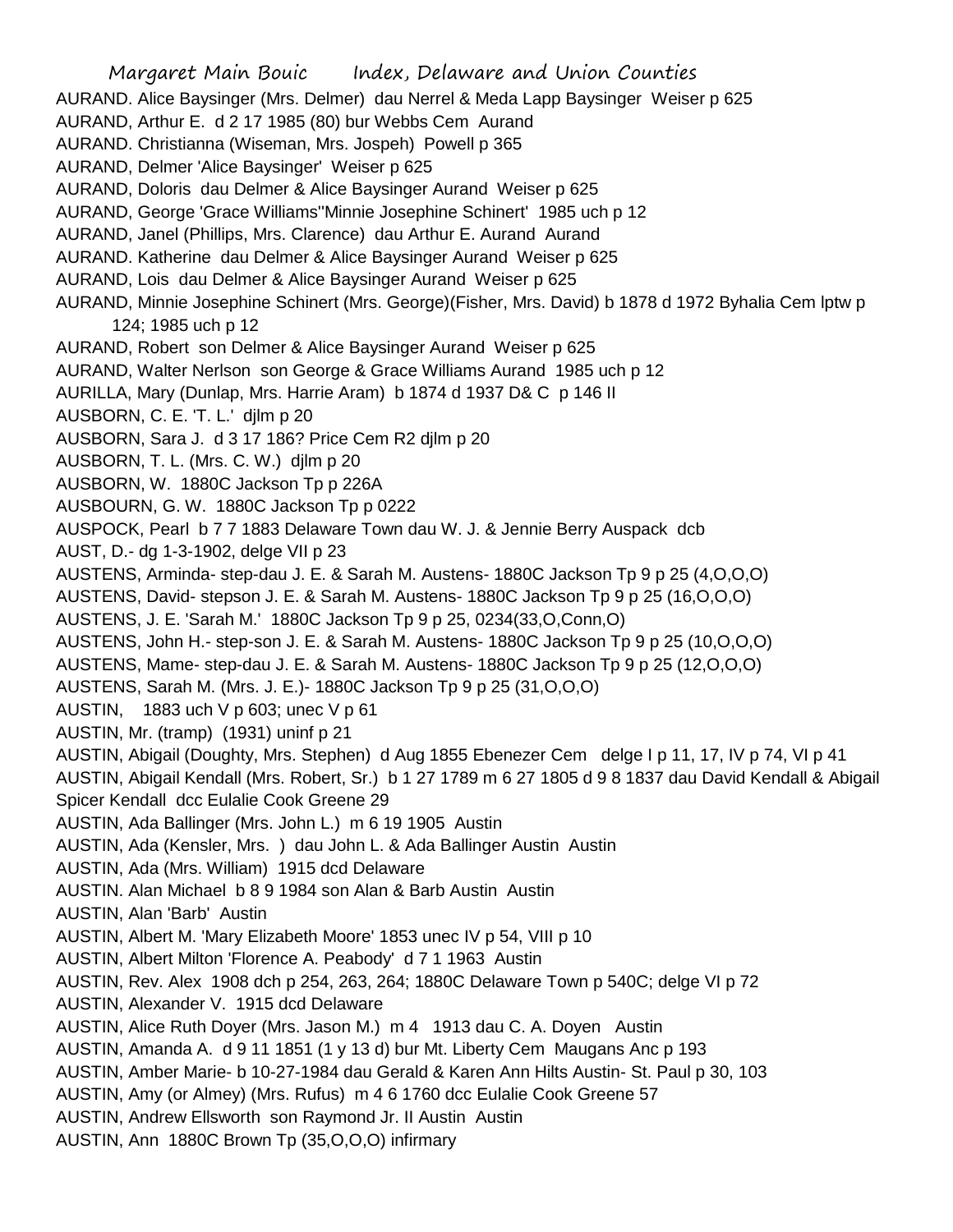- AUSTIN, Anna (Warren, Mrs. John H.) m 12 23 1862 dcm; dau John & Mary Austin 1908 dch p 773; Warren 2; 1860C Sc Tp 1034 1031 (18,O)
- AUSTIN, Anna Conner (Mrs. William) m 7 9 1854 dcm; 1880C Brown Tp p 381C
- AUSTIN, Ann dau Dr. William M. & Elizabeth Austin Austin
- AUSTIN, Ann Elizabeth dau Dr. William Weaver Austin Austin
- AUSTIN, Annie (Mrs. William) 1915 dcd Delaware
- AUSTIN, Capt. Anthony 'Esther Huggins' b ca 1636 d 8 22 1708 son Richard & Elizabeth Austin dcc Richard Gillette 258
- AUSTIN, Arabella Benjamin (Mrs. Peter) lic 128 1602 dau John Benjamin Powers Pat p 22
- ARLIN L. 'Beulah e. Lester' b 1 9 1909 d 7 14 1991 Bloomfield Cem son Frank & Maude L. Fleming Austin Austin
- AUSTIN, Azubah (Safford, Mrs. Peletiah) 1915 uch p 777
- AUSTIN, Barbara (Mrs. Alan) Austin
- AUSTIN, Belle Hestwood (Mrs. Sam) dau Rev. Samuel & Rebecca Jones Hestwood Maugans Anc p 163
- AUSTIN, Benjamin 1880 dch p 411
- AUSTIN, Benjamin Dean b 8 1856 son John Dean & Mary Thompson Austin Maugans Anc p 193
- AUSTIN, Bernadine (Van Brimmer, mrs. Donald Wayne) m 11 4 1977 Phillips p 300 135(10)143
- AUSTIN, Bessie (Shanklin, Mrs. Harold) dau Liss Austin Austin
- AUSTIN, Betty 1980 dcd
- AUSTIN, Betty Jane dau William & Naomi Austin Austin
- AUSTIN, Betty (Murray, Mrs. C. William) Austin; Murray
- AUSTIN, Beulah E. Lester (Mrs. Arlin L.) d 1981 Austin
- AUSTIN, Bill "Scout"'Laughing Waters' delge iV p 74
- AUSTIN, Bruce (5 1965) son James C. Austin Austin
- AUSTIN, Mrs. C. 1877 uca p 45
- AUSTIN, Catherine Dies (Mrs. Ralph) dau Rev. Henry & Mary Catherine Zimmerman Dies Dies; Weiser p 569
- AUSTIN, Catherine Renabelle Jones (Robinson, Mrs. James)(Mrs. Chester H.) d 11-25-1994 (87) bur Ky.-
	- Austin, 1973, 1975, 1979 ucd
- AUSTIN, Charles H. 'Nellie Graves' b 1868 d 1952 Raymond Cem lptw p 35; Austin
- AUSTIN, Charles P. 'Rose' 1860C Sc Tp 1041 (30, Pa)
- AUSTIN, Charlotte (Mrs. William A.) Maugans Anc p 193
- AUSTIN, Chester H.'Catherine Renabelle Jones' b 3 4 1907 m 1933 d 9 12 1981 son Charles & Nellie Graves Austin Austin; 1971,1973, 1975, 1979 ucd
- AUSTIN, Claude F. d 11 27 1972 (68) bur Raymond son Charles & Nellie Graves Austin Austin
- AUSTIN, Cynthia (Mrs. Mark) 1883 uch V p 505;1860C Jackson Tp 1170 1182 p 154 (35,O); 1870C Jackson Tp 146 138 p 20 (46,O)
- AUSTIN, Cynthia (Heisler, Mrs. Joseph) m 8 16 1877 ucm 6103
- AUSTIN, Cyrus Bashford b 1 4 1896 dcb son Cyrus Brooks & Mary McVay Austin 1908 dch p 682; 1915 dcd Delaware
- AUSTIN, Cyrus Brooks 'Mary McVay' son David S. & Lois Smith Austin 1908 dch p 159, 231, 232, 233, 527, 681, 682; Pabst O; ffd p 15; 1880C Delaware Town p 490C
- AUSTIN, D. 1908 dch p 430
- AUSTIN, Daniel gr gr father R. B. Hayes Sunbury p 142
- AUSTIN, David 1880C Taylor Tp 139 140 p 13 (22,O,O,O) p 0131 nephew of joseph Moore
- AUSTIN, David A.'Sarah' b 2-1858 d 1945 Claibourne Cem p 76; 1900C Claibourne Tp 286-302 p 12B (42,O,O,O) m 16y
- AUSTIN, David- b 12-3-1986 son Gerald & Karen Ann Hilts Austin- St. Paul p 30, 103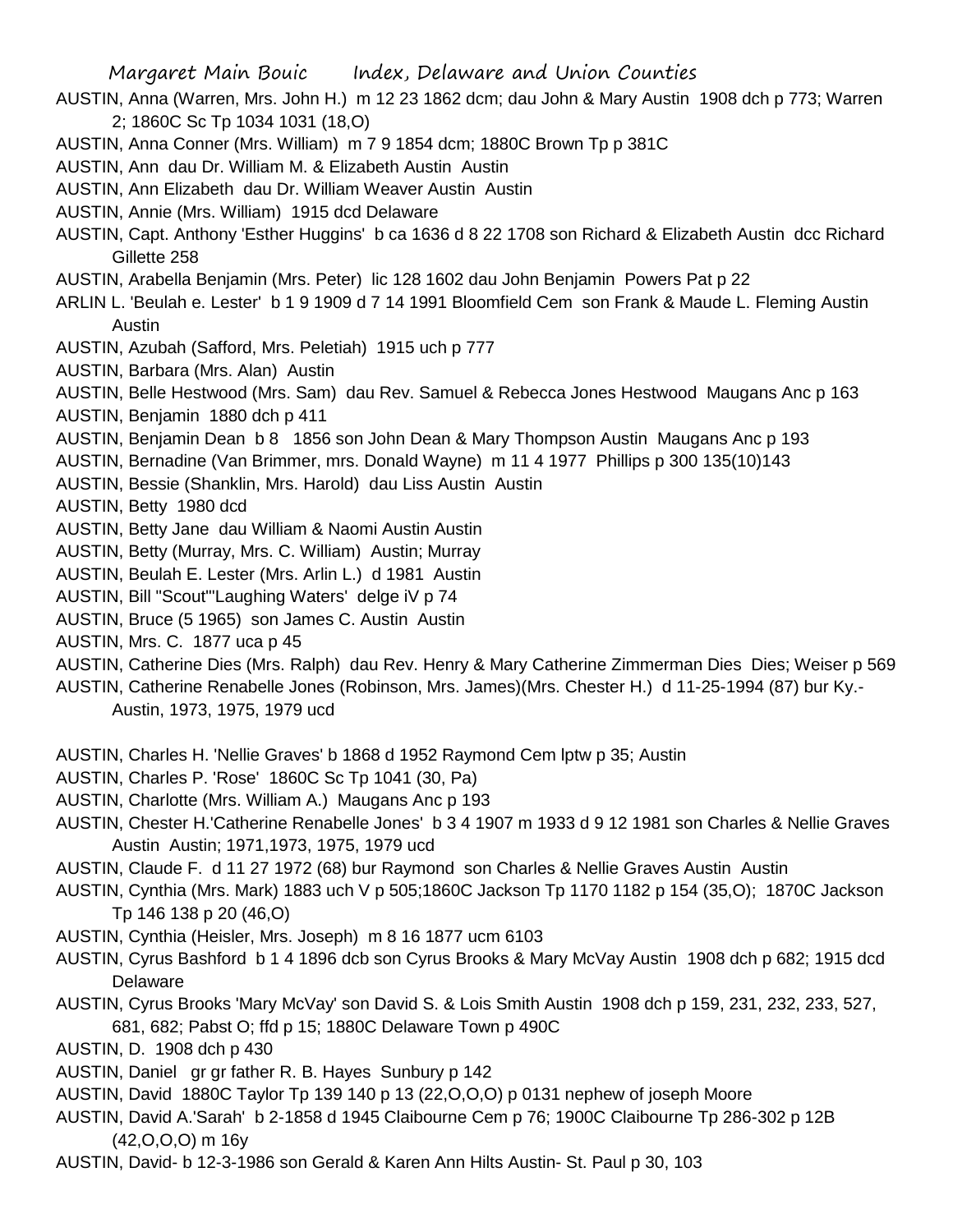Margaret Main Bouic Index, Delaware and Union Counties AUSTIN, David son Mark & Cynthia Austin 1860C Jackson Tp 1170 1182 p 154 (14,O) AUSTIN, David 1980 dcd AUSTIN, David S. 'Lois Smith' 1908 dch 681 1915 dcd Delaware AUSTIN, Dencil son Liss Austin Austin AUSTIN, Dolores su William & Naomi Austin Austin AUSTIN,E. 1877 uca p 58 AUSTIN, Easter (Dale, Mrs. John) m 5 10 1838 ucm 492; unec III p 30 AUSTIN, Eileen dau William & Naomi Austin Austin AUSTIN, Elbert son Mark & Cynthia Austin 1860C Jackson Tp 1170 1182 p 154 (12,O) AUSTIN, Elenora (Hoosier, Mrs. Joe) dau Raymond & Mable Cole Austin Austin AUSTIN, Mary Elizabeth Moore (Mrs. Albert M.) dau John & Martha Moore 1853 unec IV p 54, VIII p 10 AUSTIN, Elizabeth (Liberty Tp Un Co);1877 uca p 83 AUSTIN, Elizabeth (Singer, Mrs. William H.) m 5 19 1867 dau Dr. T. T. Austin dumch p 143; Powell p 339 AUSTIN, Elizabeth (Mrs. Richard) dcc Richard Gillette 517 AUSTIN, Elizabeth (Gillet, Mrs. Benjamin) b 4 20 1684 m 9 6 1705 d 10 7 1732 dau Anthony & Esther Huggins Austin dcc Richard Gillette 129 AUSTIN, Elizabeth (Mrs. Dr. William Weaver) Austin AUSTIN, Elsa Pabst O AUSTIN, Ellsworth Pabst O AUSTIN, Emma Pearl (Nash, Mrs. Henry Richard) b 1833 d 1952 Nash p 273 AUSTIN, Emoline dau Mark & Cynthia Austin 1860C Jackson Tp 1170 1182 p 154 (2,O); 1870C Jackson Tp 146 138 p 20 (11,O) AUSTIN, Eric (11 1965) son James C. Austin Austin AUSTIN, Esther (Smith, Mrs. Leland) dau Charles & Nellie Graves Austin Austin AUSTIN, Esther Huggins (Mrs. Capt. Anthony) d 3 7 1698/9 dcc Richard Gillette 259 AUSTIN, Ethel (Mrs. Harry) d 1 15 1981 bur. Calif. Austin AUSTIN, Ethel (Mrs. I.) 1915 dcd Delaware AUSTIN, Eugene son Raymond & Mable Cole Austin Austin AUSTIN, Fannie Kate Warren b 8 10 1881 d 8 15 1901 Bk p 55; Powell p 235 AUSTIN, F. C. 1915 uch p 597 AUSTIN, Felix Houston 'Sarah Elizabeth Fray' b 6 19 1835 Mo m 1 8 1860 d 7 22 1919 Tx son Henry & Henrietta Dickerson Austin Main Gaz I 2 p 14 AUSTIN, Finley Webb d 4 16 1856 (22y) Bokescreek p 55; Powell p 235 AUSTIN, Florance A. Peabody (Mrs. Albert Milton) d 1956 Austin AUSTIN, Floyd son Charles & Nellie Graves Austin Austin AUSTIN, Frank 'Myrtle Crump' m 1910 Weiser p 518 AUSTIN, Georgana D. b 4 27 1882 Delaware Tp dau William & Georgana Austin dcb AUSTIN, George son John L. & Ada Ballinger Austin Austin AUSTIN, George 'Maude Strickland' Nash p 262 AUSTIN, Georgia Clifton Covell dau Edgar C. & Sarah Ann Mills Covell Mills St. p 2; 1915 dcd Delaware AUSTIN, Gerald 'Karen Ann Hilts'- b 6-28-1963 m 6-11-1983 St. Paul p 30, 103 AUSTIN, Gilbert 1880C Delaware Town p 535C AUSTIN, Grace Nettleton (Mrs. Earl H.) d 7 31 1959 bur NY Austin AUSTIN, Harold son John L. & Ada Ballinger Austin Austin AUSTIN, Harry 'Ethel' son Charles & Nellie Graves Austin Austin AUSTIN, Henry 'Henrietta Dickerson' b 3 28 1809 m 1 26 1830 d 2 22 1864 Main Gaz I 2 p 14 AUSTIN, Henrietta Dickerson (Mrs. Henry) b c 1816 m 1 26 1830 d 3 16 1844 Main Gaz I 2 p 14 AUSTIN, I. 'Ethel' 1915 dcd Delaware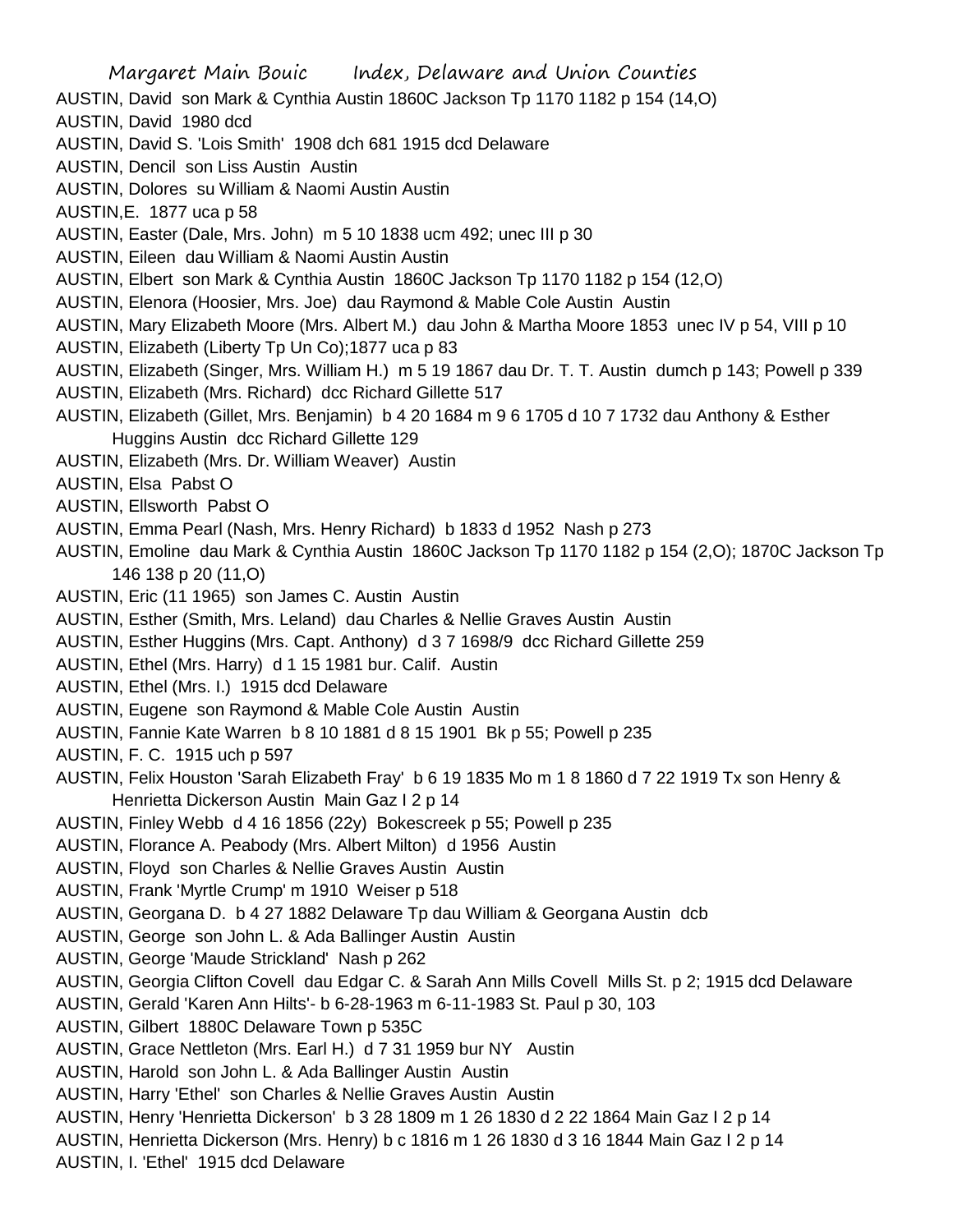Margaret Main Bouic Index, Delaware and Union Counties AUSTIN, Ione d 1 25 1972 (84) bur Oak Grove Cem Austin AUSTIN, Jack W. son William M. & Leone E. Austin Austin AUSTIN, James A. 'Sarah' 1860C Sc Tp 1033 1030 (25,O) AUSTIN, James C. son William M.& Leone E. Austin Austin AUSTIN, James M. b 9 27 1883 Delaware Town son William & Annie Smith Austin dcb AUSTIN, Jason McVay son Cyrus Brooks & Mary McVay Austin 1908 dch p 233, 682 AUSTIN, Jason M. 'Alice Ruth Doyen' m 4 1913 Austin AUSTIN, Jason W. b 5 30 1886 Columbus son C. B. & Mary P. McVey Austin dcb AUSTIN, Jeremiah Pabst O AUSTIN, John son Liss Austin Austin AUSTIN, John Dean 'Mary Thompson' b 10 27 1815 m 1 7 1849 d 4 25 1885 son William A. & Charlotte Dean Austin Maugans Anc p 193 AUSTIN, John E. 'Mrs. Sarah M. Orsborn' m 5 27 1880 ucm 6713; 1880C Jackson Tp p 0234 AUSTIN, John son Betty Austin 1980 dcd AUSTIN, John H. 'Margaret' 1959 ucd AUSTIN, John son John H. & Margaret Austin 1959 ucd (13) AUSTIN, John L. 'Ada Ballinger' b 9 6 1873 m 6 19 1905 d 10 9 1958 son Samuel & Nancy Hatcher Austin Austin AUSTIN, John son John L. & Ada Ballinger Austin Austin AUSTIN, John 'Mary Paul' b 2 27 1815 m 12-8-1833 d 3 10 1900 Bk p 55; 1908 dch p 773; Pabst 3 p 11, 19; Powell p 235, 260; delge VII p 18, IX p 61; 1860C Sc T0 1034 1031 (44, Pa); 1870C Sc Tp 132 (55, Pa); 1880C Sc Tp 37 (64, Penn) p 279C AUSTIN, Jonas Powers Pat p 22 AUSTIN, Joseph'Mary' d bef 1743 son Robert Austin dcc Eulalie Cook Greene 224 AUSTIN, Joseph B. 1908 dch p 245; 1880 dch p 398; 1869 wsc p l; wsc Grah p 2, 4, 41, 60; Pabst 8 p 12 AUSTIN, Joyce Seum (Mrs. Raymond Jr. II) Austin AUSTIN, Judith Ellis (Mrs. Robert) dau Jeremiah & Judith Ayres Austin dcc Eulalie Cook Greene 113 AUSTIN, Kara Nichole stillborn 3 21 1987 dau Alan E. & Barbara Austin Oak Grove Austin AUSTIN, Karen Ann Hilts (Mrs. Gerald)- b 2-29-1964 m 6-11-1983 dau Richard E. & Mary Ann Rausch Hilts-St. Paul p 30, 103 AUSTIN, Karen dau John H. & Margaret Austin 1959 ucd AUSTIN, L. 1916 dcd Delaware AUSTIN, Laughing Waters (Mrs. Bill) delge IV p 74 AUSTIN, Lawrence son John L. & Ada Ballinger Austin Austin AUSTIN, Leone E. (Mrs. William M.) d 9 27 1973 (85) bur Oak Grove Cem Austin AUSTIN, Leroy b 6 1 1887 Delaware Town son William & Georgiana Smith Austin dcb AUSTIN, Liss (Mrs. ) d 3 19 1974 (85) bur. Forest Grove 1967 ucd; 1971 dcd AUSTIN, Lois Smith (Mrs. David S.) 1908 dch p 681 AUSTIN, Lucille (Evans, Mrs. ) dau John L. & Ada Ballinger Austin Austin AUSTIN, Lucile (Jones, Mrs. John Paul) b 1 4 1911 m 6 1 1930 Maugans Anc p 63 AUSTIN, Lulu (Lambert, Mrs. ) dau John L. & Ada Ballinger Austin Austin AUSTIN, Lydia (Huff, Mrs. James R.) Genther p 152 AUSTIN, Lydia (Ward, Mrs. Albert Wesley) b 1 25 1845 m 1 1 1863 d 5 18 1910 dau Robert Jr. & Martha Gould Searles Austin dcc Eulalie Gook Greene 7 AUSTIN, Lyeloial b 11 28 1888 Delaware Town son William & Georgiana Smith Austin dcb AUSTIN, Mabel B. dau Albert Milton & Florance A. Peabody Austin Austin AUSTIN, Mable Cole (Mrs. Raymond) Austin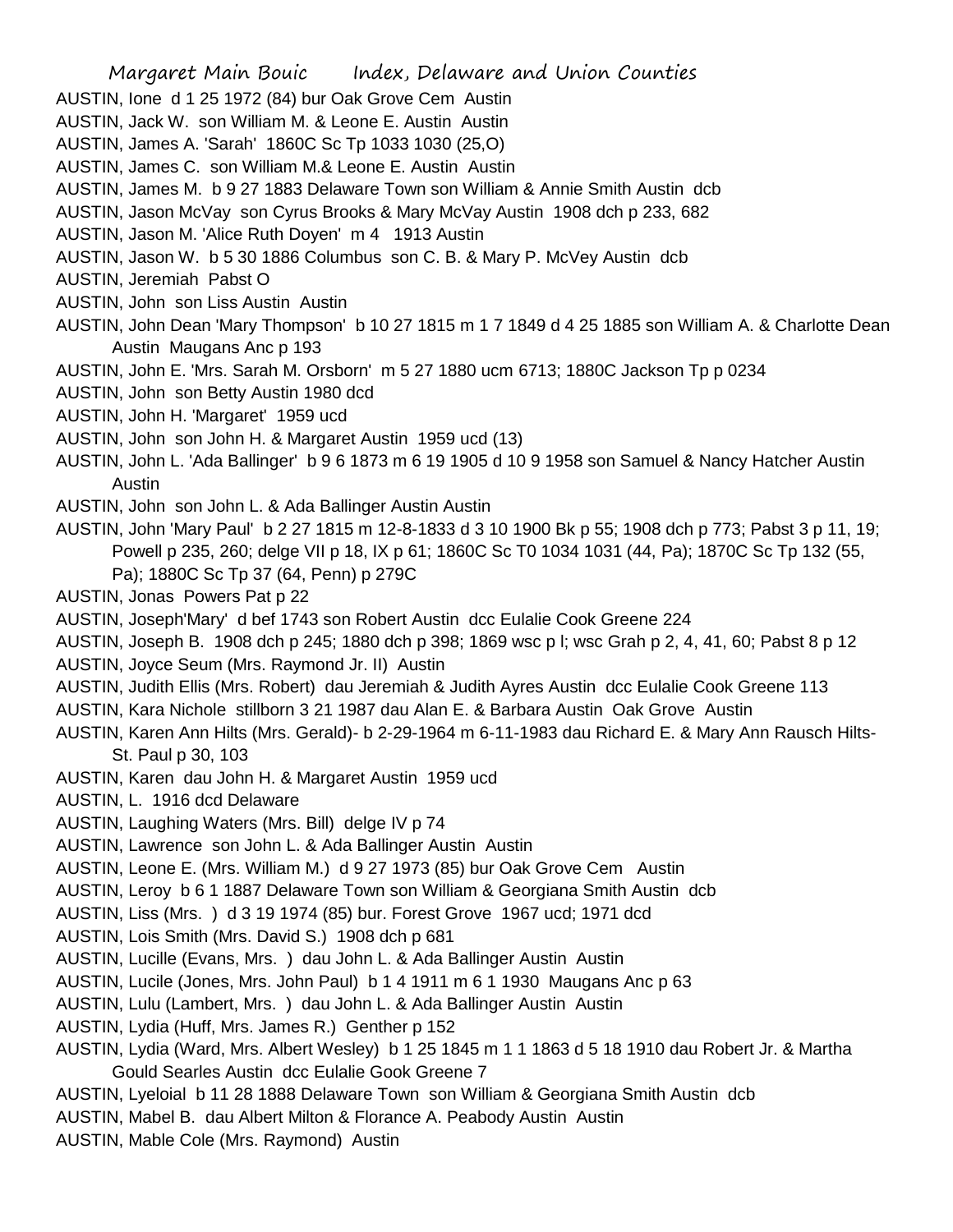- AUSTIN, Mable G.- b 1-1885 dau David A. & Sarah R. Austin- 1900C Claibourne Tp 386-302 p 12B  $(15,0,0,0)$
- AUSTIN, Malissa dau Mark & Cynthia Austin 1860C Jackson Tp 1170 1182 p 154 (9,O); 1870C Jackson Tp 146 138 p 20 (19,O)
- AUSTIN, Mame 1880C jackson Tp p 234A
- AUSTIN, Margaret (Mrs. John H.) 1959 ucd
- AUSTIN, Margery dau Dr. William M. & Elizabeth Austin Austin
- AUSTIN, Marilyn (Endsley, Mrs. ) dau John L. & Ada Ballinger Austin Austin
- AUSTIN, Marjorie Jane dau William Weaver Austin Austin
- AUSTIN, Mark 'Cynthia' 1860C Jackson Tp 1170 1182 p 154 (36,O); 1870C Jackson Tp 146 138 p 20 (51, Ct)
- AUSTIN, Martha L. (Mellinger, Mrs. ) dau John Dean & Mary Thompson Austin Maugans Anc p 193
- AUSTIN, Martha Gould Searles (Mrs. Robert Jr.) b 1 1 1816 m 7 3 1833 d 7 1895 dau Reuben & Sophia Gould Searles dcc Eulalie Cook Greene 15
- AUSTIN, Mary A. b 1844 d 1918 Byhalia Cem lptw p 129
- AUSTIN, Mary (Stokes, Mrs. Joseph) m 4 23 1829 ucm 176; 1883 III p 288; unec II p 26
- AUSTIN, Mary (Mrs. Joseph L) d 4 17 1752 dcc Eulalie Cook Greene 225
- AUSTIN, Mary (Barnhard, Mrs. Nehemiah) Powell p 317
- AUSTIN, Mary E. Austin; 1915 dcd Delaware
- AUSTIN, Mary Eloise Anthony (Mrs. Robert L.) m 2 14 1960 dau Lloyd E. Anthony Anthony
- AUSTIN, Mary dau John H. & Margaret Austin 1959 ucd (15)
- AUSTIN, Mary Paul (Mrs. John) m 12-8-1833 d 12 29 1883 (68 2 21) Bk p 55; delge VII p 18; 1860C Sc Tp 1034 1031 (44, Pa); 1870C Sc Tp 132 (55, Pa); 1880C Sc Tp 37 (63, Penn) Pabst 3 p 3, l6; Powell p 235
- AUSTIN, Mary McVay (Mrs. Cyrus Brooks) dau Jason McVay 1908 dch p 164, 682; Pabst 8 p 30
- AUSTIN, Mary ( Maynard, Mrs. Obie) dau Liss Austin Austin
- AUSTIN, Mary (Schroeder, Mrs. ) dau Arlin L. & Beulah E. Lester Austin Austin
- AUSTIN, Mary Thompson (Mrs. John Dean) b 7 27 1824 m 1 7 1849 d 9 24 1889 dau James & Nancy White Cotton Thomspon Maugans Anc p 193
- AUSTIN, Maud L.Fleming (Mrs. Frank) dau John Matthew Fleming Pabst 7 p 11; Powers p 128, 130, 131, 299
- AUSTIN, Maude Strickland (Mrs. George)(Knight, Mrs. Harry)(McCreary, Mrs. William) d 1937 Nash p 262
- AUSTIN, Melissa (Godfrey, Mrs. William A.) m 5 3(4) 1873 ucm 5267 dau Mark & Cynthia Austin 1883 uch V p 505
- AUSTIN, Minnie R. (Delmuth, Mrs. )(Oder, Mrs. Carl B.) m 1 2 1959 Austin
- AUSTIN, R. Murray delge IV p 46, 47
- AUSTIN, Myrtle D. b 1886 d 1944 Claibourne Cem p 76 dau David A. & Sarah R. Auston- 1900C Claibourne Tp 386-302 p 12 (14,O,O,O)
- AUSTIN, Myrtle Crump (Mrs. Frank) b 6 19 1894 m 1910 d 1914 dau Edward & Jessie Weiser Crump Weiser 518
- AUSTIN, Nancy Hatcher (Mrs. Samuel) 1980 dcd
- AUSTIN, Naomi (Mrs. William) Austin
- AUSTIN, Nellie Graves (Mrs. Charles) b 1879 d 1941 Raymond Cem lptw p 35; Austin
- AUSTIN, Opal M. b 10-1889 dau David A. & Sarah R. Austin- 1900C Claibourne Tp 286-302 p 12B (10,O,O,O); 1915 uch p 149
- AUSTIN, Pearl (Nash, Mrs. Henry Richard) Nash p 252
- AUSTIN, Peter 'Arabella Benjamin' Powers p 22
- AUSTIN, (Mrs. Phillip) Pabst l p 52
- AUSTIN, Polly Asher (Mrs. William) dau William & Betsey Sharp Asher 1883 uch V p 454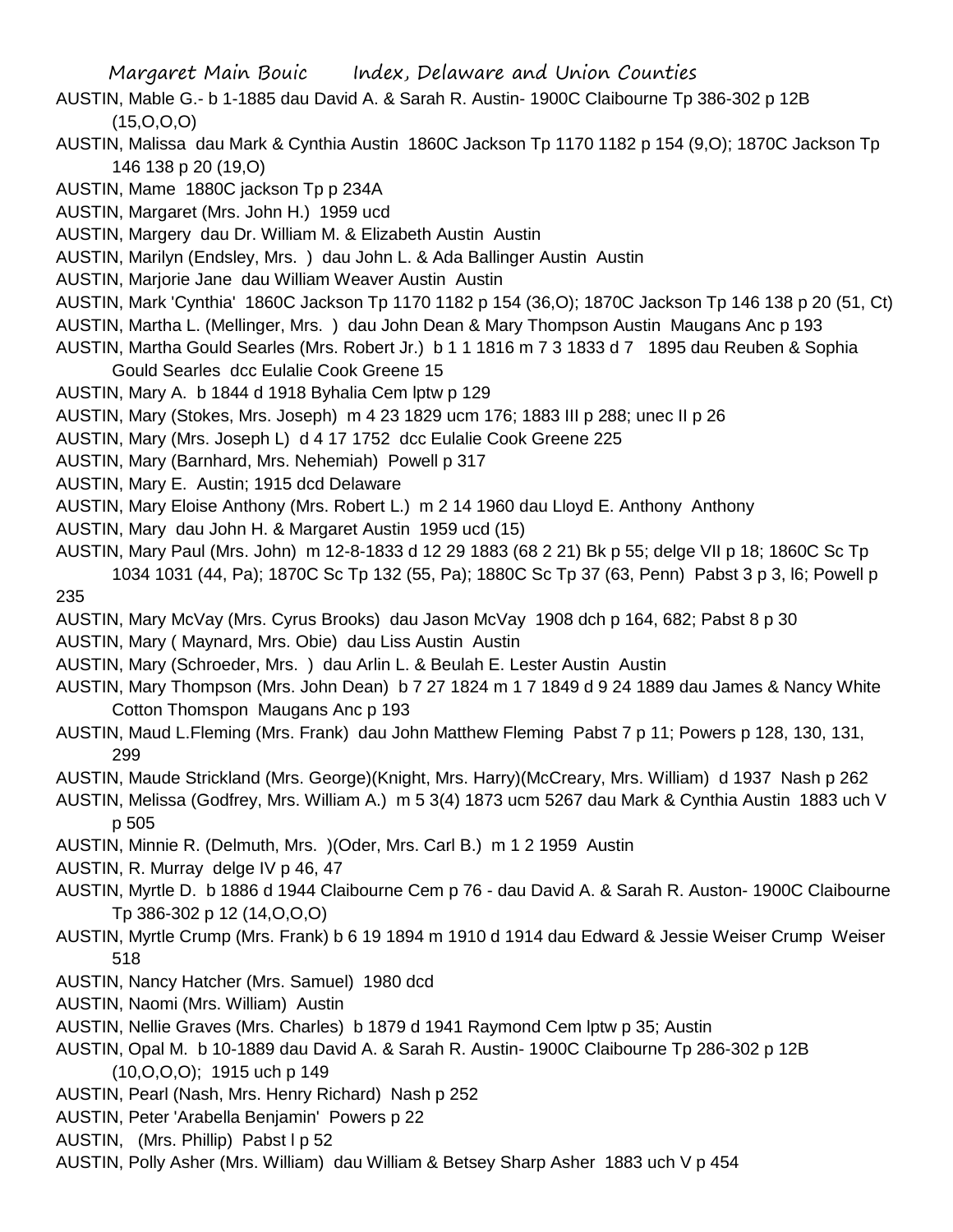- AUSTIN, Polly (Wiseman, Mrs. ) dau William Austin delge IV p 74
- AUSTIN, Prof. 1976 dch p 202
- AUSTIN, Rachel (Asher, Mrs. Jeremiah) 1883 uch V p 454
- AUSTIN, Ralph 'Catherine Dies' Weiser 569
- AUSTIN, Ray son Frank & Myrtle Crump Austin b 1912 d 1920 Weiser 518
- AUSTIN, Raymond Brooks b 10 2 1889 Delaware Town son Cyrus Brooks & Mary McVay Austin 1908 dch p 682; Pabst O; dcb
- AUSTIN, Raymond Jr. II'Marjorie''Joyce Seum' b 5 15 1925 d 1 24 1982 son Raymond & Mable Cole Austin Sr Austin
- AUSTIN, Raymond Jr. III son Raymond Jr. II Austin
- AUSTIN, Raymond Mable Cole Austin
- AUSTIN, Richard son Frank & Myrtle Crump Austin b d 1911 Weiser 518
- AUSTIN, Richard 'Elizabeth dcc Richard Gillette 516
- AUSTIN, Robert son Raymond & Mable Cole Austin Austin
- AUSTIN, Robert d bef 1687 dcc Eulalie Cook Greene 448
- AUSTIN, Robert'Judith Ellis' d 1783 son Joseph L. & Mary Austin dcc Eulalie cook Greene 112
- AUSTIN, Robert Jr. 'Martha Gould Searles' b 10 10 1810 m 7 3 1833 d 2 26 1886 son Robert Sr. & Abigail Kendall Austin dcc Eulalie Cook Greene 14
- AUSTIN, Robert Sr. 'Abigail Kendall' b 12 12 1786 m 6 27 1805 d 2 12 1863 son Rufus Austin & Amy (Almey) Austin dcc Eulalie Cook Greene 28
- AUSTIN, Robert L. 'Mary Eloise Anthony' m 2 14 1960 son Mr. & Mrs. George Thompson Anthony
- AUSTIN, Rosannah Pabst 3 p 4
- AUSTIN, Rosa 1908 dch p 263
- AUSTIN, Rose (Mrs. Charles P) 1860C Sc Tp 1041 1038 (25, Vt)
- AUSTIN, Rosella b 12 22 1890 Delaware Town dau William & Georgia Anne Smith Austin dcb
- AUSTIN, Roy Oak Grove Cem Powell p 427
- AUSTIN, Roy Dean son Raymond & Mable Cole Austin Austin
- AUSTIN, Rufus 'Amy Austin' m 4 6 1760 son Robert & Judith Ellis Austin
	- dcc Eulalie Cook Greene 56
- AUSTIN, Sally Oliver (Moon, Mrs. Lewis Bert) b 5 9 1868 m 9 29 1892 d 12 22 1964 Okla dau Felix Houston & Sarah Elizabeth Fray Austin Main Gaz I 2 p 14
- AUSTIN, Sam 'Belle Hestwood' Maugans Anc p 163
- AUSTIN, Samuel 'Nancy Hatcher' 1980 dcd
- AUSTIN, Sanford son Mark & Cynthia Austin 1860C Jackson Tp 1170 1182 p 154 (4,O); 1870C Jackson Tp 146 138 p 20 (14,O)
- AUSTIN, Sarah Elizabeth Fray (Mrs. Felix Houston)- b 1-24-1839 m 1-8-1860 d 1-19-1916 Tx; Main Gaz I 2 p 14
- AUSTIN, Sarah (Mrs. James A.) 1860C Sc Tp 1033 1030 (19,O)
- AUSTIN, Sarah J. (Cobbler, Mrs. Philip) m 7 25 1853 dcm
- AUSTIN, Sarah M. (Orsborn, Mrs. John E.) m 5 27 1880 ucm 6713
- AUSTIN, Sarah R. (Mrs. David A.) b 1-1858 d 1934 Claibourne Cem p 76; 1900C Claibourne Tp 286-302 p 12B (42,O,WVa,Md)- m 16y, 3 ch
- AUSTIN, Dr. T. T. dumch p 143; Powell p 339
- AUSTIN, Wendall son Raymond & Mable Cole Austin Austin
- AUSTIN, William 1880C Brown Tp (11/17 ) infirmary; delge X p 70
- AUSTIN, William son Bill"Scout" & "Laughing Waters" Austin delge IV p 74
- AUSTIN, William son Mark & Cynthia Austin 1870C Jackson Tp 146 138 p 20 (5,O)
- AUSTIN, William 'Anna Conner' m 7 9 1854 dcm; 1915 dcd Delaware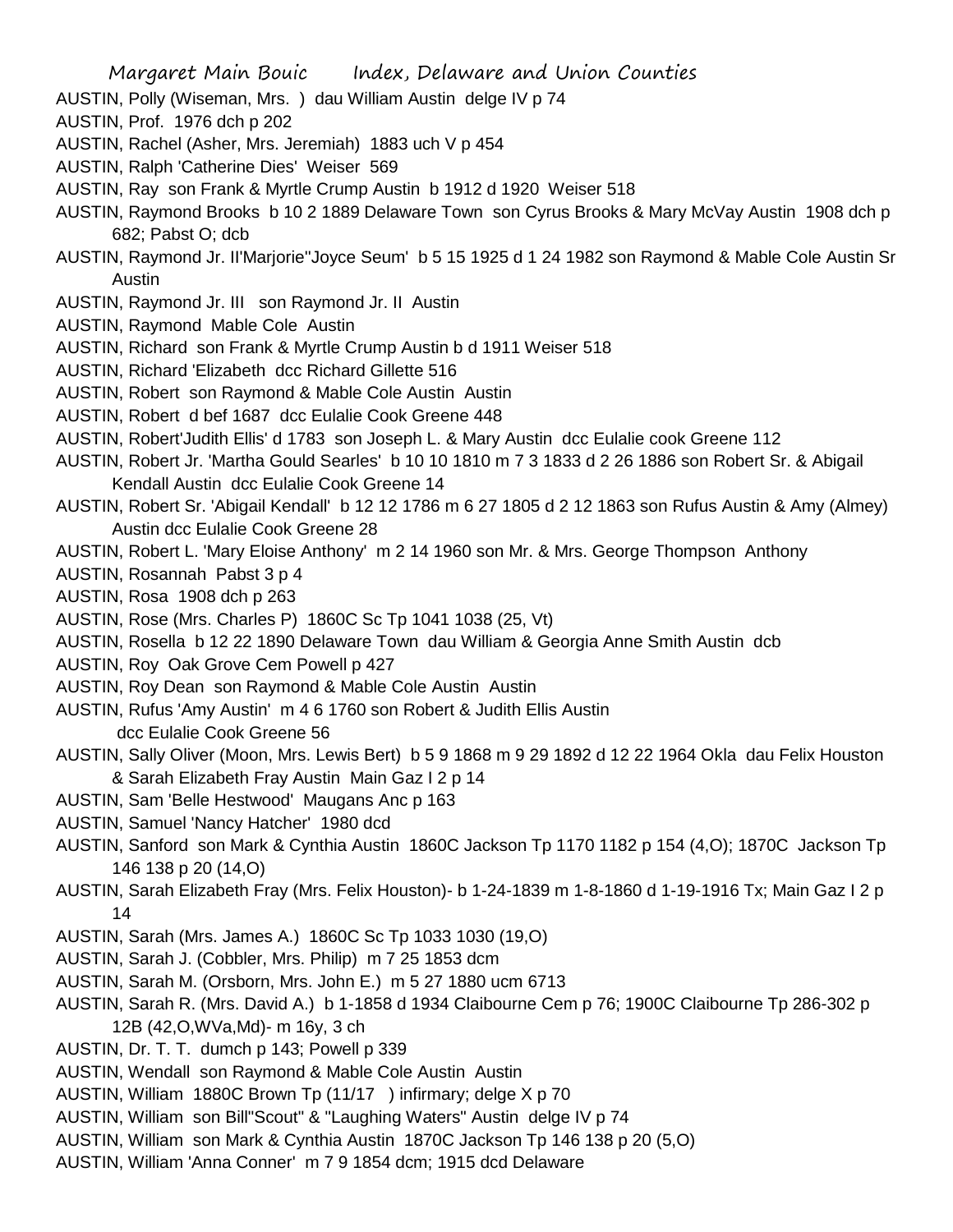Margaret Main Bouic Index, Delaware and Union Counties AUSTIN, William 'Polly Asher' 1883 uch V p 454 AUSTIN, William A. 'Charlotte' Maugans Anc p 193 AUSTIN, William A. b 4 2 1885 Delaware Town son William A. & Georgianna Smith Austin dcb AUSTIN, William 'Ada' 1915 dcd Delaware AUSTIN, Dr. William Weaver 'Elizabeth' son William M.& Leone E. Austin Austin AUSTIN, William M.'Leone E.' d 4 12 1976 (84) bur Oak Grove Cem Austin AUSTIN, William (Bus) 'Naomie' d 8 20 1953 Austin AUTHERSON, Margaret Sherlock (Mrs. Thomas) ped Richard Nelson 27 delge V p 68 AUTHERSON, Mary Ann (Pierce, Mrs. Edward Thurman) b 10 17 1876 d 11 28 1923 dau Thomas & Margaret `Sherlock Autherson delge V p 68; ped Richard Nelson 13 AUTHERSON, Thomas 'Margaret Sherlock' ped Richard Nelson 26 delge V p 68 AUTHONE, Edith R. b 9 2 1880 Delaware Town dau Charles & Ella M. Kenyon Authone dcb AUTHOR, N. b. 1908 dch p 387 see Arthur AUTRY Main Gaz I 2 p 10 AVARY, Isaac unec II p 19 AVANN, Joseph M. 1908 dch p 245; wsc Grah p 58, 62 AVELLO, Brooke Oren (Mrs. Miguel)- Avello AVELLO, Camila Nicole- b 9-20-1992 dau Miguel & Brooke Avello- Avello AVELLO, Miguel 'Brooke Oren- son Luisa & Angel Avello- Avello AVENIUS, David J. 'Paula Reeley'- m 5-30-1953 NY d 10-19-1998 - Avenius; 1991 ucd AVENIUS, Nancy (Ransome, Mrs. )- dau David J. & Paula Reeley Avenius- Avenius AVENIUS, Paula Reeley (Mrs. David J.)- b 10-1-1921 Richwood m 5-30-1953 NY d 5-30-2007 (85) Price Cemdau Fred & Clara McDowell Reeley- Avenius; 1991 ucd AVERETT, Nathalie S. delge V p 74 AVERIES, M. E. 1915 dcd Delaware AVERY, Aaron F. 'Elizabeth Haskins' m 12 3 1837 dcm; 1840C Thompson Tp p 109 (20 30); delge IV p 31 AVERY, Abeil b 8 30 1760 son John & Mehetabell Avery Powers Pat p 13 AVERY, Abigail Chesebrough (Mrs. John) b 9 30 1656 m 11 29 1675 dau Samuel & Abigail Chesebrough Powers p 8, 9 AVERY, Abigail (Ingraham?) (Chesebrough, Mrs. Samuel)(Holmes, Mrs. Joshua)(Mrs. Capt. James) m(2) 7 4 1698 Powers Pat p 8, 9 AVERY, Abigail b 3 1752 d 10 10 1752 dau Ebenezer Jr. & Lucy Davis Avery Powers Pat p 11, 82, 136 AVERY, Abigail Park (Mrs. Capt. Christopher) m 12 19 1704 Powers Pat p 136 AVERY, Abigail b 7 16 1707 dau Capt. Christopher & Abigial Park Avery Powers Pat p 10, 136 AVERY, Abigail (Jones, Mrs. Elijah) m 3 23 1766 Asp 37 AVERY, Afa or Asa b 3 12 1770 son John & Mehetabell Avery Powers Pat p 13 AVERY, Alfred delge IV p 10, VII p 8 AVERY, Amasa 'Betsy Dye''Eleanor Atwell' b 10 18 1801 d 9 21 1869 son Ebenezer & Mary Eldridge Avery Powers Pat p 14, 17 AVERY, Amy b 2 17 1724 dau Col. Ebenezer & Dorothy Parks Avery Powers Pat p 10, 136 AVERY, Amy (Stanton, Mrs. Nathaniel)(Benjamin, Mrs. Ezra) dau Ebenezer Jr. & Lucy Davis Avery Powers Pat p 11, 33, 35, 82, 136, 260, 261 AVERY, Andy b 1967 son Ernest & Mary Avery 1967 ucd AVERY, Anna Columber (Mrs. Fred) b 9 4 1891(2) d 11 7 1964 (73) bur. Oakdale Cem II p 114 (k R3 13);dau William & Rosa Fish Columber Avery Avery

AVERY, Anna Little (Mrs. Fred) dau Dr. John A. & Caroline M. Williams Little 1908 dch p 872

AVERY, Rev. A. S. 1880 dch p 465, 610; 1908 dch p 269, 276; Pabst l p 57, 59; 3 P 36; 6 p 16; hmp p 58, 84, l88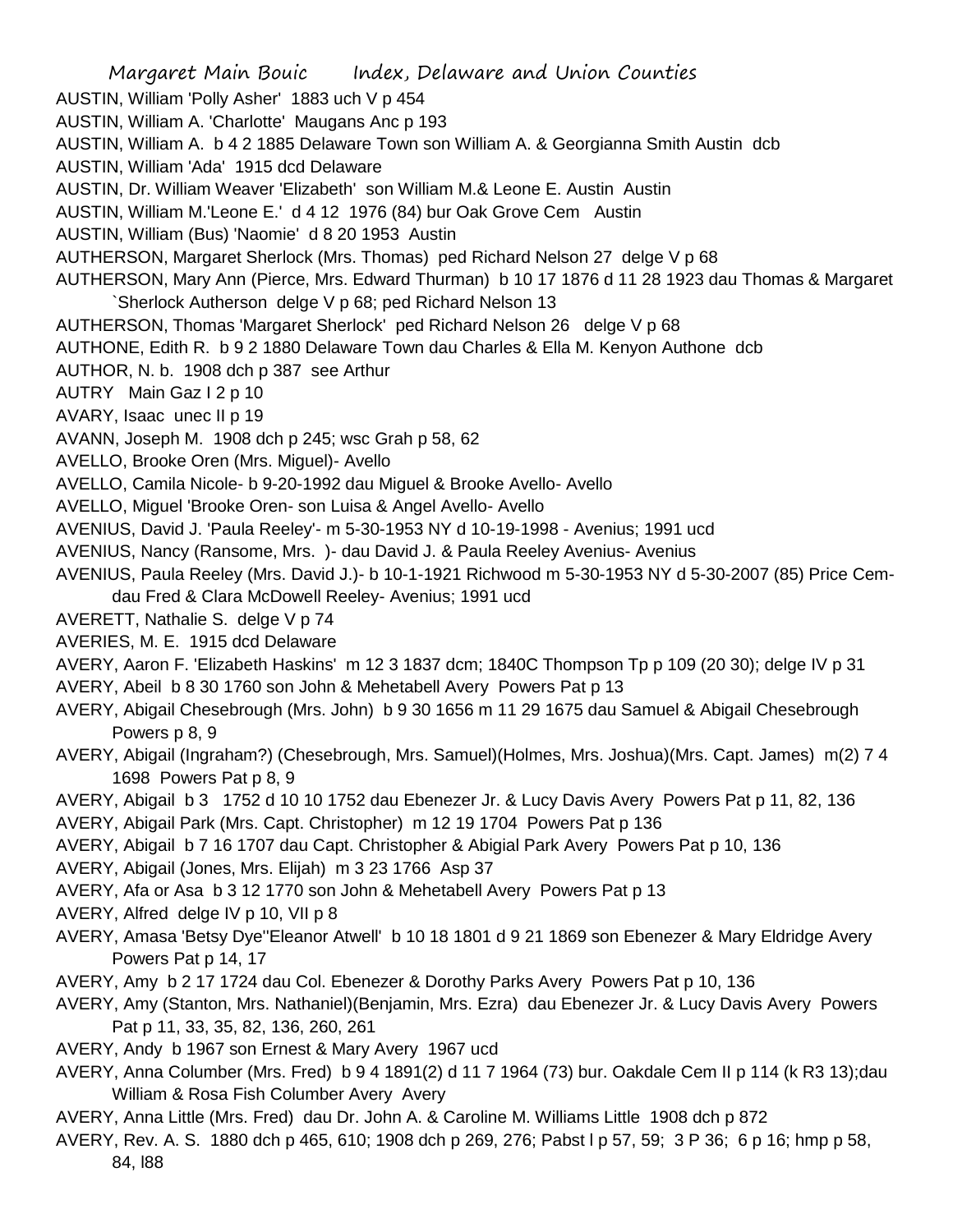- AVERY, Asenath Cheadell (Mrs. Charles E.) m 3 6 1820 Powers Pat p 17
- AVERY, Barbara Goodwin delge III p 19
- AVERY, Benjamin b 1693 son James Jr. & Deborah Stallyon Avery Powers p 10
- AVERY, Betsey Denison (Mrs. Henry W.) m 11 27 1817 d 5 11 1866 Powers Pat p 17
- AVERY, Betsey Hoskins (Mrs. Owen) dau John & Jane Perry Hoskins Hoskins p 2; Hoskins 3; 1908 dch p 679
- AVERY, Betsey (Blake, Mrs. James) 1883 uch V p 612
- AVERY, Betsy Dye (Mrs. Amasa) Powers Pat p 17
- AVERY, Carrie T., Miss 1915 dcd Delaware
- AVERY, Catharine L. (Avery, Mrs. Ebenezer) Powers Pat p 14
- AVERY, Catherine (Pratt, Mrs. Edward) m 6 27 1848 dcm
- AVERY, Charles C.- dg 1-24-1908, delge VIII p 12
- AVERY, Charles Eldridge 'Asenath Cheadell' b 3 6 1794 m 3 6 1820 d 9 5 1854 son Ebenezer & Mary Eldridge Avery Powers p 14, 17
- AVERY, Charles F. 'Elma' d 1 11 1984 (76) bur. St. Mary's son Claude & Kate Avery Avery
- AVERY, Charlotte Mauny (Mrs. Frederic Denison) 17
- AVERY, Charlotte Elizabeth (Williams, Mrs. Hosea) sister Judge Frederick Avery 1908 dch p 852, 867; dcq Helen Watson Scarff 31
- AVERY, Christopher 'Margery Stevens' b c 1590 d 3 12 1679 Powers Pat p 5, 6, 7, 14, 260
- AVERY, Capt. Christopher 'Abigail Park' m 12 19 1704 Powers Pat p 10, 136
- AVERY, Christopher b 11 16 1709 Powers Pat p 10, 12, 136
- AVERY, Christopher 'Mary Latham' b 1 23 1679 m 1719 d 1 20 1753 son James Jr. & Deborah Stallyon Avery Powers Pat p 10
- AVERY, Christopher b 4 30 1661 d 12 8 1683 son James & Joanna Greenslade Avery Powers Pat p 8 12 13
- AVERY, Christopher 'Susan Lane' Shipps p 29
- AVERY, Clarissa d infancy dau Ebenezer & Hannah Morgan Avery Powers Pat p 14
- AVERY, Claude 'Kate' Avery; 1915 dcd Delaware
- AVERY, Cynthia Ann Maine (Mrs. Isaac E.) b 7 6 1837 m 5 25 1871 dau Lewis & Cynthia C. Stewart Main Asp 1695
- AVERY, Cynthia (Smith, Mrs. Theron W.) m Granville 6 23 1823 dcga p 19; Del. Pa. & Fr. Chron.
- AVERY, Daisy Seegar (Mrs. R. M.) b 12 5 1872 Logan Co, d 1 11 1861 bur Oak Grove Cem dau Dr. Seegar 1908 dch p 835; 1915 dcd Delaware
- AVERY, Daniel 'Fanny Avery' m 2 25 1808 Powers Pat p 14
- AVERY, David Powers Pat p 5
- AVERY, Deborah Sterling (Mrs. James) Powers Pat p 14
- AVERY, Deborah Stallyon (Mrs. James Jr.) m 2 18 1669 d 3 26 1728 bur Conn. dau Edward & Margaret Stallyon Powers Pat p 9, 10, 130, 136, 139
- AVERY, Deborah Jr. (Allyn, Mrs. Robert) b 8 1 1671 dau James Jr. & Joanna Greenslade Powers Powers Pat p 9
- AVERY, Dorothy b 1 10 1716 dau Col. Ebenezer & Dorothy Parke Avery Powers Pat p 10
- AVERY, Dorothy (Powers, Mrs. Avery Sr.) b 9 13 1750 dau Ebenezer Jr. & Lucy Davis Avery Powers Pat p 11, 35, 82, 136, 158, 160, 228, 260
- AVERY, Dorothy Parke (Mrs. Col. Ebenezer) m 6 19 1708 dau Capt. John & Mary Witter Parke Powers Pat p 136
- AVERY, b 11 17 1875 Delaware Tp ch E. G. & F. Mabery Avery dcb
- AVERY, b 3 7 1877 Delaware Tp son E. G. Avery dcb
- AVERY, Ebenezer b 3 7 1732 d 9 6 1781 son Ebenezer & Lucy Latham Avery Powers Pat p 14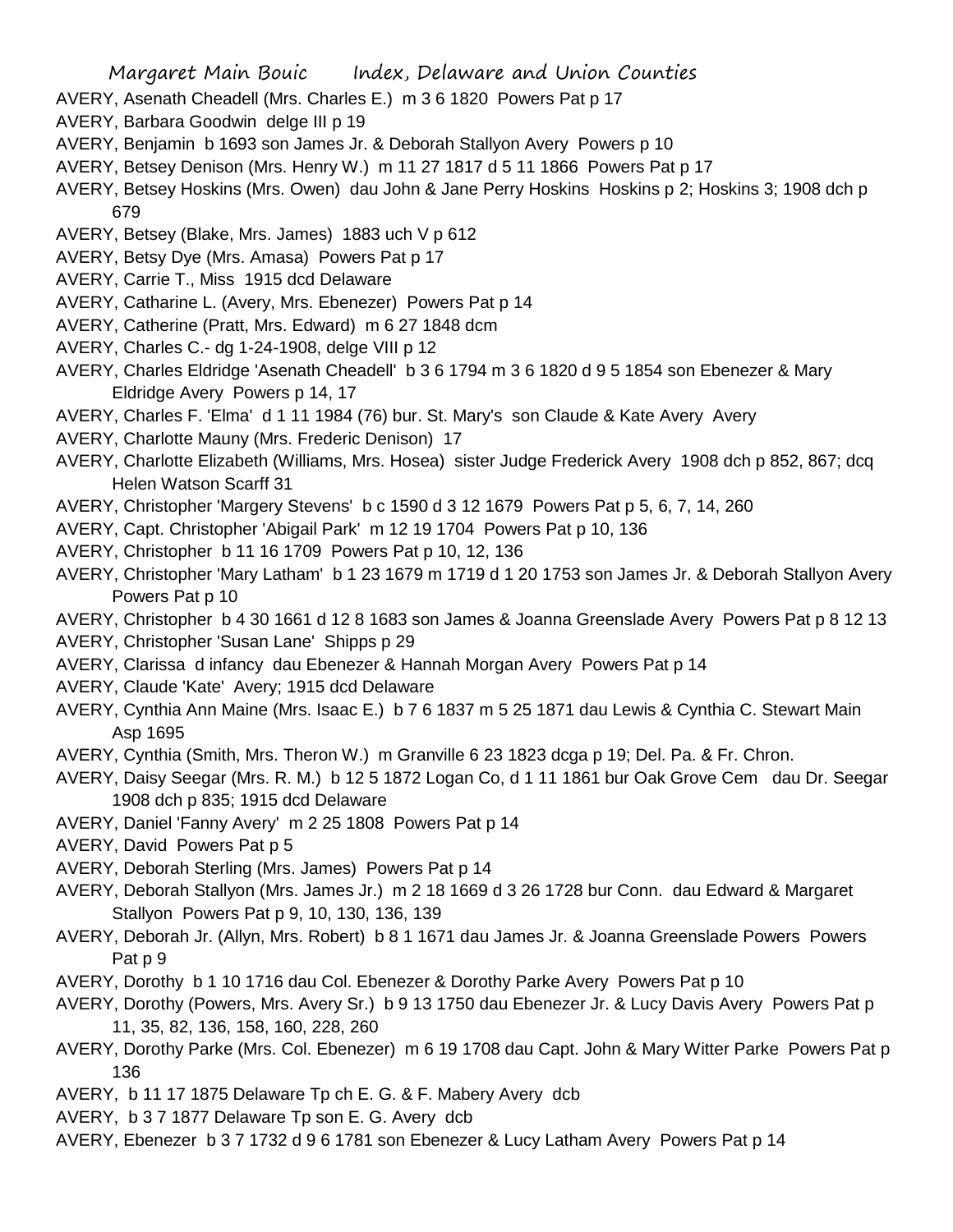- AVERY, Ebenezer Jr. 'Lucy Davis''Eunice Parke' b 4 3 1721 m(1) 5 3 1744 (2) 11 9 1758 son Col. Ebenezer Sr. & Dorothy Parke Avery Powers Pat p 10, 11, 35, 82, 136, 143, 260
- AVERY, Ebenezer 3rd b 10 10 1760 son Ebenezer Jr. & Eunice Parke Avery Powers Pat p 11, 82, 136 AVERY, Ebenezer 'Hannah Morgan''Mary Eldridge' b 8 8 1762 d 8 8 1842 Powers Pat p 14
- AVERY, Ebenezer 'Nancy Avery''Catherine L. Avery b 4 2 1786 d 3 19 1863 son Ebenezer & Hannah Morgan Avery Powers Pat p 14
- AVERY, Ebenezer b 4 3 1721 son Col. Ebenezer & Dorothy Parke avery Powers Pat p 10, 11, 82, 136, 260
- AVERY, Ebenzer 'Lucy Latham''Rachel Denison' son James & Mary Grisowld Avery Powers Pat p 14, 260
- AVERY, Edith (Houchard, Mrs. Riley) m 3 11 1880 ucm 6671
- AVERY, Edward 1883 ucd III p 369, 370, 384
- AVERY, Edward b 3 20 1676 d 4 14 1759 son James Jr. & Deborah Stallyon Avery Powers Pat p 9
- AVERY, Edwin G. son Frederick & Matilda Avery 1850C Delaware Town 1264 (11,0)
- AVERY, Edbert 'Eunice Wood' b 7 26 1789 m 2 2 1815 d 12 3 1854 son Ebenezer & Hannah Morgan Avery Powers Pat p 14
- AVERY, Eleanor Atwell (Mrs. Amasa) Powers Pat p 17
- AVERY, Elizabeth b 7 1 1766 dau John & Mehitable Avery Powers Pat p 13
- AVERY, Elizabeth Hoskins (Mrs. Aaron F.) m 123 1837 dcm
- AVERY, Elizabeth (Rowland, Mrs. Edward) m 11 2 1841 dcm
- AVERY, Elizabeth Oak Grove Cem Powell p 427
- AVERY, Elma (Mrs. Charles F.) Avery
- AVERY, Elmora S. Hills (Mrs. Jasper C.) m 11 11 1852 dcm
- AVERY, Emily (Lockwood, Mrs. Frederick) m 11 22 1848 ucm 1365 unec VII p 40, VIII p 22
- AVERY, Ernest 'Mary' 1967 ucd
- AVERY, Esther Pabst I p 59
- AVERY, Esther (Bogue, Mrs. Franklin W.) m 1 3 1849 Powers Pat p 13
- AVERY, Eunice b 3 2 1725 dau Col. Ebenezer & Dorothy Parke Avery Powers Pat p 10 136
- AVERY, Euncie (Langworthy, Mrs. Sanford) delge IV p 74
- AVERY, Eunice Parke (Mrs. Ebenezer Jr.) b 2 19 1727/28 dau Eleazur & Eliphel Button Parke Powers Pat p 11,82, 136
- AVERY, Eunice Wood (Mrs. Egbert) m 2 2 1815 Powers Pat p 14
- AVERY, Fanny (Avery, Mrs. Daniel) b 4 22 1788 m 2 25 1808 d 3 30 1869 Powers Pat p 14
- AVERY, F. C. hmp p 71
- AVERY, Florence Seegar dau R. M. & Daisy Seegar Avery 1908 dch p 835; Delaware Town dcb
- AVERY, Rev. Frederic Denison 'Julia Smith''Charlotte Mauny' b 10 30 1818 son Henry W. & Betsey Denison Avery Powers Pat p 17
- AVERY, Judge Frederick 'Lydia Ann Chamberlain' b 1796 m 5-29-1817 d 6 13 1878; 1820C Delaware Town; 1880 dch p 259, 262, 319, 613; 1908 dch p 298, 373, 835, 852; dpc p 24, 75, 76; Pabst O; Pabst 5 p l 7 p 49 8 p 4; CCC(1849 Delaware Tp); hadc p 23; 1976 dch p 10; Powell p 103; delge I p 30, IV p 26, V p 66, IX p 29, 60, X p 11
- AVERY, Fred H. 'Anna Little 1908 dch p 872
- AVERY, Fred 'Anna Columber' b 1886 d 1955 Oakdale Cem II p 114 (K R3 13) Avery
- AVERY, Frederick 'Matilda' 1835 men 21 #15 p 33 Delaware Tp; 1850C Delaware Town 1264 (53); dcga p 29 (6 23 1825) Del. Pat. & Fr. Chron
- AVERY, Freman son Aaron & Elizabeth Avery 1850C Delaware Town 1264 (19,O)
- AVERY, Hanna (Brooks, Mrs. Benjamin) b 10 1 1727 m 3 26 1744 d 6 5 1748 dcc Pamela Wickham Docherty 135
- AVERY, Hannah (Morgan, Mrs. Samuel) b 3 24 1685 m 12 30 1709 dau James & Deborah Stallyon Avery Powers p 9, 10, 129, 130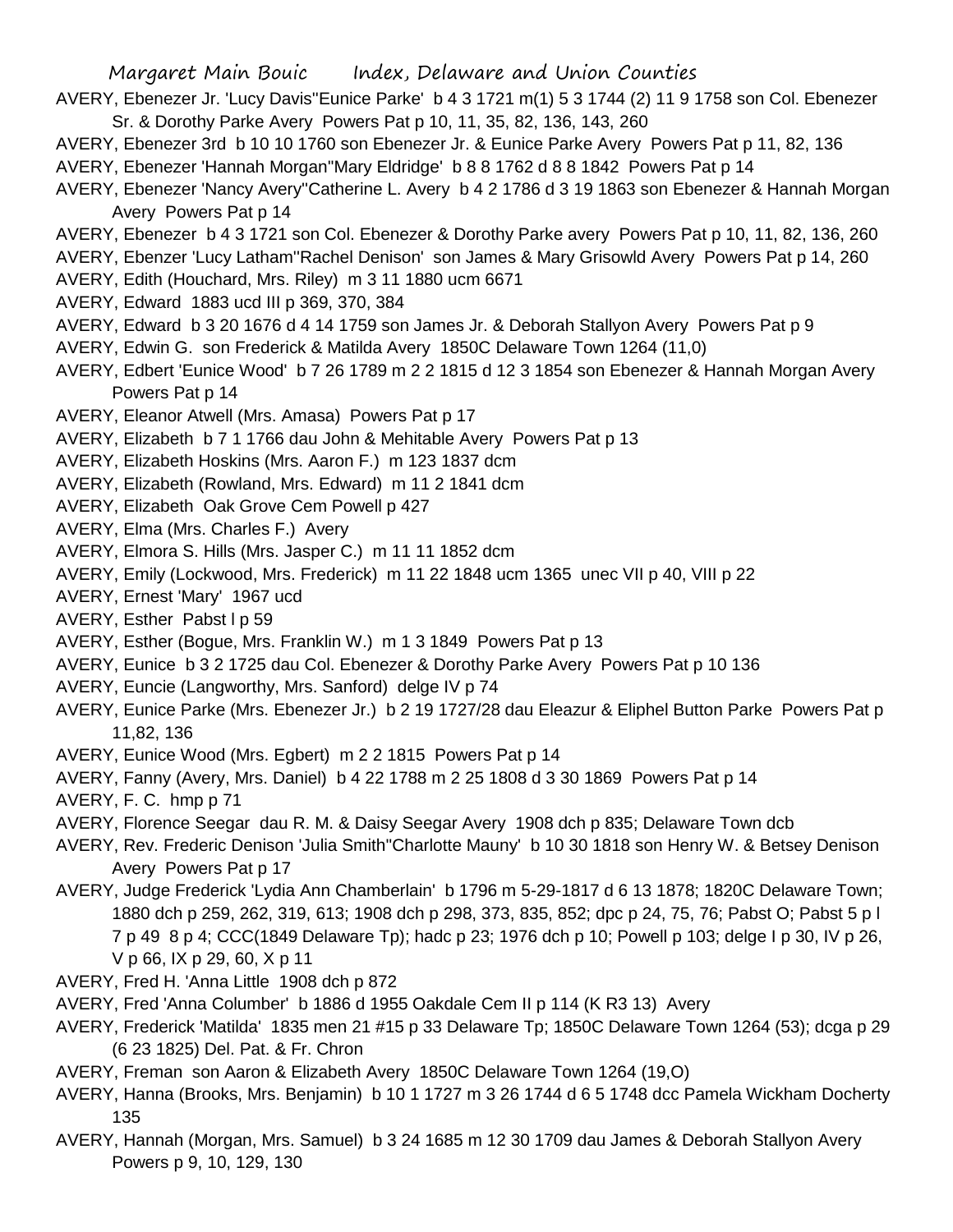- AVERY, Hannah (Miner, Mrs. Ephraim) b 10 12 1644 6 20 1666 dau James & Joanna Greenslade Avery Powers Pat p 8; Asp p 79, 80
- AVERY, Hannah Morgan (Mrs. Ebenezer) d 9 27 1792 Powers Pat p 8
- AVERY, Hannah dau Frederick & Matilda Avery 1850C Delaware Town 1264 (19,O)
- AVERY, Hannah N/M. 1915 dcd Delaware; Pabst O
- AVERY, Harriet (Lott, Mrs. Benjamin) dau Timothy & Martha Stanton Avery Powers Pat p 261
- AVERY, Helen (Watts, Mrs. ) dau Charles F. & Elma Avery Avery
- AVERY, Henry 'Lydia G. Avery''Rachel P. McCord' b 5 31 1823 m(2) 11 16 1848 son Henry W. & Betsey Denison Avery Powers Pat p 17
- AVERY, Henry William 'Betsey Denison' b 10 12 1795 m 11 27 1817 son Ebenezer & Mary Eldridge Avery Powers Pat p 14, 17
- AVERY, Rev. Henry son Christopher & Susan Lane Avery Shipps p 20
- AVERY, Isaac E. 'Cynthia Ann Main' m 5 25 1871 d 12 31 1897 Asp (1695)
- AVERY, Jabez b 1 29 1764 son John & Mehetabell Powers Pat p 13
- AVERY, James 'Joanna Greenslade''Sarah Miner' b about 1620 d 1700 son Christopher & Margery Stevens Avery Powers Pat p 5, 6, 7, 8, 9, 10, 11, 12, 14, 82, 126, 260, 319; Powers p 10
- AVERY, James Jr. 'Deborah Stallyan' b 12 16 1646 m 2 18 1669 d 8 22 1728 son James & Joanna
- Greenslade Avery Powers Pat p 8, 9, 10, 82, 130, 136, 139, 259, 260
- AVERY, James 'Mary Griswold' son James & Deborah Sterling Avery Powers Pat p 9, 14, 82
- AVERY, Cpt. James 'Joanna Greenslade' 1908 dch p 852; Asp p 80
- AVERY, Jasper C. 'Elmora S. Hills' m 11 11 1852 dcm 1880 dch p 203, 539;q81, 477; 1850C Delaware Town 1142 (23,O); 1880C Delaware Town p 486C dcw Bk 4 p 318 (34)
- AVERY, Jared R. 'Sarah Ann Agnew' b 9 17 1804 son Ebenezer & Mary Eldridge Avery Powers Pat p 14, 17
- AVERY, Jasper son Judge Frederick Avery 1908 dch p 835
- AVERY, Joanna Greenslade (Mrs. James) Powers Pat p 7, 8, 9, 14, 128; Asp p 80
- AVERY, John (38 1666) Powers Pat p 5, 12
- AVERY, John 'Mehetabell' Powers Pat p 13
- AVERY, John 'Avigail Chesebrough'b 2 10 1653 son James & Joanna Greenslade Avery Powers Pat p 8
- AVERY, John 'Sarah Denison' son John & Abigail Chesebrough Avery Powers Pat p 8
- AVERY, Jonathan b 4 25 1704 m 4 16 1724 dcc Pamela Wickham Docherty 270
- AVERY, Jonathan d inf. son Ebenezer & Hannah Morgan Avery Powers Pat p 14
- AVERY, Jonathan b 11 9 1681 son James & Deborah Stallyon Avery Powers Pat p 10
- AVERY, Jonathan b 1 5 1658 bur 9 15 1681 son James & Joanna Greenslade Avery Powers Pat p 8
- AVERY, Jonathan Powers Pat p 13
- AVERY, Joseph b 8 9 1891 son James & Deborah Stallyon Avery Powers Pat p 10, 12, 13
- AVERY, Julia Smith (Mrs. Frederic Denison) d 6 24 1855 Powers Pat p 17
- AVERY, Dr. J. W. grandson Judge Avery & Dr. James Hills 1908 dch p 373; Fowler p 108; 1915 dcd Delaware
- AVERY, Kate (Mrs. Claude) d 1 4 1966 (83) Avery; 1915 dcd Delaware
- AVERY, Kathryn Carol (Liotta, Mrs. Jay Alan) m 6 25 1983 dau Robert W. Avery Avery
- AVERY. Lewis 1850C Liberty Tp Un Co 883 900 p 132 (50, NY)
- AVRRY, Lucy (Rockefeller, Mrs. Godfrey dau Avery & Malinda Pixley Avery Powers Pat p picture 11, 15
- AVERY, Lucy b 10 14 1718 dau Ebenezer & Dorothy Parke Avery Powers Pat p 10, 136
- AVERY, Lucy (Mitchell, Mrs. Capt. Daniel) b 6 11 1784 m 10 10 1802 d 11 4 1852 dau Ebenezer & Hannah Morgan Powers Pat p 14
- AVERY, Lucy Davis (Mrs. Ebenezer Jr.) b 6 15 1724 m 5 3 1744 d 10 27 1757 dau Samuel & Margaret Morgan Davis Powers Pat p 11, 35, 82, 136, 143, 260
- AVERY, Lucy Latham (Mrs. Ebenezer) Powers Pat p 14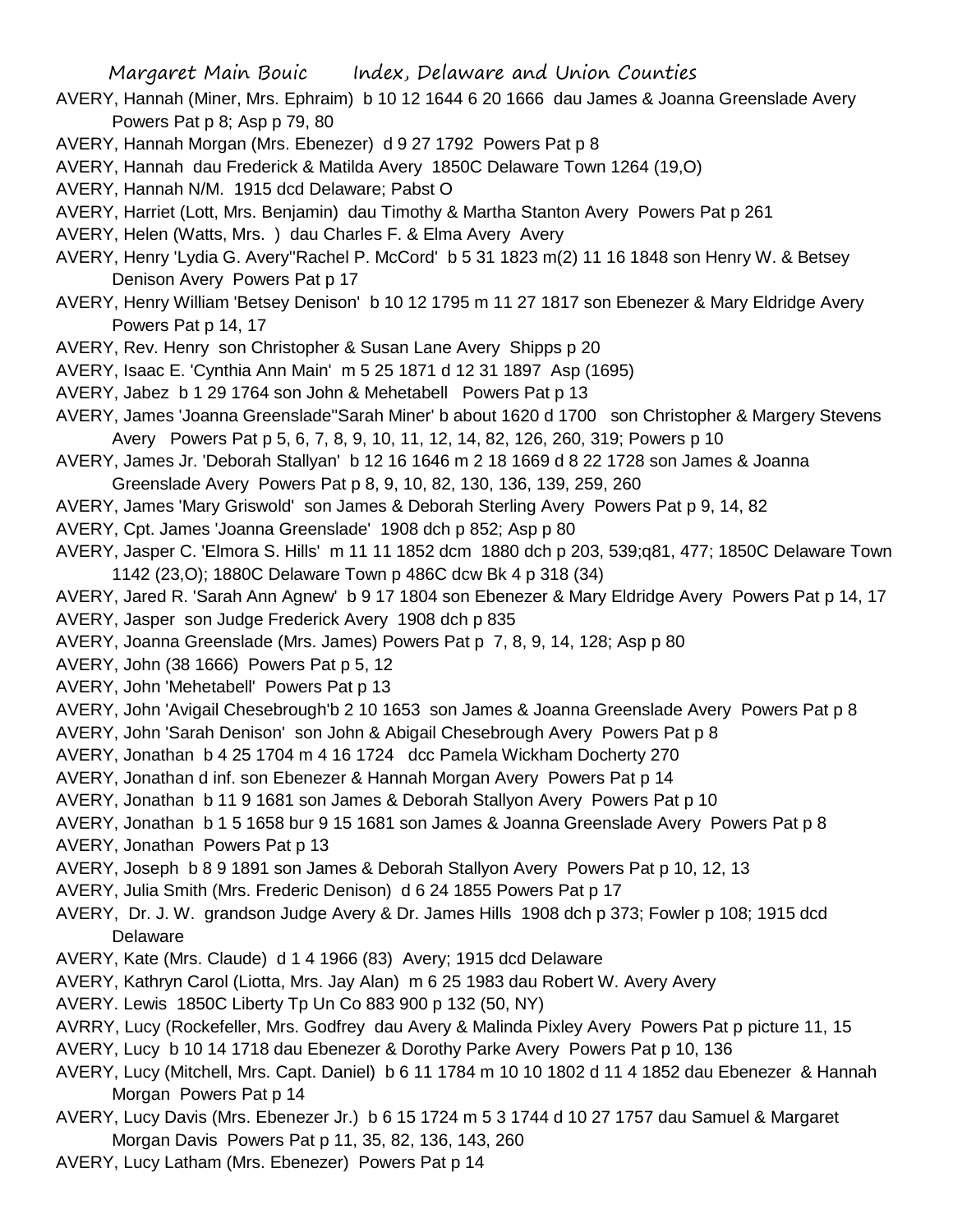- AVERY, Lydia b 12 28 1757 dau John & Mehitabell Avery Powers p 13
- AVERY, Lydia G. (Avery, Mrs. Henry W.) Powers Pat p 17
- AVERY, Lydia Ann Chamberlain (Mrs. Frederick) b 2 22 1799 1880 dch p 613
- AVERY, Lydia Matilda Pabst 8 p 4; delge I p 30; 1880C Delaware Tp p 321C
- AVERY, Malinda Pixley (Mrs. ) Powers Pat p 15
- AVERY, Margaret (Morgan, Mrs. Deacon William) b 2 5 1674 m 7 17 1696

dau Capt. James & Deborah Stallyon Avery 1908 dch p 852; Powers Pat p 9, 10, 11, 82, 260

- AVERY, Margaret (Parke, Mrs. Elisha) b 4 15 1748 dau Ebenezer Jr. & Lucy Davis Avery Powers Pat p 11, 82, 136, 144
- AVERY, Martha Stanton (Frink, Mrs. David)(Avery, Mrs. Timothy) b 8 1783 dau Nathaniel & Amy Avery Stanton Powers Pat p 260, 261
- AVERY, Mary (Mrs. Christopher) d 1591 Powers Pat p 5
- AVERY, Mary 2nd (Morgan, Mrs. William J.) b 1696 dau James & Deborah Stallyon Avery Powers Pat p 10
- AVERY, Mary b 2 19 1648 d 2 2 1708 dau James & Joanna Greenslade Avery Powers Pat p 8
- AVERY, Mary Cheesebrough (Miner, Mrs. Joseph) Asp p 87
- AVERY, Mary Sophronia Williams (Mrs. William) b 5 14 1843 dau Elias K. Williams Asp 166 1 6
- AVERY, Mary b 2 17 1713 dau Col. Ebenezer Sr. & Dorothy Parke Avery Powers Pat p 10, 136
- AVERY, Mary Dickey (Mrs. Sidney) Powers Pat p 17
- AVERY, Mary Eldridge (Mrs. Ebenezer) d 1 19 1854 Powers Pat p 14
- AVERY, Mary Eldridge (Denison, Mrs. Nathan F.) b 5 15 1798 d 12 3 1858 dau Ebenezer & Mary Eldridge Avery Powers Pat p 14, 17
- AVERY, Mary Griswold (Mrs. James) Powers Pat p 14
- AVERY, Mary Latham (Mrs. Christopher) m 1719 Powers Pat p 10
- AVERY, Mary (Mrs. Ernest) 1967 ucd
- AVERY, Matilda (Mrs. Frederick) 1850C Delaware Town (51, Mass)
- AVERY, May Elizabeth Pabst O
- AVERY, Mehetable (Mrs. John) Powers Pat p 13
- AVERY, Murray- grad Delaware HS 1888, delge VII p 20
- AVERY, Nancy (Bird, Mrs. Ben) dau Charles F. & Elma Avery Avery
- AVERY, Nathan b 3 12 1712 son Christopher & Abigail Park Avery Powers Pat p 10, 136
- AVERY, Dr. Oren 1860C Jackson Tp 1183 1193 p 156 (22,O)
- AVERY, Owen 'Betsey Hoskins' 1908 dch p 679
- AVERY, Parke b 12 9 1710 son Col. Ebenezer Sr. & Dorothy Parke Avery Powers Pat p 10, 136
- AVERY, Pauline Marguerite Pabst O
- AVERY, Rachel (Sisson, Mrs. Noyes) Asp (479)
- AVERY, Rachel (Denison, Mrs. )(Avery, Mrs. Ebenezer) Powers Pat p 14
- AVERY, Rachel P. McCord (Mrs. Henry W.) m 11 16 1848 Powers Pat p 17
- AVERY, Rebecca (Potts, Mrs. William) b 10 6 1650 dau James & Joanna Greenslade Avery Powers Pat p 8
- AVERY, Rhoda b 10 30 1753 dau John & Mehetabell Avery Powers Pat p 13
- AVERY, Richard Powers Pat p 5
- AVERY, R. M. 'Daisy Seegar' son Jasper Avery 1908 dch p 156, 161, 827, 835; 1915 dcd Delaware
- AVERY, Robert Avery
- AVERY, Roland M.- dg 1-24-1908, delge VIII p 12
- AVERY, Rolen M. b 4 25 1870 Delaware Town son Edwin B. & Fanny Myers Avery dcb
- AVERY, Roma (Duber, Mrs. Anthony) dau Claude & Kate Avery Avery
- AVERY, Rosemary (Lowry, Mrs. ) dau Fred & Anna Columber Avery Avery
- AVERY, Dr. Rowland E. Oak Grove Cem Powell p 427
- AVERY, S. Powers Pat p 13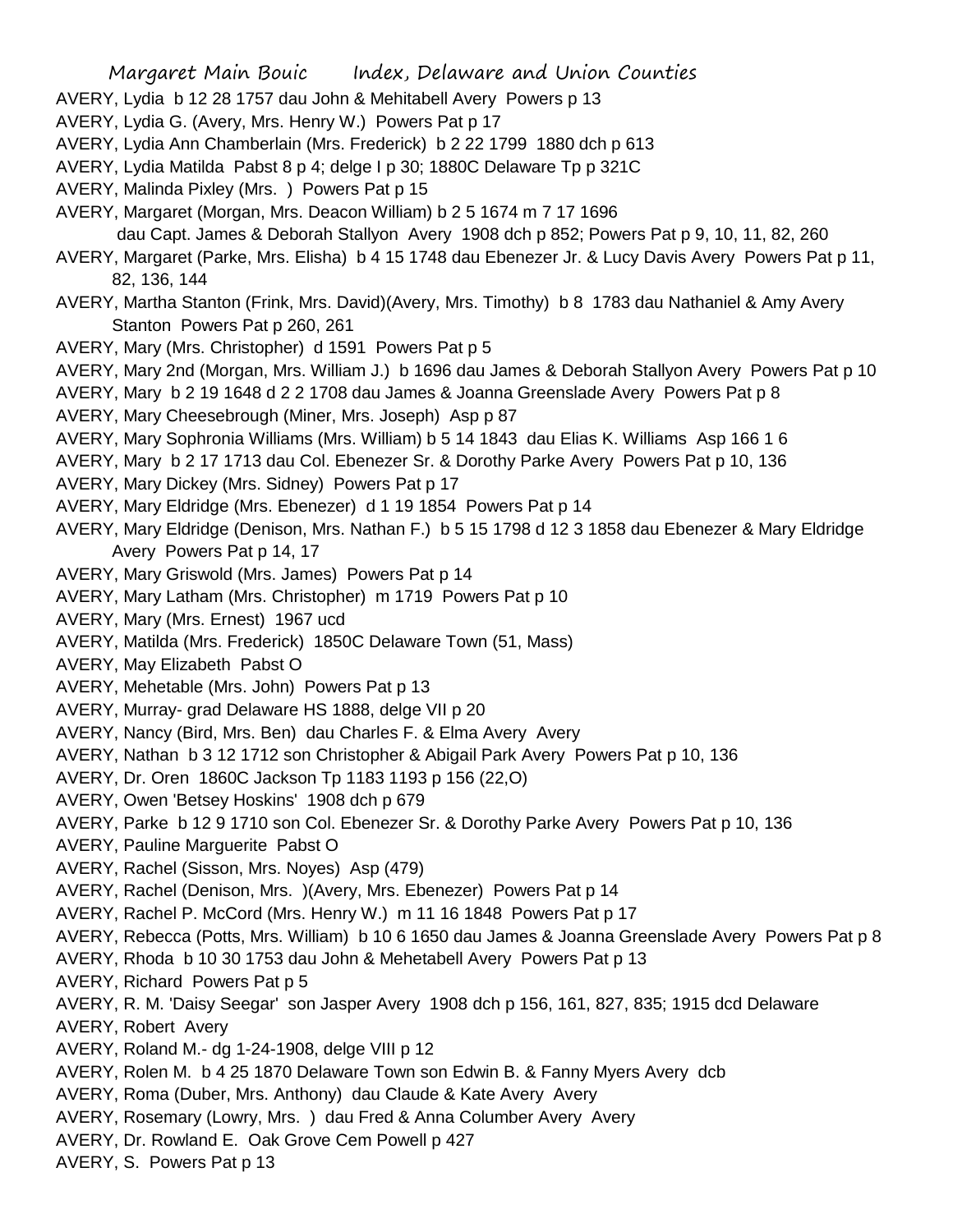- Margaret Main Bouic Index, Delaware and Union Counties AVERY, Samuel b 8 14 1664 d 5 1 1723 son James & Joanna Greenslade Avery Powers Pat p 8 AVERY, Samuel 1820C Sunbury Tp.; Pabst I p 59; 5 p 3 AVERY, Sarah (Latham, Mrs. ) b 5 10 1688 dau James Jr. & Deborah Stallyon Avery Powers Pat p 10 AVERY, Sarah Ann Agnew (Mrs. Jared) 17 AVERY, Sarah Denison (Mrs. John) m 8 23 1705 dau William & Sarah Stanton Denison Powers Pat p 8 AVERY, Sarah Miner (Mrs. James) Powers Pat p 14 AVERY, Sidney 'Mary Dickey' b 3 23 1800 son Ebenezer & Mary Eldridge Avery Powers Pat p 14, 17 AVERY, Simeon b 4 25 1730 son Col. Ebenezer & Dorothy Parke Avery Powers Pat p 10, 136 AVERY, Susan Lane (Mrs. Christopher) dau Benjamin & Desire Philbrook Lane Shipps p 29 AVERY, Thomas Powers Pat p 5, 12 AVERY, Thomas b 5 6 1651 d 1 5 1737 son James & Joanna Greenslade Avery Powers Pat p 8 AVERY, Timothy 'Martha Stanton' Powers Pat p 260, 261 AVERY, Trowbridge Oak Grove Cem Powell p 427 AVERY, Waighstill,b 5 3 1743 descendant of Christopher Avery Powers p 8, 10, 150, 164 AVERY, W. F. Powers p 150 AVERY, William Powers Pat p 13 AVERY, William 'Mary Sophronia Williams' Asp (166 1 6) AVERY, Williard delge IV p 11 AVEY, Aaron b 1965 son Richard J. & Caroline A. Avey 1969, 1971, 1980 dcd AVEY, Beth Ann b 1963 dau Norman R. & Mary A. Avey Avey; 1969, 1971 dcd AVEY, Caroline Adelia Morris (Mrs. Richard Jonas) b 3 6 1923 m 2 6 1944 dau Clyde Wilbur & Mary Elizabeth Freshwater Morris Freshwater p 228; Avey; 1961, 1969, 1971, 1980 dcd AVEY, Cinda Sue (Bauer, Mrs. William) b 9 3 1947 m 6 16 1970 dau Richard Jonas & Caroline Adelia Morris Avey 1961 dcd; Freshwater p 228 AVEY, Dan son Lawrence M. & Edith Avey 1961, 1969, 1971 dcd
	- Avey, Daniel William b 12 11 1949 son Richard Jonas & Caroline Adelia Morris Avey Freshwater p 228; 1961, 1980 dcd
- AVEY, Debra Lynn (Matthews, Mrs. Stephen A.) b 1959 m 4 12 1980 dau Norman & Mary Avey 1961, 1969 dcd; Avey
- AVEY, Edith L. Williams (Mrs. Lawrence M.) b 1-6-1919 d 6-21-1993 (74)- dau Leo & Ollie Le Master Williams- Avey; 1961, 1969, 1971, 1980 dcd
- AVEY, Eloise Kay (Keating, Mrs.James F.) b 1953 m 7 11 1975 dau Lawrence M. & Edith L. Williams Avey 1961 dcd (8), 1971 dcd Avey, Ernest Richard 'Saundra Jean Brown' b 7 27 1951 m 4 3 1977 son Richard Jonas & Caroline Adelia Morris Avey Avey; Freshwater p 228; 1961,1969, 1971, 1980 dcd
- AVEY, Ervin J. 'Grace E.' d 2 15 1964 (58) son Theresa Baudendistle 1961 dcd
- AVEY, Evadene Mae (Hausman, Mrs. William Frederick) m 8 29 1970 dau Lawrence M. & Edith L. Williams Avey Avey; 1961 dcd (13), 1969 dcd
- AVEY, Grace Erion(Mrs. Ervin J.) d 12 28 1986 (82) bur Radnor Avey; 1961, 1969, 1971 dcd; Avey
- AVEY, Janene Beth (Jackson, Mrs. Michael David) b 4 5 1958 m 4 23 1988 dau Richard Jonas & Caroline Adelia Morris Avey Freshwater p 228; 1961,1969, 1971, 1980 dcd
- AVEY, Jasper C. dcw Bk 4 p 34 (witness)
- AVEY, Lawrence M. 'Edith' d 3 31 1980 (63) bur. Fairview Memorial Park son Theresa Baudendistle 1961, 1969, 1971 dcd
- AVEY, Mary Swearingen (Mrs. Norman R.) m 7 7 1957 Avey; 1961, 1969, 1971, 1980 dcd
- AVEY, Norman R. 'Mary A. Swearengin' d 7 9 1986 (52) Radnor Cem son Ervin & Grace E. Avey 1961, 1969, 1971, 1980 dcd; Avey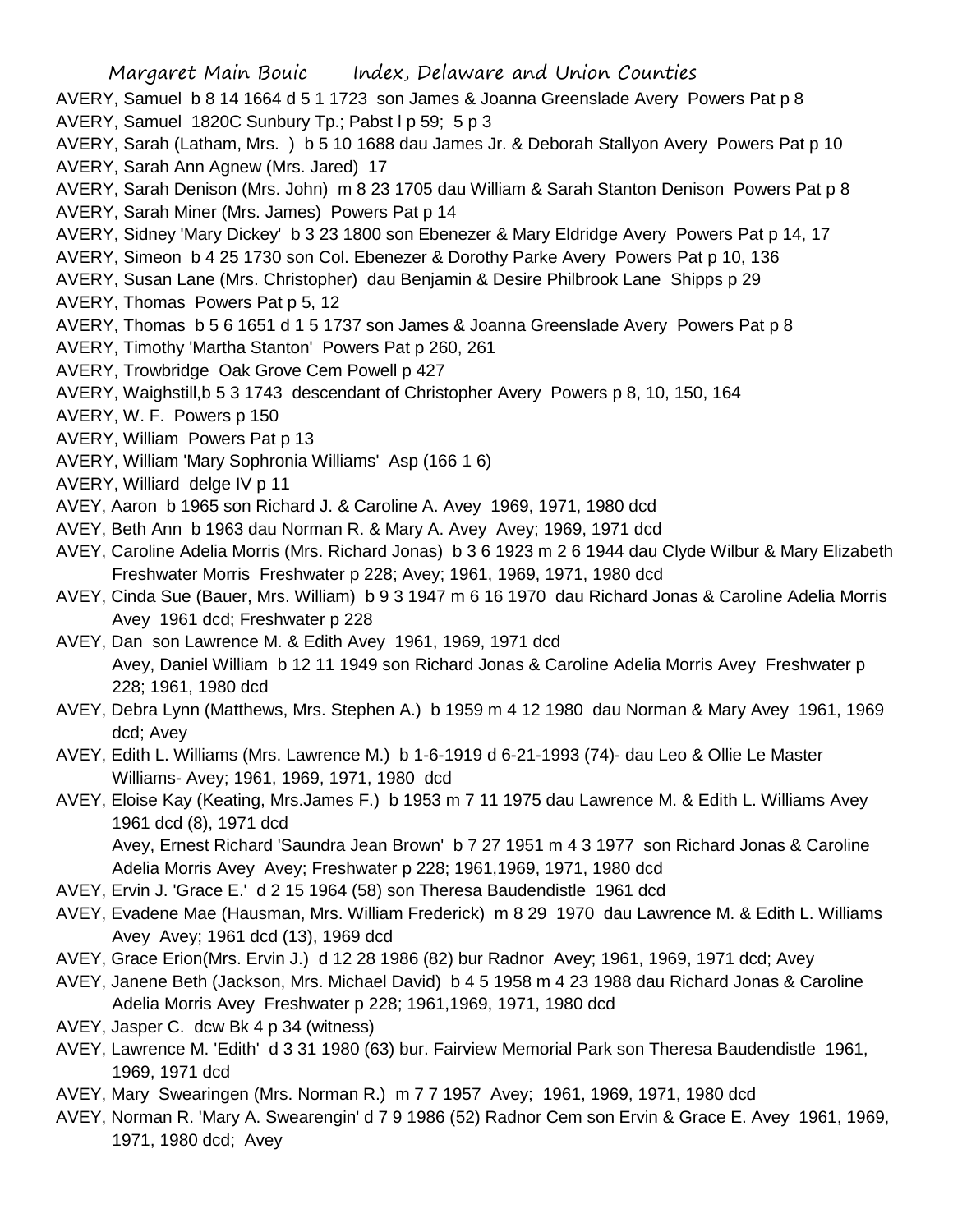Margaret Main Bouic Index, Delaware and Union Counties AVEY, Richard Jonas 'Caroline Adelia Morris' son Theresa Baudendistle Avey; Avey; 1961, 1969, 1971, 1980 dcd AVERY, Saundra Jean Brown (Mrs. Ernest Richard) m 4 23 1977 dau Clyde Brown 1980 dcd AVEY, Tazura b 1980 ch Ernest Richard & Saundra Jean Brown Avey 1980 dcd AVEY, Teresa Baudendistle (Mrs. ) d age 79 Avey AVILINE, John 'Margaret Gray' Weiser p 553 AVILINE, Margaret Gray (Mrs. John) dau Miles W. & Kathryn Lewis Gray Weiser p 553 AVILINO, John 'Margaret Gray' Weiser p 553 AVILINO, Margaret Gray (Mrs. John) dau Miles w. & Kathryn Lewis Gray Weiser p 553 AVIS. Mary R. Robinson (Mrs. William) dau S. D. & Ann F. Pollock Robinson 1883 uch V p 255 AVIS, William 'Mary R. Robinson' 1883 uch V p 255 AVLIN, Inice Cocklin (Mrs. ) sister Harold Cocklin Cocklin AVY, George- 1820 delinquent tax- delge X p 72 AWALL, Mrs. Prof;- dg 2-4-1908; delge VIII p 12 AWEY. Hollis 1883 uch V p 197 AWL, Jacob 1880 dch p 210; Pabst l p 6 AWLER, Mamona Bell b 2 18 1868 Scioto Tp dau Ezekiel & Sarah Awler dcb AXEY, Mary 1870C Washington Tp 98 93 p 4 (13,O) lived with Ezra & Rebecca Harriman AXLINE, Sunbury p 5 AXLINE, Catherine L. (Mrs. Richard A.)- 1991 ucd AXLINE, Edward C. son Mary Axline 1880C Allen Tp 48 53 p 33 (7,O,O,O) AXLINE, Frances (Robinson, Mrs. Thomas) m 8 14 1872 ucm 5127 AXLINE, George 1908 dch p 437 AXLINE, Hattie E. dau Mary Axline 1880C Allen Tp 48 53 p 33 (12,O,O,O) AXLINE, Ilajean Wales (Mrs. Kenneth B.) b Neward d 12-30-1993 (83) bur Thornville- dau Waldo & Elizabeth Barr Wales- Axline AXLINE, J. H. Pabst 7 p 30 AXLINE, Joanne (Smith, Mrs. Gary)(Stillwell, Mrs. ) m (1) 3 31 1963 dau Kenneth & Ilajean Wales Axline-Axline AXLINE, John W. 1915 dcd Sunbury AXLINE, Kenneth B. 'Ilajean' d 1978 age 69 bur. Thornville Axline AXLINE, Lida M. dau Mary Axline 1880C Allen Tp 48 53 p 33 (6,O,O,O) AXLINE, Lillie L. dau Mary Axline 1880C Allen Tp 48 53 p 33 (14,O,O,O) AXLINE, Lizzie dau Mary Axline 1880C Allen Tp 48 53 p 33 (10,O,O,O) AXLINE, Lois (Campolo, Mrs. Charles) m 8 7 1965 dau Kenneth B. & Ilajean Wales Axline Axline AXLINE, Mary 1880C Allen Tp 48 53 p 33 (O, Va, O) p 052A AXLINE, Mary b 10 14 1848 d 7 30 1892 Plain City Cem unec VII p 53 AXLINE, Mary Lamb (Mrs. Solathiel S.) m 8 15 1868 ucm 4411 mt 9 2 1868 AXLINE, Michelle Elizabeth- b 9-24-1968 dau Richard & Pamela Brelsford Axline- Axline AXLINE, Miranda- b 1982 dau Ricard A. & Catherline L. Axline- 1991 ucd AXLINE, Pamela Brelsford (Mrs. Richard)- dau M. V. & Betty Brelsford- AxlineAXLINE, Raymon F. b 10 3 1901 Berkshire Tp son J. W. & Emma Bope Axline dcb AXLINE, Raymond brother Kenneth B. Axline Axline AXLINE, Richard A. 'Catherine L.- 1991 ucd AXLINE, Richard 'Pamela Brelsford'- Axline AXLINE, Sarah F. dau Mary Axline 1880C Allen Tp 48 53 p 33 (16,O,O,O)

AXLINE, Shannon- b 1976 ch Richard A. & Catherine L. Axline- 1991 ucd AXLINE, Solatheil S. 'Mary Lamb' m 8 15 1868 ucm 4411; mt 9 2 1868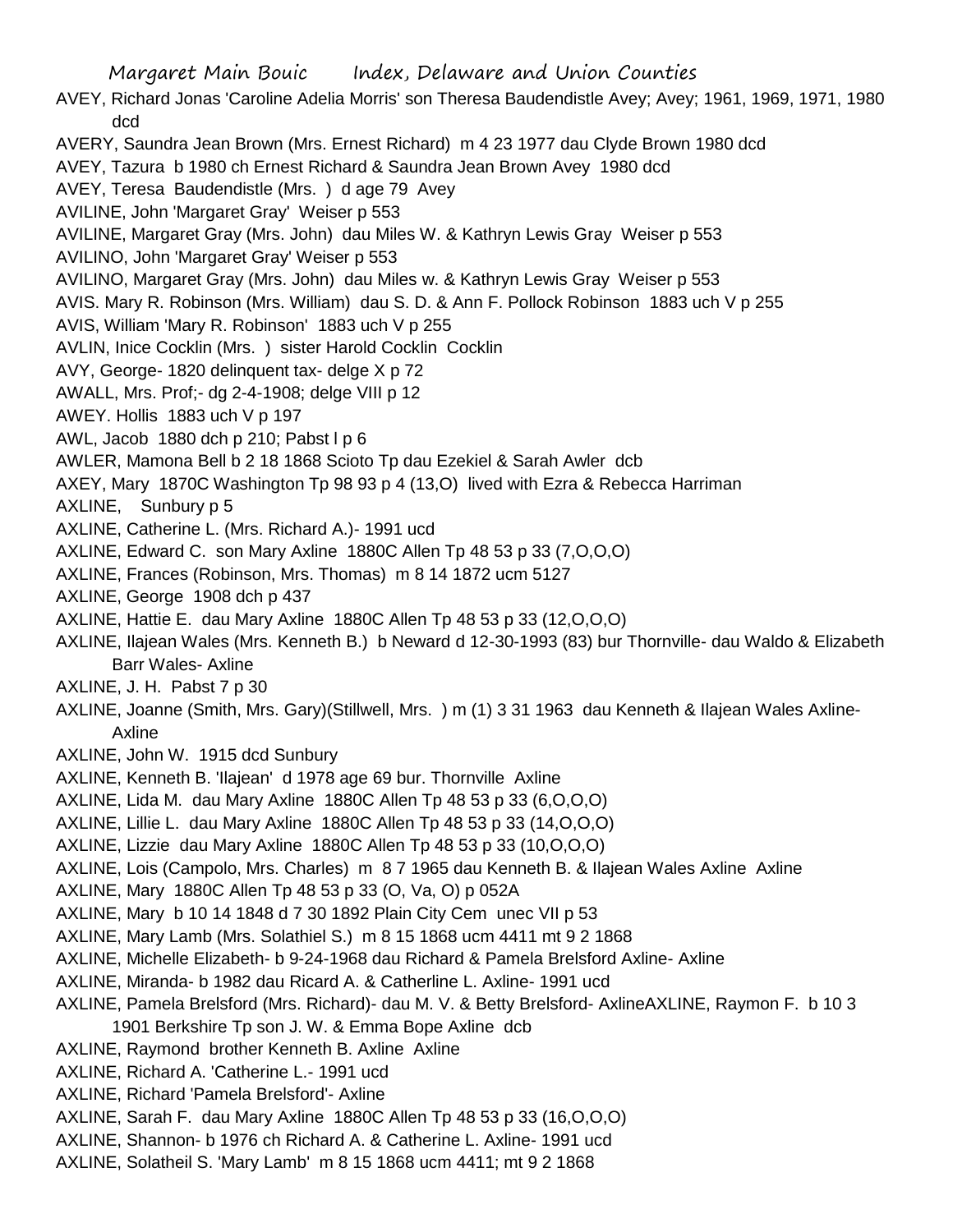Margaret Main Bouic Index, Delaware and Union Counties AXLINE, Uriah Berkshire Tp delge IV p 4i AXLMS", Mary Jane b 7 7 1901 uninf p 11 AXMAN, Edward A. 'Lyda P. Cassity' Axman; Vanatta AXMAN, Lyda P. Cassity (Mrs. Edward A.) Axman; Vanatte AXMAN, Thelma B. (Vanatta, Mrs. Walter) b 3 3 1920 Ky dau Edward A. & Lyda P. Cassity AxmanSr. Axman; Vanatta AXSTON, Thomas 1880C Brown Tp (75,Eng,Eng,Eng) p 381C infirmary; delge X p 70 AXTELL, Abigail C. Jones (Mrs. Tuttle)(Jewell, Mrs. Samuel C.) d 11 1 1858 1883 uch V p 408 AXTELL, (Mrs. Rufus K.)(Blaney, Mrs. Rev. John H.) hmp p 210, 228 AXTELL, Cyrus hmp p 124 AXTELL, Eunice hmp p 124 AXTELL, Rev. John S. son Rufus D. Axtell hmp p 148, 167, 308, 309 AXTELL, Joseph hmp p 109, 167 AXTELL, Rev. Rufus D. b 1815 d 1847 Oak Grove Cem 427 son Thomas Axtell hmp p 58,167, 210,228, 309 AXTELL, Thomas hp p 80, 110, 228 AXTELL, Tuttle 'Abigail C. Jones' 1883 uch V p 408 AXTEN, Eliza Jane b 1850 d 1919 Price Cem R6 djlm p 37 AXTEN, Mary E. b 1836 d 1882 Oak Grove Cem 427 AXTEN, Sarah E. (Jones, Mrs. George W.) m 8 27 1862 dcm AXTENS, Catharine (Blue, Mrs. Michael) m 10 7 1874 mt 3 p 3 AXTENS, Catherine dau Isaac L. & Mary Axtens 1870C Jackson Tp 134 128 p 19 (21,O) AXTENS, Eliza J. dau Isaac L. & Mary Axtens 1870C Jackson Tp 134 128 p 19 (19,O) AXTENS, George W. son Isaac L. & Mary Axtens 1870C Jackson Tp 134 128 p 19 (8,O) AXTENS, Harriet dau Isaac L. & Mary Axtens 1870C Jackson Tp 134 128 p 19 (18,O) AXTENS, Isaac L. 'Mary' 1870C Jackson Tp 134 128 p 19 (47, W. Va); 1877 uca p 45 AXTENS, J. L. 1883 uch V p 485 AXTENS, Mary (Mrs. Isaac L.) 1870C Jackson Tp 134 128 p 19 (48,O) AXTENS, Mary A. dau Isaac L. & Mary Axtens 1870C Jackson Tp 134 128 p 19 (13,O) AXTENS, Stephen L. son Isaac L. & Mary Axtens 1870C Jackson Tp 134 128 p 19 (10,O) AXTHELM, Doris (Boger, Mrs. Lowell) dau Henry William & Mary Mauck Axthelm Schultz p 7 AXTHELM, Edward F. son Emma A. Colmer Axthelm Axthelm AXTHELM, Edward C. Axthelm AXTHELM, Emma A. Colmer (Mrs. ) d 8 28 1970(64) bur. Glendale Cem, Cardington Axthelm AXTHELM, Frederick W. son Emma A. Colmer Axthelm Axthelm AXTHELM, Henry William 'Mary Mauck' d 4 12 1968 bur. Glendale Cem Axthelm AXTHELM, Jay son Edward C. Axthelm Axthelm AXTHELM, Jim Stewart d 1 26 1971 (11) bur Glendale Cem son Edward C. Axthelm Axthelm AXTHELM, John son Edward C. Axthelm Axthelm AXTHELM, Mary Mauck (Mrs. Henry William) d 1923 Axthelm AXTHELM, Roger R. son Emma A. colmer Axthelm Axthelm AXTON, Isaac Pabst O AXTON, Jennie dau Nelson Hatch 1880C Sc tp 104 (20, old York state) p 282A AXTON, Mary 1880C Delaware Tp p 329A AXTON, Mary 1880C Delaware Town p 533C AXTON, Thomas Pabst O; see Axston 1880C Brown Tp p 381C (75); 1880C Oxford Tp p 388C; delgeX p 70 AXTON. Thomas H. 1908 dch p 387 AYARS, Bonnie Jo (Mrs. John)- Ayars AYARS, John 'Bonnie Jo'- son Bill & Betty Ayars- Ayars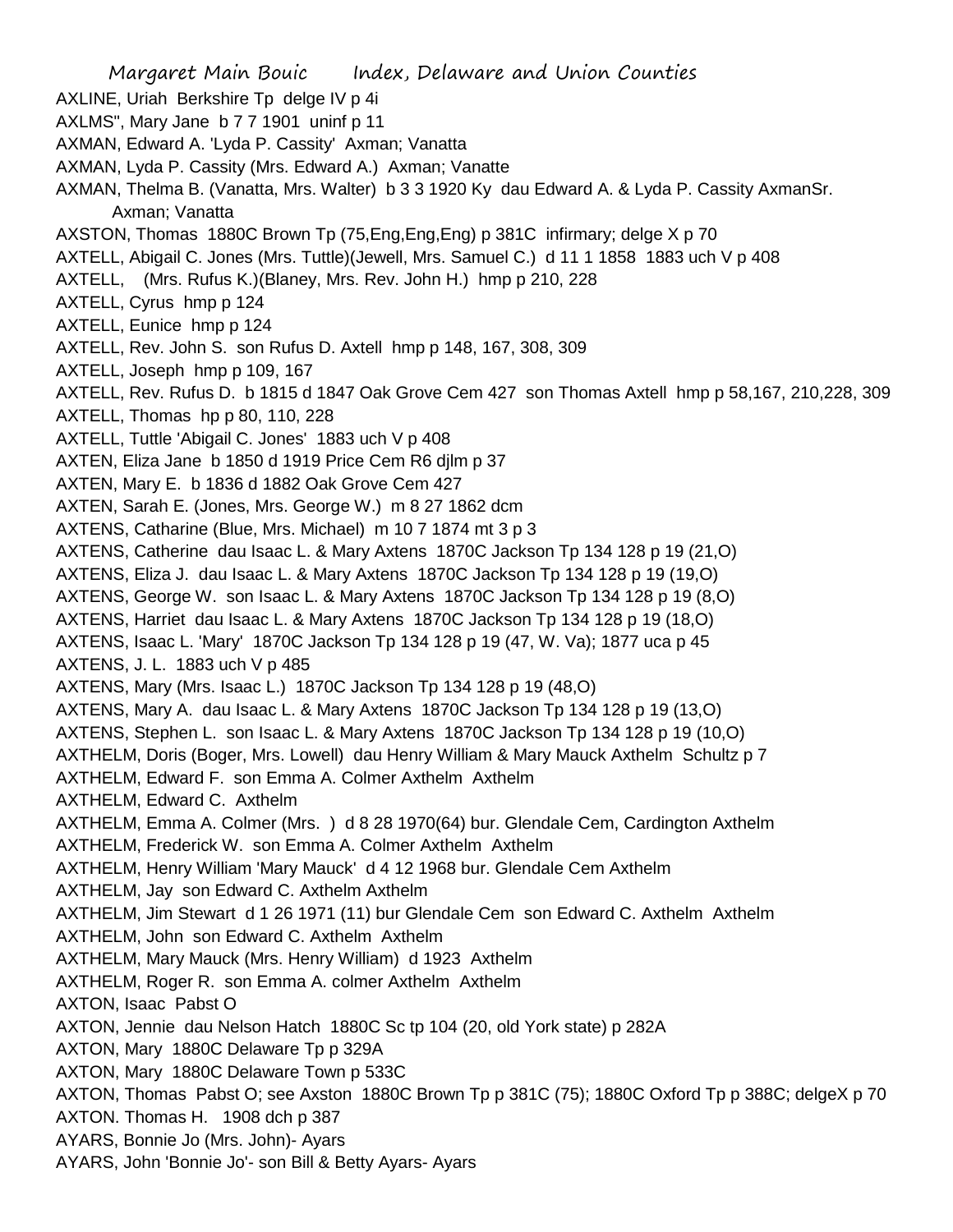- AYARS, Ross O'Neal- b 2-9-1994 son John & Beth Ayars- Ayars
- AYBURN. Jamie b 1974 ch Julie A. Rivers 1983 ucd
- AYBURN, Jeri b 1975 ch Julie A. Rivers 1983 ucd
- AYE, Betsy dau Jacob Aye, Sr. 1880 dch p 465; 1908 dch p 270; 1976 dch p 52
- AYE, Elizabeth- dg 1-3-1902, delge VII p 23
- AYE, Henry son Jacob Aye, Sr. 1880 dch p 465; 1908 dch p 270
- AYE, Jacob Sr. 1820C Berlin Tp; 1880 dch p 465; 1908 dch p 270, 440; 1976 dch p 52; Pabst 8 p 5; delge VIII p 54, 62
- AYE, Jacob Jr. son Jacob Aye, Sr. 1880 dch p 465; 1908 dch p 270; dcq Lucille Dunham Neasse 52;Pabst 5 p 4; 1976 dch p 52
- AYE, John 1820C Berlin Tp; 1880 dch p 318, 465; 1908 dch p 270, 452; Pabst 5 p 4; 1976 dch p 10; delge VII p 62, VIII p 54, 62; X p 10
- AYE, Katie dau Jacob Aye, Sr. 1880 dch p 465; 1908 dch p 270
- AYE, Maria Parthenia (Campbell, Mrs. John Nelson) dau William Swazey & Sarah Jane Mitchell Aye dcq Lucille Dunham Neasse7
- AYE, Peggy dau Jacob Aye, Sr. 1880 dch p 465; 1908 dch p 270
- AYE, Polly dau Jacob Aye, Sr. 1880 dch p 465; 1908 dch p 270
- AYE, Sarah Jane Mitchell (Mrs. William Swazey) dcq Lucille Dunham Neasse 15
- AYE, William Swqzy 'Sarah Jane Mitchell' son Jacob Aye, Jr. dcq Lucille Dunham Neasse14; 1976 dch p 52; Pabst Pion II p 259
- AYER & CO unclaimed letter unec V p 22
- AYER, Alice Elane Welsh (Mrs. Carl Thomas) b 10 10 1949 m 7 18 1968 dau Herbert Franklin & Lucille Naomi Field Welsh Dunlap & Cowles p 205
- AYER, Bryan son Carl Thomas & Alice Elane Welsh Ayer D & C p 205
- AYER, Carl Thomas 'Alice Elane Welsh' m 7 18 1968 D & C p 205
- AYER, Christopher son Carl Thomas & ALice Elane Welsh Ayer D & C p 205
- AYER, Ethlyn b Feb. 1870 1870C Marysville 59 p 7 (3/12,O)
- AYER, George 'Julia A. Stoddard' see Asp 1635
- AYER, Julia A. Stoddard (Mrs. George\_ see Asp 1635
- AYER, Julia S. (Maine, Mrs. Stanton Francis) m 1 21 1895 dau George & Julia a. Stoddard Ayer Asp (1635)
- AYER, Martha 1880C Marysville 250 270 p 15 (25,O,Va,Del)
- AYER, Saray Virginia (Graham, Mrs. Bothwell) lptw p 80
- AYER, Scott son Carl Thomas & Alice Elane Welsh Ayer D & C p 205
- AYERS, family of Karen Rieske #291 unec X p 49
- AYERS, Abigail (Evans, Mrs. James Charles) b 1818 d age 77 dcc Mildred Evans McNeal9
- AYERS, A. 'Julia' 1915 dcd Concord Tp
- AYERS, Aaron- son John & Mary Walker Ayers- delge IX p 79
- AYERS, Amand 1880c Brown Tp p 385A
- AYERS, Benjamin- son John & Mary Walker Ayers- delge IX p 79
- AYERS, Betty Jane (Walker, Mrs. John William) b 10 16 1931 m 10 23 1949 Weiser p 66
- AYERS, Deborah Ann Foulk (Mrs. Edward Byron) b 4 4 1945 Bellefontaine dau Ernest Franklin & Martha Mae Lytle Fould Sage letterk
- AYERS, Delbert W. 'Mary Robinson' b 1844 Lawrence Co Pa d 7 10 1906 (62y 11m) Oakdale II p 14 (B R8 5); 1870C Marysville 59 p 7 (24, Pa); 1880C Paris Tp p 0097; delge V p 55
- AYERS, Dora L. Dalton (Mrs. ) d 6 15 1986 (82) Ayers
- AYERS, Edward b 8 25 1978 son Edward Byron & Deborah Ann Foulk Ayres Sage letter 15027
- AYERS, Edward Byron 'Deborah Ann Foulk' b 6 24 1951 Ind m 10 11 1975 Sage letter 15026
- AYERS, Elizabeth (Inlow, Mrs. Andrew) m 2 25 1858 ucm 1694; unec XII p 30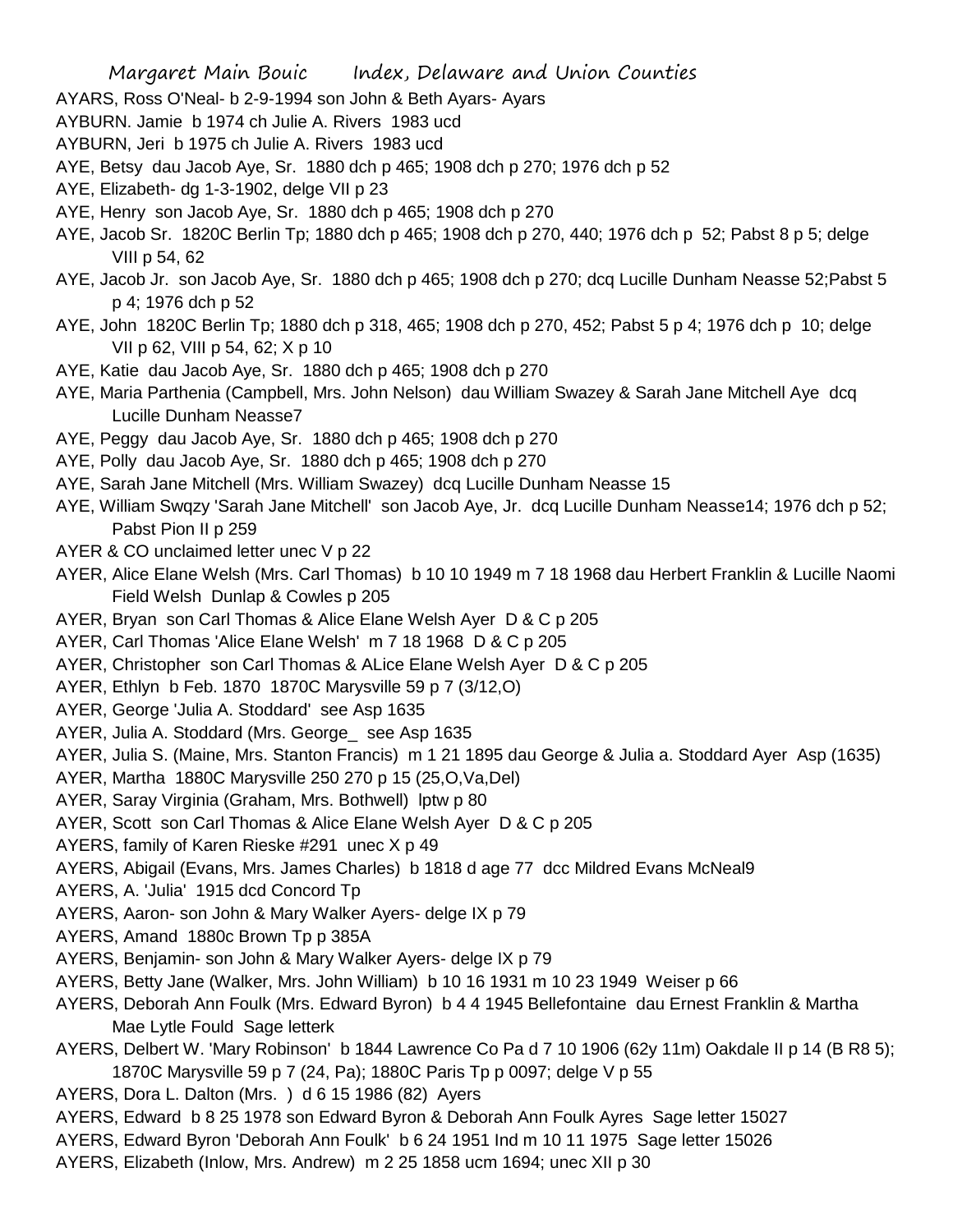Margaret Main Bouic Index, Delaware and Union Counties AYERS, Elmer son Dora L. Dalton Ayers Ayers AYERS, Ethel Fay (Mrs. Robert) m 1 27 1915 McFadden Bible unec VI p 37 AYERS, Florence b 1857 d 1906 Claibourne Cem p 39 AYERS, Frances- ch John & Mary Walker Ayers- delge IX p 79 AYERS, George 1835 men 42 #120 p 75 Marlborough Tp AYERS, Hannah Pike (Mrs. Obadiah)- delge IX p 79 AYERS, Harriet Truesdale (Mrs. Lyman N.) 1883 uch V p 645 AYERS, H. N. 'Lydia D. Herd' 1883 uch V p 407 AYERS, Ida L. 1971 dcd AYERS, Jack stepson Chester L. & Armilda Fuller Ayers; Fuller AYERS, John- son John & Mary Walker Ayers- delge IX p 79 AYERS, John 'Mary Walker'- b 3-2-1662/3 d 10-24-1732 son Obadiah & Hannah Pike Ayers- delge IX p 79 AYERS, Joshua Allen b 10 7 1979 son Edward Byron & Deborah Ann Foulk Ayers Sage letter 15028 AYERS, Julia (Mrs. A.) 1915 dcd Concord Tp AYERS, Lelah Kinney (Mrs. ) d 4 6 1982 (91) bur. Arlington Natl. Cem. dau Rev. & Mrs. N. J. Kinney Ayers AYERS, Lydia D. Herd (Mrs. H. N.) dau William & Cinderilla Munson Herd 1883 uch V p 407 AYERS, Lyman N. 'Harriet Truesdale' 1883 uch V p 645 AYERS, Mabel Peppers b 1893 d 1913 Milford Cem Row 15; Un Al p 64 AYERS, Marie (Ferrin, Mrs. ) dau Dora L. Dalton Ayers Ayers AYERS, Martha 1880C Delaware Tp p 326A AYERS, Mary 1880C Concord Tp p 274A AYERS, Mary Adeline (Maine, Mrs. Avery Alonzo) b 10 9 1860 m 11 18 1877 Asp (1712) AYERS, Mary O. (Neer, Mrs. A. K.) m 1 28 1883 dau Lyman N. & Harriet Truesdale Ayers 1883 uch V p 645 AYERS, Mary Robinson (Mrs. Delbert W.). b 1851 d 3 17 1930 (79y) Oakdale Cem 4236 (B37) II p 14 (B R8 5); 1870C Marysville 59 p 7 (22,O) AYERS, Mary Walker (Mrs. John)- b c 1663/1670 d 10-24-1739 dau Francis & Elizabeth Soule Walker- delge IX p 79 AYERS, Mattie 1880c Concord Tp p 275C AYERS, Moses- son John & Mary Walker Ayers- delge IX p 79 AYERS, Nathaniel- son John & Mary Walker Ayers- delge IX p 79 AYERS, Obadiah 'Hannah Pike'- son John & Mary Walker Ayers- delge IX p 79 AYERS, Olla 1880C Claibourne Tp p 0205 AYERS, Patience- ch John & Mary Walker Ayers- delge IX p 79 AYERS, Robert 'Ethel Fay' m 1 27 1915 d 7 29 1961 McFadden Bible; unec VI p 37, 48 AYERS, Rodney see Ayres stepson Chester L. & Armilda Fuller Ayers; Fuller AYERS, Thomas Bennington Tp 1826; delge V p 37 AYERS, Thomas- son John & Mary Walker Ayers- delge IX p 79 AYERS, William 1870C Richwood 92 87 (45, Canada); 1880C Leesburg Tp 200 p 20 (56, Can,Can,Can) p 184A AYERS, William- delge VII p 62 AYERS, William G. d 1896 (69yr) lptw p 58; d 12 22 1897 uninf p 9 AYERS, William N. b 1875 d 11 21 1897 (22y 3m) Oakdale II p 14 (B R8 5) AYLE, Margaret (Griffith, Mrs. john) m 3 26 1835 Madison Co unec VIII p 67 AYLER, Eleanor Norris (Mrs. John) m 2 14 1850 ucm 1503 unec VII p 59 AYLER, John 'Eleanor Norris' m 2 14 1850 ucm 1503 unec VII p 59 AYLER, John 'Sharlotta Pharess' m 10 13 1846 Madison Co unec X p 28 AYLER, Sharlotta Pharess (Mrs. John) m 10 13 1846 Madison Co unec X p 28 AYLESWORTH, Arthur 'Mary Brown' dcc Maxson Greene 258, 306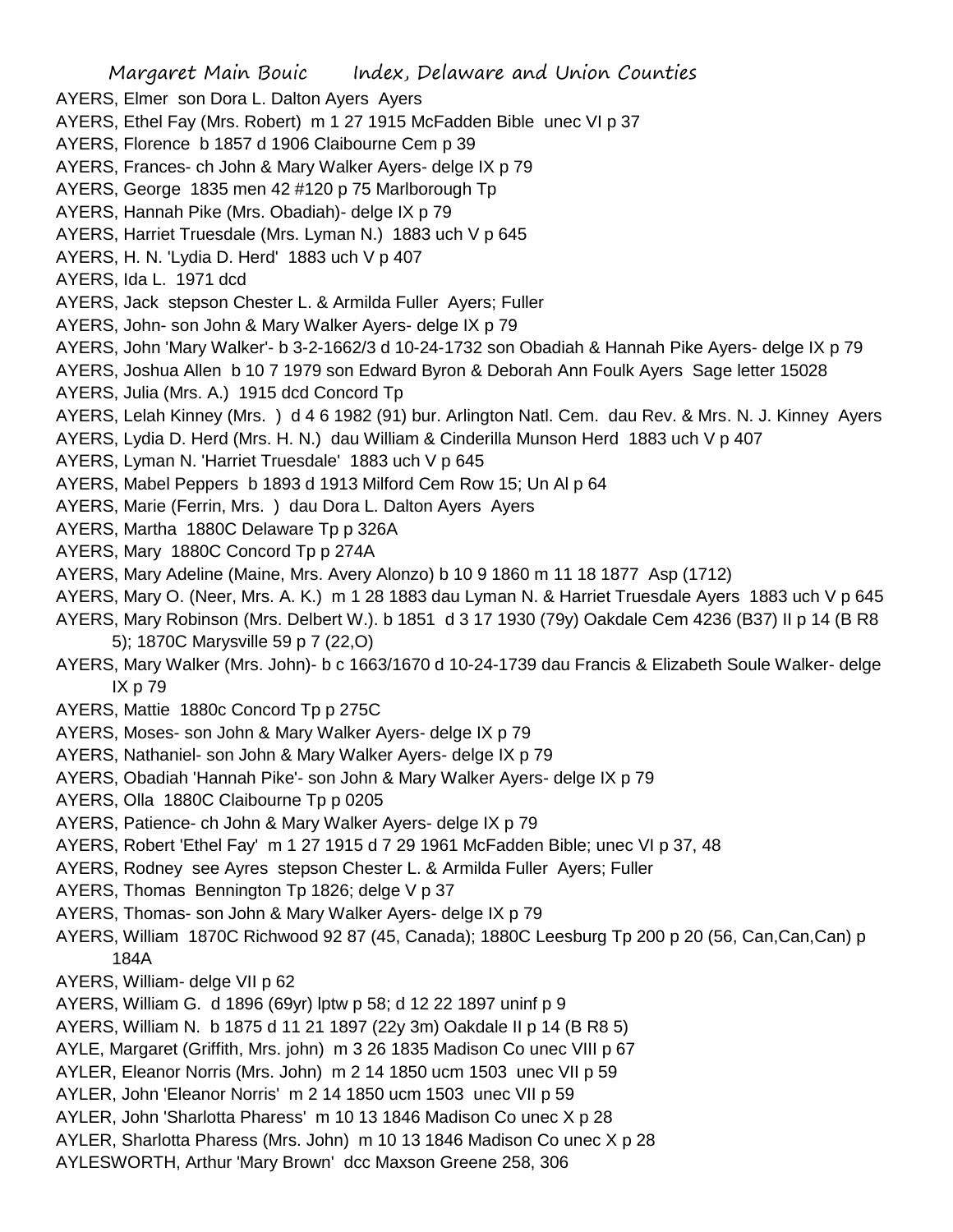Margaret Main Bouic Index, Delaware and Union Counties AYLESWORTH, C. W. hadc p 22 AYLESWORTH, Mary Brown (Mrs. Arthur) d before 1726 dau John & Mary Holmes Brown(e) dcc Maxson Greene 259, 307 AYLESWORTH, Mary (Greene, Mrs. John) b c 1688 m c 1708 dau Arthur & Mary Brown Aylesworth dcc Maxson Greene129,153 AYLETT, William Pabst I p 17 AYLOR, Florence (Mrs. Robert J.) 1980 dcd AYLOR, Robert J. 'Florence' 1980 dcd AYLSWORTH, Almond B. son Levi O. & Matilda Aylsworth 1850C York Tp 399 406 p 62 (10,O) AYLSWORTH, James H. son Levi O. & Matilda Aylsworth 1850C York Tp 399 406 p 62 (6,O) AYLSWORTH, Levi O.'Matilda A.' 1850C York Tp 399 406 p 62 (38, NY) AYLSWORTH. Matilda A. (Mrs. Levi O.) 1850C York Tp 399 406 p 62 (30,O) AYLSWORTH, William W. son Levi O. & Matilda A. Aylsworth 1850C York Tp 399 406 p 62 (9,O) AYNE, John J. 1908 dch p 387 AYRAY, Agnes Genther p 15 AYRES, Abigail Hovey (Mrs. John) day Daniel & Abigail Andrews Hovey Powers Pat p 4 AYRES, Abigail Wells (Mrs. Thomas) m 10 10 1846 dcm AYRES, Abraham d 1874(72y 7d) Vining Cem Powell p 313 AYRES, Abraham 'Julia Weaver' b 1847 d 1919 Jerome IOOF Cem D J Cem p 107, 119 son Isaac & Catherine Freese Ayres 1850C Concord Tp 2106 (3,O); 1880C Sc Tp 307 327 (33,O) p 292A; 1908 dch p 449, 563; Ayres 18; Weaver (1262) AYRES, Abram son Jacob & Martha Ayres 1870C Sc Tp 204 (21,O); unec VIII p 40 AYRES, Adam uccp p l7 (Guardian) AYRES, Albert 'Martha Casler' son Jesse Ayres 1908 dch p 718 AYRES, Alice Maxine (Slack, Mrs. Charles Hugh) b 1 17 1926 m 10 20 1944 dau Carl Abner & Leah Marie Hines Ayres Ayres 13114; Rhodes 4; dcc Jarrod Weiser 7 AYRES, Alice Elaine Welsh (Mrs. Carl Thomas) m 7 18 1968 dau Herbert Welsh Ayres (131132) AYRES, Alan 1980 dcd AYRES, Alvah son John J. & Anna McCombs Ayres Ayres 1315 AYRES, Amanda Neff (Mrs. John T.) dau George & Eliza Hawn Neff Ayres (11); dcq Marguerite Waldron Sheets 7 AYRES, Andrew J. d 9 4 1845 (13 6 14) Oller Cem p l; son Isaac & Catherine Freese Ayres; Ayres 14; 1908 dch p 563; Powell p 80 AYRES, Anna dau Delbert W. & Mary Robinson Ayres 1880C Marysville 327 360 p 23 (10, O,Pa,O) AYRES, Anna McCombs (Mrs. John J.) b 7 25 1869 m 1887 d 1953 dau Frank & Catherine Jones McCombs Newhouse Cem p l0; 1908 dch p 670; Rhoades 2,3; dcc Jarrod Weiser 29; Ayres (131); 1915 dcd Scioto Tp; delge VIII p 12,dg 2-14-1908 AYRES, Anna Asenath b 1 28 1911 dau George & Mary Trone Wilkins Ayres Howison 1697 AYRES, Anna (Powell, Mrs. Daniel) b 1808 Powell p 322 AYRES, Barbara Persinger (Mrs. Rodney) Ayres

- AYRES, Bernice (Sturgeon, Mrs. Arnold) b 2 12 1905 dcb Scioto Tp d 3 30 1932 t.b. dau William & Nettie McCombs Ayres 1324
- AYRES, Brenda Lee Smart (Mrs. Vance Keating) b 10 7 1956 m 11 1 1975 dau Hubert Douglas & Estella Burns Smart Smart 11752212
- AYRES, Carl Abner ' ' 'Leah Marie Hines''Dorothy Taylor' b 4 10 1889 dcb Scioto Tp d 5 13 1969 bur Newhouse Cem son John J. & Anna McCombs Ayres 1961, 1969 dcd; 1908 dch p 670; Ayres 1311; Rhoades 3,4; dcc Jarrod Weiser 14
- AYRES, Carl- son John Wesley & Gladys Ayres- Ayres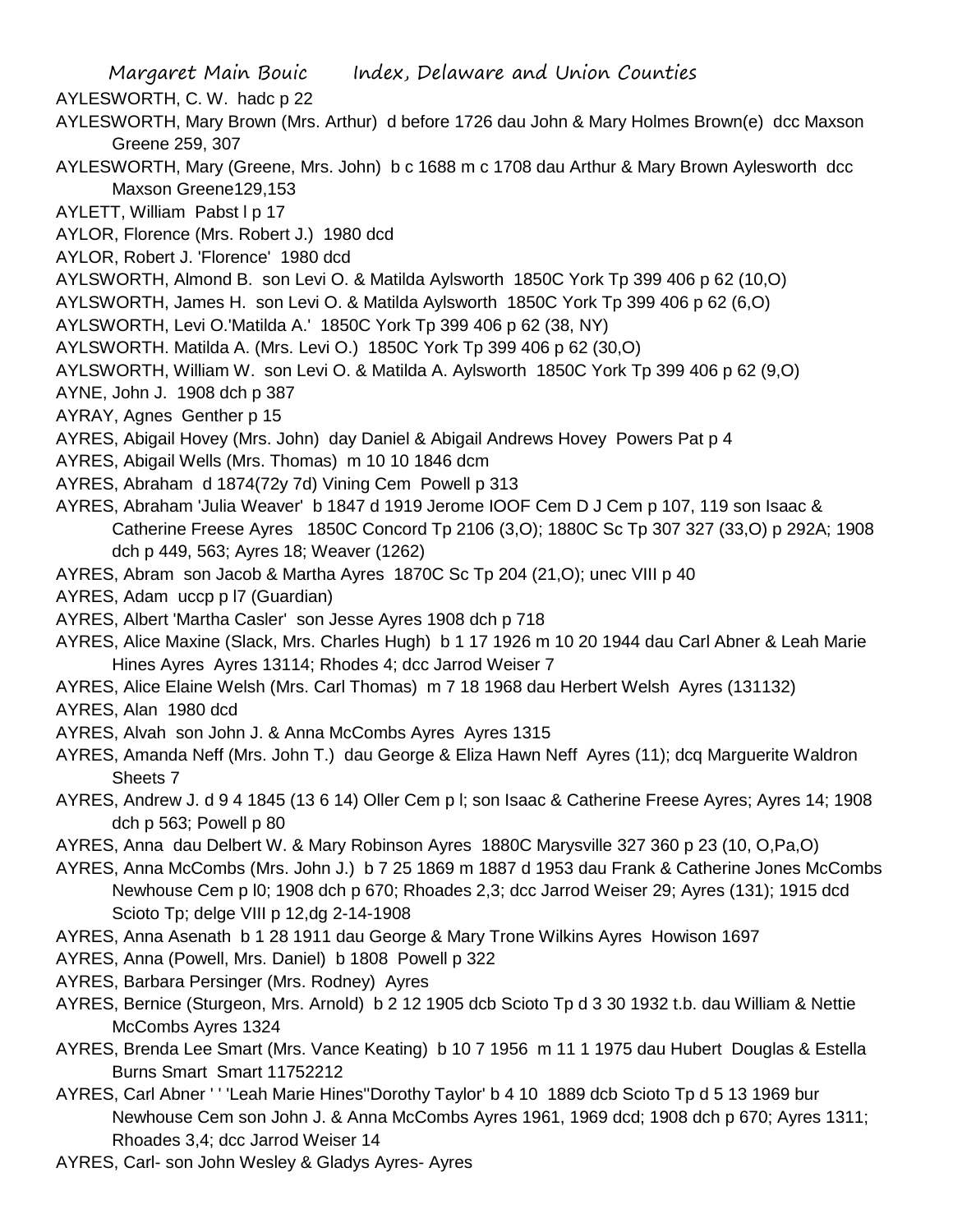- AYRES, Cassius M. 'Cora E.' b 1859 d 1944 Marengo Powell p 377
- AYRES, Catharine (Pierce, Mrs. Arzel or Anzel) m 1 11 1844 dcm
- AYRES, Catharine (Osborn, Mrs. William) m Mlb. Tp 7 23 1829 dcga p 46 Del. Pat. & Fr. Chron.
- AYRES, Catherine Freese (Mrs. Isac) d 11 11 1855 (48y 4m) Oller Cem p 1; dau John & Mary Jones Freese or dau Rev. Isaac & Hester Freese 1908 dch p 562; 1850C Concord Tp 2106 (43, Pa); dcq Marguerite Waldron Sheets 13; dcc Jarrod Weiser 113
- AYRES, Catherine (Hamilton, Mrs. David) b 8 27 1842 m 7 23 1865 dcm d 3 19 1903 Jerome IOOF Cem D J Cem p 118; dau Isaac & Catherine Freese Ayres 1908 dch p 563; 1850C Concord Tp 2106 (8,O); Ayres 16
- AYRES, Cecil b 1893 d 1897 Newhouse Cem p l0
- AYRES, Charles son william H. & Eliza A. Ayres 1850C Berkshire Tp 266 (3,O)
- AYRES, Christina Lynn b 6 24 1984 dau Rodney & Barbara Persinger Ayres Ayres
- AYRES, Dean Wesley 'Gloria Jean Coe'b 1954 m(1) 2 10 1974 div son John Wesley & Gladys M. Ayres 1961, 1969, 1971, 1980 dcd; Ayres 131133; Coe
- AYRES, Debbie Campbell (Mrs. Jack) m 12 22 1971 dau Glen Campbell Ayres (13116)

AYRES, Delbert W. 'Mary R. Robinson' b Lawrence Co. Pa m 8 19 1868 ucm 4418 d 7 10 1906 (62y llm) Oakdale Cem 2063 (37B); mt 9 2 1868; 1915 uch p 135, 195, 196, 328, 348; 1883 uch III p 373, 389, 390, 391, 393; Marysville p 31, 57; 1877 uca p 24, 64, 70; 1880C Marysville 327 360 p 23 (34, Pa)

- AYRES, Deborah Sue b 1957 dau John D. & Mary Elizabeth Clymer Ayres Weiser 747
- AYRES, Dick son Delbert W. & Mary R. Robinson Ayres 1880C Marysville 327 360 p 23 (5,O,Pa,O)
- AYRES, Dorothy (Taylor, Mrs. )(Mrs. Carl Abner) d 7 7 1968 bur Newhouse Cem Ayres (1311); Rhoades 3, 4; 1961 dcd
- AYRES, D. W. 1883 uch IV p 533, 555
- AYRES, Earl Melvin b d 5 14 1898 Newhouse Cem p l0 son John J. & Anna McCombs Ayres Ayres 1314; Rhoades 3; dcb
- AYRES, Eliza (Mrs. William H.) 1850C Berkshire Tp 266 (30, NJ); Pabst O
- AYRES, Elizabeth (Inlow, Mrs. Andrew) m 2 25(28) 1858 ucm 2694 mt 3 10 1858; unec IV p 9
- AYRES, Elizabeth Gillett (Mrs. John) m 6 19 1831 Mlb Tp dcga p 54 Ohio State Gazette
- AYRES, Ellen L.(Ellenda) (Edward, Mrs. Royal) m 1 30 1853 dcm dau Isaac & Catherine Freese Ayres 1908 dch p 563; Ayres 12
- AYRES, Ellis 'Mary D. Parrish' m 6 1 1842 dcm
- AYRES, Emma (Gerhardt, Mrs. John H.) dau Albert & Martha Casler Ayres Fowler p 97; 1908 dch p 367, 718
- AYRES, Enoch 'Mary Mifflin' m 9 29 1839 dcm
- AYRES, Enos 1835 men #30 p 12 Bennington Tp
- AYRES, Evelyn Mae (Wornstaff, Mrs. Wilbert Levi)(Wyman, Mrs ) b 10 10 1919 div 12 1960 dau Carl & Leah Hines Ayres Ayres 13112; Rhoades 4; Cowgill p 35
- AYRES, Gene 'Jessie Todd' Maugans Anc p 207
- AYRES, George W. son William H. & Eliza A. Ayres 1850C Berkshire Tp 266 (1,O)
- AYRES, George 1820C Bennington Tp.
- AYRES, George E. son Jacob & Mary P. Rhoades Ayres 1880C Sc Tp 161 (2,O); 1908 dch p 161; 1908 dch p 491, 564; Ayres 134; Rhoades 2; Pabst O; 1915 dcd Radnor
- AYRES, George 'Mary Trone Wilkins' m 6 19 1907 Howison (1044)
- AYRES, George Hawk b 11 25 1909 son George & Mary Trone Wilkins Ayres Howison 1696
- AYRES, George 'Hannah Vandusan' m 7 29 1819 Madison Co unec IV p 51
- AYRES, George H. Pabst 7 p 26
- AYRES, George d 8 12 1836 (52 5 11) Wyatt Cem Powell p 303
- AYRES, George son Carl & Dorothy Ayres 1961 dcd (12) Ayres 13115
- AYRES, Gladys M. (Mrs. John Wesley) 1967 ucd, 1969, 1971, 1980 dcd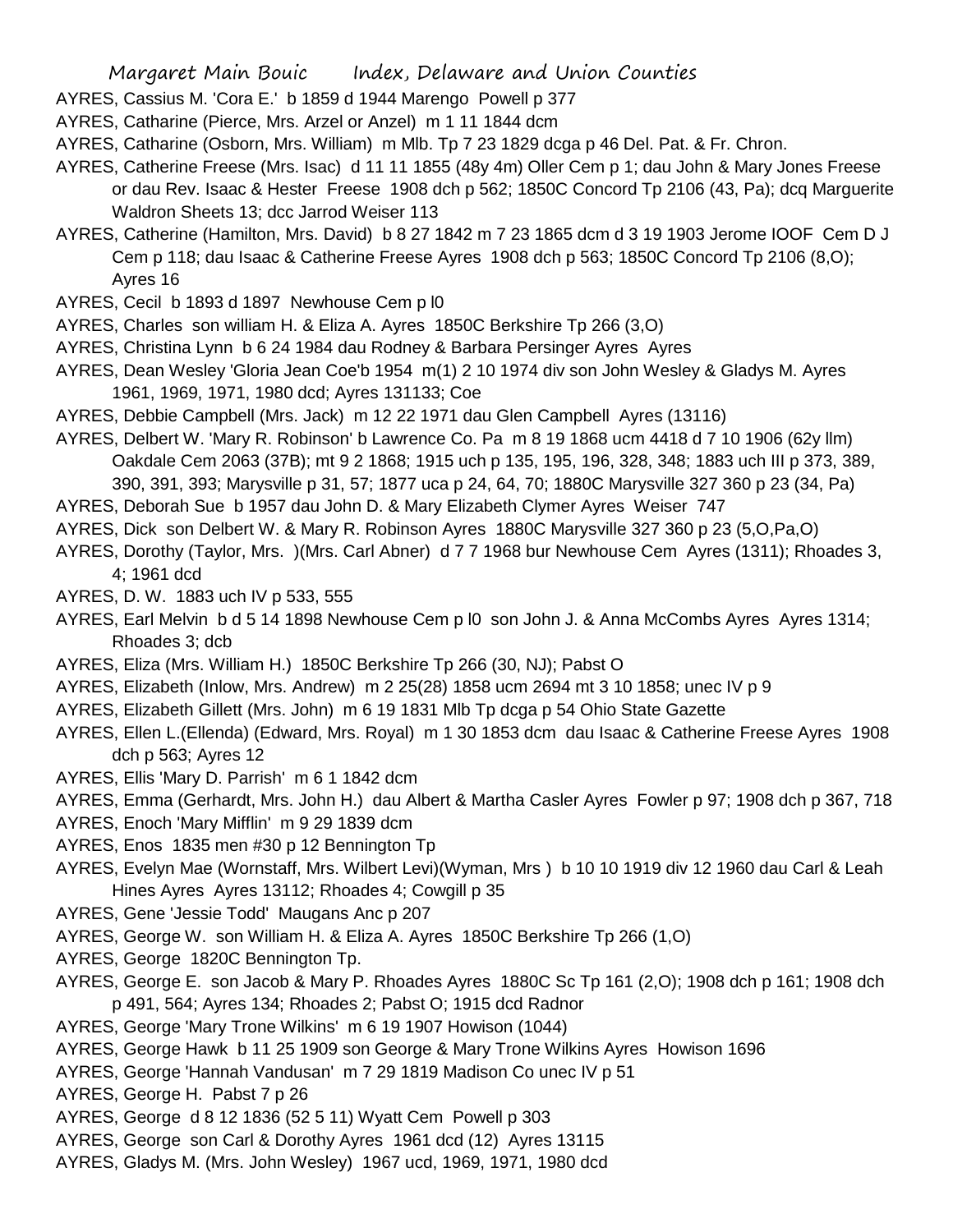- AYRES, Glenn D. b 2 28 1895 del. c.Births d 5 25 1970 bur. Newhouse Cem son William A. & Nettie McCombs Ayres Ayres 1322; Rhoades 3
- AYRES, Gloria Jean Coe (Mrs. Dean Wesley) m(1) 2 10 1974 dau Donald & Joan Hinderer Coe Ayres (131133); Coe
- AYRES, Golda May (Evans, Mrs. Ross) b 6 1 1890 dcb m 3 1919 d 1920 Newhouse Cem p 10 dau John J. & Anna McCombs Ayres Ayres 1312; 1908 dch p 670
- AYRES, Gould H. 'Mary Haymaker' m 11 27 1974 Ayres

AYRES, Hannah Vandusan (Mrs. George) m 7 29 1819 Madison Co unec IV p 51

- AYRES, Harriet (White, Mrs. David) m 5 28 1823 Bennington Tp dcga p 18 Del Pa. & Fr. Chron
- AYRES, Henry Wilkins b 6 12 1908 son George & Mary Trone Wilkins Ayres Howison 1695
- AYRES, Henry 'Lydia Wood' m 9 19 1840 dcm 1835 men 10 #32 p 12 Bennington Tp
- AYRES, Hester Flora (Fuller, Mrs. John) dau Isaac & Catherine Freese Ayres Ayres19; 1908 dch p 563; delge VII p 52; 1850C Concord Tp 2106 (3/12,O); 1870C Concord Tp 204 (20,O)
- AYRES, Ida (Mrs. Ralph E.) Ayres
- AYRES, Isaac 'Catherine Freese' b 1810 Harrisburg Pa d 11 24 1876 (75y ld) Oller Cem p l Powell p 80; 1908 dch p 562; dcq Marguerite Waldron Sheets 12; dcc Jarrod Weiser 112; Ayres 1; Pabst O; 1850C Concord Tp 2106 (49, Pa)
- AYRES, Isaac 'Martha Jones' m 7 12 1857 dcm son Isaac & Catherine Freese Ayres 1908 dch p 563; Ayres 1(10)
- AYRES, Ivan Garfield b 2 1 1897 son Verna & Iva Wollam Ayres Ayres; D J Cem p 123 Ayres Mrs. Ivor D J Cem p 123
- AYRES, J. hadc p 60

AYRES, Jack 'Wilda Vance' d 4 27 1984 (53) bur. Oak Grove Cem son L. & Tilla Johnson Ayres Ayres

- AYRES, Jack 'Debbie Campbell' m 12 22 1971 son Carl Abner & Dorothy Ayres 1961 dcd (11), 1969 dcd; Ayres 13116
- AYRES, Jacob 'Martha' 1840C Concord Tp 119 (20 30); 1850C Concord Tp 161 (40,O); 1870C Concord Tp 204 (66,O)
- AYRES, Jacob 'Mary P. Rhoades' b 3 12 1841 m 10 19 1864 dcm d 1911 Newhouse Cem p 10 son Isaac & Catherine Freese Ayres 1880C Sc Tp 161 p 285C; 1908 dch p 387, 411, 562, 669; Pabst O; GAR delge IV p 23; Rhoades l,2; Ayres 13; dcc Jarrod Weiser 56
- AYRES, James J. son william H. & Eliza A. Ayres 1850C Berkshire Tp 266 (9,O)
- AYRES, James N. 1850C Genoa Tp (12,O)
- AYRES, Jesse 1908 dch p 718
- AYRES, Jesse 'Nancy Wyers' son Jesse Ayres 1908 dch p 718
- AYRES, Jessie Todd (Mrs. Gene) dau Frank & Rebecca Doherty Todd Maugans Anc p 207
- AYRES, delge IV p 26 (1839), 27
- AYRES, John 'Elizabeth Gillett' m 6 19 1831 dcga p 54 Ohio State Gazette
- AYRES, John 1835 men 40 #6 p 71 Marlborough Tp; 1840C Marlborough Tp p 250 (30 40); hadc p 38
- AYRES, John 'Abigail Hovey' Powers Pat p 4
- AYRES, John D. 'Mary Elizabeth Clymer' b 1930 Weiser p 747
- AYRES, John D. b 1955 son John D. & Mary Elizabeth Clymer Ayres Weiser p 747
- AYRES, John d 10 18 1851 (42 11m) Wyatt Cem Powell p 303
- AYRES, John T. (F) 'Rose Amanda Neff'm 9 12 1857 dcm; son Isaac & Catherine Freese Ayres 1908 dch p 387, 562; dcq Marguerite Waldron Sheets 6; 1850C Concord Tp 2106 (21,O); Ayres 11
- AYRES, John J. Anna McCombs' b 5 24 1865 d 2 10 1943 Newhouse Cem p l0 son Jacob & Mary P. Rhoades Ayres Rhoades 2,3; Ayres 131; 1908 dch p 564, 669; dg 2-14-1908; delge VIII p1 2; 1870C Sc Tp 203 (5,O); 1880C Sc Tp 161 (15,O); dcc Jarrod Weiser 18; 1915 dcd
- AYRES, John W. Powers p 191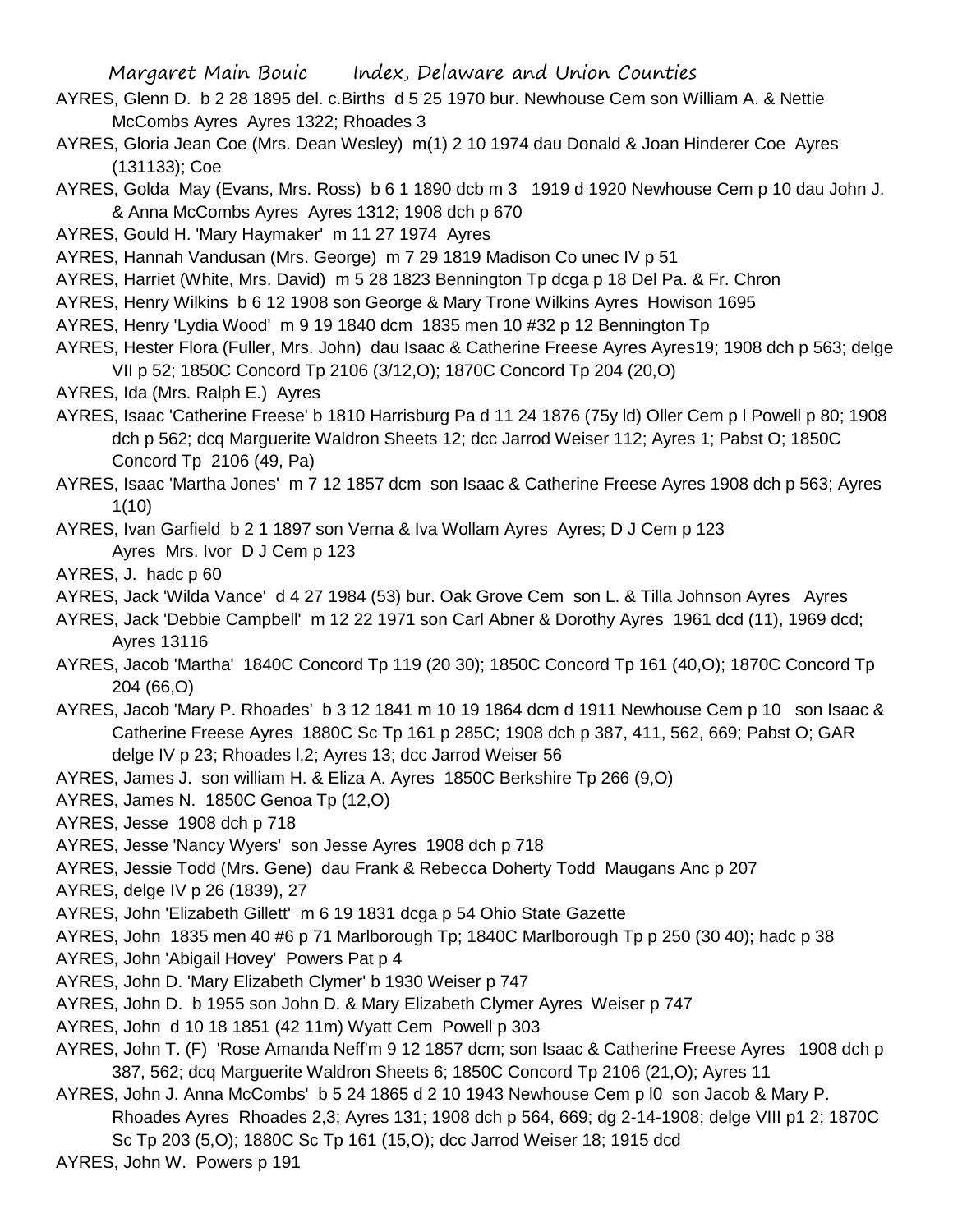- AYRES, John Wesley 'Gladys' b 6-13-1922 d 9-5-1994 (72) Newhouse Cem- son Carl Abner & Leah Hines Ayres 1961, 1969, 1971, 1980 dcd; Ayres 13113; Rhoades 4,5
- AYRES, Rev. Joseph Monnett p 13; 1880 dch p 383, 398; 1908 dch p 227, 245 l869 wsc p l; wsc Grah p 48, 54, 61; Pabst 8 p 12; hadc p 76
- AYRES, Judith Ann (Edelblute, Mrs. James) m 6 20 1965 dau Carl Abner & Dorothy Ayres Ayres 13117; Rhoades 5; l96l dcd (l5)
- AYRES, Judith (Ellis, Mrs. Jeremiah) dcc Eulalie Cook Greene 227
- AYRES, Julia Weaver (Mrs. Abraham) b 1858 dau Israel & Frances Campbell Weaver Ayres (18); Weaver 1262; 1880C Sc Tp 307 (22,O) D J Cem p 107
- AYRES, Karen 1980 dcd
- AYRES, Kim L. (Johnson, Mrs. Thomas R.) m 7 9 1977 dau Jack & Wilda Vance Ayres Ayres
- AYRES, Leah Marie Hines (Mrs. Carl Abner) b 11 26 1897 d 8 6 1944 dau Wesley & Addie Orahood Hines dcc Jarrod Weiser 15; Ayres (1311); uninf p 26
- AYRES, Lester son John & Elizabeth Ayeres d May 1837 Wyatt Cem Powell p 302
- AYRES, Linda (Honeter, Mrs. Le Roy) dau John Wesley & Gladys Ayres m 1972 1967 ucd, 1971 dcd; Ayres 131132; Rhoades 5,6.
- AYRES, Lizzie B. b 8 4 1893 del co births dau William Alvah & Nettie McCombs Ayres Ayres 1321
- AYRES, Myrtle Lucille (Liggett, Mrs. Lawrence) b 1 13 1900 d 2 18 1978 bur NM dau John J. & Anna McCombs Ayres Ayres 1313; Carr (1143164); Rhoades 3,4;Thompson 4,5; Rittenhouse 4,5; 1908 dch p 670; dcb Scioto Tp
- AYRES, Louisa (Dilsaver, Mrs. Jacob) m 1 23 1840 dcm
- AYRES, Lucy 1850C Genoa Tp 474 (57, Pa)
- AYRES, Lyda b 1879 d 1917 Jerome IOOF Cem D.J Cem p 107; dau Abraham & Julia Weaver Ayres Ayres 181; 1880C Sc Tp 307 (10/12,O)
- AYRES, Lyda (Waldron, Mrs. John) dau John T. & Rose Amanda Neff Ayres dcq Marguerite Waldron Sheets 3; Ayres 111
- AYRES, Lydia L. Pabst O
- AYRES, Lydia Wood (Mrs. Henry) m 9 19 1840 dcm
- AYRES, Margaret 1840C Marlborough Tp p 250 (50 60); delge IV p 11
- AYRES, Marion W. (Owen, Mrs. )(Mrs. Samuel) m 4 11 1874 ucm 5478
- AYRES, Martha Jones (Mrs. Isaac) m 7 12 1857 dcm
- AYRES, Martha (Mrs. Jacob) 1870C Sc Tp 204 (66,O)
- AYRES, Martha (Or Mary?) d 1845(9 11 7) Oller Cem p l;Powell p 80 dau Isaac & Catherine Freese Ayres Ayres 15; 1908 dch p 563
- AYRES, Martha Casler (Mrs. Albert) 1908 dch p 718
- AYRES, Mary Adeline (Main, Mrs. Avery Alonzo) b 10 9 1860 m 11 18 1877 Asp (1712)
- AYRES, Mary A. (Wright, Mrs. Francis) m 7 25 1845 dcm
- AYRES, Mary Ann (Cosart, Mrs. James) m 5 2 1863 dcm
- AYRES, Mary D. Parrish (Mrs. Ellis) m 6 1 1842 dcm
- AYRES, Mary Haymaker (Mrs. Gould) m 11 27 1974 Ayres
- AYRES, Mary Mifflin (Mrs. Enoch) m 9 29 1839 dcm
- AYRES, Mary Parcilla Rhoades (Mrs. Jacob) b7 or 6 30 1846 m 10 19 1864 dcm d 3 9 1907 Newhouse Cem p 10; dau Valentine & Barbara Rhoades 1908 dch p 564, 669; Ayres (13); 1870C Ax Tp 203 (23,O) 1880C Sc Tp 161; dcc Jarrod Weiser 57
- AYRES, Mary R. Robinson (Mrs. Delbert W.) m 8 19 1868 ucm 4418 mt 9 2 1868; 1880C Marysville 227 360 p 23 (31.O,O,O)
- AYRES, Mary Trone Wilkins (Mrs. George) b 10 9 1874 m 6 19 1907 dau William Henry & Mary Eleanor Cushing Wilkins Howison 1044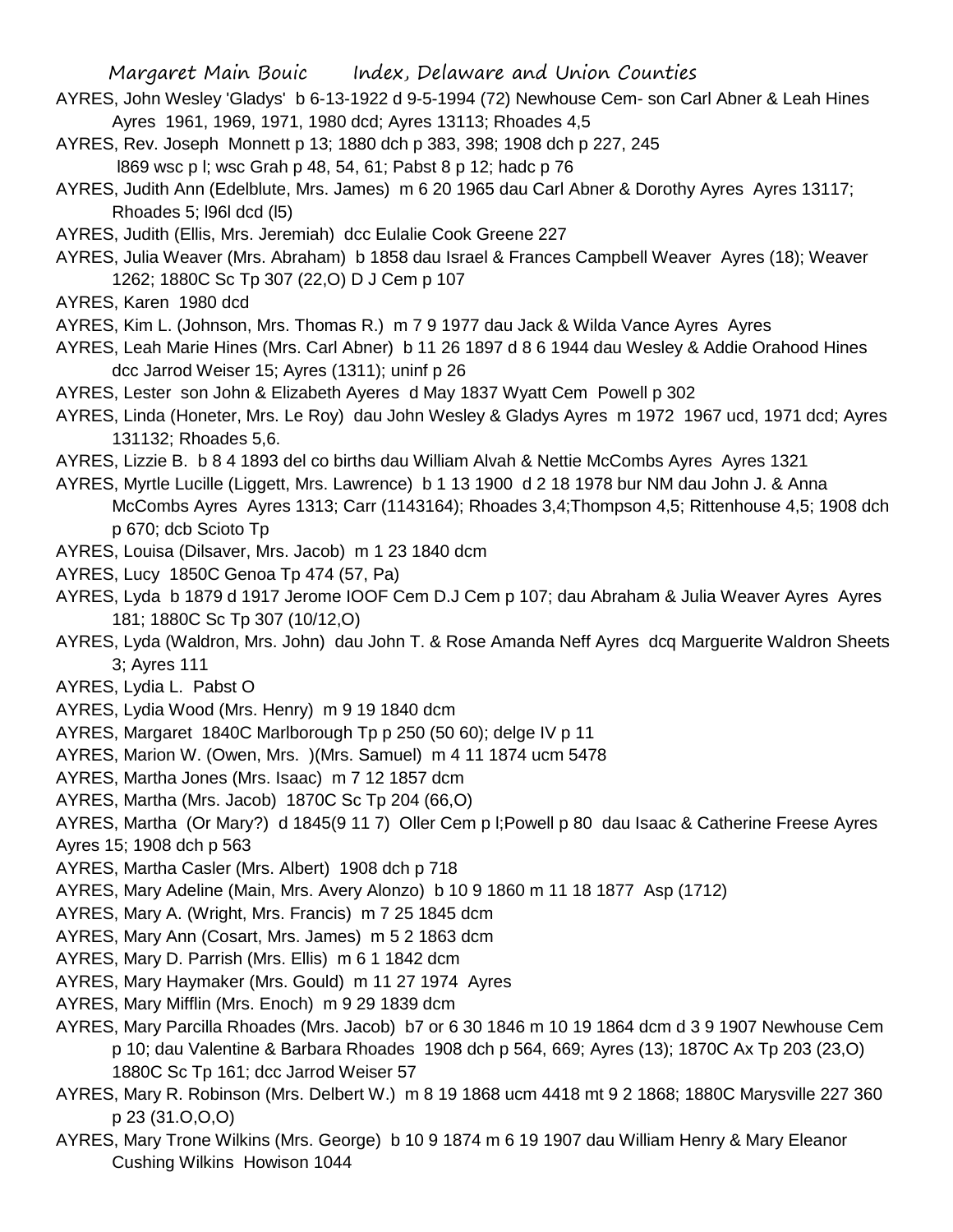- AYRES, Mary Elizabeth Clymer (Mrs. John D.) dau Jay P. & Naomie Arnold Clymer Weiser p 747
- AYRES, Mary dau Ivan Ayres Ayres
- AYRES, Minerva (Gillett, Mrs. James) m 3 27 1856 dcm
- AYRES, Nancy (Hinkle, Mrs. Michael) 1880 dch p 664
- AYRES, Nancy Myers (Mrs. Jesse) 1908 dch p 718
- AYRES, Nettie McCombs (Mrs. William Alvah) dau Frank & Catherine Jones McCombs Ayres (132); Rhoades 2,3; 1915 dcd Scioto Tp
- AYRES, Pearl b. d. 1893 ch William Alvah & Nettie McCombs Ayres Newhouse Cem p 10;Ayres 1323; Rhoades 3
- AYRES, Philip J. b 1953 son John D. & Mary Elizabeth Clymer Ayres Weiser 747
- AYRES, Polly (Bright, Mrs. Tobias) m 8 18 1814 Madison Co unec IV p 22
- AYRES, Ralph E. 'Ida' d 12 25 1968 bur Marengo Ayres; 1969 dcd
- AYRES, Renetta (Sargent, Mrs. Edward) dau Albert & Martha Casler Ayres 1908 dch p 718
- AYRES, Robert 'Rowena Sue Collier' Ayres
- AYRES, Robin dau Robert & Rowena Sue Collier Ayres Ayres
- AYRES, Rodney 'Barbara Persinger' son Robert Ayres Ayres
- AYRES, Rosa May (Owens, Mrs. Oliver) dau jacob & Percilla Rhoades Ayres Ayres 133; Rhoades 2,3; 1908 dch p 564, 569; 1880C Sc Tp 161 (7,O)
- AYRES, Rose Amanda Neff (Mrs. John F.) see Amanda
- AYRES, Rowena Sue Collier (Mrs. Robert) d 9 3 1982(39) bur. Forest Grove dau Leonard & Golda Collier Ayres
- AYRES, Samuel 1840C Jackson Tp 221 (40 50)
- AYRES, Samuel 'Marion W. Owen; m 4 11 1874 ucm 5478
- AYRES, Samuel 1850C Genoa Tp 474 (17,O)
- AYRES, Sarah A. dau William H. & Eliza A. Ayres 1850C Berkshire Tp 266 (5,O) AYRES, Sarah (Speese, Mrs. Francis M.) m 3 23 1865 dcm dau Isaac & Catherine Freese Ayres Ayres 17; 1908 dch p 563; 1850C Concord Tp 2106 (6,O)
- AYRES, Shelda C. (Lehner, Mrs. Stephan) dau Jack & Wilda Vance Ayres Ayres
- AYRES, Stanley son Carl Abner & 1st wife Ayres Ayres 13111
- AYRES, Stanley b 1962 son John Wesley & Gladys M. Ayres Ayres; 1969, 1971 dcd
- AYRES, Susan (Alltop, Mrs. ) dau Carl Abner & Dorhty Ayres l96l dcd (9); Ayres 13118
- AYRES, Carl Thomas 'Alice Elaine Welsh' b 1952 son John Wesley & Gladys M. Ayres Ayres 131131
- AYRES, Thomas 1835 men 59 #87 p 109 Trenton Tp
- AYRES, Thomas 1840C Genoa Tp delge IV p 67
- AYRES, Thomas- 1810 Sunbury Tp delge VIII p 55
- AYRES, Thomas d 5 18 1847 (60 8 27) Burnside Cem Powell p 106; 1835 men 10 #29 p 12 Bennington Tp; delge V p 37
- AYRES, Thomas 'Abigail Wells' m 10 10 1846 dcm; 1908 dch p 387; hadc p 14
- AYRES, Vernon L. b 1876 d 1928 Jerome IOOF Cem D J Cem p 107 son Abraham & Julia Veaver Ayres Pabst O;1880C Sc Tp 307 (4,O); Ayres 182; Weaver 12622
- AYRES, W. A. 1915 dcd Scioto Tp
- AYRES, Walter B. 1880C Radnor Tp p 474A
- AYRES, Wilda Vance (Mrs. Jack) dau Robert & Cuba Faust Vance Ayres; Vance
- AYRES, William H. 'Eliza A.' 1850C Berkshire Tp 266 (30,O)
- AYRES, William R. son William H. & Eliza A. Ayres 1850C Berkshire Tp 266 (7,O)
- AYRES, William- Sunbur Tp 1810, delge VIII p 54, 55
- AYRES, William 1908 dch p 387; Pabst O